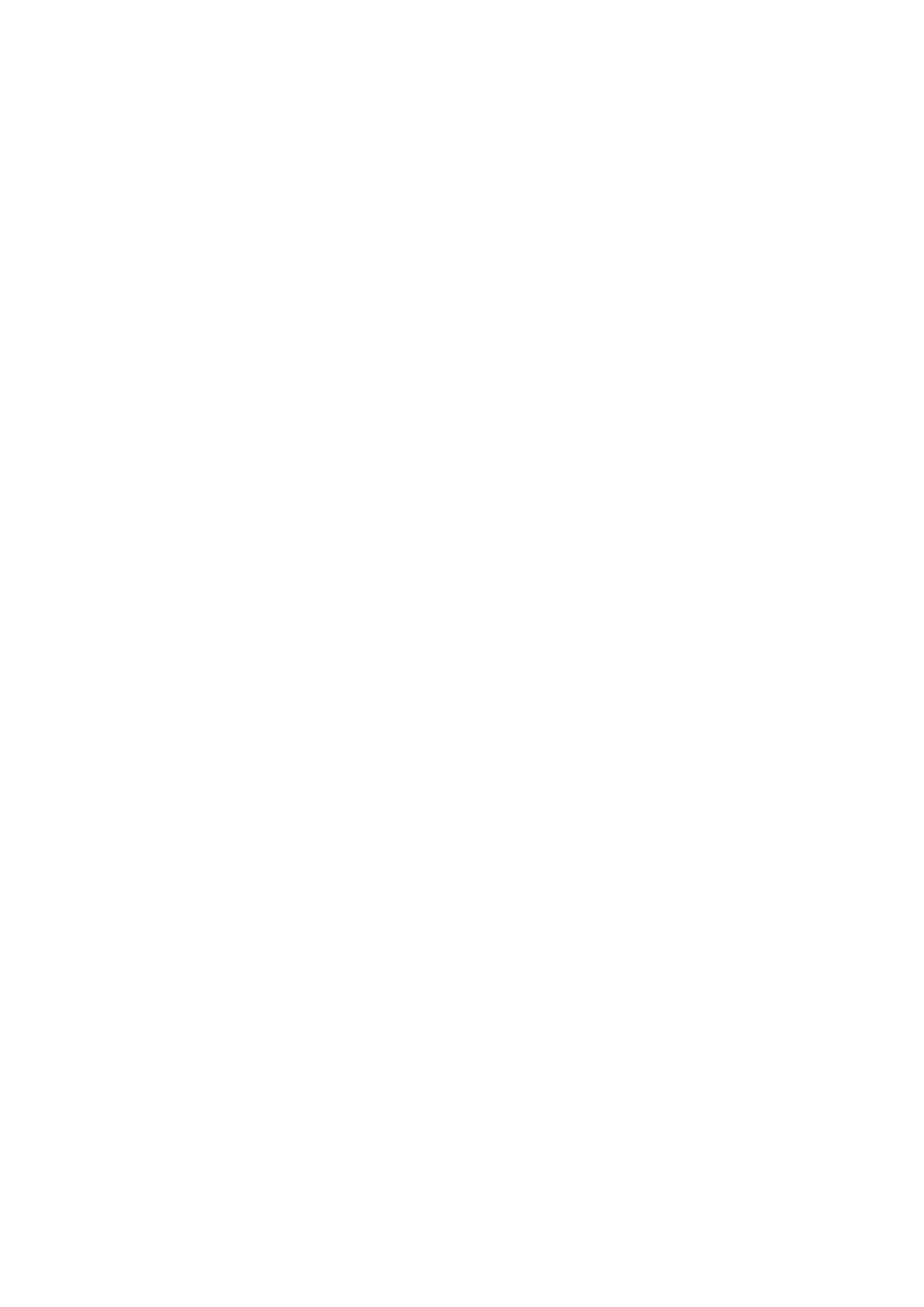Declaration: Herewith I declare that this thesis is the result of my independent work. All sources and auxiliary materials used by me in this thesis are cited completely.

Berlin, August 21, 2014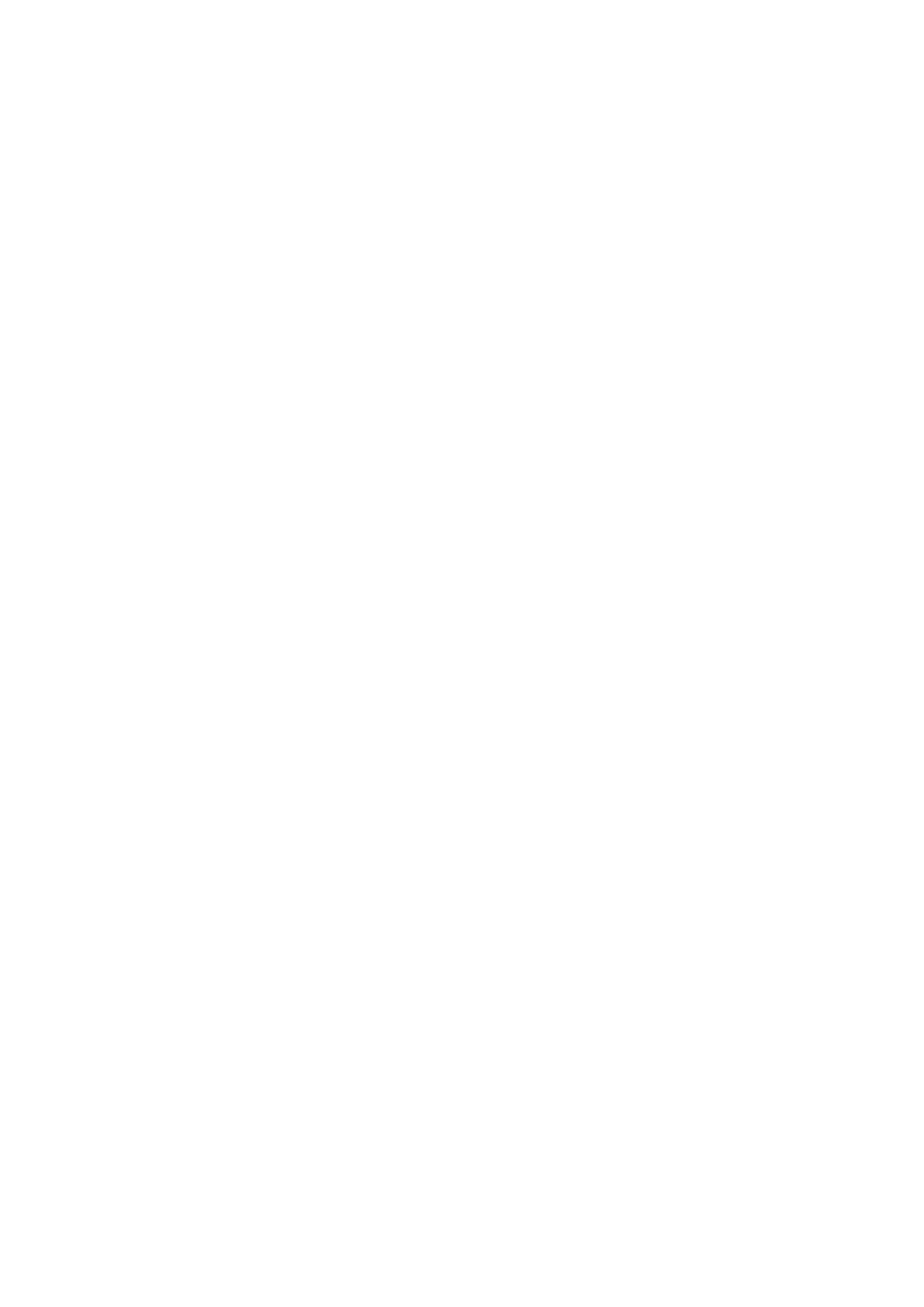# **Contents**

| Introduction<br>$\mathbf{1}$ |                           |                                  |                                                   | $\overline{2}$ |  |
|------------------------------|---------------------------|----------------------------------|---------------------------------------------------|----------------|--|
| $\overline{2}$               |                           |                                  | Introduction to the Navier-Stokes Equations       | 4              |  |
|                              | 2.1                       |                                  | A Brief Derivation of the Navier-Stokes Equations | $\overline{4}$ |  |
|                              | 2.2                       |                                  |                                                   | $\overline{7}$ |  |
| 3                            |                           |                                  | The Leray- $\alpha$ Model                         | 8              |  |
|                              | 3.1                       |                                  |                                                   | 14             |  |
|                              |                           | 311                              |                                                   | 14             |  |
|                              |                           | 3.1.2                            |                                                   | 15             |  |
|                              | 3.2                       |                                  |                                                   | 16             |  |
|                              |                           | 3.2.1                            |                                                   | 17             |  |
|                              |                           | 3.2.2                            |                                                   | 20             |  |
| 4                            | <b>Numerical Analysis</b> |                                  |                                                   |                |  |
|                              | 4.1                       |                                  |                                                   | 27             |  |
|                              |                           | 4.1.1                            |                                                   | 28             |  |
|                              | 4.2                       |                                  |                                                   | 29             |  |
|                              |                           | 4.2.1                            |                                                   | 29             |  |
|                              |                           | 4.2.2                            | Analysis of the Crank-Nicolson Scheme             | 36             |  |
| 5                            |                           | 52<br><b>Turbulence Modeling</b> |                                                   |                |  |
|                              | 5.1                       |                                  |                                                   | 52             |  |
|                              | 5.2                       |                                  |                                                   | 55             |  |
|                              |                           | 5.2.1                            |                                                   | 55             |  |
|                              |                           | 5.2.2                            |                                                   | 56             |  |
|                              |                           | 5.2.3                            |                                                   | 56             |  |
|                              |                           | 5.2.4                            |                                                   | 59             |  |
| 6                            |                           | <b>Summary and Outlook</b><br>69 |                                                   |                |  |
| 7                            | Appendix                  |                                  |                                                   | 70             |  |
|                              |                           |                                  |                                                   |                |  |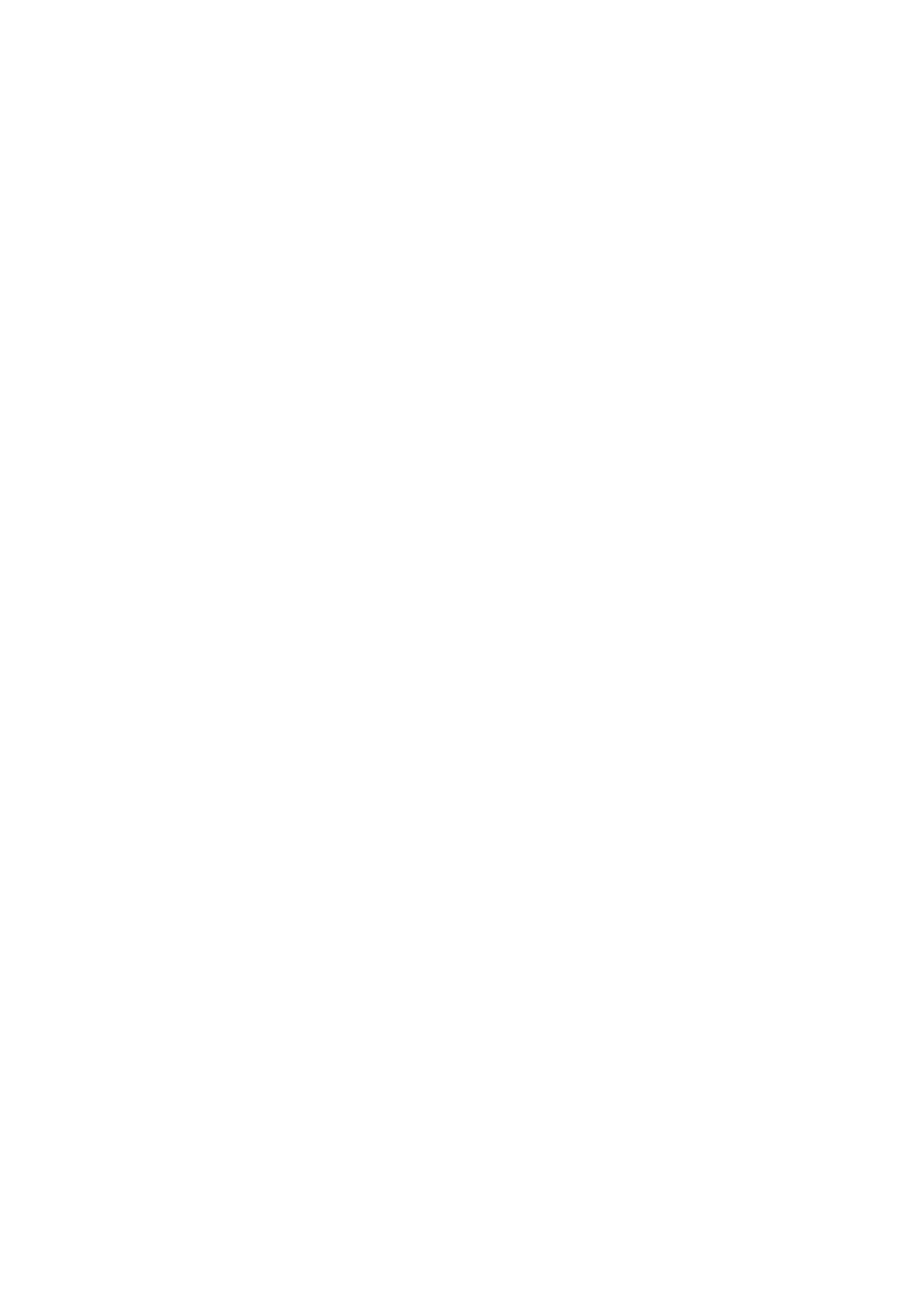# 1 Introduction

Flows that are turbulent occur in many situations in nature. The simulation of turbulent flows is a very active area of research. Nevertheless, turbulence is not a mathematically defined term.

All incompressible, viscous flows are governed by the Navier-Stokes equations. The structure of the equations does not change when describing turbulent or non-turbulent flow. One way to distinguish these two types of flow was discovered by the physicist Osborne Reynolds who, after performing a series of experiments, extracted from the data of the flows he experimented on a dimensionless number, the Reynolds number, that for each type of flow experiment can be used to mark the onset of turbulence. This number can be interpreted as the ratio of inertial forces to viscous forces and the higher this number is, the more likely it is for the flow it describes to be turbulent. This interpretation of turbulence is compatible with the interpretation of a turbulent flow as being one where the nonlinearity in the Navier-Stokes equations is dominant.

It seems easier to describe non-turbulent flow. This is laminar flow, which can be described as flowing in layers that are not mixing. Generally, one pictures a turbulent flow as consisting of lots of vortices of different sizes, as for example in a tornado or in smoke rising from a burning cigarette. A large range for the size of the structures that make up the flow is characteristic for turbulent flows and herein lies the difficulty when representing them numerically. Generally, if a grid has enough grid points to accurately represent the smallest flow structures of turbulent flows, then this number of grid points will be too large for direct numerical simulation (DNS). Due to time and memory limitations, it is simply not feasible. From a very simplified numerical point of view, one could then interpret turbulence simply as the occurrence of structures in the flow that is to be simulated that are too small as to be represented on the given grid.

One way to deal with structures that are too small to be represented on a given grid is to introduce a turbulence model, or subgrid model. The goal is to model, based on physical considerations, the influence of the small scales on the large scales without actually representing the small scales. This method is called Large Eddy Simulation. One disadvantage of this method seems to be the fact that different subgrid models lead to widely different results, making it difficult to choose the right result.

This work concerns itself with the properties of the Leray- $\alpha$  model of turbulence. It was introduced in 2005 by Cheskidov et al. (2005) and it traces back to the method for proving the existence of weak solutions of the Navier-Stokes equations used by Leray (1934).

In the first section, the Navier-Stokes equations that model incompressible flows will be derived. Whether or not a flow is turbulent cannot be seen from the structure of the equations themselves. This information is encoded in the Reynolds number, which will also be introduced in the first section. In the second chapter the Leray- $\alpha$  model and its origins will be presented. A first reason why this model seems more suitable for turbulence modeling then previous models is discussed: an upper bound for the dimension of its attractor is much lower than would be expected for 3D models. A derivation of this upper bound following Cheskidov et al. (2005) is presented.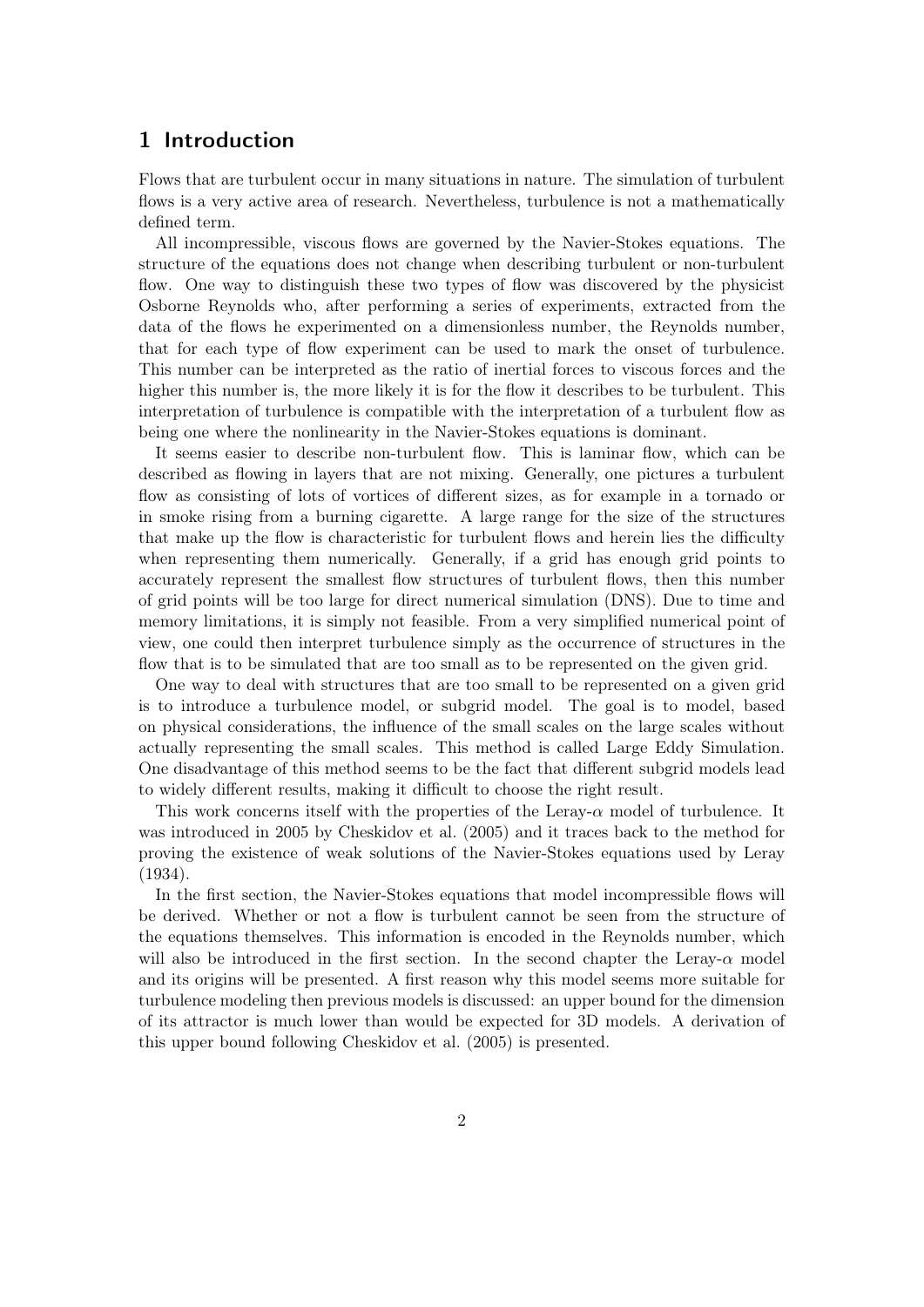The third chapter consists of a numerical analysis of the Leray-*α* model discretized by the Crank-Nicolson scheme using  $Q_2/P_1^{disc}$  finite elements and following Layton et al. (2008).

The last chapter is concerned with actual turbulence modeling. In it, following Geurts and Holm (2003), the Leray- $\alpha$  model is recast as a Large Eddy Simulation, which actually implies a subgrid model. Finally, the results of numerical simulations of a turbulent channel flow at  $Re<sub>\tau</sub> = 180$  performed with the code MooNMD from John and Matthies (2004) are presented.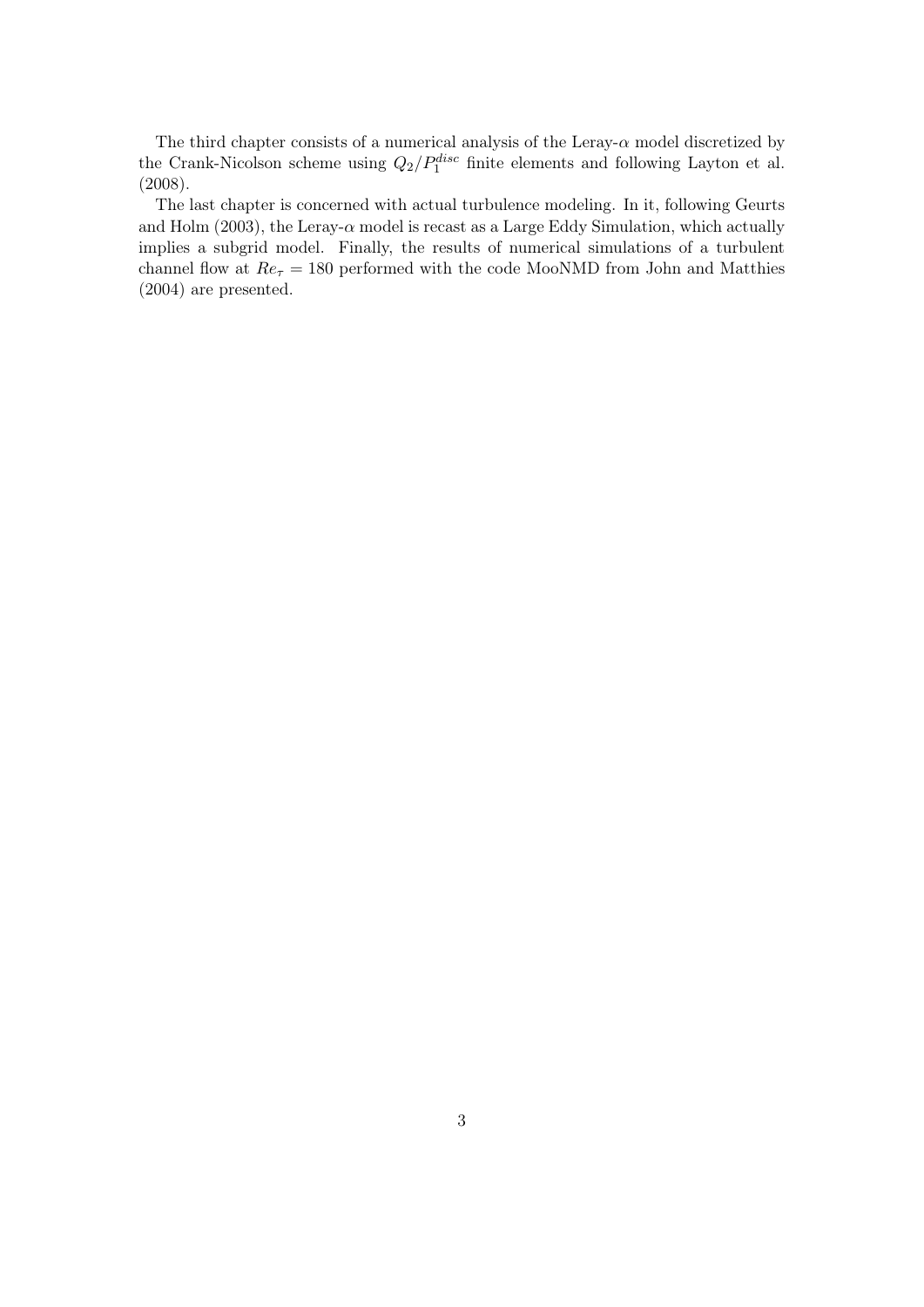## 2 Introduction to the Navier-Stokes Equations

In this section we give a concise derivation of the Navier-Stokes equations for incompressible viscous fluids. It mostly follows Landau and Lifshitz's Fluid Mechanics course, see Landau and Lifshitz (1959). After that the Reynolds number will be introduced.

## 2.1 A Brief Derivation of the Navier-Stokes Equations

Let *V*<sub>0</sub> be a small control volume in the body under consideration  $\Omega$ . Let  $\rho = \rho(x, y, z, t)$ denote the density,  $p = p(x, y, z, t)$  the pressure and  $u = u(x, y, z, t)$  the velocity of the fluid at point  $x = (x, y, z)$  in space and t in time. Let  $n(x, y, z)$  be the outer unit normal to *V*<sub>0</sub>. Then, the mass of fluid in our control volume at time  $t = t_1$  is  $\int_{V_0} \rho(x, t_1) dx$  and the mass of fluid flowing through the boundary at time  $t = t_1$  is  $\int_{\partial V_0} (\rho u \cdot n)(x, t_1) dx$ . As the difference in mass between two distinct points in time  $t_1$  and  $t_2$  must equal the sum of flow over the boundary, we have, using the Gaussian formula on the boundary integral,

$$
\int_{V_0} \rho(x, t_2) - \rho(x, t_1) dx = - \int_{t_1}^{t_2} \int_{V_0} \nabla \cdot (\rho u(x, t)) dx dt.
$$

Assuming  $\rho \in C^1(\Omega \times [0, \infty))$ , we can divide by  $t_2 - t_1$  and, letting  $t_2 \to t_1$  and using the fundamental theorem of calculus, we get

$$
\int_{V_0} \partial_t \rho(x, t_1) dx = - \int_{V_0} \nabla \cdot (\rho u(x, t_1)) dx.
$$

As our control volume  $V_0 \subset\subset \Omega$  was chosen arbitrarily and so were  $t_1, t_2 \in [0, \infty)$ , we get that

$$
\frac{\partial \rho}{\partial t} + \nabla \cdot (\rho u) = \frac{\partial \rho}{\partial t} + \rho \nabla \cdot u + u \cdot \nabla \rho = 0 \tag{1}
$$

pointwise. This is called *equation of continuity* and it describes conservation of mass. The pressure being denoted by *p*, an expression for the outside forces acting on our test volume  $V_0$  is  $-\int_{\partial V_0} p n \, dS$ . Considering that *p* is a scalar valued function, we use the Gaussian formula on each component of the vector *pn* to get

$$
-\int_{\partial V_0} p n \, dS = -\int_{V_0} \nabla p \, dV.
$$

We can interpret this to mean that the fluid surrounding the control volume exerts on it a force  $-\nabla p dV$  and considering  $V_0$  to be a unit volume, this force is  $-\nabla p$ . Now, this total outside force is responsible for a change in movement (i.e. acceleration) inside the unit control volume, and considering  $\rho$  to be the mass per unit volume, we have

$$
\rho \frac{du}{dt} = -\nabla p,\tag{2}
$$

where  $\frac{du}{dt}$  represents the acceleration of a fluid particle moving in the volume. What we need, however, is an expression of  $\frac{du}{dt}$  in terms of fixed points in space. To this end, we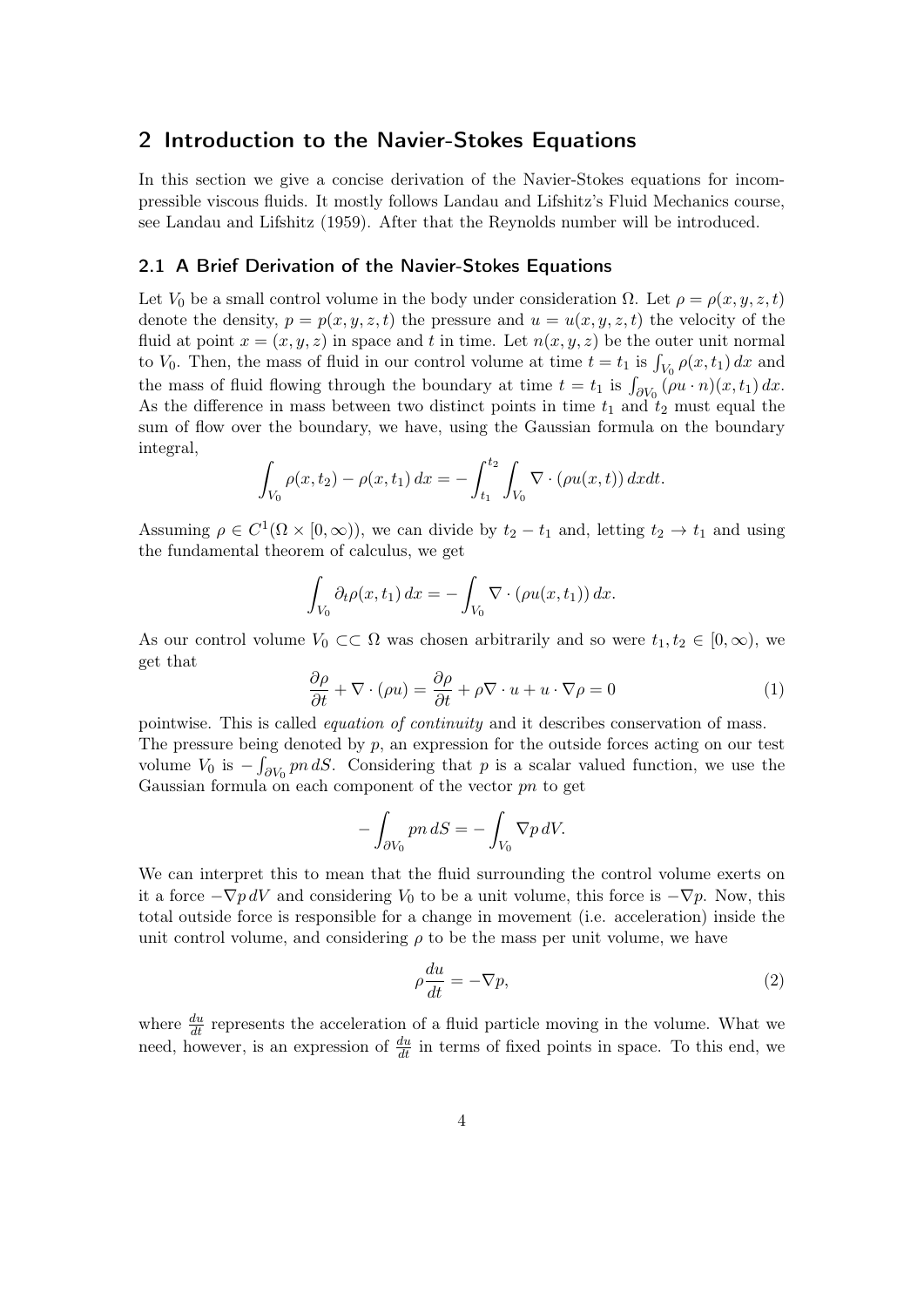consider *u* along the parametrized curve  $c(t) = (x(t), y(t), z(t), t)$ . Then

$$
\frac{du}{dt} = u'(c(t)) \cdot c'(t)
$$
\n
$$
= \left(\frac{\partial u}{\partial x}, \frac{\partial u}{\partial y}, \frac{\partial u}{\partial z}, \frac{\partial u}{\partial t}\right)|_{c(t)} \cdot \left(\frac{\partial x}{\partial t}, \frac{\partial y}{\partial t}, \frac{\partial z}{\partial t}, 1\right)|_{t}
$$
\n
$$
= (u \cdot \nabla u)|_{c(t)} + \frac{\partial u}{\partial t}|_{c(t)}.
$$

Plugging this into our above equation (2), we get

$$
(u \cdot \nabla u) + \frac{\partial u}{\partial t} = -\frac{1}{\rho} \nabla p.
$$
 (3)

This is *Euler´s equation* or *equation of motion*.

Using Euler´s equation (3), we can now get an expression for the change of momentum in our fluid. Momentum is defined as mass times velocity, so in our control unit volume it would be *ρu*. The rate of change of momentum in componentwise notation then is

$$
\frac{\partial}{\partial t}(\rho u_i) = \rho \frac{\partial u_i}{\partial t} + u_i \frac{\partial \rho}{\partial t}.
$$
\n(4)

Using the same notation, the Euler's equation (3) and the continuity equation (1) become

$$
\frac{\partial u_i}{\partial t} = -\sum_k u_k \frac{\partial u_i}{\partial x_k} - \frac{1}{\rho} \frac{\partial p}{\partial x_i} \qquad \text{Euler},
$$
  

$$
\frac{\partial \rho}{\partial t} = -\sum_k \frac{\partial (\rho u_k)}{\partial x_k} \qquad \text{Continuity.}
$$
 (5)

Plugging the equations (5) into the equation for the rate of change of momentum (4), we get

$$
\frac{\partial}{\partial t}(\rho u_i) = -\frac{\partial p}{\partial x_i} - \sum_k \frac{\partial(\rho u_i u_k)}{\partial x_k} = -\sum_k \frac{\partial}{\partial x_k} \underbrace{(\delta_{ik} p + \rho u_i u_k)}_{\Pi_{ik}} = -\sum_k \frac{\partial \Pi_{ik}}{\partial x_k}.
$$
 (6)

Π*ik* is called the *momentum flux tensor*. It represents the transfer of momentum due to the mechanical transport of fluid particles and the pressure acting on the volume.

Up to this point, we have not concerned ourselves with any distinguishing properties our fluid might have. As the introduction says, it is supposed to be incompressible and viscous. Incompressibility means that there is no expansion or compression in the fluid, meaning that the density  $\rho$  is basically constant. This assumption changes nothing in Euler´s equation but it considerably simplifies the equation of continuity.

$$
\frac{\partial \rho}{\partial t} + \nabla \cdot (\rho u) = 0 \quad \text{then becomes} \quad \nabla \cdot u = 0,
$$
 (7)

meaning the velocity in an incompressible fluid is divergence-free.

Viscosity is the term for internal friction. It depends on the size and shape of the particles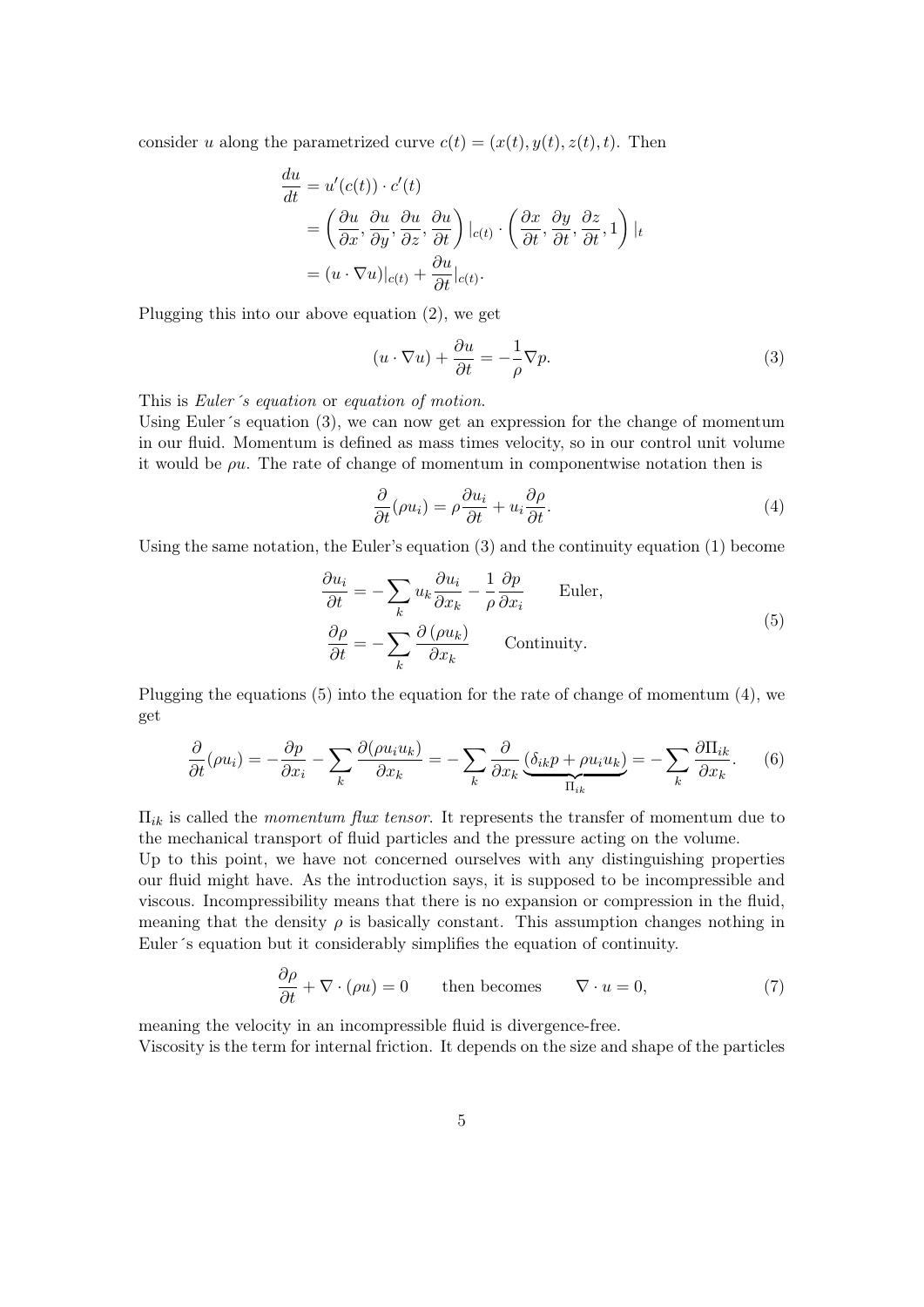comprising the fluid and the attraction between them. Honey, for example, has a higher viscosity than water. This will obviously change the transfer of momentum in our fluid and therefore the momentum flux density tensor. Therefore, when including viscosity in our model, we will have to change the equation of motion for our model.

We start by adding a term  $-\sigma_{ik}$  to the momentum flux density tensor. The tensor  $-\sigma_{ik}$ is supposed to model internal friction. This occurs only when fluid particles move with different velocities. Therefore,  $-\sigma_{ik}$  must depend on the spatial derivatives of *u*. There can be no term in  $-\sigma_{ik}$  without these derivatives as  $-\sigma_{ik}$  must vanish for constant *u*. So *−σik* will be a linear combination of these derivatives. It must also vanish in the case of uniform rotation. Let  $\omega$  be the angular velocity and let r be the displacement vector. Then,  $u = \omega \times r$ . Consider as an example uniform rotation in the x-y-plane:

$$
\omega = \begin{pmatrix} 0 \\ 0 \\ \omega \end{pmatrix}, \qquad r = \begin{pmatrix} x \\ y \\ 0 \end{pmatrix} \Rightarrow u = \begin{pmatrix} -y\omega \\ x\omega \\ 0 \end{pmatrix}.
$$

Then,  $\frac{\partial u_i}{\partial x_k} + \frac{\partial u_k}{\partial x_i}$  $\frac{\partial u_k}{\partial x_i} = 0$ . Seeing this, we make the ansatz

$$
\sigma_{ik} = a \left( \frac{\partial u_i}{\partial x_k} + \frac{\partial u_k}{\partial x_i} \right) + b \sum_l \frac{\partial u_l}{\partial x_l} \delta_{ik},
$$

where *a* and *b* are functions independent of *u*. It turns out to be convenient to write this in the form

$$
\sigma_{ik} = \eta \left( \frac{\partial u_i}{\partial x_k} + \frac{\partial u_k}{\partial x_i} - \frac{2}{3} \delta_{ik} \sum_l \frac{\partial u_l}{\partial x_l} \right) + \xi \delta_{ik} \sum_l \frac{\partial u_l}{\partial x_l},
$$

where  $\eta > 0$  and  $\xi > 0$  are called *coefficients of viscosity*. Now we plug the new Π*ik* back into the expression for the rate of change of momentum (6):

$$
\frac{\partial}{\partial t}(\rho u_i) = -\sum_k \frac{\partial \Pi_{ik}}{\partial x_k} = -\sum_k \frac{\partial}{\partial x_k} (\delta_{ik}p + \rho u_i u_k - \sigma_{ik})
$$

$$
= -\frac{\partial p}{\partial x_i} - \rho \sum_k u_k \frac{\partial u_i}{\partial x_k} - u_i \sum_k \frac{\partial (\rho u_k)}{\partial x_k} + \sum_k \frac{\partial}{\partial x_k} \sigma_{ik}
$$

$$
= \rho \underbrace{\left(-\sum_k u_k \frac{\partial u_i}{\partial x_k} - \frac{1}{\rho} \frac{\partial p}{\partial x_i}\right)}_{\text{former Euler}} - u_i \underbrace{\nabla \cdot (\rho u)}_{= -\frac{\partial \rho}{\partial t}} + \sum_k \frac{\partial}{\partial x_k} \sigma_{ik}
$$

$$
\stackrel{\vdots}{=} \rho \frac{\partial u_i}{\partial t} + u_i \frac{\partial \rho}{\partial t},
$$

which means we have to have

$$
\frac{\partial u_i}{\partial t} = -\sum_k u_k \frac{\partial u_i}{\partial x_k} - \frac{1}{\rho} \frac{\partial p}{\partial x_i} + \frac{1}{\rho} \sum_k \frac{\partial}{\partial x_k} \sigma_{ik}
$$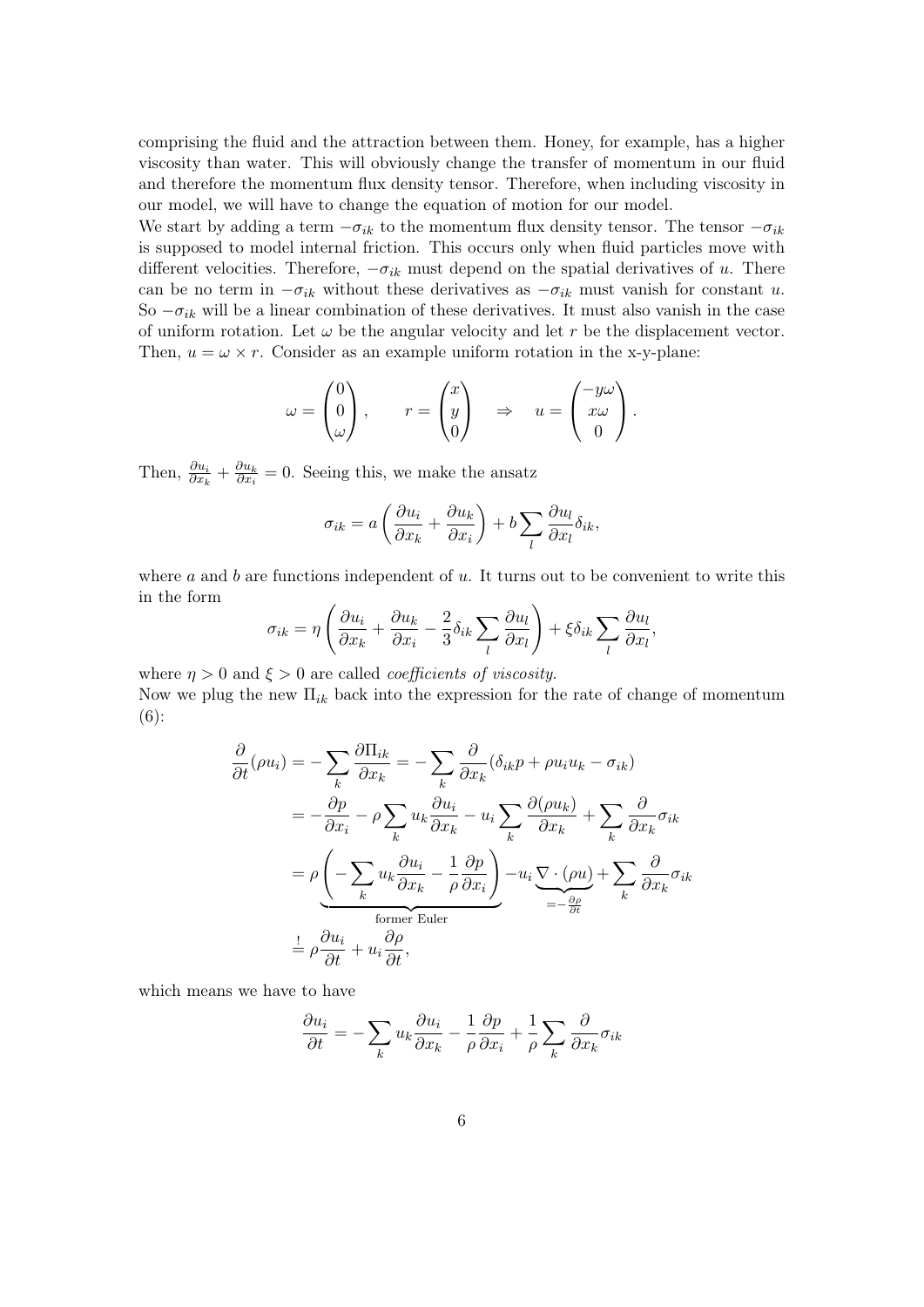as our new equation of motion. If we now expand the derivative of  $\sigma$ , we get

$$
\sum_{k} \frac{\partial}{\partial x_{k}} \sigma_{ik} = \eta \sum_{k} \frac{\partial^{2} u_{i}}{\partial x_{k} \partial x_{k}} + \eta \frac{\partial}{\partial x_{i}} \sum_{k} \frac{\partial u_{k}}{\partial x_{k}} - \frac{2}{3} \eta \sum_{k} \frac{\partial u_{k}}{\partial x_{k}} + \xi \frac{\partial}{\partial x_{i}} \sum_{k} \frac{\partial u_{k}}{\partial x_{k}}
$$

$$
= \eta \sum_{k} \frac{\partial^{2} u_{i}}{\partial x_{k} \partial x_{k}} + \left(\frac{1}{3} \eta + \xi\right) \frac{\partial}{\partial x_{i}} \sum_{k} \frac{\partial u_{k}}{\partial x_{k}}
$$

$$
= \eta \Delta u_{i} + \left(\frac{1}{3} \eta + \xi\right) \frac{\partial}{\partial x_{i}} (\nabla \cdot u).
$$

Putting all of the above together our new Euler equation in vector form is

$$
\rho\left(\frac{\partial u}{\partial t} + (u \cdot \nabla)u\right) = -\nabla p + \eta \Delta u + \left(\frac{1}{3}\eta + \xi\right) \nabla (\nabla \cdot u).
$$

We have already seen in (7) that incompressible fluids have divergence-free velocities. Therefore the equations of motion and mass conservation for incompressible, viscous fluids are

$$
\left(\frac{\partial u}{\partial t} + (u \cdot \nabla)u\right) - \frac{\eta}{\rho} \Delta u = -\frac{1}{\rho} \nabla p, \nabla \cdot u = 0.
$$
\n(8)

The set of equations (8) are the *Navier-Stokes equations for incompressible, viscous flow*. We see that the new equation of motion differs from the old by the term  $\frac{\eta}{\rho} \Delta v$ , which models viscosity. The ratio  $\nu := \frac{\eta}{a}$  $\frac{\eta}{\rho}$  is called *kinematic viscosity*, as opposed to *η*, which is called *dynamic viscosity*.

## 2.2 The Reynolds Number

Dimensional analysis is an important tool in model theory and experimental physics. The goal is to extract from the model a dimensionless number which captures the essence of the model in the sense that comparing these numbers allows us to evaluate the extent to which different processes governed by the same model are similar.

If as an example we wanted to study the flow past an object in a given space, the type of the flow will be determined by the shape of the object, the velocity of the flow and the kinematic viscosity  $\nu = \frac{\eta}{a}$  $\frac{\eta}{\rho}$ . If we take a sphere, its shape is then completely determined by one number, the radius, and the unit of this number is length (L). The units of *u* and  $\nu$  are, respectively  $\frac{L}{T}$  and  $\frac{L^2}{T}$ , where T represents the unit of time. Then, the only dimensionless number that can be formed from these quantities is

$$
Re = \frac{uL}{\nu}.
$$
\n(9)

This is the Reynolds number. The fraction *Re* can also be interpreted as a ratio of inertial to viscous forces:

$$
Re = \frac{uL}{\nu} = \frac{\rho uL}{\eta} = \frac{\text{inertial forces}}{\text{viscous force}}.
$$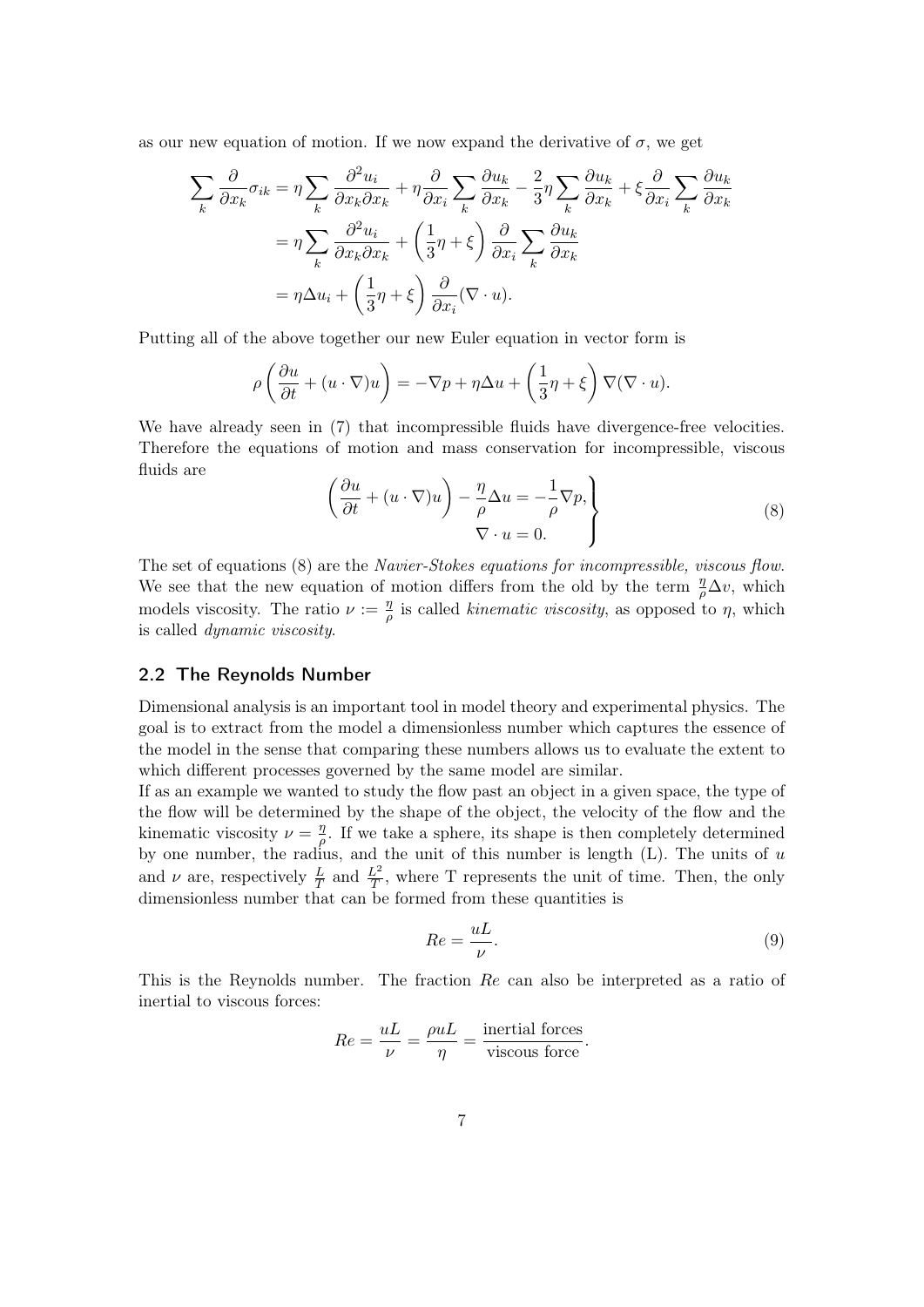This allows for the interpretation that the Reynolds number measures the turbulence in a flow. The higher the Reynolds number, the more turbulent the flow.

The two interesting cases are  $Re \to 0$  and  $Re \to \infty$ . For  $Re \to 0$ , the non-linear term in the Navier-Stokes equations can be neglected and they reduce to the well-understood Stokes problem. It describes creeping flow. In the other case, the flow exhibits turbulent behavior and this is the form of behavior we are interested in.

Whether a flow is turbulent or not cannot be seen from the Navier-Stokes equations directly, which are the model for all kinds of flow. Turbulence is not a mathematically defined term. One could therefore think of turbulence as the opposite of non-turbulence. Non-turbulence would then be the behavior of a flow which is laminar, meaning its layers are basically not mixing. Each flow experiment will have a Reynolds number below which the flow is considered not turbulent and above which it is considered turbulent. Distinguishing flows in this way goes back to Osborne Reynolds, see Pope (2000). He performed an experiment of injecting dye into a flow through a pipe and then realized that the behavior of the flow could be described by one number: the ratio  $\frac{uL}{\nu}$ , which is the Reynolds number.

# 3 The Leray-*α* Model

Following Layton (2008), we first motivate the interest in a priory estimates of the  $L^2$ and  $H^1$  norms of our possible solution.

The total kinetic energy is defined by  $\frac{1}{2}$  mass *∗*velocity<sup>2</sup>. This means that the total kinetic energy of a fluid with constant density  $\rho$  and velocity *v* on a domain  $\Omega$  is

$$
\frac{1}{2}\rho \int_{\Omega} |u|^2 \ dx.
$$

The space  $L^2(\Omega)$  is defined as the set of all functions  $u : \Omega \to \mathbb{R}$  such that

$$
||u||_{L^2(\Omega)} = \int_{\Omega} |u|^2 \ dx < \infty,
$$

where the norm is induced by the scalar product

$$
(u,v)_{L^2(\Omega)} = \int_{\Omega} u\overline{v} \, dx,
$$

where in this instance  $\bar{v}$  is the complex conjugate of *v*. Please note that in the following,  $\overline{v}$  will have a different meaning. This can of course be extended to functions  $u : \Omega \to \mathbb{R}^d$ :

$$
L^2(\Omega)^d = \left\{ u = (u_1, u_2, ..., u_d) : \Omega \to \mathbb{R}^d, \quad u_j \in L^2(\Omega) \text{ for all } j \right\}
$$
  
and 
$$
||u||_{L^2(\Omega)^d} = \left( \sum_{j=1}^d ||u_j||^2_{L^2(\Omega)} \right)^{\frac{1}{2}}.
$$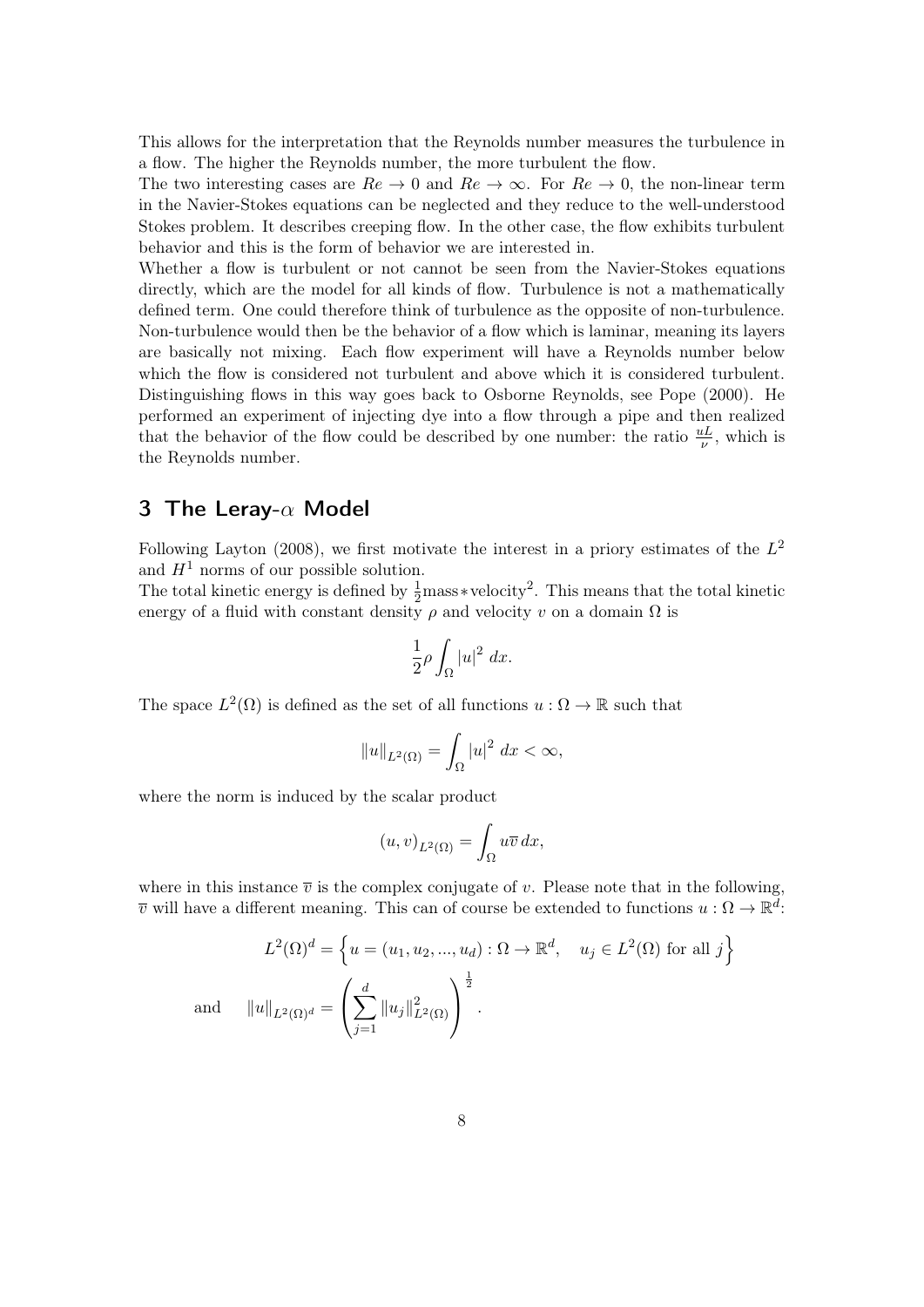The space  $L^2(\Omega)^d$  is therefore the set of all velocity fields with finite kinetic energy. From now on, for convenience we drop the  $L^2$  subscript and denote by  $(\cdot, \cdot)$  the  $L^2$  scalar product and by *∥·∥* the *L* <sup>2</sup> norm. But it is not only the velocity itself that is important. As we have seen in Section 2.1, changes in velocity are what cause one layer of fluid to exert force on another layer of fluid. This force must be finite for the velocity to be physically relevant. The space that models this is the Hilbert space  $H_0^1(\Omega)$ . It is defined as the closure of

$$
\left\{ u:\Omega\to\mathbb{R}^d:u\in C^1(\Omega)\text{ and }u=0\text{ on }\partial\Omega\right\}\quad\text{in}\quad\|.\|_{H^1_0(\Omega)}.
$$

This norm is defined as follows:

$$
||u||_{H_0^1(\Omega)} = \left(||u||^2 + ||\nabla u||^2\right)^{\frac{1}{2}}.
$$

Suppose we have already found  $(u, p)$  smooth, such that  $(u, p)$  solves the Navier-Stokes equations. We multiply the equation of motion by *u* itself and integrate over the domain Ω. We get

$$
\frac{1}{2}\frac{d}{dt}\int_{\Omega}u^2+\int_{\Omega}(u\cdot\nabla)\,u\,u-\nu\int_{\Omega}\Delta u\,u+\int_{\Omega}\nabla p\,u=\int_{\Omega}f\,u.
$$

After integrating by parts, the second term and the pressure term vanish because of  $\nabla \cdot u = 0$ . We are left with

$$
\frac{1}{2}\frac{d}{dt}\|u\|^2 + \nu \|\nabla u\|^2 = (f, u).
$$

After integrating this in time on  $(0, t)$  and using the fundamental theorem of calculus, we get

$$
\frac{1}{2}|u(t)|^2 + \nu \int_0^t \|\nabla u\|^2 = \frac{1}{2} ||u(0)||^2 + \int_0^t (f, u).
$$

With our interpretation of the norms as above, this states (see Layton (2008), Chapter 8):

> kinetic energy $(t)$  + total energy dissipated over  $[0, t]$ = initial kinetic energy + total power input*.*

This is the *energy equality* that Leray in Leray (1934) called *energy dissipation relation*. We can see from this relation what an appropriate space for our solution might look like. The terms on the left-hand side should be finite and so we define:

$$
L^{2}(0,T; H_{0}^{1}(\Omega)) := \left\{ u(\cdot,t) \in H_{0}^{1}(\Omega) \quad \forall t \in [0,T]: \quad \int_{0}^{T} ||u||_{H_{0}^{1}} dt < \infty \right\},\
$$
  

$$
L^{\infty}(0,T; L^{2}(\Omega)) := \left\{ u(\cdot,t) \in L^{2}(\Omega) \quad \forall t \in [0,T]: \quad \text{ess sup}_{0 < t < T} ||u|| < \infty \right\}.
$$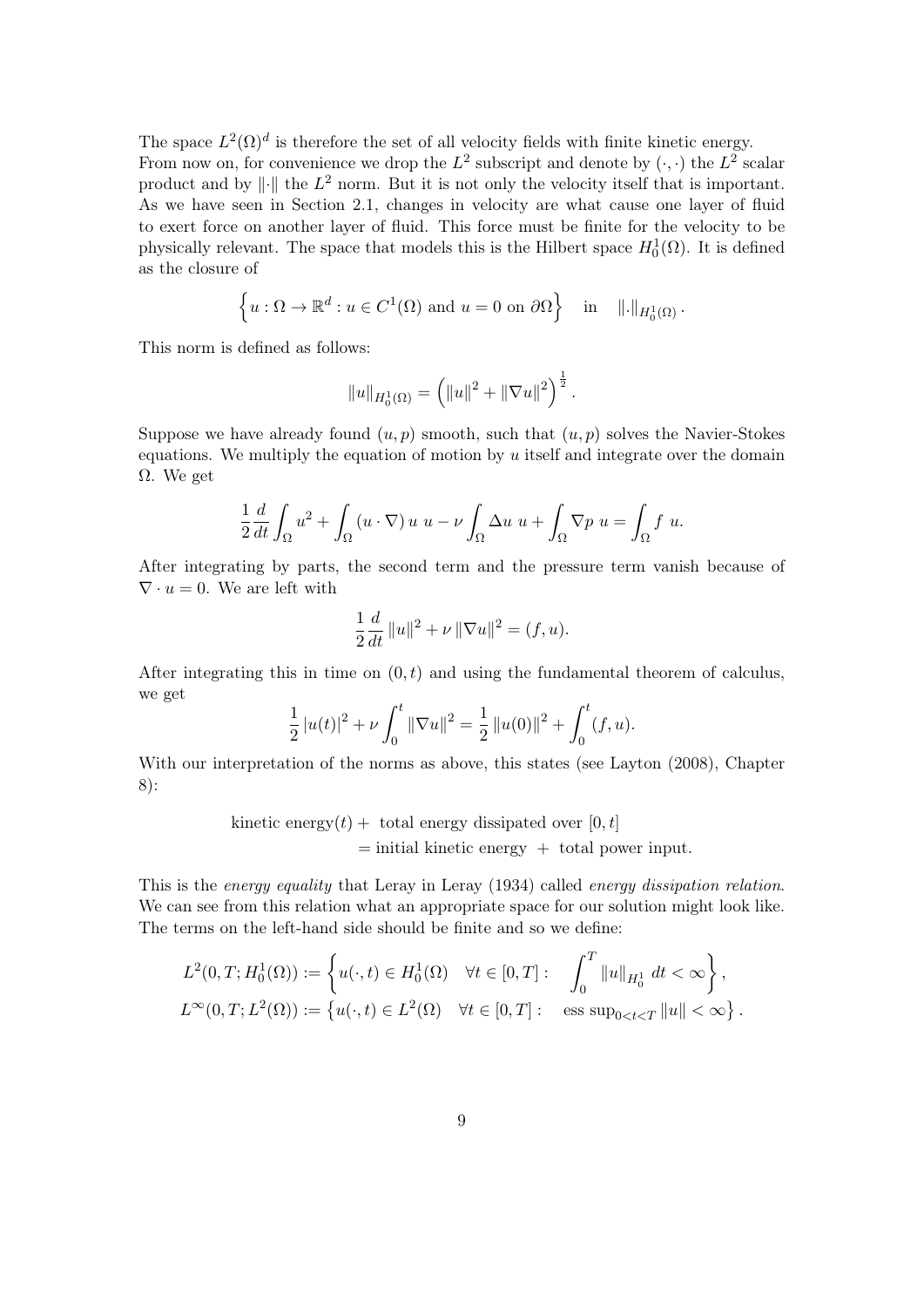More generally, for a Hilbert space *V* we can define

$$
L^p(0,T;V(\Omega)) := \left\{ u(\cdot,t) \in V(\Omega) \quad \forall t \in [0,T] \quad \left( \int_0^T \|\nabla u\|_V^p \right)^{1/p} dt < \infty \right\}.
$$

After deriving this integral form of our equations, we can already see that there is a way to interpret the equations that does not require the solution  $u$  to be in  $C^2$  any more. In fact, after introducing the notion of weak derivative, we do not need our solution to be differentiable in the classical sense at all. Leray first introduced the notion of weak derivative in Leray (1934). The modern definition is derived by way of partial integration of smooth functions and the realization that the expression

$$
\int_{\Omega} u D^{\alpha} \phi \, dx = (-1)^{|\alpha|} \int_{\Omega} D^{\alpha} u \phi \, dx,
$$

where  $\alpha$  is a multiindex, still makes sense for  $u, D^{\alpha}u \in L^1_{loc}(\Omega)$  and so called test functions  $\phi \in C_c^{\infty}(\Omega)$ . Leray showed the existence and uniqueness of so-called *regular* solutions for the Navier-Stokes equations, but only for an interval of time [0*, T*). He could not show that these solutions would not become irregular in finite time and he states in his introduction in Leray (1934): "In fact it is not paradoxical to suppose that the thing which regularizes the motion- dissipation of energy - does not suffice to keep the second derivatives of the velocity components bounded and continuous." However, when in the original Navier-Stokes equations he replaced  $(u \cdot \nabla)u$  by  $(\overline{u} \cdot \nabla)u$ , where  $\overline{u}$  is a mollified version of *u*, he could show that the resulting solution to this mollified system of equations would not become irregular and in fact exists for all times, see Leray (1934), §26. The limit of these solutions of mollified systems, which he called *turbulent solution*, see Leray (1934), §26, is what is known today as a *weak solution*. There is more than one notion of weak solution, though. One can construct weak solutions by way of the Galerkin method. As it is not known whether weak solutions are unique, it is not known whether a solution obtained by passing to the limit with Leray´s method is the same weak solution as is obtained by the Galerkin method.

Jean Leray obtained his results by solving a mollified system and then showing that the limit of the solutions to such mollified systems is in some sense a solution of the Navier-Stokes equations. The Leray- $\alpha$  model now attempts to do the same. Instead of a convolution, it uses an approximation of this convolution. The mollified system is

$$
\frac{\partial}{\partial t}u^{\alpha} - \nu \Delta u^{\alpha} + (\overline{u}^{\alpha} \cdot \nabla)u^{\alpha} + \nabla(p^{\alpha}) = f,
$$
  

$$
\nabla \cdot u^{\alpha} = 0,
$$
  

$$
\overline{u}^{\alpha} = \Phi^{\alpha} * u^{\alpha},
$$

where  $u^{\alpha}$  is the solution for that specific  $\alpha$ ,  $\overline{u}^{\alpha}$  is the mollified version of  $u^{\alpha}$  and as  $\overline{u}^{\alpha} \to u^{\alpha}$  for  $\alpha \to 0$ , this system converges to the Navier-Stokes equations. We now fix  $\alpha > 0$  and chose  $\overline{u}^{\alpha} = (I - \alpha^2 \Delta)^{-1} u^{\alpha}$ , the smoothing kernel associated with the Green function of the Helmholtz operator, as is done in Cheskidov et al. (2005), the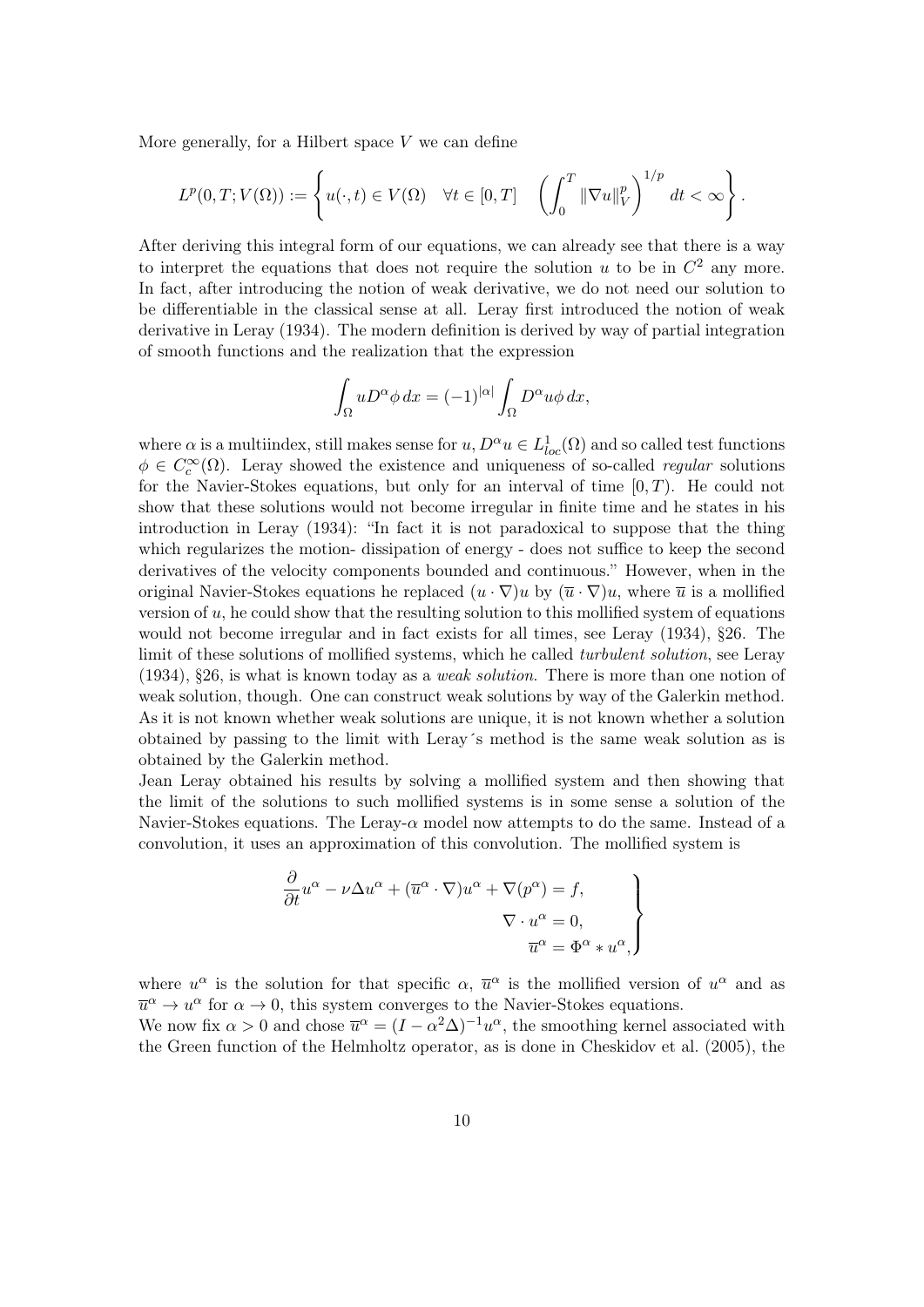presentation which we are following in this chapter. The Leray- $\alpha$  model for some  $\alpha > 0$  fixed then is the following:

$$
\frac{\partial}{\partial t}u - \nu \Delta u + (\overline{u} \cdot \nabla)u + \nabla p = f,
$$
  
\n
$$
\nabla \cdot u = 0,
$$
  
\n
$$
\overline{u} = u - \alpha^2 \Delta u,
$$
  
\n
$$
\nu \text{ periodic, with periodic box } \Omega = [0, 2\pi L]^3,
$$
  
\n+ initial condition. (10)

We are looking for a solution in the periodic box  $\Omega = [0, 2\pi L]^3$  so as to not have to concern ourselves with boundary values. Looking for a periodic solution also allows us to use Fourier analysis in some of the proofs. We will instead require our solution to have the property  $\int_{\Omega} v \, dx = 0$ . This will take care of solutions that would only differ by an additive constant. We define

$$
H = \left\{ v : v \in L^{2}(\Omega), \quad \nabla \cdot v = 0, \quad v \text{ is periodic in } \Omega, \quad \int_{\Omega} v \, dx = 0 \right\}
$$

and

$$
V = \left\{ v : v \in H^{1}(\Omega), \quad \nabla \cdot v = 0, \quad v \text{ is periodic in } \Omega, \quad \int_{\Omega} v \, dx = 0 \right\}.
$$

For  $v \in H$ , one can show  $\nabla \cdot v \in L^2(\Omega)$ , see Temam (1984). This is true by assumption for  $v \in V$ . Further, one can define a scalar product on *V* by

$$
((u, v)) = (\nabla u, \nabla v).
$$

It induces a norm on *V* denoted by  $||u||_V := ((u, u))^{1/2}$ . Because the Poincaré inequality is valid on *V* we have

$$
||v||^2 \le \frac{1}{\lambda_1} ||v||_V^2 \tag{11}
$$

and the norm induced by the scalar product  $((\cdot, \cdot))$  is equivalent to the  $H^1$ -norm on V. As *V* is a Hilbert space, because of the theorem of Riesz we can associate with  $u \in V$  and operator  $A: V \to V'$  such that

$$
((u, v)) = \langle Au, v \rangle \quad \forall v \in V.
$$

Since for  $u \in V \cap H^2$  we have

$$
\langle Au, v \rangle = ((u, v)) = (\nabla u, \nabla v) = -(\Delta u, v) = - \langle \Delta u, v \rangle,
$$

we can interpret *A* as the Laplace operator *−*∆ in the distributional sense. In order for Au to actually be a function, we need  $u \in V \cap H^2$ . We define the domain of *A* in *V* as  $D(A) := V \cap H^2$ . We then have the relations

$$
D(A) \subset V \subset H \subset V',
$$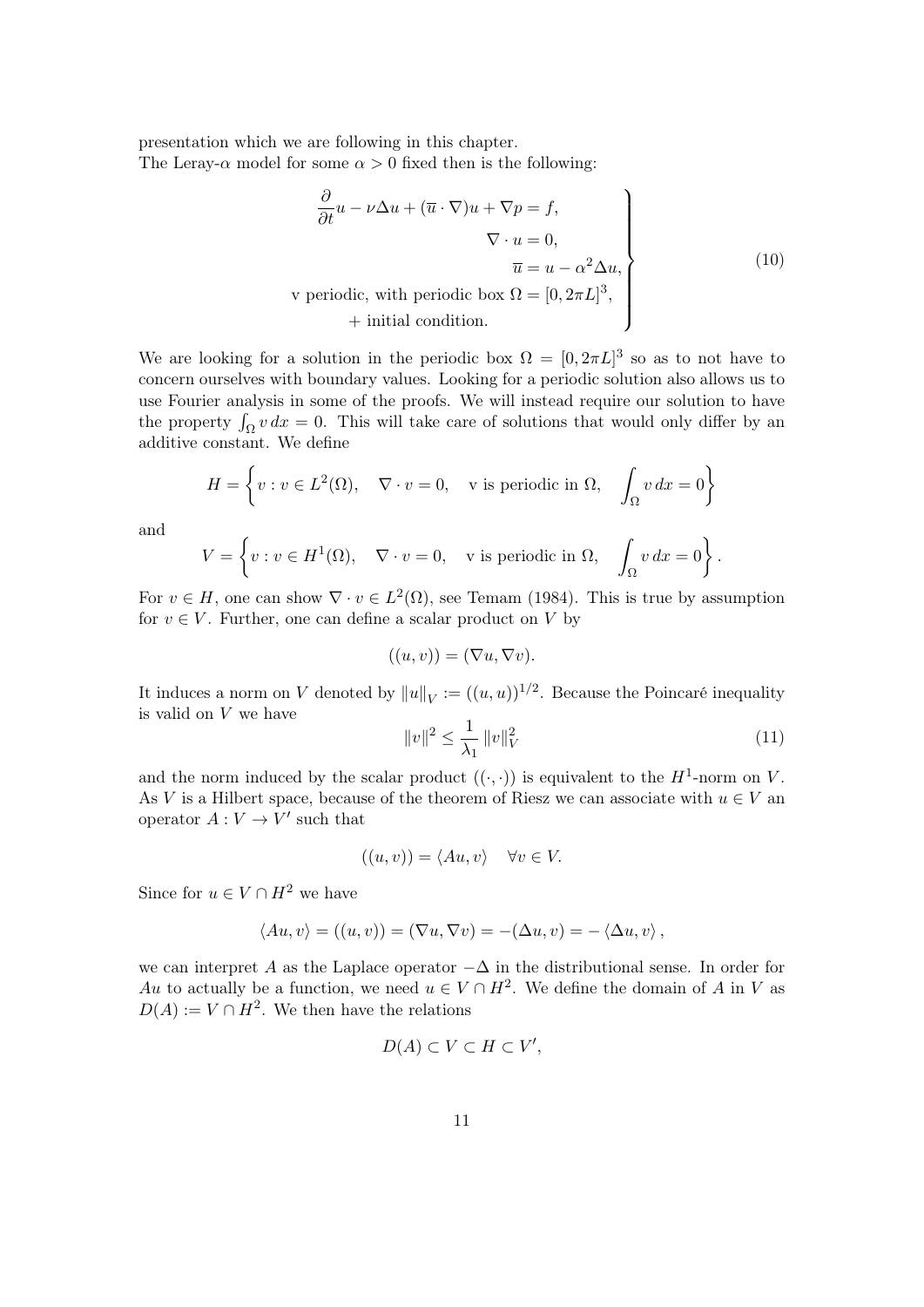where the embeddings are continuous and the embedding  $V \hookrightarrow H$  is compact because the embedding  $H^1 \hookrightarrow L^2$  is compact by the Rellich Lemma. These relations are needed to fulfill the assumptions of the Aubin compactness theorem, which is needed in the proof for existence of a solution to the Navier-Stokes equations.

With the help of the norm in  $V$ , we can define dimensionally homogeneous norms in  $H^1(\Omega)$  and  $H^2(\Omega)$  as follows:

$$
||u||_{H^1}^2 := \lambda_1 \left( ||u||^2 + \alpha^2 ||u||_V^2 \right),
$$
  

$$
||u||_{H^2}^2 := \lambda_1^2 \left( ||u||^2 + 2\alpha^2 ||u||_V^2 + \alpha^4 ||\Delta u||^2 \right).
$$

Using this definition of the  $H^2$ -norm,  $||u||^2 = ||\overline{u} - \alpha^2 \Delta \overline{u}||$  $2 \text{ and } ((u, v)) = -(u, \Delta v) \text{ for }$ *v* ∈ *H*<sup>2</sup>, we immediately get for  $\overline{u}$  ∈ *H*<sup>2</sup>

$$
\|\overline{u}\|_{H^2}^2 = \lambda_1^2 \|u\|^2 \,,
$$

and therefore

$$
\lambda_1 \|u\| \le \|\overline{u}\|_{H^2} \le 2\lambda_1 \|u\| \,, \tag{12}
$$

meaning the norm of  $\bar{u}$  in  $H^2$  is equivalent to  $\lambda_1 ||u||$ . We now make more precise the notion of weak solution.

If *u* is a smooth solution of (10), we take the  $L^2$  scalar product in *V* with a function  $v \in V$  to arrive at

$$
\left(\frac{\partial}{\partial t}u, v\right) + \nu((u, v)) + b(\overline{u}, u, v) = (f, v) \quad \forall v \in V,
$$
  
where 
$$
b(u, v, w) = \sum_{i,j=1}^{n} \int_{\Omega} u_i \frac{\partial v_j}{\partial x_i} w_j,
$$
 (13)

where herein, we just assume that the functions in this expression are smooth enough for *b* to make sense. By setting

$$
(B(u, v), w) = b(u, v, w) \quad \forall u, v, w \in V,
$$

we define a bilinear operator from  $V \times V$  into  $V'$ . By partial integration, this operator has the properties

$$
\langle B(u, v), w \rangle_{V'} = -\langle B(u, w), v \rangle_{V'}
$$
  
\n
$$
\Rightarrow \langle B(u, v), v \rangle_{V'} = 0.
$$
 (14)

Interpreting  $\frac{du}{dt}$  as the distributional derivative, (13) is equivalent to the functional equality

$$
\frac{d}{dt}u - \nu Av + B(\overline{u}, u) = f.
$$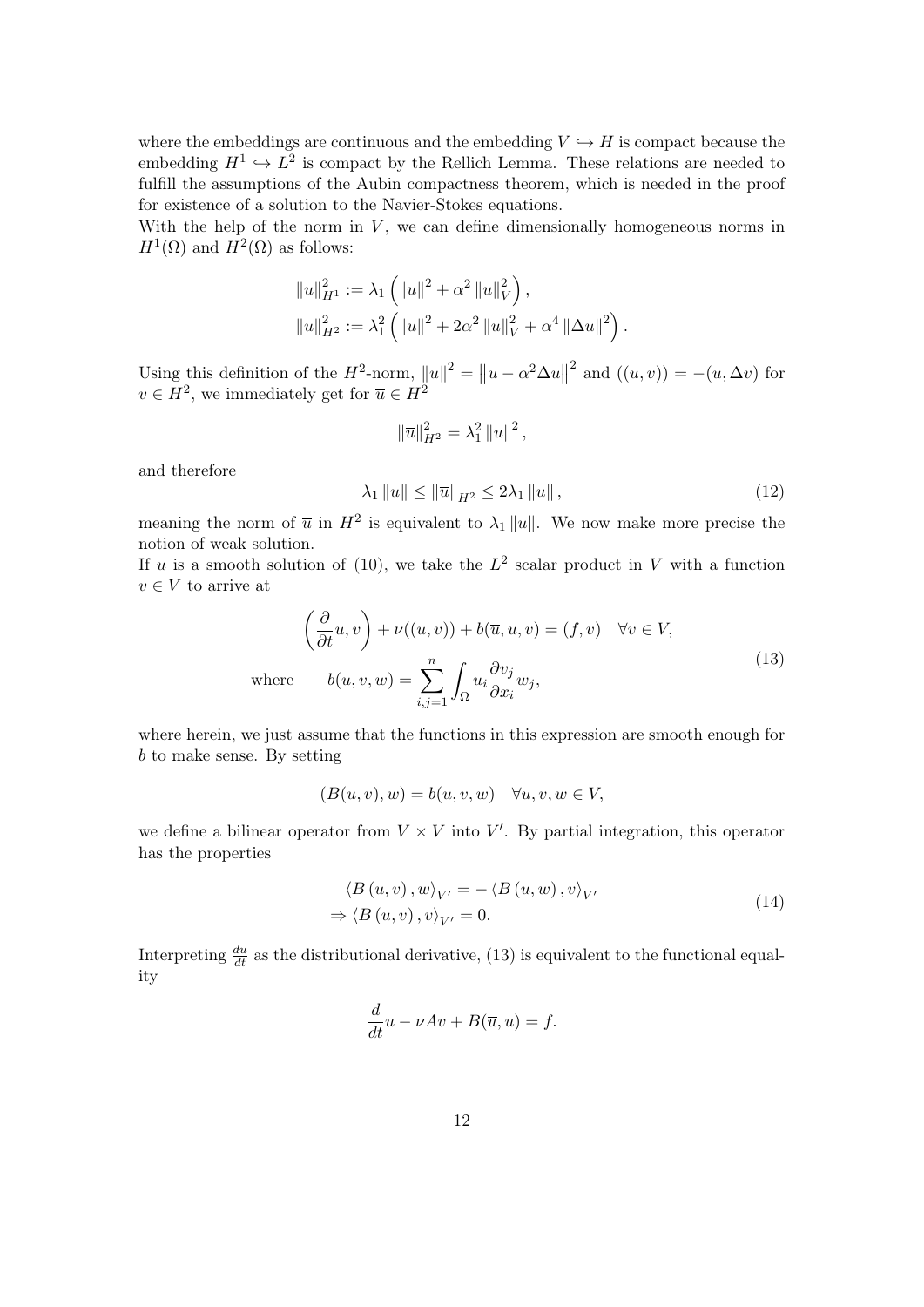This allows us to interpret the equation as an equation in  $V'$ . We now only have to assume  $f \in V'$  for this to make sense. The Leray-*α*-model (10) then becomes

$$
\frac{d}{dt}u + \nu Au + B(\overline{u}, u) = f,
$$
\n
$$
(I + \alpha^2 A)^{-1}u = \overline{u},
$$
\n
$$
\nabla \cdot u = 0,
$$
\n
$$
u(0) = u_0,
$$
\n(15)

where  $u \in V$ . Note that it is not necessarily clear what is meant by  $u(0) = u_0$ . One needs to clarify why a function from *V* can be evaluated in a point. This is usually clarified through an analysis of the problem, see Temam (1988), Chapter 2 for a discussion.

This is the weakest possible formulation of the Leray- $\alpha$  model. There are several different formulations for weak and strong solutions of the Navier-Stokes equations. They mostly differ in the function spaces that are used. Generally, a weak solution is a solution of a functional differential equation like (15), making the solution a function with values in a dual space. By strong solution, one then usually means a more regular solution with values in the function space obtained by stronger assumptions on the data of the equation. For an extended introduction to the modern theory of existence and uniqueness of solutions of the Navier-Stokes equations, see Temam (1984). For a shorter overview of the methods used in the proofs and the function spaces, see Temam (1988).

Finally, we present Leray's results from 1934 as stated in Cheskidov et al. (2005):

**Theorem 1.** Let  $T > 0$ ,  $\nu > 0$ ,  $\alpha > 0$  be given.

*If*  $f \in V'$ ,  $u_0 \in H$  *then* (15) has a unique weak solution on  $[0, T]$ . That is, there a *function*

$$
u \in L^{\infty}((0,T);H) \cap L^{2}((0,T);V) \cap C([0,T];H)
$$
 and  $\frac{d}{dt}u \in L^{2}((0,T);V')$ 

*such that*

$$
\left\langle \frac{d}{dt}u, \phi \right\rangle + \nu \left\langle Au, \phi \right\rangle + \left\langle B(\overline{u}, u), \phi \right\rangle = \left\langle f, \phi \right\rangle
$$

*for every*  $\phi \in V$ *, where*  $\overline{u} = (I + \alpha A)^{-1}u$  *and*  $u_0 = u(0)$ *. If*  $f \in H$ *,*  $u_0 \in V$  *then this unique weak solution is a strong solution on*  $(0, T)$ *. That is* 

$$
u \in L^2((0,T); D(A)) \cap C([0,T]; V)
$$
 and  $\frac{d}{dt}u \in L^2((0,T); H)$ 

*such that*

$$
\left(\frac{d}{dt}u,\phi\right) + \nu(\nabla u,\nabla \phi) + (B(\overline{u},u),\phi) = \int_0^t (f,\phi)
$$

*for every*  $\phi \in V$  *where*  $\overline{u} = (I + \alpha A)^{-1}u$  *and*  $u_0 = u(0)$ *.* 

We are going to assume that  $f$  is independent of time, which makes  $(15)$  an autonomous dynamical system.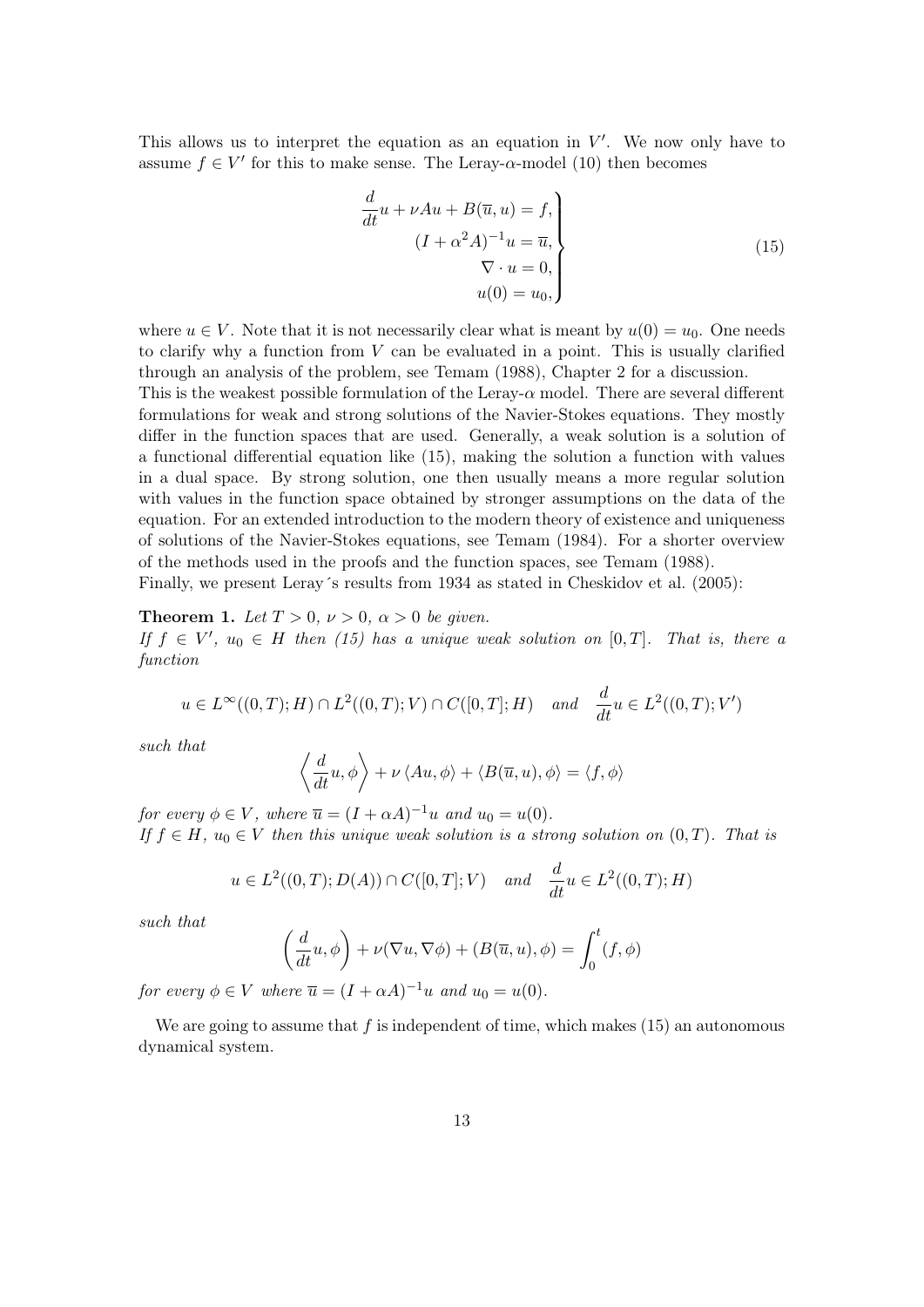## 3.1 A Priori Estimates

As motivated by the introduction, next we are going to establish a priori  $L^2$  and  $H^1$ estimates for solutions of these equations. The presentation follows Cheskidov et al. (2005).

## 3.1.1  $L^2$ -Estimate

Taking the inner product of (15) with *u* itself and using the property of the operator *B* (14) gives

$$
\frac{1}{2}\frac{d}{dt}\|u\|^2 + \nu \|u\|_V^2 = (f, u). \tag{16}
$$

We continue using the Cauchy-Schwarz inequality and Young's inequality with  $p = q = 2$ and the estimate of the  $L^2$ -norm (11):

$$
(f, v) \le ||f|| ||u|| = \frac{1}{\sqrt{\nu \lambda_1}} ||f|| \sqrt{\nu \lambda_1} ||u|| \le \frac{1}{2\nu \lambda_1} ||f||^2 + \frac{\nu \lambda_1}{2} ||u||^2
$$
  

$$
\le \frac{1}{2\nu \lambda_1} ||f||^2 + \frac{\nu}{2} ||u||_V.
$$

Therefore, after using the estimate of the norm (11) in the last step once more, (16) reads

$$
\frac{1}{2}\frac{d}{dt}\|u\|^2 + \nu \|u\|_V^2 \le \frac{1}{2\nu\lambda_1}\|f\|^2 + \frac{\nu}{2}\|u\|_V
$$
  
\n
$$
\Leftrightarrow \frac{d}{dt}\|u\|^2 + \nu \|u\|_V^2 \le \frac{1}{\nu\lambda_1}\|f\|^2
$$
  
\n
$$
\Rightarrow \frac{d}{dt}\|u\|^2 + \lambda_1 \nu \|u\|^2 \le \frac{1}{\nu\lambda_1}\|f\|^2.
$$
\n(17)

We would like to bring this into a form on which we can use the Grönwall inequality. Therefore, we define

$$
\frac{d}{dt} \|u\|^2 \le \frac{\|f\|^2}{\nu \lambda_1} - \nu \lambda_1 \|u\|^2 =: -\tilde{u}.\tag{18}
$$

We now derive an inequality for  $\tilde{u}$  by differentiating. Note that we assume  $f$  to be independent of *t*. Therefore, we get

$$
\frac{d}{dt}\tilde{u} = \nu \lambda_1 \frac{d}{dt} ||u||^2 \leq -\nu \lambda_1 \tilde{u}.
$$

Now setting  $g = -\nu \lambda_1$ , we can use the Grönwall inequality to obtain

$$
\tilde{u}(t) \le \tilde{u}(0) \exp\left(\int_0^t -\nu \lambda_1 ds\right) = \tilde{u}(0) \exp\left(-\nu \lambda_1 t\right). \tag{19}
$$

Resubstituting the definition of  $\tilde{u}$  (18) in (19) yields

$$
\frac{-\|f\|^2}{\nu\lambda_1} + \nu \lambda_1 \|u(t)\|^2 \le \left(\frac{-\|f\|^2}{\nu\lambda_1} + \nu \lambda_1 \|u(0)\|^2\right) \exp\left(-\nu \lambda_1 t\right).
$$
\n
$$
\Rightarrow \|u(t)\|^2 \le (1 - \exp(-\nu \lambda_1 t)) \frac{\|f\|^2}{(\nu \lambda_1)^2} + \|u(0)\|^2 \exp(-\nu \lambda_1 t) =: R(t).
$$
\n(20)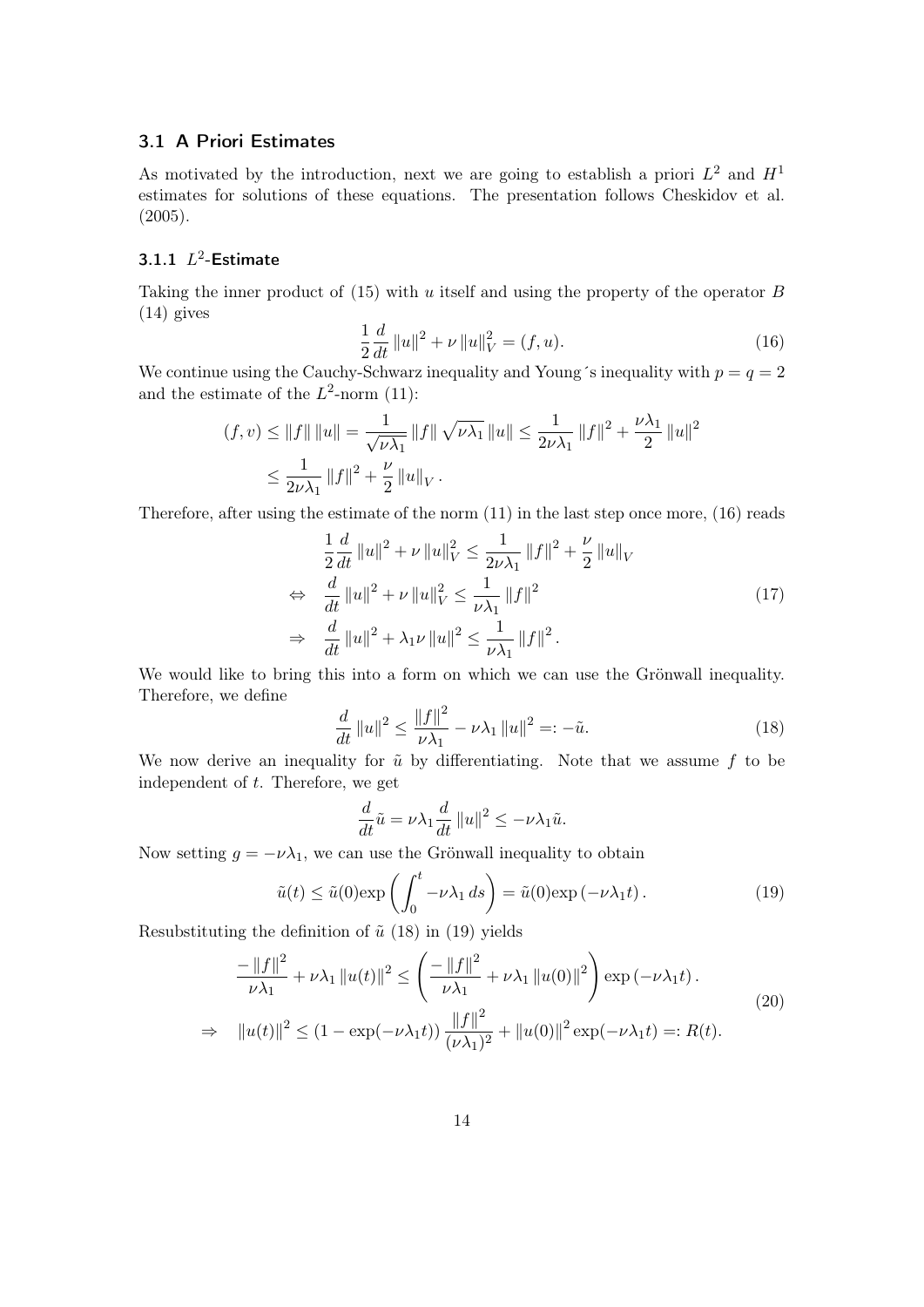From this, we see that

$$
\limsup_{t \to \infty} ||u(t)|| \le \frac{1}{\nu \lambda_1} ||f|| =: R.
$$

From (12) it immediately follows that

$$
\limsup_{t \to \infty} \left\| \overline{u(t)} \right\|_{H^2} \le \lambda_1 R.
$$

After integrating the middle equation in  $(17)$  on  $(0,t)$  we can also verify

$$
||u(t)||^{2} + \nu \int_{0}^{t} ||u(s)||_{V}^{2} ds \leq ||u(0)||^{2} + t \frac{||f||^{2}}{\nu \lambda_{1}} \quad \forall t,
$$

which means we have  $u \in L^2((0,t), V)$  for all  $t > 0$ .

## 3.1.2  $H^1$ -Estimate

To establish an a priori  $H^1$ -estimate, we take the inner product of (15) with  $Au$ .

$$
\frac{1}{2}\frac{d}{dt}\|u\|_{V}^{2} + \nu \|Au\|^{2} + (B(\overline{u}, u), Au) = (f, Au)
$$
  

$$
\Leftrightarrow \frac{1}{2}\frac{d}{dt}\|u\|_{V}^{2} + \nu \|Au\|^{2} = (f, Au) - (B(\overline{u}, u), Au).
$$

We proceed by estimating the right-hand side from above. We get

$$
(f, Au) - (B(\overline{u}, u), Au) \le |(f, Au)| + |(B(\overline{u}, u), Au)|,
$$

and by using the Cauchy-Schwarz inequality and Young´s inequality with  $p = q = 2$  we get

$$
|(f, Au)| \le ||f|| ||Au|| = \frac{\sqrt{2}}{\sqrt{\nu}} ||f|| \frac{\sqrt{\nu}}{\sqrt{2}} ||Au|| \le \frac{||f||^2}{\nu} + \nu \frac{1}{4} ||Au||^2.
$$

Using Cauchy-Schwarz,  $||(u \cdot \nabla)v|| \leq ||u||_{L^{\infty}} ||\nabla v||$  whenever  $u \in L^{\infty}$ , Young's inequality with  $p = q = 2$ , and the Sobolev inequality in three dimensions, we also have

$$
|(B(\overline{u}, u), Au)|
$$
  
\n
$$
\leq ||B(\overline{u}, u)|| ||Au|| \leq ||\overline{u}||_{L^{\infty}} ||\nabla u|| ||Au||
$$
  
\n
$$
\leq \frac{\sqrt{2}}{\sqrt{\nu}} ||\overline{u}||_{L^{\infty}} ||u||_{V} ||Au|| \frac{\sqrt{\nu}}{\sqrt{2}} \leq \frac{1}{\nu} ||\overline{u}||_{L^{\infty}}^{2} ||u||_{V}^{2} + \frac{\nu}{4} ||Au||^{2}
$$
  
\n
$$
\leq \frac{c^{2}}{\nu \lambda_{1}^{\frac{1}{2}}} ||\overline{u}||_{H^{2}}^{2} ||u||_{V}^{2} + \frac{\nu}{4} ||Au||^{2}.
$$

So, for the right-hand side we have

$$
|(f, Au) - (B(\overline{u}, u), Au)| \le |(f, Au)| + |(B(\overline{u}, u), Au)| \le \frac{\|f\|^2}{\nu} + \nu \frac{1}{2} ||Au||^2 + \frac{c^2}{\nu \lambda_1^{\frac{1}{2}}} ||\overline{u}||_{H^2}^2 ||u||_V^2.
$$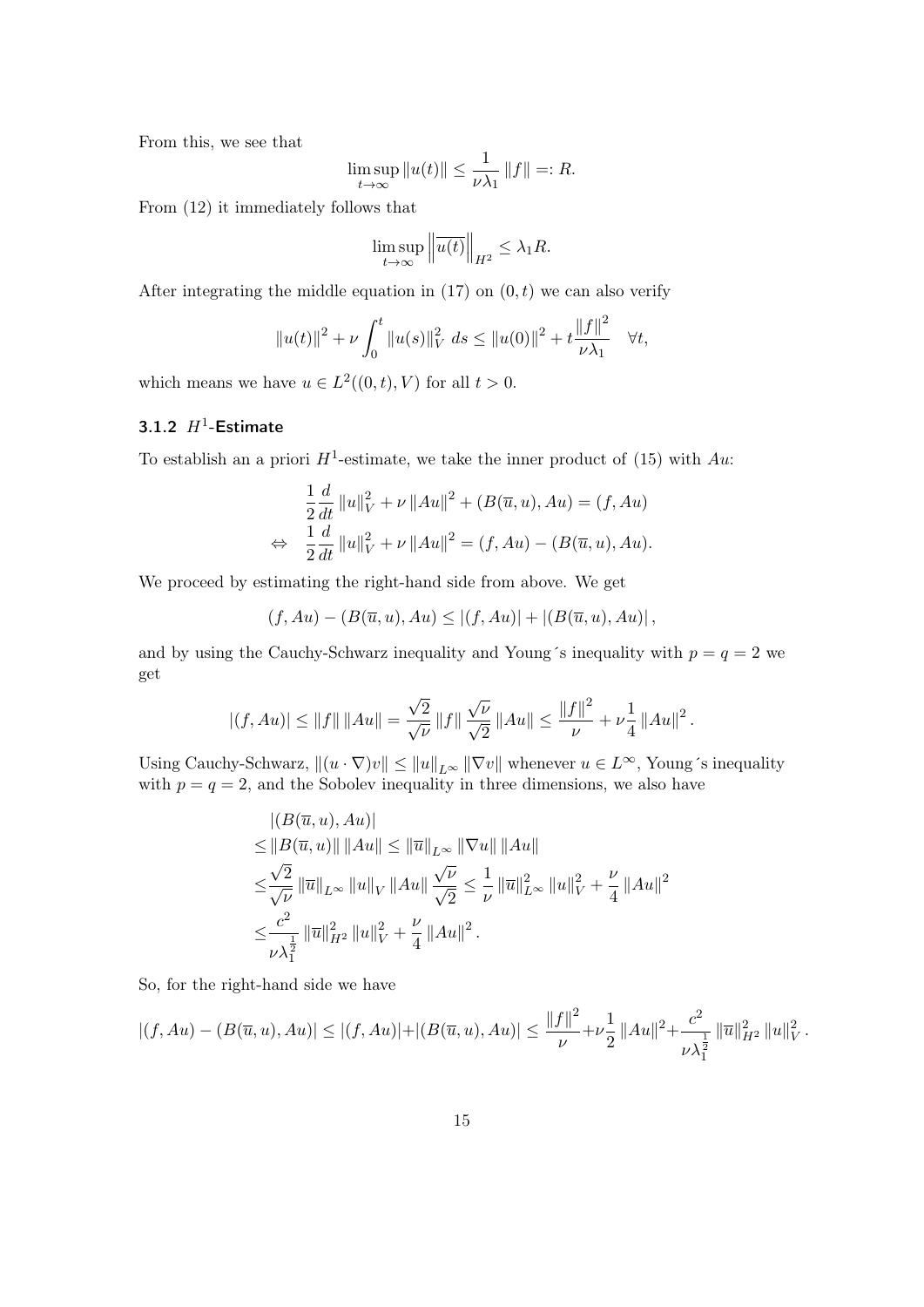In total, we have

$$
\frac{1}{2}\frac{d}{dt}\|u\|_{V}^{2} + \frac{1}{2}\nu\|Au\|^{2} \le \frac{\|f\|^{2}}{\nu} + \frac{c^{2}}{\nu\lambda_{1}^{\frac{1}{2}}}\|\overline{u}\|_{H^{2}}^{2}\|u\|_{V}^{2}.
$$
\n(21)

Using the estimate for the  $H^2$ -norm of  $\overline{u}$  from equation (12) and the  $L^2$ -estimate already established for *u* in (20), we get

$$
\|\overline{u}\|_{H^2}^2 \le 4\lambda_1^2 \|u\|^2 \le 4\lambda_1^2 (\|u(0)\|^2 e^{-\lambda_1 \nu t} + \frac{\|f\|^2}{(\lambda_1 \nu)^2} (1 - e^{-\lambda_1 \nu t})) =: 4\lambda_1^2 R(t)^2.
$$

Using this in (21) we get

$$
\frac{1}{2}\frac{d}{dt}\|u\|_{V}^{2} + \frac{1}{2}\nu\|Au\|^{2}
$$
\n
$$
\leq \frac{\|f\|^{2}}{\nu} + \frac{c^{2}}{\nu\lambda_{1}^{\frac{1}{2}}}\|u\|_{V}^{2} 4\lambda_{1}^{2}R(t)^{2} = \frac{\|f\|^{2}}{\nu} + \frac{4c^{2}\lambda_{1}^{\frac{3}{2}}}{\nu}\|u\|_{V}^{2}R(t)^{2}
$$
\n
$$
\Rightarrow \frac{d}{dt}\|u\|_{V}^{2} + \nu\|Au\|^{2} \leq \frac{2\|f\|^{2}}{\nu} + \frac{8c^{2}\lambda_{1}^{\frac{3}{2}}}{\nu}\|u\|_{V}^{2}R(t)^{2}.
$$
\nSetting  $K(t) = \max\left\{\frac{2\|f\|^{2}}{\nu}, \frac{8c^{2}\lambda_{1}^{\frac{3}{2}}}{\nu}R(t)^{2}\right\}$  we get\n
$$
\frac{d}{dt}\|u\|_{V}^{2} + \underbrace{\nu\|Au\|^{2}}_{\geq 0} \leq K(t)(1 + \|u\|_{V}^{2}).
$$
\n
$$
\Rightarrow \frac{d}{dt}\|u\|_{V}^{2} \leq K(t)(1 + \|u\|_{V}^{2})
$$
\n
$$
\Rightarrow \frac{d}{dt}(1 + \|u\|_{V}^{2}) \leq K(t)(1 + \|u\|_{V}^{2}).
$$

After setting  $w(t) = (1 + ||u||^2)$ , we again use the Grönwall Lemma. This then gives

$$
w(t) \le w(s) \exp\left(\int_s^t K(\tau) d\tau\right).
$$
  
\n
$$
\Rightarrow 1 + ||u(t)||_V^2 \le (1 + ||u(s)||_V^2) \exp\left(\int_s^t K(\tau) d\tau\right).
$$
\n(22)

Since *K* is integrable on  $(0, T)$  for all *T* by the definition of *R*, this means if we suppose  $u(0) \in V$ , we have  $u \in L^{\infty}([0,T];V)$ .

# 3.2 Estimate of the Global Attractor

We consider the dynamical system

$$
\frac{d}{dt}u = F(u), \quad u_0 = u(0).
$$
 (23)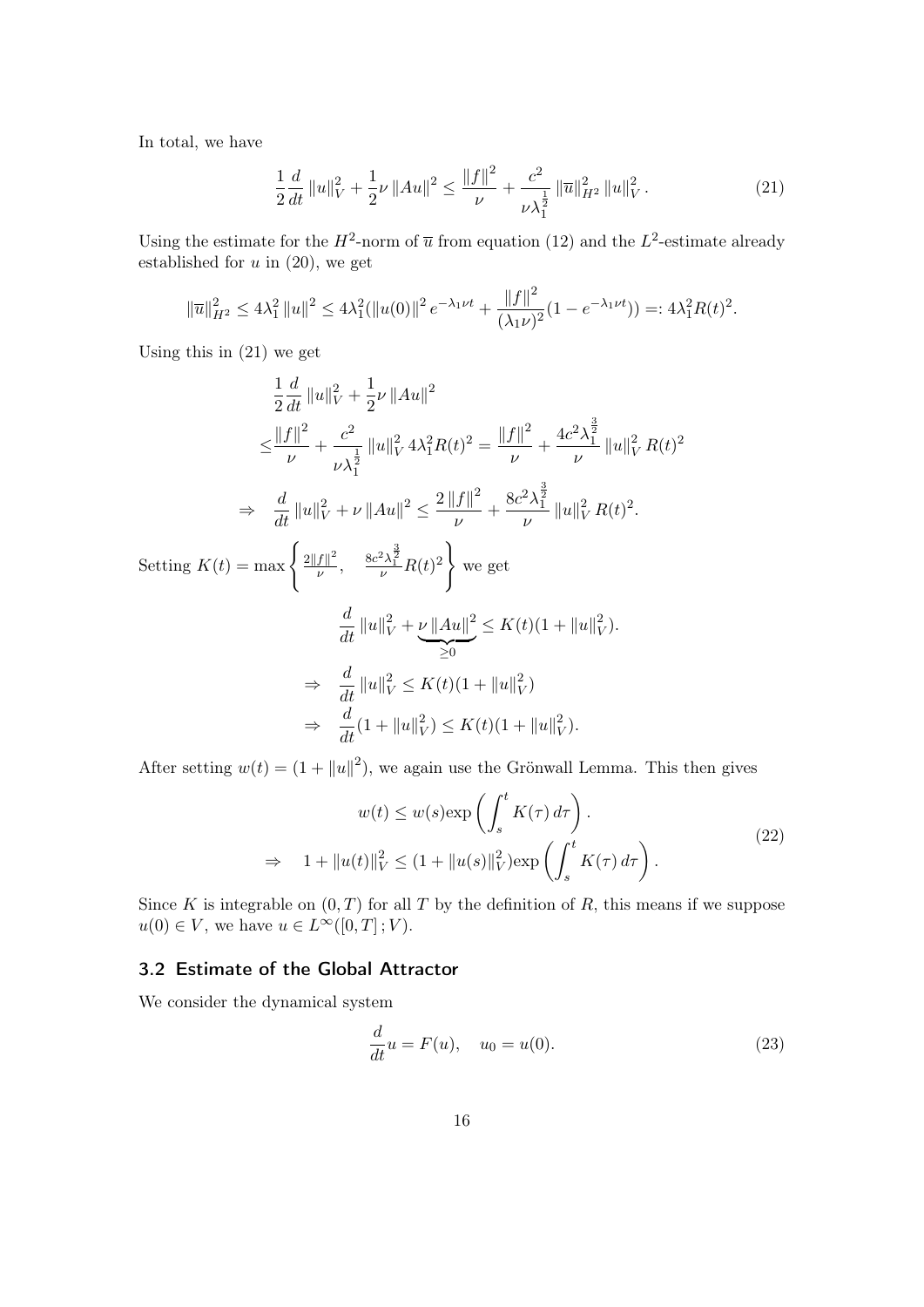Note that with equations (15), we have a formulation of the Leray- $\alpha$  model like this with  $F(u) = f - vAu + B(\overline{u}, u).$ 

We say the state of the system is described by *u* which is an element of a metric space *H*, meaning  $u : [0, T] \to H$ ,  $u(t) \in H$  for all *t* for which *u* is defined.

If *f* does not depend on time, this is an autonomous dynamical system. In general, the operator *F* and with it the solutions of the system (23) depend on a parameter  $\lambda$ . In our case, this is the Reynolds number. Experiments (see: Taylor experiment) suggest that if  $\lambda$  is small in a certain sense (dependent on the geometry of  $\Omega$  and the viscosity of the fluid), then for  $t \to \infty$  the flow will converge to a unique stationary solution of the problem (23), meaning to the solution of the problem  $F_{\lambda} = 0$ . As  $\lambda$  gets larger and larger, there will be more than one stationary solution. Solutions of problem (23) will then converge to one of these solutions dependent on the initial values they belong to. For even larger  $\lambda$  the stationary solutions disappear and we have periodic solutions, then quasi-periodic solutions and finally fully turbulent solutions. This is usually taken to mean that the Fourier expansion of the solution *u* does not consist of discrete frequencies anymore, see Landau and Lifshitz (1959), §26/27. One can still examine the behavior of solutions  $u(t)$  as  $t \to \infty$  and if  $u(t) \to X$  as  $t \to \infty$  for some subspace  $X \subset H$  which in a sense to be made precise later is invariant under the dynamics of the system (23), one can still extract information on the long time behavior from the structure of the set *X*. This set X is a so-called attractor. It describes the long-time behavior of a flow. A comprehensive text on attractors is Temam (1988) and in it Temam writes: "It is our understanding here that the number of degrees of freedom of a turbulent phenomenon is the dimension of the attractor which represents it". In this sense, the dimension of the attractor of the Leray- $\alpha$  model is a measure of its complexity.

Let L denote the typical length scale of the flow under consideration and  $l_d$  the viscous dissipation length scale, which is the smallest length scale (dependent on  $\nu$ ) that one needs to resolve, see Chapter 3 for a more detailed explanation. Cheskidov et al. (2005) calculate that the dimension of the attractor of the Leray-*α* model is proportional to  $(L/l_d)^{12/7}$ , whereas the number of degrees of freedom for the 3D Navier-Stokes equations is assumed to be proportional to  $(L/l_d)^3$ . This suggests that the Leray- $\alpha$  model is less complex and therefore easier to simulate numerically.

### 3.2.1 Attractors

Before we can begin estimating the dimension of the attractor of the Leray-*α* model, we need to first establish its existence and this requires some definitions.

The evolution of the system  $(23)$  is described by the operators  $S(t)$  which are defined by

$$
u(t) = S(t)u(0), \qquad S(0) = Id,
$$
  

$$
S(t + s) = S(t)S(s),
$$

and therefore form a semi-group. Writing  $u(t) = S(t)u(0)$  of course only makes sense if there is a unique solution of the problem (23).

The *orbit* or *trajectory* of  $u_0$  is  $\bigcup_{t>0} S(t)u_0$ , and an *ω-limit set* for  $u_0$  is the set  $\omega(u_0)$  =  $\cap_{s>0}$ *∪*<sub>t≥</sub>*sS*(*t*)*u*<sub>0</sub>. We can interpret this to mean that the *ω*-limit set is the set where the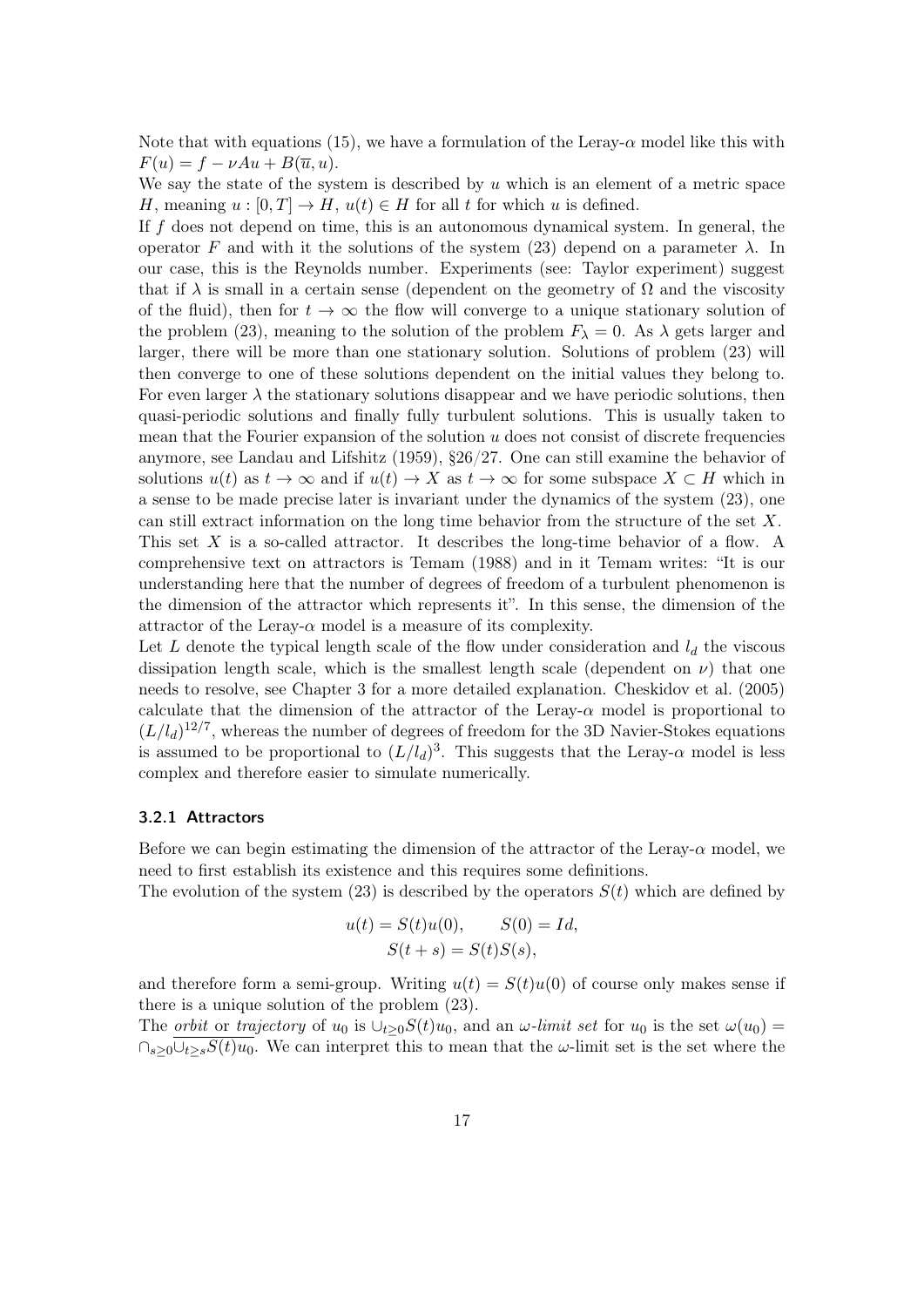trajectory of  $u(0)$  leads. An  $\omega$ -limit set can of course be defined for whole sets of initial values, the name  $\omega$ -limit *set* is a lot more fitting then.

We call  $X \subset H$  an *invariant set* for the semi-group *S* if  $X = S(t)X$  for all  $t \geq 0$ .

**Definition 1.** *Let*  $B ⊂ U$ *, U open in*  $H$ *, be a subset of the metric space*  $H$ *.*  $B$  *is absorbing in U if the orbit of any bounded set*  $B_0 \subset U$  *enters B after a certain time, in other words:*

*∀B*<sub>0</sub>  $\subset U$ *, B*<sub>0</sub> *bounded*  $\exists t_1(B_0) : S(t)B_0 \subset B$   $\forall t > t_0(B_0)$ *.* 

Finally, we can define what an attractor is:

**Definition 2.** Let  $H$  be a metric space. An attractor is a set  $X \subset H$  that has the *following properties:*

*(i)*  $S(t)X = X$ ,  $∀t ≥ 0$ 

*(ii) X* possesses an open neighborhood U such that for every  $u_0$  in U

$$
dist(S(t)u_0, X) \to 0
$$
 as  $t \to \infty$  where  $dist(x, X) = \inf_{y \in X} dist(x, y)$ .

*(iii)* We say that  $X \subset H$  *is a global attractor for the semi-group*  ${S(t)}_{t≥0}$  *if*  $X$  *is a compact attractor that attracts the bounded sets of H.*

Next, we need a tool for proving the existence of a global attractor. Before we do that, we need one more definition:

Definition 3. *We call the operators S*(*t*) *uniformly compact for large t, if for every bounded set B*<sup>0</sup> *there is a t*<sup>0</sup> *such that*

$$
\bigcup_{t \ge t_0} S(t)B_0
$$

*is relatively compact.*

Now we have the following theorem for the existence of an attractor:

Theorem 2. *Let H be a metric space. Assume the operators S*(*t*) *are uniformly compact. Further assume there is an open set*  $U$  *and a bounded set*  $B \subset U$  *such that*  $B$  *is absorbing in*  $U$ *. Then the*  $\omega$ *-limit set of*  $B$ *,* 

$$
X = \bigcap_{s \ge 0} \bigcup_{t \ge s} S(t)B,
$$

*is a compact attractor that attracts the bounded sets in U. It is also the maximal bounded attractor in U.*

One now generally first shows existence and uniqueness of solutions for the problem (23). Then, one finds an absorbing set and shows that  $S(t)$  is a compact operator. Using Theorem 2, one can then establish the existence of an attractor for the system.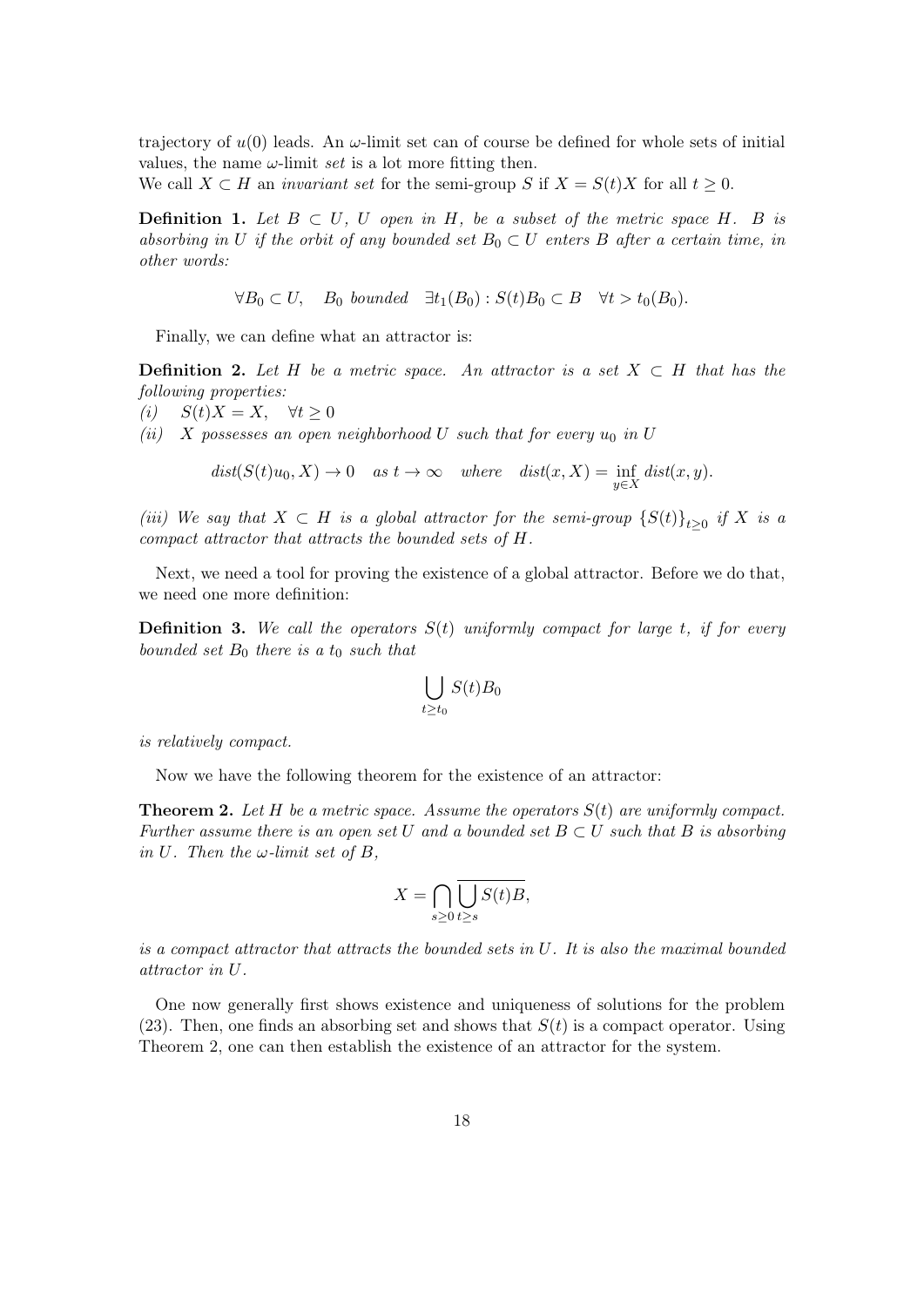For the Leray- $\alpha$  model (15) we already have existence and uniqueness of solutions from Theorem 1. Therefore, the solution operators  $S(t)$  exist. From the  $L^2$ -estimate (20) we already deduced

$$
\limsup_{t \to \infty} ||u(t)|| \le \frac{1}{\nu \lambda_1} ||f|| =: R.
$$

Therefore,

$$
B_1(H) := \{ w \in H : ||w|| \le R \}
$$

is an absorbing ball for the solution  $u(t)$ : the trajectory of any  $u_0 \in B_0$  where  $B_0$  is a bounded set in *H* will eventually after a time  $t_0 = t_0(B_0)$  end up in  $B_1(H)$ . From (12) we immediately get that

$$
B_2(H) := \{ w \in H : ||w||_{H^2} \le 2\lambda_1 R \}
$$

is an absorbing ball for  $\overline{u(t)}$ . We now use the  $H^1$  estimate to prove compactness of the operator  $S(t)$ . First, integrating the middle equation in (17) on  $(t, r)$  gives us the estimate

$$
\int_{t}^{t+r} \|u(\tau)\|_{V}^{2} d\tau \le \|u(t)\|^{2} + \frac{\|f\|^{2}}{\nu \lambda_{1}} r
$$
\n
$$
\le 2rR_{0} \qquad \text{for } t \ge t_{0}(B_{0}) \text{ and } u_{0} \in B_{0}.
$$
\n(24)

Then, we use this estimate and the uniform Grönwall Lemma on the inequality for the  $H^1$ -norm

$$
1 + ||u(t)||_V^2 \le (1 + ||u(s)||_V^2) \exp\left(\int_s^t K(\tau) d\tau\right)
$$

derived in  $(22)$ . Using notation from the uniform Grönwall Lemma, we then have  $g =$  $K(t)$ ,  $y = (1 + ||u||_V)^2$ ,  $h = 0$  and because  $K(t)$  is integrable and because of (24) we get the estimates

$$
\int_{t}^{t+r} y(s) ds = r + \int_{t}^{t+r} ||u(s)||_{V}^{2} ds \le r(1 + 2R_{0}) =: a_{3} \text{ for } t > t_{0}B_{0},
$$
  

$$
\int_{t}^{t+r} g(s) ds = \int_{t}^{t+r} K(s) ds =: a_{1}.
$$

Now, the uniform Grönwall Lemma gives us the estimate

$$
||u(t+r)||_V \le \frac{a_3}{r} \exp(a_1) = (1+2R_0) \exp(a_1) =: R_2,
$$

and we see that the ball  $B_2(V)$ , by which we will denote the ball with radius  $R_2$  in  $V$ , is an absorbing set. But we have also bounded  $u$  in the  $V$ -norm depending on  $u_0$  being bounded in the *H*-norm. This means if  $u_0$  is bounded in *H*, after a certain time *u* will be bounded in *V*. In other words, for any bounded set  $B_0$  in *H* there will be a time  $t_0$  such that  $S(t)B_0 \subset B_2(V)$ . But  $B_2(V)$  is bounded in  $H_0^1$  and as we know from the Rellich Lemma, the embedding  $H^1 \hookrightarrow L^2$  is compact. Therefore, the embedding  $V \hookrightarrow H$  is also compact and  $B_2(V)$  is relatively compact in *H*. Then,  $S(t)$  is a uniformly compact operator. Now Theorem 2 guarantees the existence of a global attractor: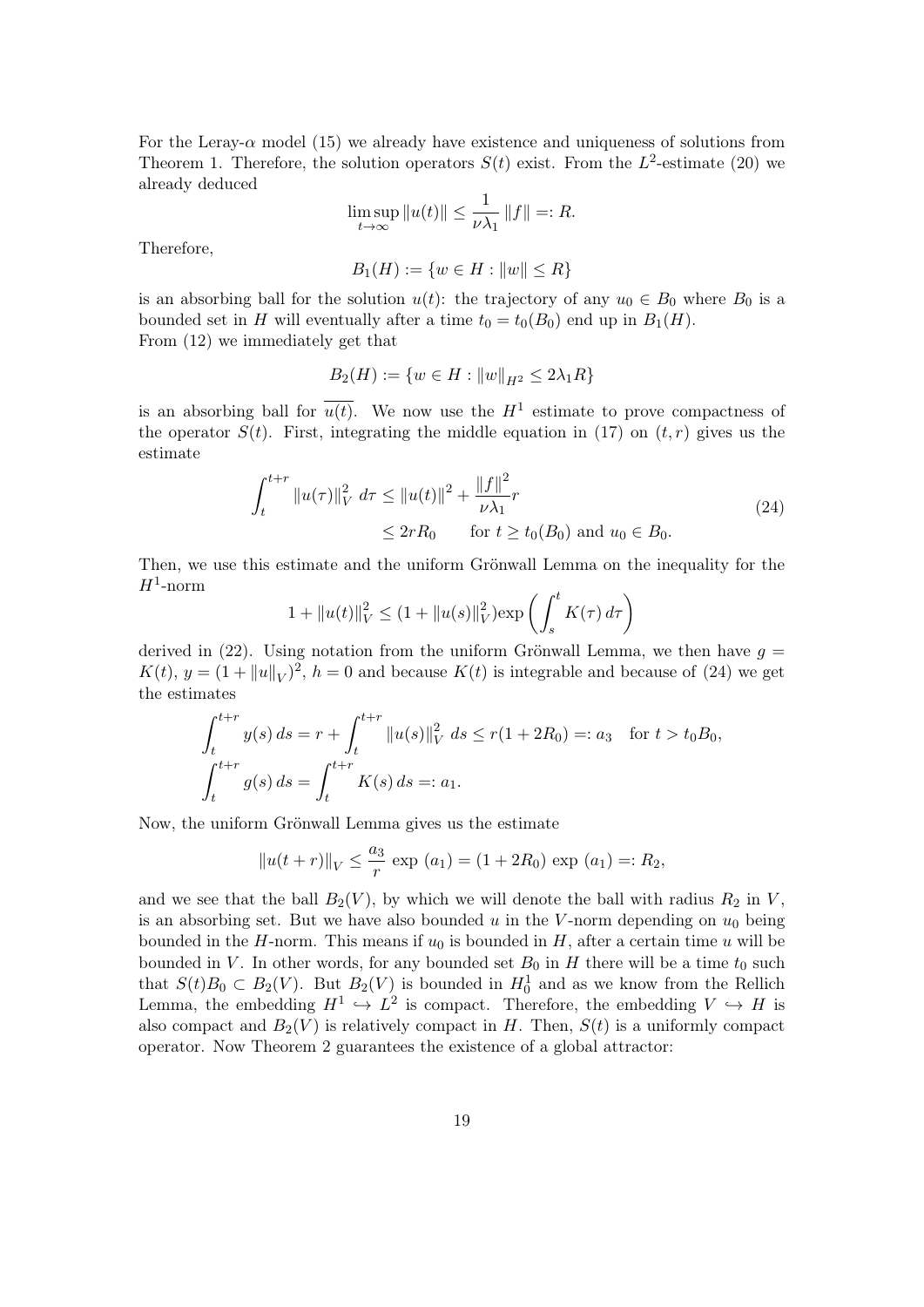**Theorem 3.** Let  $u_0 \in H$  and also  $f \in H$ . Then, the Leray- $\alpha$  model possesses the unique *global attractor X in H and*

$$
X = \bigcap_{s \ge 0} \overline{\bigcup_{t \ge s} S(t)B_1}.
$$

Note that in a similar way an absorbing set and attractor in *V* can be derived from the a priori  $H^1$ -estimates.

## 3.2.2 The Estimate

Following Cheskidov et al. (2005) we will now estimate the Hausdorff dimension of the global attractor. This is done by tracking the evolution of a small volume element in the attractor.

In any Hilbert space *H*, because it is endowed with a scalar product, one can for each element  $\varphi$  of this Hilbert space define a linear operator

$$
L_{\varphi}: H \to \mathbb{R}, \quad L_{\varphi}(v) := (\varphi, v)_{H}.
$$

Analogously, if *H* is an (at least) *m*-dimensional Hilbert space, one can, using *m* elements  $\varphi_1, \ldots, \varphi_m$  of this Hilbert space, define an *m*-linear operator by

$$
\varphi_1 \otimes \ldots \otimes \varphi_m : H^m \to \mathbb{R},
$$
  

$$
\varphi_1 \otimes \ldots \otimes \varphi_m := \prod_{i=1}^m (\varphi_i, v_i)_H \quad \forall v_1, \ldots, v_m \in H.
$$

Now one can define the so-called *m-exterior product of H*, usually denoted by  $\bigwedge^m H$ , which is the space spanned by all the sums

$$
\varphi_1 \wedge \ldots \wedge \varphi_m := \sum_{\sigma} (-1)^{\sigma} \varphi_{\sigma(1)} \otimes \ldots \otimes \varphi_{\sigma(m)},
$$

where  $\sigma$  is a permutation and  $\varphi_1 \wedge \ldots \wedge \varphi_m$  is called *wedge product*. On this space, one can define a scalar product as follows:

$$
(\varphi_1 \wedge \ldots \wedge \varphi_m, \psi_1 \wedge \ldots \wedge \psi_m)_{\bigwedge^m H} := \det \left\{ (\varphi_i, \psi_i)_H \right\}_{1 \leq i,j \leq m},
$$

where of course  $\varphi_1, \ldots, \varphi_m, \psi_1, \ldots, \psi_m \in H$ . This scalar product in the usual way induces a norm. As the norm of the determinant of a matrix equals the volume of the parallelepiped spanned by the columns of the matrix,  $|\varphi_1 \wedge ... \wedge \varphi_m|_{\Lambda^m H}$  can be interpreted as the volume of the volume element spanned by  $\varphi_1, \ldots, \varphi_m$ . Therefore, if we want to get an idea of how a small volume element develops, we need an estimate for the norm of the wedge product of the functions spanning it.

Setting  $F = I + \alpha^2 A$ , we first suppose that  $u(t) \subset X$  for some  $t > t_0$  and that it is a solution of

$$
\frac{d}{dt}u + \nu Au + B(\overline{u}, u) = f,
$$

$$
\overline{u} = F^{-1}u.
$$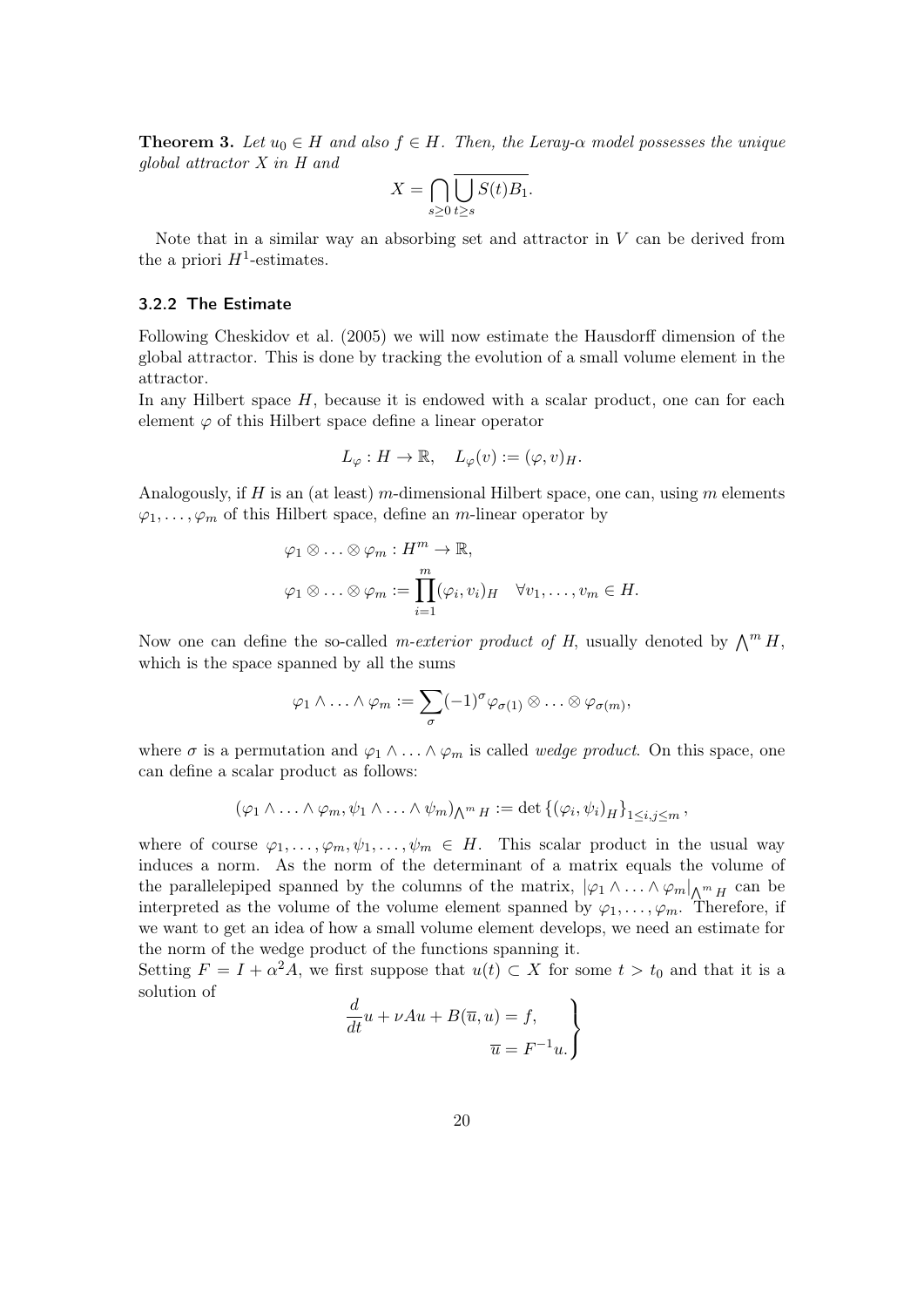Let  $\xi \in V$  denote a small disturbance that we add to  $u \in V$ . Then we get

$$
\frac{d}{dt}(u+\xi) + \nu A(u+\xi) + B(F^{-1}(u+\xi), u+\xi) = f + \mathcal{O}(\xi^2)
$$
  
\n
$$
\Leftrightarrow \frac{d}{dt}\xi + \nu A\xi + B(F^{-1}u, \xi) + B(F^{-1}\xi, u) = 0.
$$

This means the disturbance evolves according to

$$
\frac{d}{dt}\xi + \Lambda \xi = 0,
$$
  

$$
F^{-1}\xi = \eta,
$$
  

$$
\xi(0) = \xi_0,
$$

where  $\Lambda(t)\xi = \nu A\xi + B(\overline{u},\xi) + B(\eta, u)$ .

Let  $\xi_i(t) = (\xi_{i1}(t), \xi_{i2}(t), \xi_{i3}(t))$  denote solutions of this system corresponding to initial values  $\xi_j(0) = \xi_j^0$  and let  $Q_N(t)$  be the *L*<sup>2</sup>–orthogonal projection from *L*<sup>2</sup> to the *N*dimensional subspace spanned by  $\xi_j(t)_{1 \leq j \leq N}$ . Then, assuming  $\Lambda(t)$  Fréchet-differentiable and denoting by Tr the trace of an operator, analogously to Temam (1988) Section V.2.3, we can derive an equation governing the evolution of the N-dimensional volume element:

$$
\begin{aligned} &\left| (\xi_1 \wedge \ldots \wedge \xi_N)(t) \right|_{\wedge^N L^2} \\ =& \left| (\xi_1 \wedge \ldots \wedge \xi_N)(0) \right|_{\wedge^N L^2} \exp \left( - \int_0^t \text{Tr}(Q_N(\tau) \circ \Lambda(\tau) \circ Q_N(\tau)) \right) d\tau. \end{aligned}
$$

If we can now find a constant  $K = K(N)$  dependent on the dimension N such that

$$
\liminf_{t \to \infty} \frac{1}{t} \int_0^t \text{Tr}(Q_N(\tau) \circ \Lambda(\tau) \circ Q_N(\tau)) d\tau \ge K(N) > 0,
$$

then we have shown that

$$
|(\xi_1 \wedge \ldots \wedge \xi_N)(t)|_{\wedge^N L^2} \leq |(\xi_1 \wedge \ldots \wedge \xi_N)(0)|_{\wedge^N L^2} \exp(-K(N)t),
$$

for some  $t > t_0$ , meaning we have exponential decay of the volume element inside the attractor. This already suggests that the attractor must be finite-dimensional. A theorem from Temam (1988), Chapter V.3.3, Theorem 3.3 then gives the result that the Hausdorff dimension of the attractor will be less or equal to *N* if also *N*>1. Therefore, this estimate is what we are trying to establish.

We begin by selecting  $\psi_1(t), \ldots, \psi_N(t)$ , an  $L^2$ -orthonormal basis of span $\{\xi_1(t), \ldots, \xi_N(t)\}$ and we let  $\zeta_j = F^{-1}(\psi_j)$ . Using the definition of trace and  $(B(u, v), v) = 0$  for  $u, v \in V$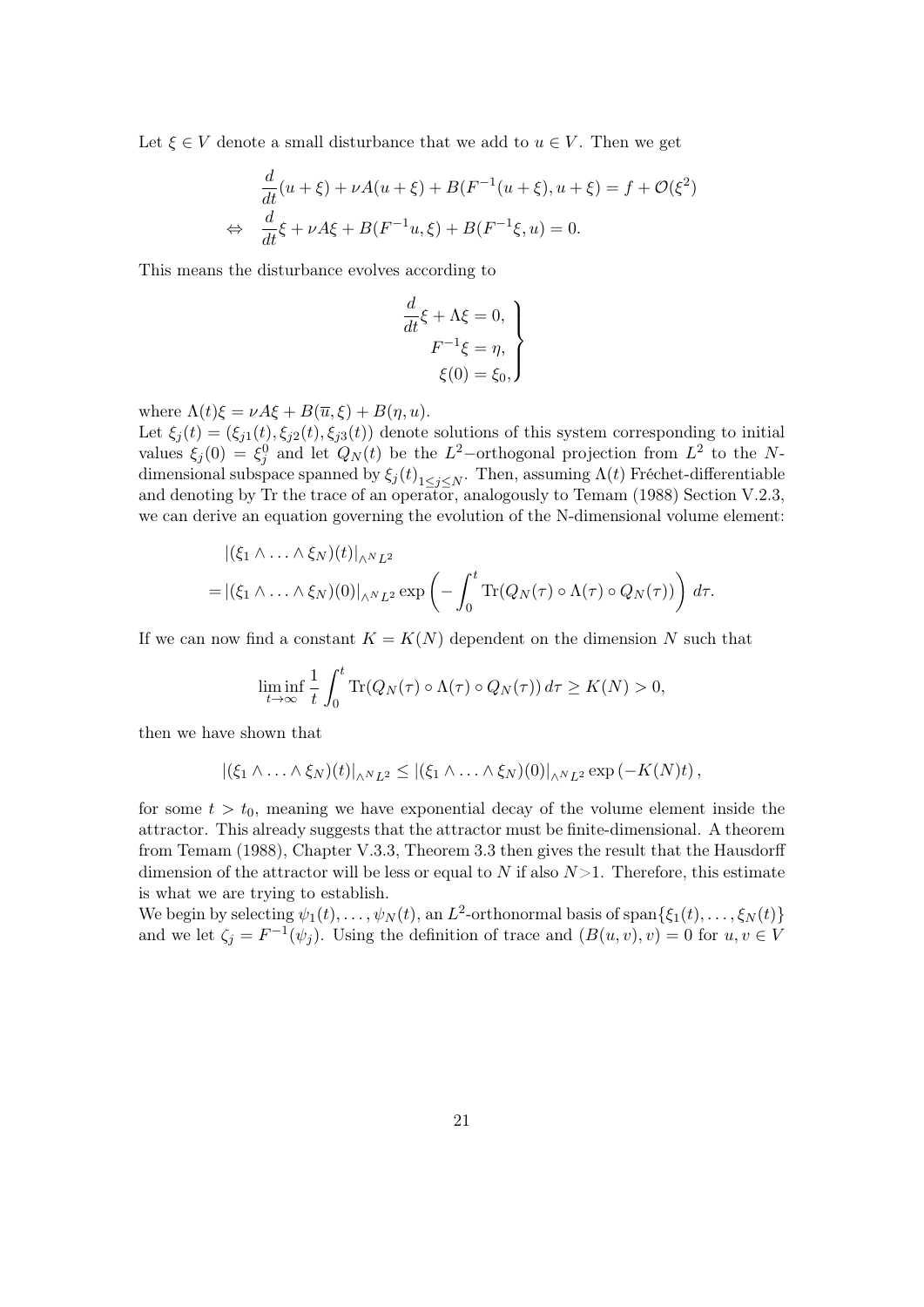we then estimate for a fixed time *t*:

$$
\begin{split} \text{Tr}(Q_N(t) \circ \Lambda(t) \circ Q_N(t)) &= \sum_{j=1}^{\infty} ((Q_N(t) \circ \Lambda(t) \circ Q_N)\psi_j, \psi_j) = \sum_{j=1}^N (\Lambda(t)\psi_j, \psi_j) \\ &= \sum_{j=1}^N \nu \|\psi_j\|_V^2 + (B(\overline{u}, \psi_j), \psi_j) + (B(\zeta_j, u), \psi_j) \\ &= \sum_{j=1}^N \nu \|\psi_j\|_V^2 + (B(\zeta_j, u), \psi_j) \\ &\ge \sum_{j=1}^N \nu \|\psi_j\|_V^2 - \left|\sum_{j=1}^N (B(\zeta_j, u), \psi_j)\right|. \end{split} \tag{25}
$$

Further, using the definition of *B*, we have

$$
\left| \sum_{j=1}^{N} (B(\zeta_j, u), \psi_j) \right| = \left| \sum_{j=1}^{N} ((\zeta_j \cdot \nabla)u, \psi_j) \right| = \left| \int_{\Omega} \sum_{j=1}^{N} \sum_{i,k=1}^{3} \zeta_{ji} D_i u_k \psi_{j_k} \right|
$$
  
\n
$$
\leq \int_{\Omega} |\nabla u| \sum_{j=1}^{N} \sum_{i,k=1}^{3} |\zeta_{ji} \psi_{jk}| \text{ using } \zeta_{ji} = \sum_{l=1}^{N} c_l \psi_{l_l}
$$
  
\n
$$
= \int_{\Omega} |\nabla u| \sum_{j=1}^{N} \sum_{i,k=1}^{3} |c_l \psi_{li} \psi_{jk}| \text{ using orthonormality}
$$
  
\n
$$
\leq \int_{\Omega} |\nabla u| \left( \sum_{j=1}^{N} |\zeta_j|^2 \right)^{1/2} \sum_{j=1}^{N} \sum_{i=1}^{N} |\psi_{ji}|^2
$$
  
\n
$$
\leq ||\rho_N||_{L^{\infty}} \int_{\Omega} |\nabla u| \sum_{j=1}^{N} |\psi_j|^2
$$
  
\n
$$
\leq ||\rho_N||_{L^{\infty}} \int_{\Omega} |\nabla u| \sum_{j=1}^{N} |\psi_j|^2
$$
  
\n
$$
= ||\rho_N||_{L^{\infty}} \left( \int_{\Omega} |\nabla u| \right)^{1/2} \left( \sum_{j=1}^{N} \int_{\Omega} |\psi_j|^2 \right)^{1/2}
$$
  
\n
$$
= ||\rho_N||_{L^{\infty}} ||u||_V N^{1/2}.
$$

We will need two more Propositions before we can proceed with estimating the trace.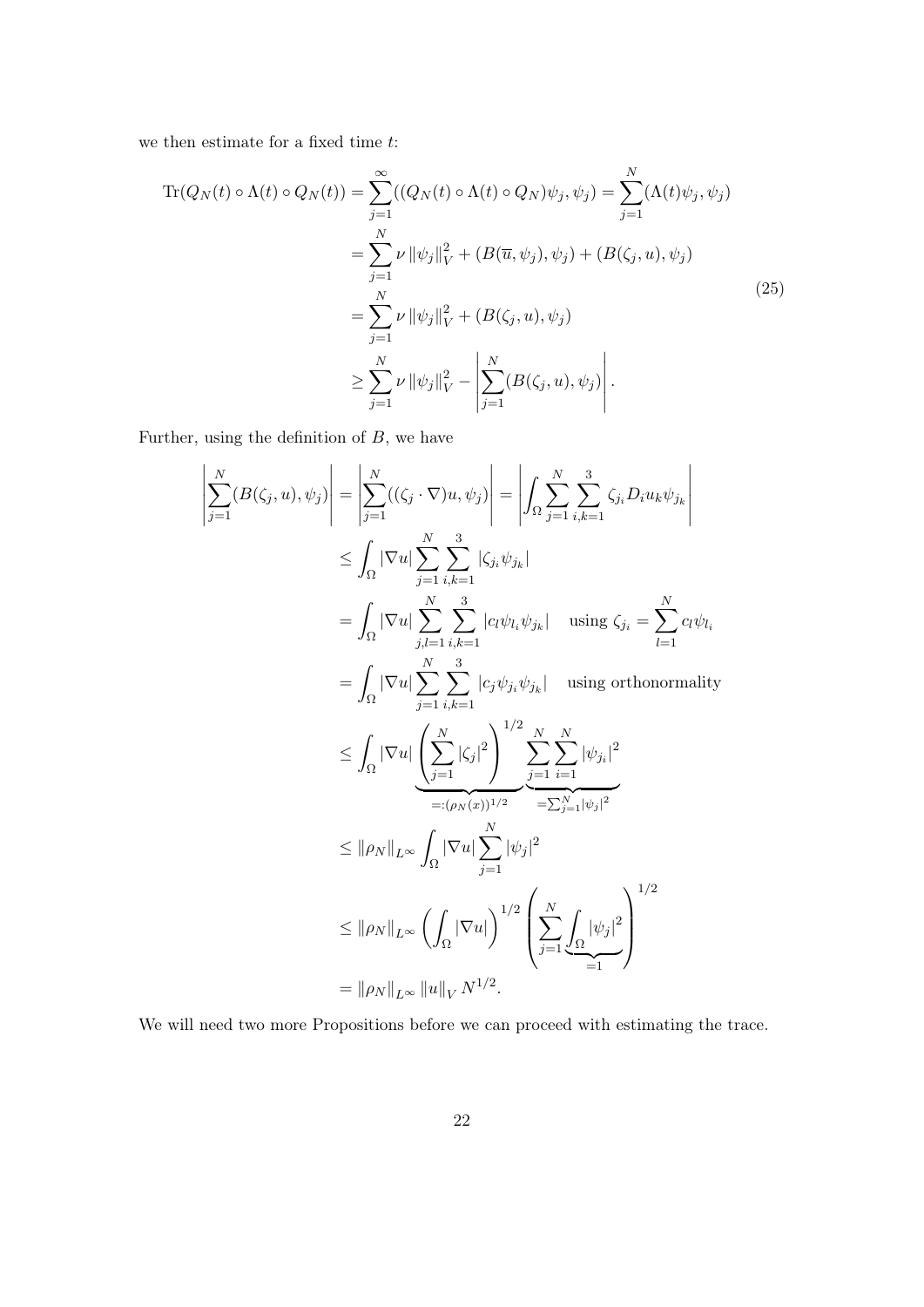**Proposition 1.** Let  $\gamma = \alpha/L$ . Then for every function  $\zeta \in H^2(\Omega)$ 

$$
\|\zeta\|_{L^{\infty}} \leq C(\gamma)(2\pi L)^{-\frac{3}{2}} \left\|(\zeta + \alpha^2 A \zeta)\right\|.
$$

*Proof.* We will use the Fourier transform of a function in this proof. Note that there are several definitions of the Fourier transform. Here, it will be defined by

$$
\hat{\zeta}_k = \left(\frac{1}{2\pi L}\right)^3 \int_{\Omega} \zeta(x) \exp\left(-ik\frac{x}{L}\right) dx.
$$

Therefore, we can represent *ζ* as

$$
\zeta(x) = \sum_{k \in \mathbb{Z}^3} \hat{\zeta}_k \, \exp\left(ik\frac{x}{L}\right). \tag{26}
$$

We can calculate the  $L^2$ -norm of  $\zeta$  in terms of its Fourier coefficients  $\hat{\zeta}$ , using on each component of the exponential function the fact that for  $n \in \mathbb{N}$  we have

$$
\int_0^{2\pi L} \exp(int) dt = \begin{cases} 2\pi L & \text{for } n = 0\\ \frac{1}{in} \left( \exp(in2\pi L - 1) \right) = 0 & \text{for } nL \in \mathbb{N}, \quad n \neq 0. \end{cases}
$$

We then immediately get

$$
\|\zeta\|^2 = \left\|\sum_{k \in \mathbb{Z}^3} \hat{\zeta}_k \exp\left(ik\frac{x}{L}\right)\right\|^2 = \sum_{k,l \in \mathbb{Z}^3} \hat{\zeta}_k \hat{\zeta}_l \int_{\Omega} \exp\left(ik\frac{x}{L}\right) \overline{\exp\left(il\frac{x}{L}\right)} dx
$$
  

$$
= \sum_{k,l \in \mathbb{Z}^3} \hat{\zeta}_k \hat{\zeta}_l \int_{\Omega} \exp\left(i(k-l)\frac{x}{L}\right) dx = \sum_{k \in \mathbb{Z}^3} \left|\hat{\zeta}_k\right|^2 \underbrace{\Omega}_{(2\pi L)^3}.
$$
 (27)

Using the definition of *A*, we calculate

$$
A\zeta = -\Delta\zeta = -\sum_{k \in \mathbb{Z}^3} \hat{\zeta}_k \sum_{j=1}^3 \partial_j \partial_j \left( \exp\left(ik\frac{x}{L}\right) \right) = -\sum_{k \in \mathbb{Z}^3} \hat{\zeta}_k \sum_{j=1}^3 \left(\frac{i}{L}k_j\right)^2 \exp\left(ik\frac{x}{L}\right)
$$

$$
= \sum_{k \in \mathbb{Z}^3} \frac{|k|^2}{L^2} \hat{\zeta}_k \exp\left(ik\frac{x}{L}\right).
$$
(28)

Now using (28), (26),  $\gamma = \frac{\alpha}{L}$  $\frac{\alpha}{L}$  and (27), we can also calculate

$$
\|\zeta + \alpha^2 A \zeta\|^2 = \left\|\sum_{k \in \mathbb{Z}^3} \left(1 + \frac{\alpha^2}{L^2} |k|^2\right) \hat{\zeta}_k \exp\left(ik\frac{x}{L}\right)\right\|^2
$$
  
\n
$$
= \left|\sum_{k \in \mathbb{Z}^3} \left(1 + \frac{\alpha^2}{L^2} |k|^2\right)\right|^2 \|\zeta\|^2 = \left|\sum_{k \in \mathbb{Z}^3} \left(1 + \frac{\alpha^2}{L^2} |k|^2\right)\right|^2 \left(\sum_{k \in \mathbb{Z}^3} \left|\hat{\zeta}_k\right|^2\right) (2\pi L)^3
$$
  
\n
$$
\geq \sum_{k \in \mathbb{Z}^3} \left|\hat{\zeta}_k\right|^2 \left(1 + \gamma |k|^2\right)^2 (2\pi L)^3.
$$
\n(29)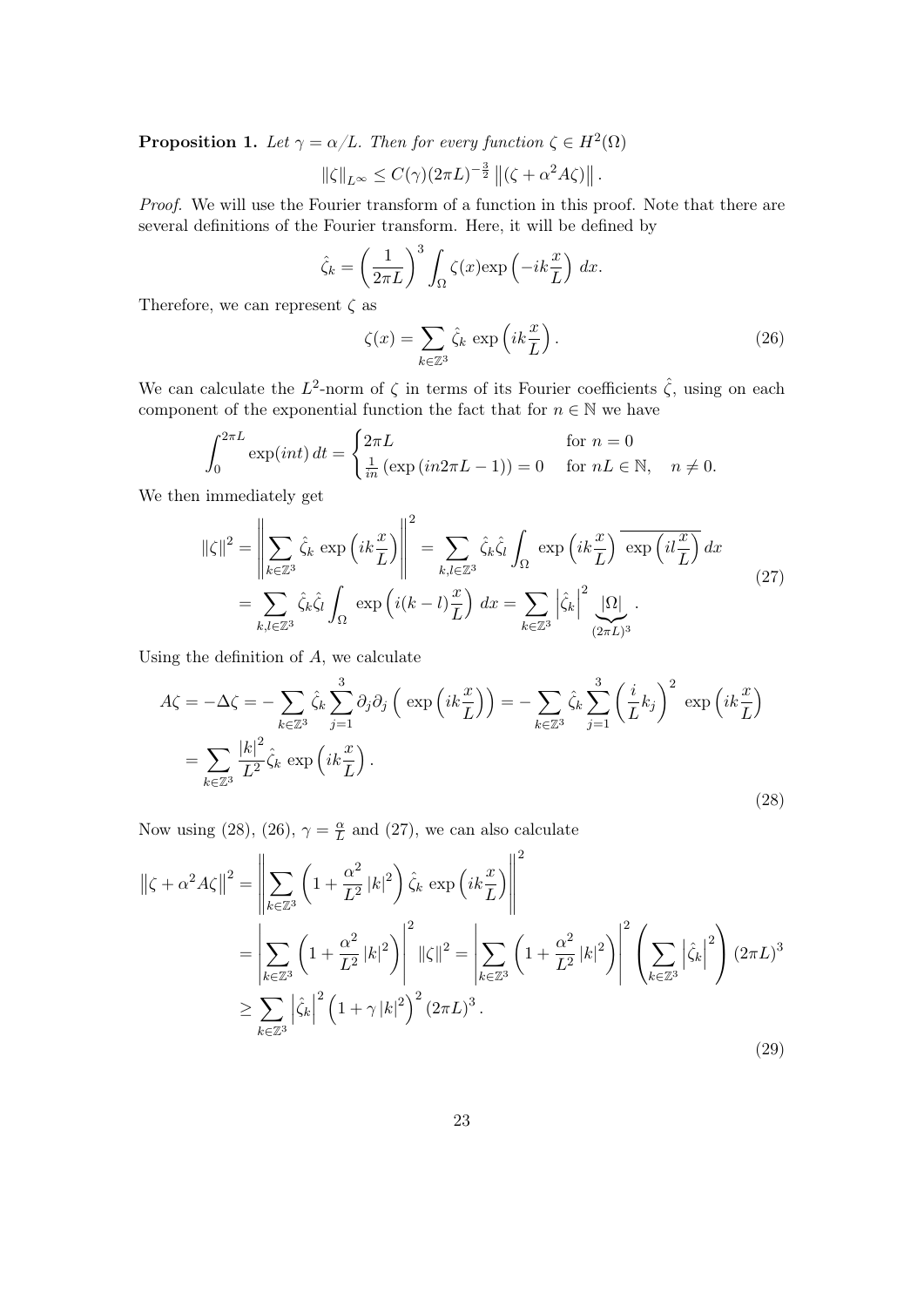We now use all of this to derive the bound we actually want. By using the Fourier expansion of  $\zeta$ , the fact that  $|\exp(i\varphi)| = 1$  for all  $\varphi \in \mathbb{R}$ , multiplying by 1 and using the inequality  $\sum_{k} (a_{k}b_{k})^{1/2}$  ≤  $(\sum_{k} a_{k})^{1/2} (\sum_{k} b_{k})^{1/2}$ , we get

$$
\begin{split}\n|\zeta(x)| &= \left| \sum_{k \in \mathbb{Z}^3} \hat{\zeta}_k \exp\left(ik\frac{x}{L}\right) \right| \leq \sum_{k \in \mathbb{Z}^3} \left| \hat{\zeta}_k \right| \\
&= \sum_{k \in \mathbb{Z}^3} \left( \left| \hat{\zeta}_k \right|^2 \left( 1 + \gamma^2 \left| k \right|^2 \right)^2 \left( 1 + \gamma^2 \left| k \right|^2 \right)^{-2} \right)^{\frac{1}{2}} \\
&\leq \left( \sum_{k \in \mathbb{Z}^3} \left| \hat{\zeta}_k \right|^2 \left( 1 + \gamma^2 \left| k \right|^2 \right)^2 \right)^{\frac{1}{2}} \left( \sum_{k \in \mathbb{Z}^3} \left( 1 + \gamma^2 \left| k \right|^2 \right)^{-2} \right)^{\frac{1}{2}}.\n\end{split} \tag{30}
$$

Now we prove that there is  $C = C(\gamma)$  such that

$$
\sum_{k \in \mathbb{Z}^3} \left( 1 + \gamma^2 |k|^2 \right)^{-2} \le C^2(\gamma). \tag{31}
$$

We start by choosing  $c_1^2 > 0$  such that  $c_1^2 < \frac{|k|}{p^{4/3}}$  and therefore

$$
\sum_{k \in \mathbb{Z}^3} \left( 1 + \gamma^2 |k|^2 \right)^{-2} \le \sum_{p=0}^{\infty} \left( 1 + c_1^2 \gamma^2 p^{4/3} \right)^{-2}.
$$

For a number  $a \in \mathbb{R}$  we denote by [*a*] the smallest number  $n \in \mathbb{N}$  such that  $n \ge a$ . We then split the sum as

$$
\sum_{p=0}^{\infty} \left(1 + c_1^2 \gamma^2 p^{4/3}\right)^{-2} = \sum_{p=0}^{\left[ (c_1 \gamma)^{-3/2} \right]} \left(1 + c_1^2 \gamma^2 p^{4/3}\right)^{-2} + \sum_{p=\left[ (c_1 \gamma)^{-3/2} \right]}^{\infty} \left(1 + c_1^2 \gamma^2 p^{4/3}\right)^{-2}.
$$
\n(32)

Writing  $P := (1 + c_1^2 \gamma^2 p^{4/3})^{-2}$  and expanding *P*, we see that we can estimate

$$
P \le 1 \quad \text{and} \quad P \le \frac{1}{c_1^4 \gamma^4 p^{8/3}}.
$$

Using the first estimate for the first sum and the second estimate for the second sum in (32), we obtain

$$
\sum_{p=0}^{\left[ (c_1 \gamma)^{-3/2} \right]} 1 + \sum_{p=\left[ (c_1 \gamma)^{-3/2} \right]}^{\infty} \frac{1}{c_1^4 \gamma^4 p^{8/3}}
$$
  
\n
$$
\leq 1 + (c_1 \gamma)^{-(3/2)} + \int_{(c_1 \gamma)^{-3/2}}^{\infty} \frac{1}{c_1^4 \gamma^4 p^{8/3}} dp = 1 + \left( \frac{1}{c_1^2 \gamma^2} \right)^{3/4} + \frac{8}{5} \left( \frac{1}{c_1^2 \gamma^2} \right)^{3/4} = 1 + \frac{13}{5} \left( \frac{1}{c_1^2 \gamma^2} \right)^{3/4}
$$
  
\n=: $C^2(\gamma)$ ,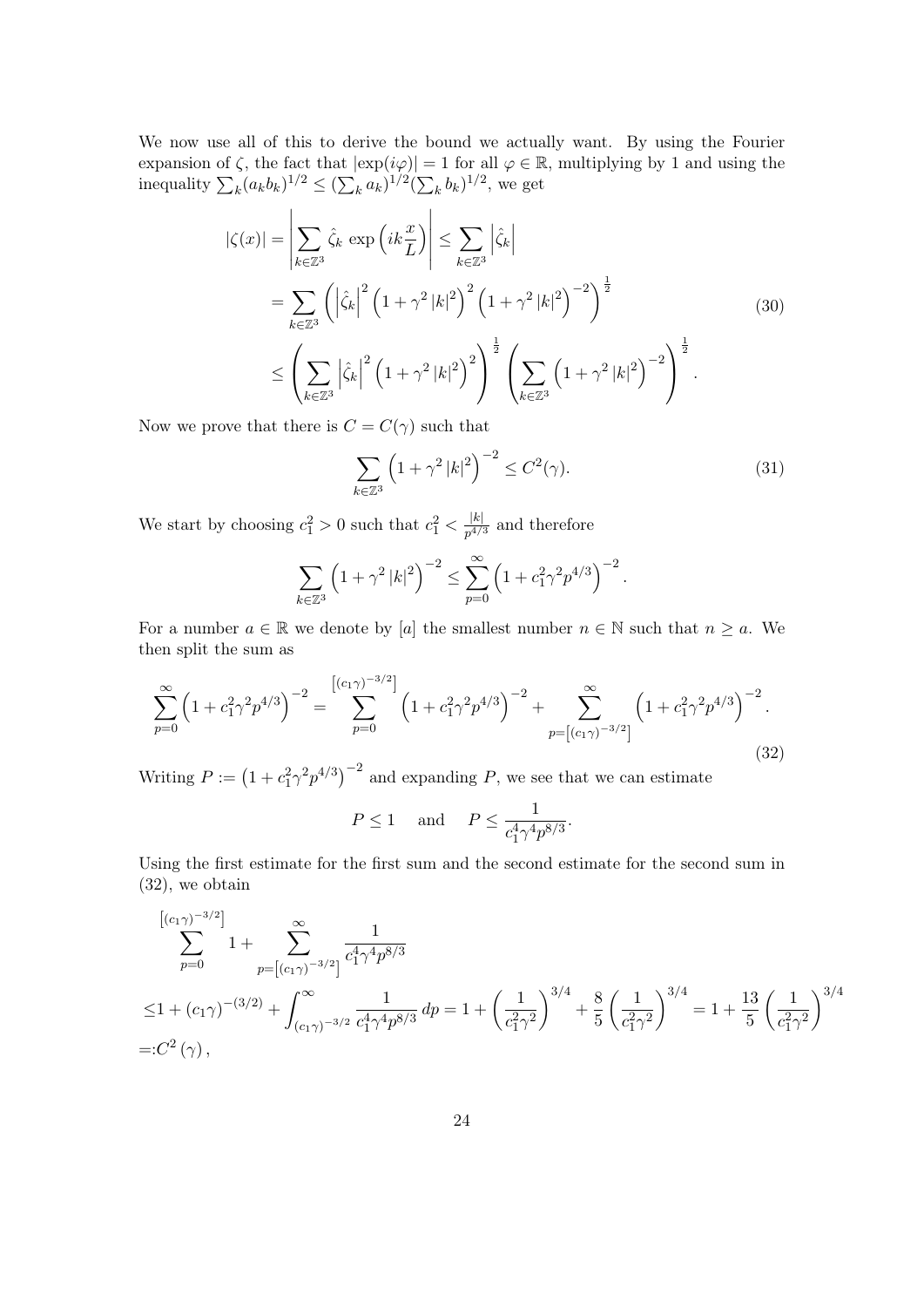and have therefore achieved our goal. Immediately using this estimate (31) and (29) in (30), we get

$$
\|\zeta\|_{L^{\infty}} \leq C(\gamma) \sum_{k \in \mathbb{Z}^3} \left( \left| \hat{\zeta}_k \right|^2 \left( 1 + \gamma^2 |k|^2 \right)^2 \right)^{\frac{1}{2}} = C(\gamma) (2\pi L)^{-3/2} \left\| \zeta + \alpha^2 A \zeta \right\|,
$$

which is the desired estimate.

**Proposition 2.** Let  $\{\psi_1 \dots \psi_N\}$  be orthonormal in the  $L^2$  inner product. Let  $\zeta_j \in H^2(\Omega)$ such that  $\zeta_j = (I + \alpha^2 A)^{-1}(\psi_j)$ ,  $j = 1, 2, ..., N$ . Let  $|\rho_N(x)|^2 = \sum_{j=1}^N |\zeta_j(x)|^2$ . Then *there exists a constant*  $C_F(\gamma)$  *independent of* N such that

$$
\|\rho_N\|_{L^\infty} \leq C_F(\gamma)(2\pi L)^{-\frac{3}{2}}.
$$

*Proof.* Let  $\Theta_1, \ldots, \Theta_N \in \mathbb{R}$  be such that  $\sum_{j=1}^N \Theta_j^2 = 1$ . Then, using the result of Proposition 1 on each  $\zeta_j$  individually, using the definition of  $\psi_j$ , the assumption that  $\sum_{j=1}^{N} \Theta_j^2 = 1$ and finally the orthogonality of  $(\psi)_{j=1}^N$  we get

$$
\left| \sum_{j=1}^{N} \Theta_j \zeta_j(x) \right| \le C(\gamma) (2\pi L)^{-3/2} \left\| \sum_{j=1}^{N} \Theta_j \left( \zeta_j + \alpha^2 A \zeta_j \right) \right\|
$$
  
=  $C(\gamma) (2\pi L)^{-3/2} \left\| \sum_{j=1}^{N} \Theta_j \psi_j \right\| = C(\gamma) (2\pi L)^{-3/2} \left( \sum_{j=1}^{N} \Theta_j^2 \right)^{1/2}$   
=  $C(\gamma) (2\pi L)^{-3/2}$ 

for all  $x \in \Omega$ . Squaring the inequality and denoting by  $\zeta_j^k$  the *k*-th component of the vector  $\zeta_j$ , we get

$$
\left(\sum_{j=1}^N\Theta_j\zeta_j^1(x)\right)^2+\left(\sum_{j=1}^N\Theta_j\zeta_j^2(x)\right)^2+\left(\sum_{j=1}^N\Theta_j\zeta_j^3(x)\right)^2\leq C^2(\gamma)(2\pi L)^{-3},\quad x\in\Omega.
$$

Choosing first  $\Theta_j = (\sum_{j=1}^N \zeta_j^1(x)^2)^{-1/2} \zeta_j^1(x)$ , we obtain

$$
\sum_{j=1}^{N} (\zeta_j^1(x))^2 \le C(\gamma)^2 (2\pi L)^{-3}, \quad x \in \Omega.
$$

Next, choosing  $\Theta_j = (\sum_{j=1}^N \zeta_j^2(x)^2)^{-1/2} \zeta_j^1(x)$  and then  $\Theta_j = (\sum_{j=1}^N \zeta_j^1(x)^3)^{-1/2} \zeta_j^1(x)$ , we obtain analogous estimates for  $\sum_{j=1}^{N} (\zeta_j^2(x))^2$  and  $\sum_{j=1}^{N} (\zeta_j^3(x))^2$ . Finally, we have

$$
|\rho_N(x)|^2 = \sum_{j=1}^N |\zeta_j(x)|^2 = \sum_{j=1}^N \zeta_j^1(x)^2 + \sum_{j=1}^N \zeta_j^2(x)^2 \sum_{j=1}^N \zeta_j^3(x)^2 \le 3C(\gamma)^2 (2\pi L)^{-3}, \quad x \in \Omega.
$$

$$
\qquad \qquad \Box
$$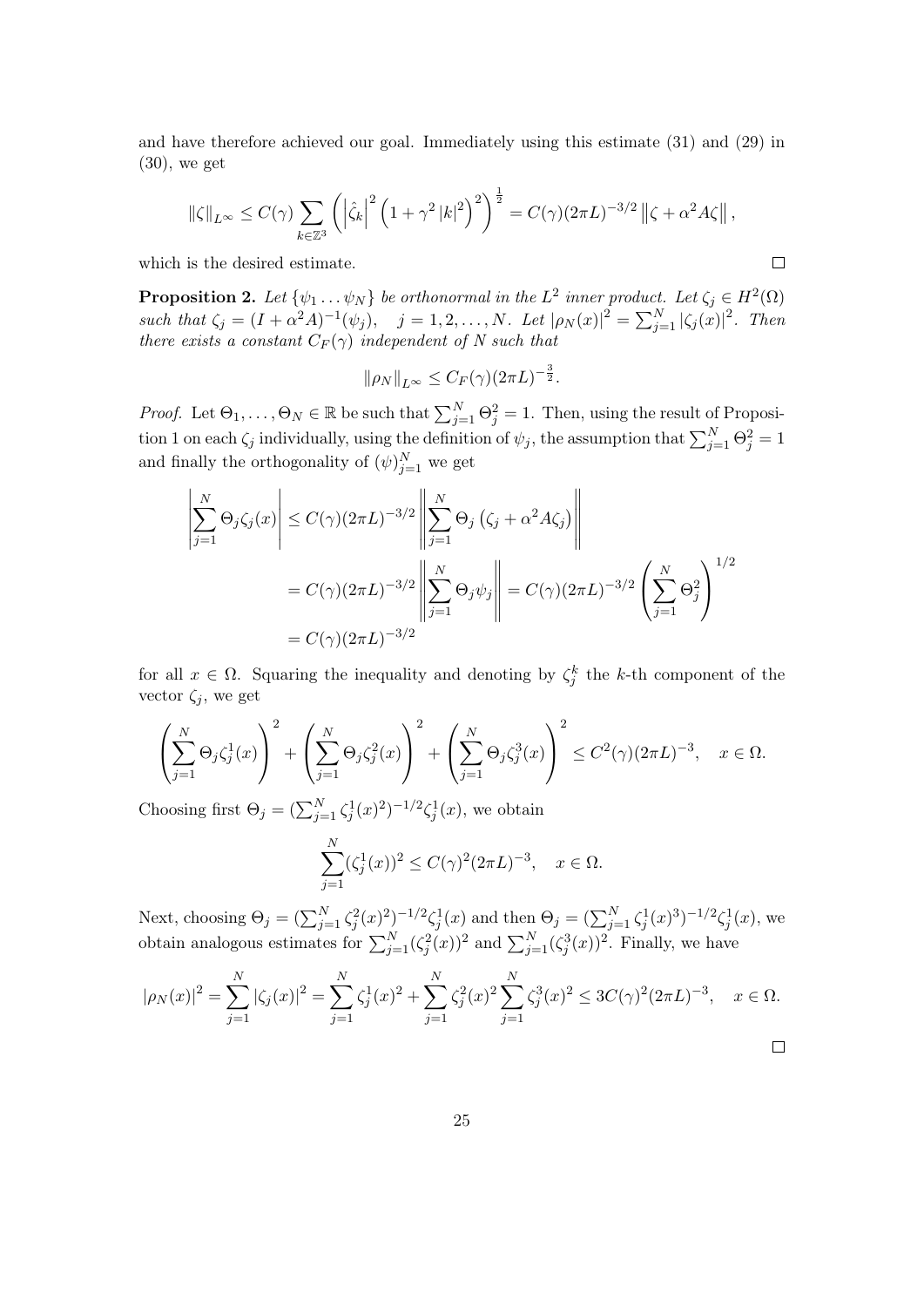Plugging the results of Proposition 1 and Proposition 2 into (25) and then using the Sobolev-Lieb-Thirring Inequality in three dimensions  $(n = 3, m = 1)$ , we obtain

$$
\begin{split} \text{Tr}(Q_N(t)\Lambda(t) \circ Q_N(t)) &\geq \nu \sum_{j=1}^N \|\psi_j\|_V^2 - \|u(t)\|_V \|\rho_N\|_{L^\infty} N^{1/2} \\ &\geq \nu \sum_{j=1}^N \|\psi_j\|_V^2 - \|u(t)\|_V \, C_F(\gamma) (2\pi L)^{-3/2} N^{1/2} \\ &\geq \nu c_1 \left( (2\pi L)^3 \right)^{-2/3} N^{5/3} - \|u(t)\|_V \, C_F(\gamma) (2\pi L)^{-3/2} N^{1/2} \\ &= \nu c_2 L^{-2} N^{5/3} - \|u(t)\|_V \, C_F(\gamma) (2\pi L)^{-3/2} N^{1/2}. \end{split}
$$

We now have

$$
\text{Tr}(Q_N(t) \circ \Lambda(t) \circ Q_N(t)) \ge \nu c_2 L^{-2} N^{5/3} - ||u(t)||_V C_F(\gamma) (2\pi L)^{-3/2} N^{1/2},
$$

which means

$$
\liminf_{T \to \infty} \frac{1}{T} \int_0^T \text{Tr}(Q_N(t) \circ \Lambda(t) \circ Q_N(t)) dt
$$
  
 
$$
\ge \nu c_2 L^{-2} N^{5/3} - C_F(\gamma) (2\pi L)^{-3/2} N^{1/2} \limsup_{T \to \infty} \left( \frac{1}{T} \int_0^T \|u(t)\|_V^2 dt \right)^{1/2}.
$$

Defining  $\epsilon_{\text{Leray}}$ , the mean rate of dissipation of energy, and  $l_d$ , the viscous dissipation length scale, by

$$
\epsilon_{\text{Leray}} := \frac{\nu}{(2\pi L)^3} \sup_{u(0)\in X} \limsup_{t\to\infty} \left(\frac{1}{T} \int_0^T \|u(t)\|_V^2 dt\right) \quad \text{and} \quad l_d := \left(\frac{\nu^3}{\epsilon_{\text{Leray}}}\right)^{1/4}
$$

we then have

$$
\liminf_{T \to \infty} \frac{1}{T} \int_0^T \text{Tr}(Q_N(t) \circ \Lambda(t) \circ Q_N(t)) dt
$$
\n
$$
\ge \nu c_2 L^{-2} N^{5/3} - C_F(\gamma) (2\pi L)^{-3/2} N^{1/2} \left(\frac{(2\pi L)^3}{\nu} \epsilon_{\text{Leray}}\right)^{1/2}
$$
\n
$$
\Rightarrow 0
$$
\n
$$
\Rightarrow N > \left(\frac{L}{l_d}\right)^{12/7} \left(\frac{C_F(\gamma)}{c_2}\right)^{6/7}.
$$

Therefore, according to the so called trace formula explained in the beginning of this chapter, we have

Hausdorff dimension of X =: 
$$
d_H(X) \leq \left(\frac{L}{l_d}\right)^{12/7} \left(\frac{C_F(\gamma)}{c_2}\right)^{6/7}
$$
.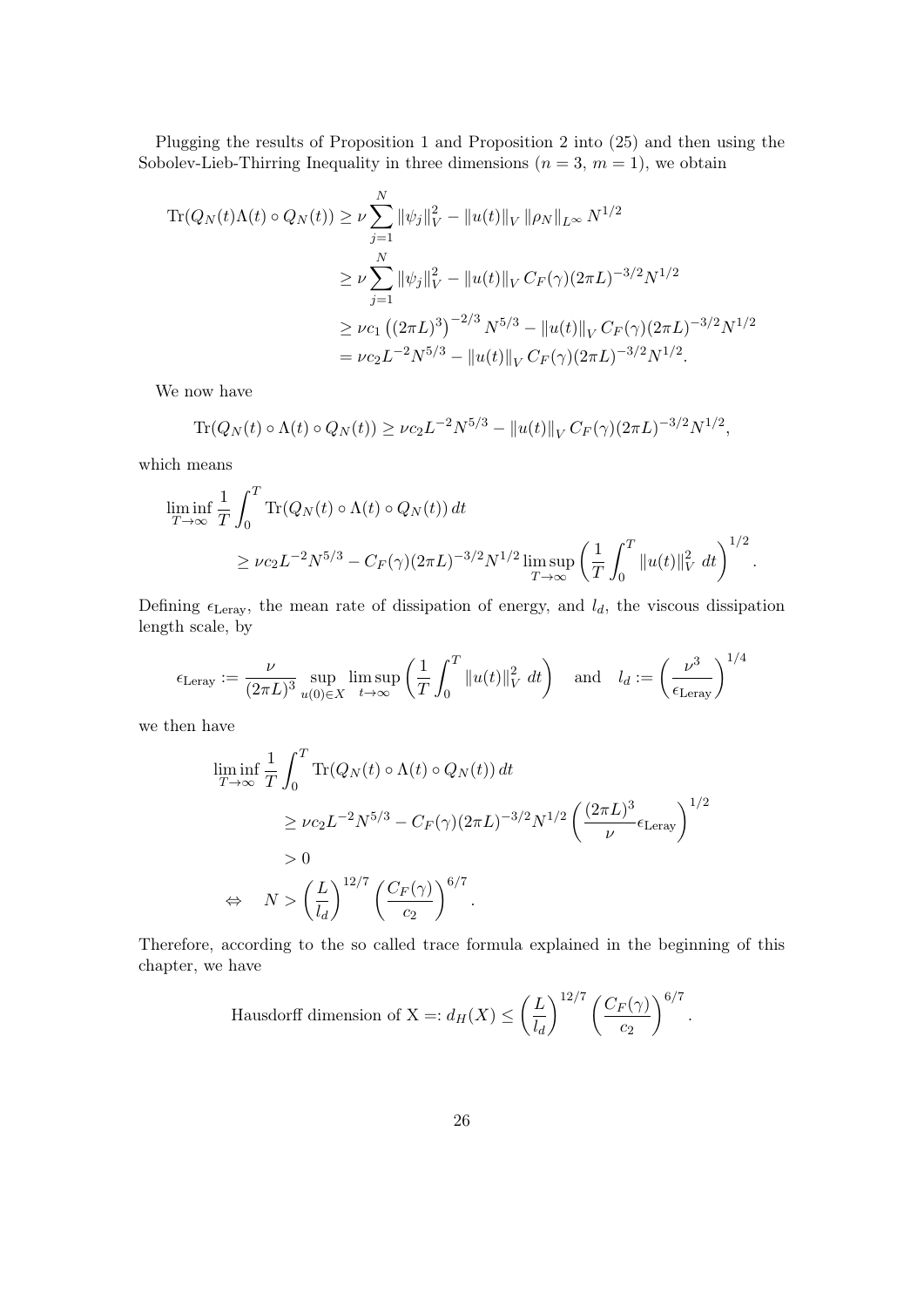# 4 Numerical Analysis

## 4.1 Finite Element Method

At its heart, the finite element method relies on the weak formulation of a problem. Transforming the problem into a problem formulated in the right function spaces, in this case a Hilbert space, one can use theorems from functional analysis such as Riesz, Lax-Milgram or Babuska's extension of the Lax-Milgram theorem, see for example Layton (2008), Chapter 2 Theorem 9, to prove existence and uniqueness of a solution for the weak formulation of a problem. In classical PDE theory, one would then further use regularity theorems to obtain conditions under which such a weak solution is actually regular. The aim of the finite element method, however, is to approximate a solution given by the above theorems. To this end, one has to assume that the Hilbert space *H* in which the solution lives has a countable orthonormal basis. Then, one can select finite-dimensional subspaces  $H_1, H_2, \ldots \subset H$  that approximate *H* from within. This means that for each  $v \in H$ , there will be a sequence  $(v_k)_{k \in \mathbb{N}}$  with  $v_k \in H_k$  for each *k* that converges to *v*. In the case that we can formulate our problem so that it only involves the scalar product of a certain Hilbert space, we can use the theorem of Riesz to get existence and uniqueness of a solution. In the case that the bilinear form involved is not the scalar product but is still continuous and *coercive*, meaning there exists a constant *C >* 0 independent of *v* such that  $C ||v||_H^2 \le a(v, v)$ , we can use the Lax-Milgram Theorem.

In the case of the Navier-Stokes equations, however, there is one more difficulty. The equations contain two unknowns, the velocity *u* and the pressure *p*, that also live in two different function spaces. By choosing a divergence-free subspace from which the approximation functions come, one can eliminate the pressure from the weak formulation. In practice, the construction of a divergence-free subspace is not that easy (see for example the Argyris finite element). One then has to use what is called a mixed method. Instead of eliminating the pressure from the equation, one of the bilinear forms involved will take variables from two different spaces, namely the pressure space *Q* and the velocity space *X*. But this means that the coercivity condition, that guaranteed existence of a solution, needs to be modified.

If *a* is coercive on *H*, it follows that

$$
C\left\|v\right\|_{H} \le \sup_{w \in H} \frac{a(w, v)}{\|w\|_{H}} \quad \forall v \in H.
$$

This weaker condition now makes sense for a bilinear form  $b: H \times \Pi \to \mathbb{R}$ , where  $\Pi$  is another function space. The condition

$$
C \|p\|_{\Pi} \le \sup_{v \in H} \frac{b(v, p)}{\|v\|_{H}} \quad \forall p \in \Pi
$$

is called *inf-sup condition*. The discrete version of this, meaning the inequality that has to hold for the approximation functions from the finite element spaces, is the *discrete inf-sup condition* or  $LBB^h$  – *condition*, named after its inventors:

$$
0 < C \le \inf_{q \in \Pi^h} \sup_{v \in H^h} \frac{|b(v, p)|}{\|v\|_H \, \|q\|_{\Pi}}.
$$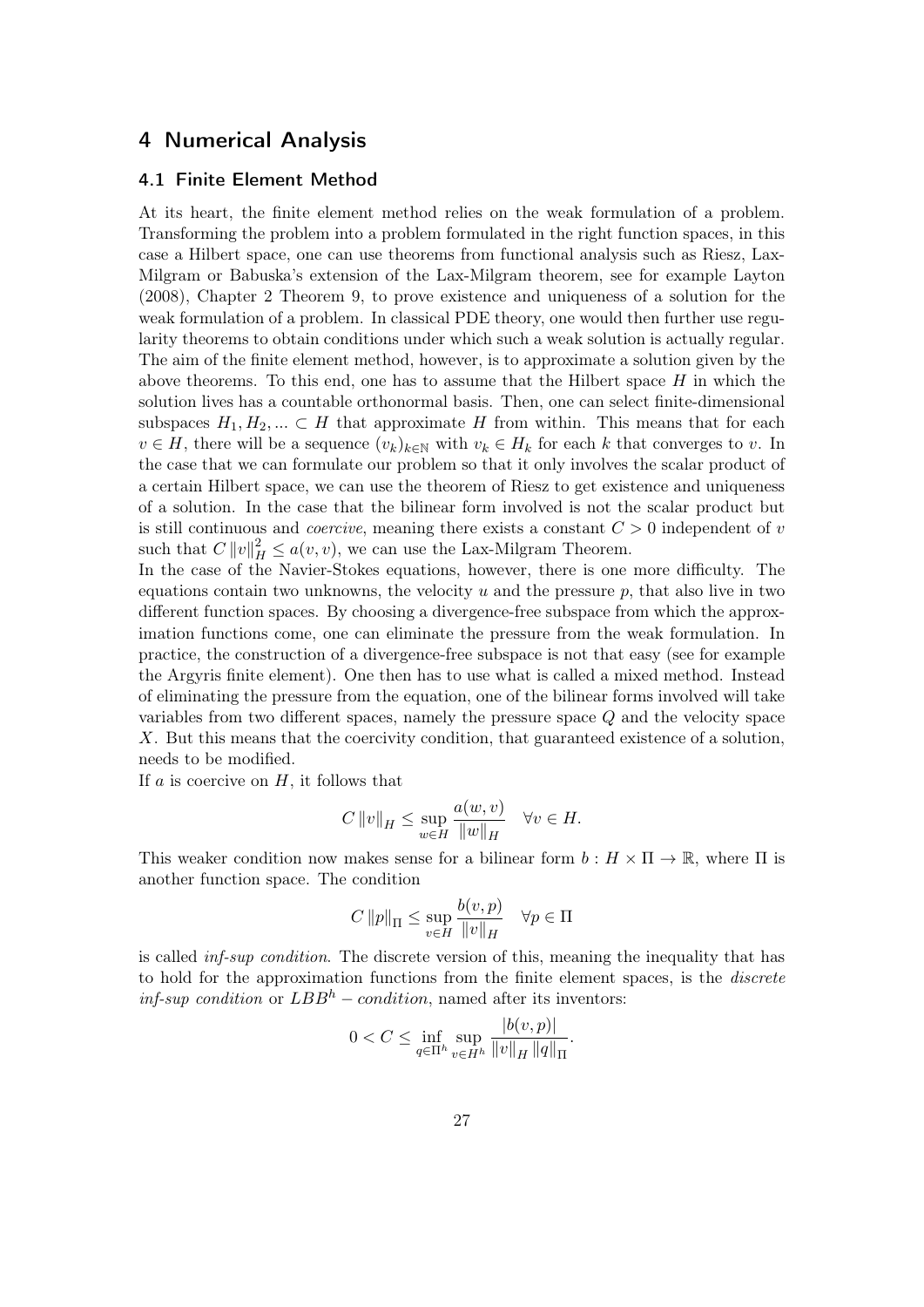The *LBB*<sup>*h*</sup>-condition can not only guarantee the existence and uniqueness of a pressure  $p^h$  for the velocity  $v^h$ , but also ensures that the choices for the finite element pressure space and the finite element velocity space fit, so to speak. An example for what can go wrong if *LBB<sup>h</sup>* is not satisfied is given in Layton (2008), Section 4.3.

Another important question to consider when choosing a finite element space is whether it is *conforming*, meaning it is actually contained in the function space it is supposed to approximate. In the following analysis, we will always suppose the finite element space to be conforming and to satisfy the *LBB<sup>h</sup>* condition. An extensive treatment of finite element spaces and their properties can be found in Brenner and Scott (1994).

A common choice of finite element spaces for fluid dynamics are the so-called *Q*2*/Pdisc* 1 *elements*. They are used in our numerical experiments and they are defined as follows: Let *T* be a triangulation of  $\Omega$ . Then, the velocity-space  $X^h$  is defined by

$$
X^{h} = Q_{2} := \left\{ v^{h} \in H_{0}^{1}(\Omega) : v^{h} \big|_{\tau} \text{ is triquadratic} \quad \forall \tau \in T \right\}.
$$

The pressure space is defined by

$$
Q^{h} = P_{1}^{disc} := \left\{ q^{h} \in L_{0}^{2}(\Omega) : q^{h} \big|_{\tau} \text{ is linear } \forall \tau \in T \right\}.
$$

Note that the pressure space is not presumed to be continuous across cells. If we choose  $X = H_0^1$  and  $Q = L_0^2$  we obviously have  $X^h \subset X$  and  $Q^h \subset Q$ . Therefore,  $Q_2/P_1^{disc}$  is conforming. It also satisfies the  $LBB^h$  condition, see Matthies and Tobiska (2002).

### 4.1.1 The Stokes Problem as an Example

The Stokes equations are given by

$$
-\Delta u + \nabla p = f, \quad \nabla \cdot u = 0,
$$

where as usual  $u$  is the velocity of the fluid and  $p$  is the pressure and we suppose  $u$ vanishes on *∂*Ω. The variational formulation then is

$$
\int_{\Omega} \nabla u : \nabla v - \nabla \cdot vp = \int_{\Omega} f \cdot v \quad \forall v \in X, \qquad \int_{\Omega} \nabla \cdot uq = 0 \quad \forall q \in Q,
$$

where *X* and *Q* are some appropriate function spaces. Setting

$$
a(u, v) := \int_{\Omega} \nabla u : \nabla v \quad \text{and} \quad b(u, q) := \int_{\Omega} \nabla \cdot u q,
$$

this becomes

$$
a(u, v) - b(v, p) = F(v) \quad \forall v \in X, \qquad b(u, q) = 0 \quad \forall q \in Q. \tag{33}
$$

These expressions now make sense for  $u \in H_0^1(\Omega) = X$  and  $p \in Q$  where

$$
Q = \left\{ q \in L^2 : \int_{\Omega} q = 0 \right\}.
$$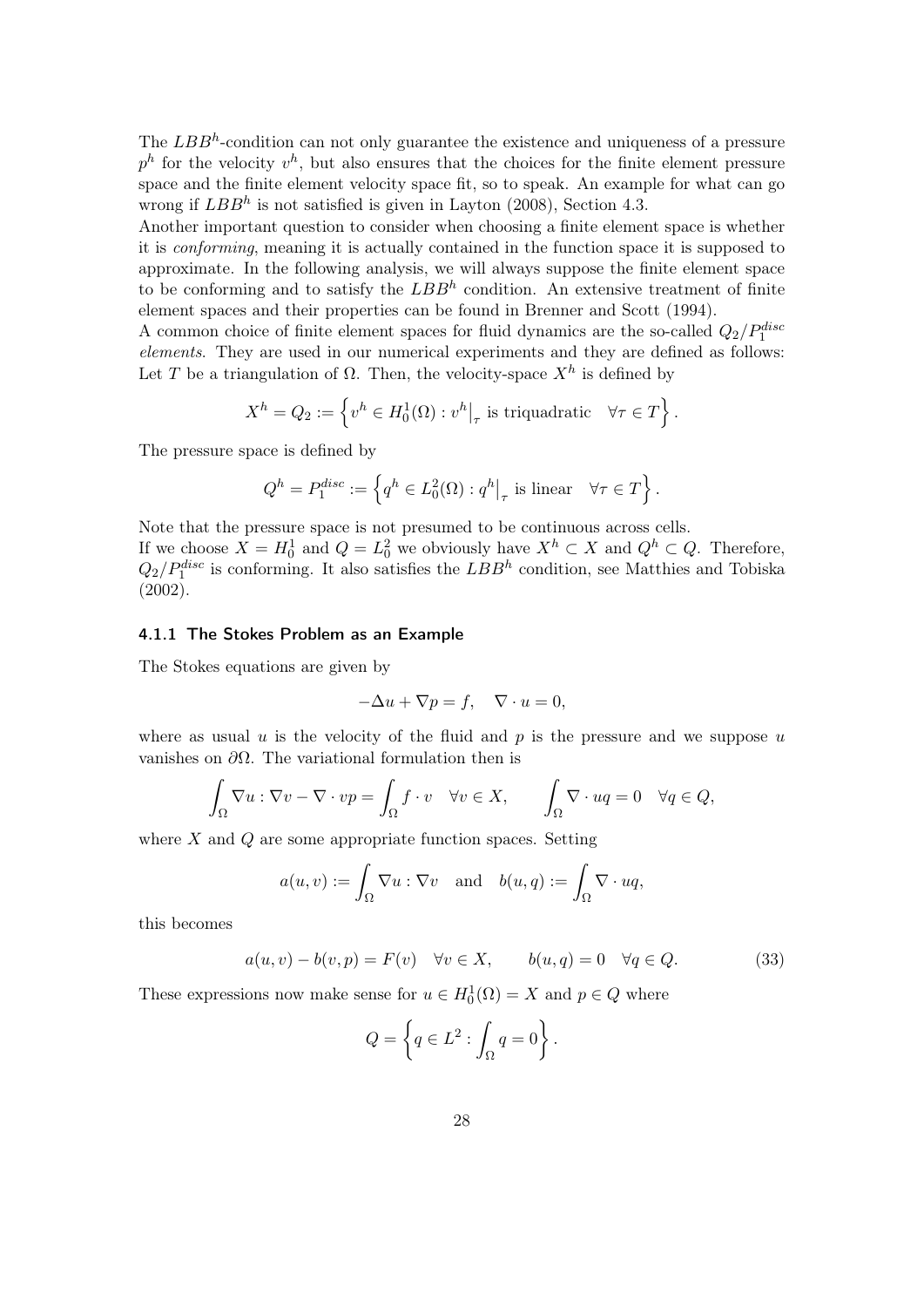The bilinear form *a* is coercive on  $H_0^1(\Omega)$ , as can be seen by using the Poincaré-Friedrichs inequality:

$$
2a(v, v) = 2\int_{\Omega} |\nabla v|^2 = ||\nabla v||^2 + ||\nabla v||^2
$$
  
\n
$$
\ge ||\nabla v||^2 + C ||v||^2 \ge \max\{1, C\} ||\nabla v||_{H_0^1}^2
$$

As a consequence of the continuity of *b*, see Layton (2008), Chapter 4, the space

$$
V = \left\{ v \in H_0^1(\Omega) : \quad b(v, q) = 0 \quad \forall q \in Q \right\}
$$

is a closed subspace of  $H_0^1(\Omega)$  and therefore itself a Hilbert space. Since  $b(u, q) = 0$  in (33), we are looking for a solution  $u \in V$ . The problem of finding *u* then becomes the problem

Find 
$$
u \in V
$$
, such that  $a(u, v) = F(v)$ . (34)

*.*

As *a* is coercive, Lax-Milgram guarantees the existence of a unique solution to this part of the problem. Having determined  $u \in V$ , the equation

$$
b(v, p) = a(u, v) - F(v) =: \tilde{F}(v) \quad \forall v \in H_0^1(\Omega)
$$
\n
$$
(35)
$$

now must hold for the pressure *p*. If we assume the inf-sup-condition to hold for *b*, we can then use Babuska's extension of the Lax-Milgram Theorem, see Layton (2008), or prove existence directly as is done in Brenner and Scott (1994). This also means that finding  $(u, p) \in (H_0^1, Q)$  such that (33) holds is equivalent to finding a solution  $u \in V$ such that (34) holds and then finding  $p \in Q$ , such that (35) holds.

#### 4.2 Numerical Analysis of the Leray-*α* Model

This analysis is based entirely on Layton et al. (2008). In their paper higher order deconvolution models are studied of which the Leray-*α* model is a special case. The computations herein are their calculations restricted to that special case. Herein, we will restrict ourselves to the non periodic case, as the analysis does not differ from the periodic case except for notation.

### 4.2.1 Preliminaries

In the non-periodic case the spaces used are

$$
Q = L_0^2
$$
,  $X = H_0^1 = \{ v \in H^1(\Omega), v = 0 \text{ on } \partial\Omega \}.$ 

The space of weakly divergence-free functions is

$$
V := \{ v \in X, \quad (\nabla \cdot v, q) = 0 \quad \forall q \in Q \}.
$$

The finite element spaces  $X^h$  and  $Q^h$  are assumed to be conforming, i.e.,  $X^h \subset X$  and  $Q^h \subset Q$  and to satisfy the *LBB<sup>h</sup>* condition. We can for example think of  $Q_2/P_1^{disc}$ elements. The discretely divergence-free subset  $V^h$  of  $X^h$  is

$$
V^h = \left\{ v^h \in X^h, (\nabla \cdot v^h, q^h) = 0 \quad \forall q^h \in Q^h \right\}.
$$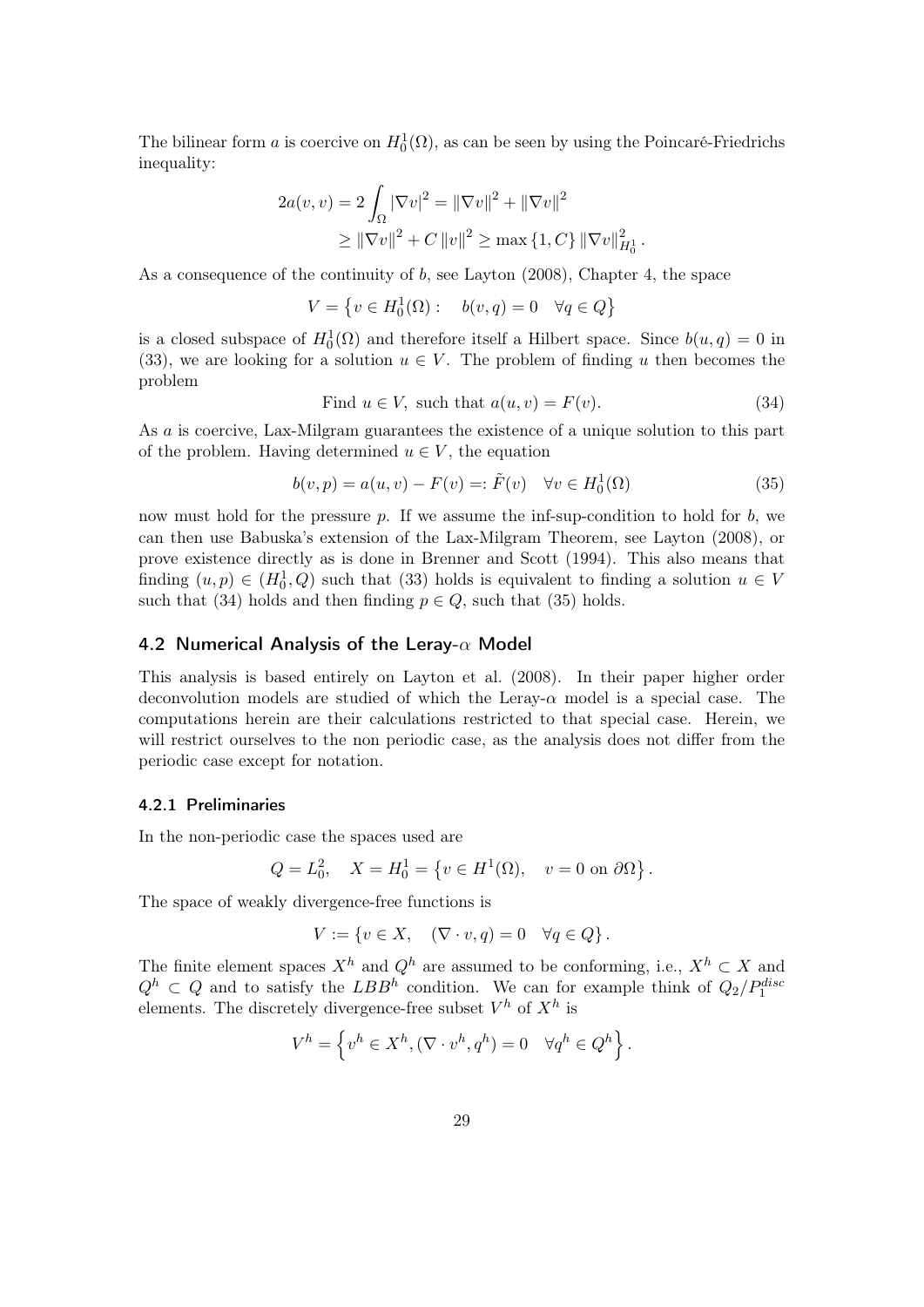As usual, the  $L^2$ -norm will simply be denoted by  $\|\cdot\|$  and the  $L^2$  scalar product by  $(\cdot, \cdot)$ . In  $H^k = W^{k,2}$  the norm is denoted by  $\|\cdot\|_k$ , the semi-norm by  $|\cdot|_k$ . The spaces  $L^p((0,T); H^k)$  are defined by having finite norms which are defined by

$$
||v||_{p,k} := \left(\int_0^T ||v(t, \cdot)||_k^p\right)^{\frac{1}{p}} \quad \text{for } 1 \le p < \infty,
$$
 (36)

and

$$
||v||_{\infty,k} := \text{ess} \sup_{0 < t < T} ||v(t, \cdot)||_k \quad \text{for } p = \infty. \tag{37}
$$

The analogues for the discrete spaces are

$$
\| |v| \|_{p,k} := \left( \sum_{n=0}^{M} \Delta t \, \|v_n\|_{k}^p \right)^{\frac{1}{p}}, \quad \left\| |v_{\frac{1}{2}}| \right\|_{p,k} := \left( \sum_{n=1}^{M} \Delta t \, \left\| v_{n-\frac{1}{2}} \right\|_{k}^p \right)^{\frac{1}{p}}, \tag{38}
$$

and

$$
\| |v| \|_{\infty,k} := \sup_{0 \le n \le M} \|v_n\|_k, \quad \left\| \left| v_{\frac{1}{2}} \right| \right\|_{\infty,k} := \sup_{1 \le n \le M} \left\| v_{n-\frac{1}{2}} \right\|_k. \tag{39}
$$

For an operator  $f: V_1 \to V_2$  the operator norm is defined as follows:

$$
||f||_* := \sup_{v \in V_1} \frac{||f(v)||_{V_2}}{||v||_{V_1}}.
$$

The following approximation properties of finite element spaces such as the ones above are used repeatedly:

### Lemma 1.

$$
\inf_{v \in X^h} \|u - v\| \le Ch^{k+1} |u|_{k+1}, \quad u \in H^{k+1}(\Omega),\tag{40}
$$

$$
\inf_{v \in X^h} \|u - v\|_1 \le Ch^k |u|_{k+1}, \quad u \in H^{k+1}(\Omega),\tag{41}
$$

$$
\inf_{r \in Q^h} \|p - r\| \le C h^{s+1} |p|_{s+1}, \quad p \in H^{s+1}(\Omega). \tag{42}
$$

This is a corollary of the Bramble-Hilbert Lemma, see for example Brenner and Scott (1994), Chapter 4.

Next, as the Leray-*α* model involves a filtering operation, we provide some definitions and results for it.

**Definition 4.** For  $v \in L^2(\Omega)$  and  $\alpha > 0$  the filtering operation on v is  $\overline{v}$ , where  $\overline{v}$  is the *unique solution of*

$$
-\alpha^2 \Delta \overline{v} + \overline{v} = v.
$$
\n<sup>(43)</sup>

 $\overline{v}$  *is called continuous differential filter. We denote by*  $F := (-\alpha^2 \Delta + I)$  *and write*  $F^{-1}v = \overline{v}$ .

In order to define a discrete filter, we will need the two following definitions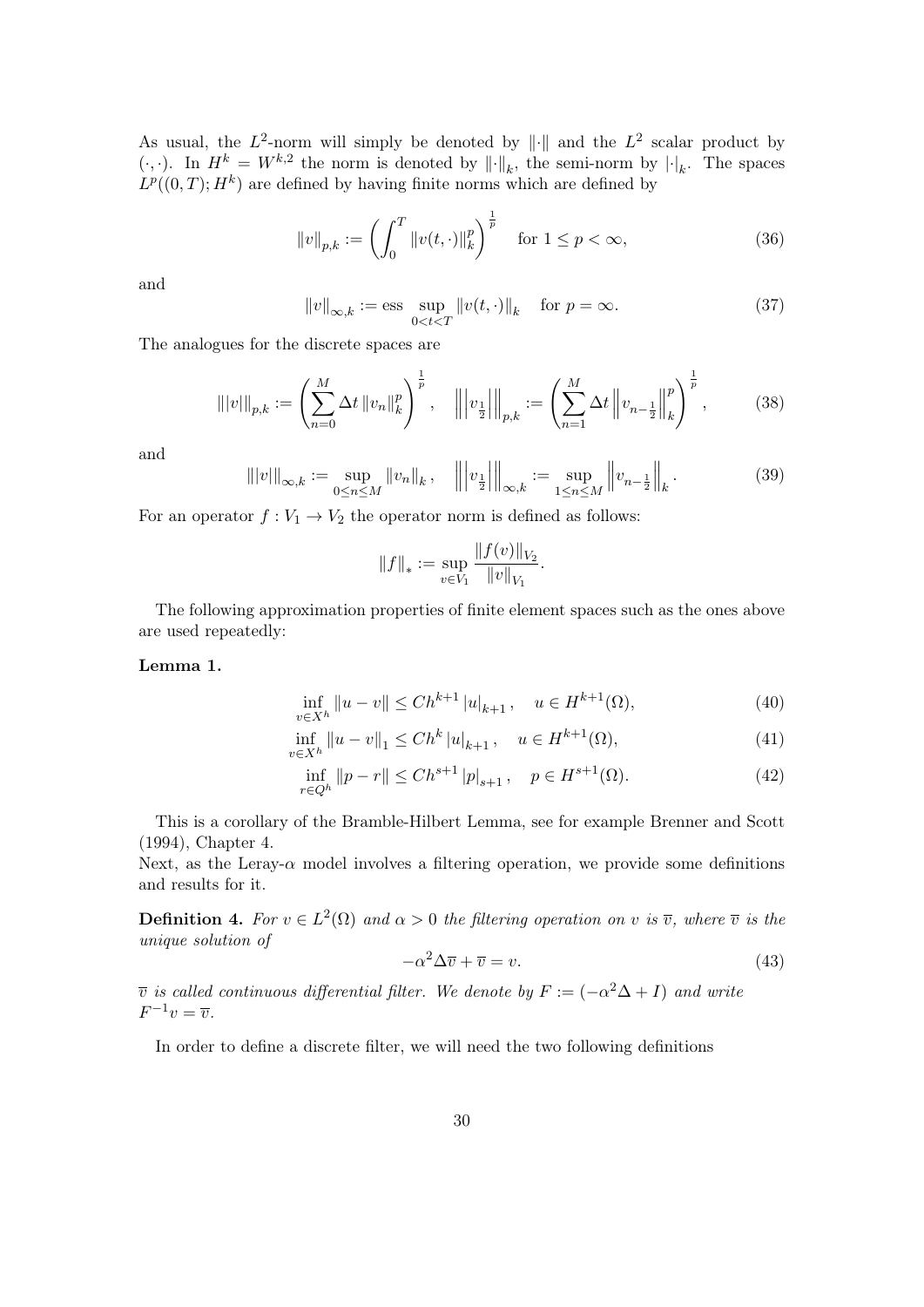**Definition 5.** We define the  $L^2$ -projection  $\Pi^h: L^2 \to X^h$  by

$$
(\Pi^h v - v, \xi) = 0 \quad \forall \xi \in X^h,
$$

*and the discrete Laplacian*  $\Delta_h: X \to X^h$  *by* 

$$
(\Delta_h v, \xi) = -(\nabla v, \nabla \xi) \quad \forall \xi \in X^h. \tag{44}
$$

*We set*  $F_h = -\alpha^2 \Delta_h + \Pi^h$ .

Then, the discrete version of this filter can be defined:

**Definition 6.** For  $v \in L^2(\Omega)$  and  $\alpha > 0$  the discrete filtering operation on v is  $\overline{v}^h$ , where  $\overline{v}^h$  *is the unique solution in*  $X^h$  *of* 

$$
\alpha^2(\nabla \overline{v}^h, \nabla \xi) + (\overline{v}^h, \xi) = (v, \xi) \quad \forall \xi \in X^h.
$$
 (45)

*We write*  $\overline{v}^h = F_h^{-1}v$ .

Note that we only assume  $v \in L^2$ , which means an expression like  $\nabla \overline{v^h}^h$ , which will appear in the error analysis, makes sense. The next two lemmata provide us with some estimates on the discrete filter.

Lemma 2. For  $v \in X$ , it holds

$$
\left\|\overline{v}^{h}\right\| \leq \|v\| \,, \quad \left\|\nabla \overline{v}^{h}\right\| \leq \left\|\nabla v\right\| \,.
$$
\n(46)

*Proof.* In the definition of the discrete filter (45), set  $\xi = \overline{v}^h$ . We then have, using Cauchy-Schwarz and Young's inequality with  $p = q = \frac{1}{2}$  $\overline{2}$ 

$$
\alpha^{2} \left( \nabla \overline{v}^{h}, \nabla \overline{v}^{h} \right) + \left( \overline{v}^{h}, \overline{v}^{h} \right) = \left( v, \overline{v}^{h} \right)
$$
\n
$$
\Rightarrow \alpha^{2} \left\| \nabla \overline{v}^{h} \right\|^{2} + \left\| \overline{v}^{h} \right\|^{2} \leq \left| \left( v, \overline{v}^{h} \right) \right| \leq \| v \| \left\| \overline{v}^{h} \right\| \leq \frac{1}{2} \left\| v \right\|^{2} + \frac{1}{2} \left\| \overline{v}^{h} \right\|^{2}
$$
\n
$$
\Rightarrow 2 \left\| \overline{v}^{h} \right\|^{2} \leq \| v \|^{2} + \left\| \overline{v}^{h} \right\|^{2}
$$
\n
$$
\Leftrightarrow \left\| \overline{v}^{h} \right\|^{2} \leq \| v \|^{2} .
$$

For the second inequality,we use the definition of the discrete Laplacian (44) on the first term in the definition of the discrete filter (45), then set  $\xi = \Delta_h \overline{v}^h$  and then use the definition of the discrete Laplacian again to obtain, in the same way as in the previous inequality,

$$
- \alpha^2 \left\| \Delta_h \overline{v}^h \right\|^2 + \left( \overline{v}^h, \Delta_h \overline{v}^h \right) = \left( v, \Delta_h \overline{v}^h \right)
$$
  
\n
$$
\Rightarrow -\alpha^2 \left\| \Delta_h \overline{v}^h \right\|^2 - \left\| \nabla \overline{v}^h \right\|^2 = -\left( \nabla v, \nabla \overline{v}^h \right)
$$
  
\n
$$
\Rightarrow \alpha^2 \left\| \Delta_h \overline{v}^h \right\|^2 + \left\| \nabla \overline{v}^h \right\|^2 \le \left| \left( \nabla v, \nabla \overline{v}^h \right) \right| \le \frac{1}{2} \left\| \nabla v \right\|^2 + \frac{1}{2} \left\| \nabla \overline{v}^h \right\|^2
$$
  
\n
$$
\Rightarrow \left\| \nabla \overline{v}^h \right\| \le \left\| \nabla v \right\|.
$$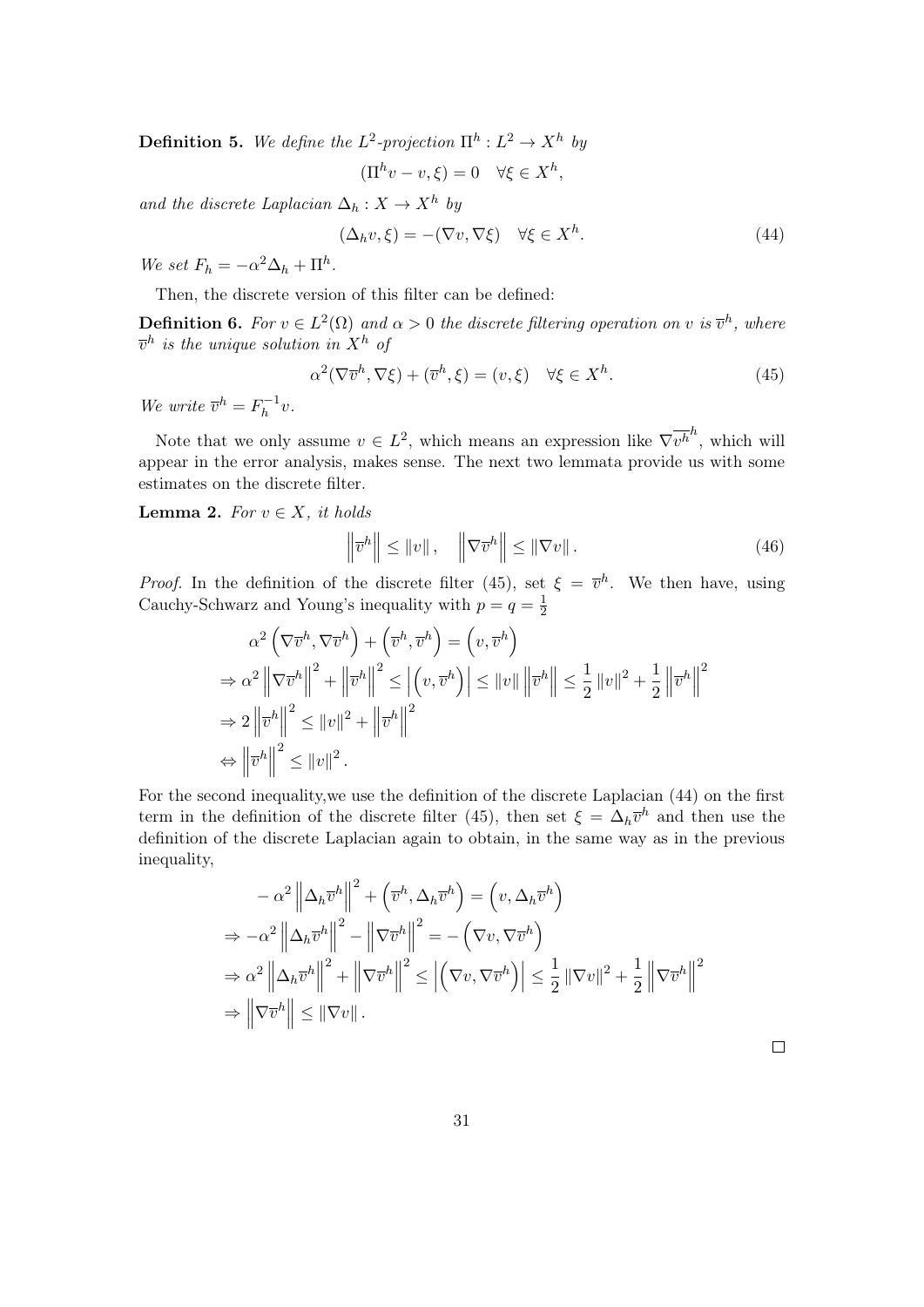Lemma 3. *For*  $v \in X$ ,  $\Delta v \in L^2(\Omega)$  *it holds* 

$$
\alpha^2 \left\| \nabla (v - \overline{v}^h) \right\|^2 + \left\| v - \overline{v}^h \right\|^2 \le C \sup_{\xi \in X^h} \left\{ \alpha^2 \left\| \nabla (v - \xi) \right\|^2 + \left\| v - \xi \right\|^2 \right\} + C \alpha^4 \left\| \Delta v \right\|^2.
$$

*Proof.* By definition of the discrete filter  $\bar{v}^h$  satisfies

$$
\alpha^2 \left( \nabla \overline{v}^h, \nabla \xi \right) + (\overline{v}^h, \xi) = (v, \xi) \quad \forall \xi \in X^h,
$$
\n(47)

and by assumption *v* satisfies

$$
\alpha^2 (\nabla v, \nabla \xi) + (v, \xi) = -\alpha^2 (\Delta v, \xi) + (v, \xi) \quad \forall \xi \in X^h.
$$
 (48)

Setting  $e = v - \overline{v}^h$  and subtracting the first equation (47) from the second equation (48), we obtain

$$
\alpha^{2}(\nabla e, \nabla \xi) + (e, \xi) = -\alpha^{2}(\Delta v, \xi). \tag{49}
$$

Let  $\tilde{v} \in X^h$  be arbitrary. Then,  $e = (v - \tilde{v}) - (\overline{v}^h - \tilde{v}) =: \eta - \varphi$ , where  $\varphi \in X^h$  and we have split the error into a part that lies in  $X^h$  and into one that doesn't. The right-hand side of the inequality that we want to prove suggests that the strategy should be to keep the terms involving  $\eta$  on the right-hand side and to estimate from above terms involving *φ*. We then have

$$
\alpha^2(\nabla \eta, \nabla \xi) - \alpha^2(\nabla \varphi, \nabla \xi) + (\eta, \xi) - (\varphi, \xi) = -\alpha^2(\Delta v, \xi)
$$
  
\n
$$
\Rightarrow \alpha^2(\nabla \varphi, \nabla \xi) + (\varphi, \xi) = \alpha^2(\Delta v, \xi) + \alpha^2(\nabla \eta, \nabla \xi) + (\eta, \xi).
$$

Setting  $\xi = \varphi$  and using Cauchy-Schwarz, Young's inequality with  $p = q = 2$  on the term in the middle and Young's inequality with  $\epsilon = \frac{1}{4}$  $\frac{1}{4}$  on the first and the third term, we get

$$
\alpha^{2} \|\nabla \varphi\|^{2} + \|\varphi\|^{2} \leq \alpha^{2} |(\Delta v, \varphi)| + \alpha^{2} |(\nabla \eta, \nabla \varphi)| + |(\eta, \varphi)|
$$
  
\n
$$
\leq \alpha^{2} \|\Delta v\| \|\varphi\| + \alpha^{2} \|\nabla \eta\| \|\nabla \varphi\| + \|\eta\| \|\varphi\|
$$
  
\n
$$
\leq \frac{1}{2} \|\varphi\|^{2} + \alpha^{4} \|\Delta v\|^{2} + \alpha^{2} \frac{1}{2} \|\nabla \eta\|^{2} + \alpha^{2} \frac{1}{2} \|\nabla \varphi\|^{2} + \|\eta\|^{2}.
$$

Multiplying by 2 and bringing every term involving  $\varphi$  to the left-hand side, we get

$$
\alpha^2 \|\nabla \varphi\|^2 + \|\varphi\|^2 \le 2\alpha^4 \|\Delta v\|^2 + \alpha^2 \|\nabla \eta\|^2 + 2 \|\eta\|^2.
$$

We now use  $v - \overline{v}^h = e = \eta - \varphi$  and the above calculation to obtain

$$
\alpha^{2} \left\| \nabla(v - \overline{v}^{h}) \right\|^{2} + \left\| v - \overline{v}^{h} \right\|^{2} = \alpha^{2} \left\| \nabla e \right\|^{2} + \left\| e \right\|^{2}
$$
  
\n
$$
\leq 2 \left( \alpha^{2} \left\| \nabla \eta \right\|^{2} + \alpha^{2} \left\| \nabla \varphi \right\|^{2} + \left\| \eta \right\|^{2} + \left\| \varphi \right\|^{2} \right)
$$
  
\n
$$
\leq C \left( \alpha^{2} \left\| \nabla \eta \right\|^{2} + \left\| \eta \right\|^{2} + \alpha^{4} \left\| \Delta v \right\|^{2} \right)
$$
  
\n
$$
\leq C \left( \alpha^{2} \left\| \nabla (v - \tilde{v}) \right\|^{2} + \left\| v - \tilde{v} \right\|^{2} + \alpha^{4} \left\| \Delta v \right\|^{2} \right).
$$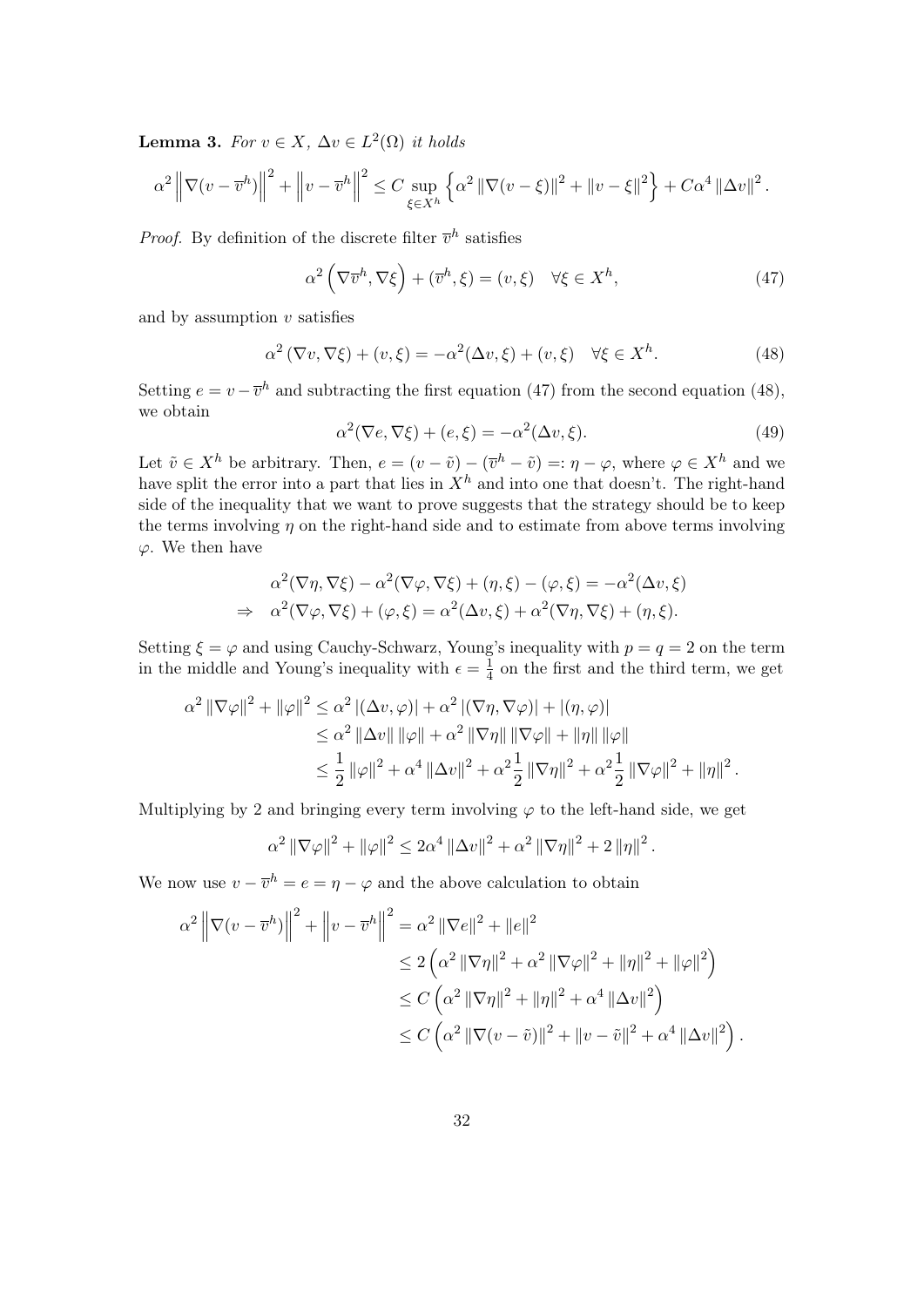As  $\tilde{v}$  was arbitrary, we get

$$
\alpha^{2} \left\| \nabla (v - \overline{v}^{h}) \right\|^{2} + \left\| v - \overline{v}^{h} \right\|^{2} \leq C \inf_{\xi \in X^{h}} \left\{ \alpha^{2} \left\| \nabla (v - \xi) \right\|^{2} + \left\| v - \xi \right\|^{2} \right\} + C \alpha^{4} \left\| \Delta v \right\|^{2}.
$$

**Lemma 4.** *For*  $v \in H^{k-1}$  *it holds* 

$$
\left\|v - \overline{v}^h\right\| \le C(\alpha h^k + h^{k+1})\left|\overline{v}\right|_{k+1} + C\alpha^2 \left\|\Delta F^{-1}v\right\|.
$$

*Proof.* We begin by splitting the difference:

$$
\left\|v - \overline{v}^h\right\| \leq \|v - \overline{v}\| + \left\|\overline{v} - \overline{v}^h\right\|.
$$

From the definition of the filtering operation we immediately get

$$
||v - \overline{v}|| = \alpha^2 ||\Delta F^{-1}v||.
$$

For the second term, we use the definitions of the differential filter (43) and the discrete filter  $(45)$ :

$$
\alpha^2(\nabla \overline{v}, \nabla \xi) + (\overline{v}, \xi) = (v, \xi) \quad \forall \xi \in X^h,
$$
  

$$
\alpha^2(\nabla \overline{v}^h, \nabla \xi) + (\overline{v}^h, \xi) = (v, \xi) \quad \forall \xi \in X^h.
$$

Setting  $e = \overline{v} - \overline{v}^h$  and subtracting the above equations, we get

$$
\alpha^2(\nabla e, \nabla \xi) + (e, \xi) = 0 \quad \forall \xi \in X^h.
$$

This is exactly the same situation as in (49) in the previous lemma, except we do not have a right-hand side. This means that from here, we can proceed in the same way as in the previous lemma to obtain an estimate, but we don´t have the contributions from the right-hand side. Also using inequalities (40) and (41) in the last step, we then arrive at

$$
\alpha^2 \left\| \nabla (\overline{v} - \overline{v}^h) \right\|^2 + \left\| \overline{v} - \overline{v}^h \right\|^2 \le C \inf_{\xi \in X^h} \left\{ \alpha^2 \left\| \nabla (\overline{v} - \xi) \right\|^2 + \left\| \overline{v} - \xi \right\|^2 \right\}
$$
  
\n
$$
\Rightarrow \left\| \overline{v} - \overline{v}^h \right\| \le C(\alpha \inf_{\xi \in X^h} \left\| \nabla (\overline{v} - \xi) \right\| + \inf_{\xi \in X^h} \left\| \overline{v} - \xi \right\|)
$$
  
\n
$$
\le C(\alpha h^k \left| \overline{v} \right|_{k+1} + h^{k+1} \left| \overline{v} \right|_{k+1}) = C(\alpha h^k + h^{k+1}) \left| \overline{v} \right|_{k+1} .
$$

Putting everything together, we get

$$
\|v - \overline{v}^h\| \le \|v - \overline{v}\| + \|\overline{v} - \overline{v}^h\|
$$
  

$$
\le \alpha^2 \|\Delta F^{-1}v\| + C(\alpha h^k + h^{k+1})\|\overline{v}\|_{k+1}.
$$

 $\Box$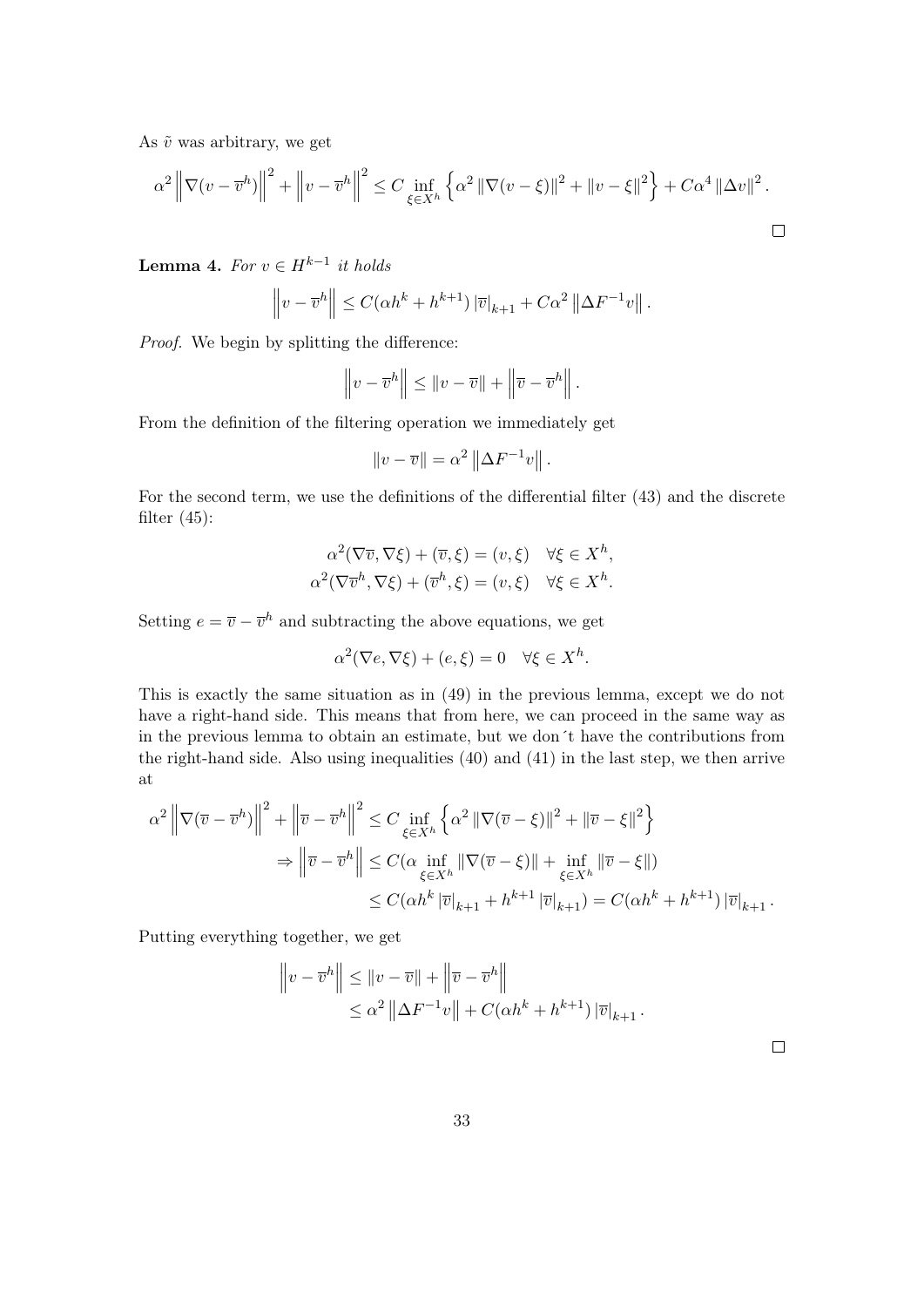Note that the estimate provided by Lemma 4 is only useful if  $\overline{v}$  can actually be bounded independent of  $\alpha$ . We just note that under the assumption that  $\partial \Omega \in C^{k+3}$  and  $v \in$  $H_0^1(\Omega) \cap H^{k+1}(\Omega)$ , one can show  $\overline{v} \in H_0^1(\Omega) \cap H^{k+3}(\Omega)$  and  $\|\overline{v}\|_j \leq C \|v\|_j$  for  $j = 0, 1, 2$ , where *C* does not depend on  $\alpha$ . This means an assumption of  $v \in H_0^1$  would be enough for this estimate to make sense. Estimates for higher *k* are possible under additional assumptions, see Layton et al. (2008), Remark 2.15 and references therein.

Also note that in the definition of the discrete filter  $(45)$  the solution is sought in  $X<sup>h</sup>$  and not in  $V^h$ , which means that the discrete divergence of the discrete filtering operation  $\bar{v}^h$ is not necessarily zero and therefore incompressibility, which was modeled by the velocity being divergence-free, is not preserved. This can be rectified by modifying the model. In the Navier-Stokes equations the nonlinear term can be expressed as an instance of the trilinear form  $b(u, v, w) = ((u \cdot \nabla)v, w)$  which, under the assumption that *u* is divergencefree, is skew-symmetric. If we now want to replace *u* by  $\overline{u}$  as is done in the Leray- $\alpha$  model, and  $\bar{u}$  is not divergence-free, we have to modify the equation to preserve skew-symmetry and with it incompressibility. One easily calculates

$$
\frac{1}{2}b(\overline{u}, v, w) = -\frac{1}{2}b(\overline{u}, w, v) - \frac{1}{2}((\nabla \cdot \overline{u})v, w),
$$
  
\n
$$
\Rightarrow b(\overline{u}, v, w) + \frac{1}{2}((\nabla \cdot \overline{u})v, w) = -\frac{1}{2}b(\overline{u}, w, v) + \frac{1}{2}b(\overline{u}, v, w).
$$
  
\n
$$
= :b^*(u, v, w)
$$

Now  $b^*(u, v, w)$  is clearly skew-symmetric and we see that we have to modify our model by adding  $\frac{1}{2}((\nabla \cdot \overline{u})v, w)$ .

**Definition 7.** The skew-symmetric trilinear form  $b^*$  :  $X \times X \times X \to \mathbb{R}$  is defined by

$$
b^{*}(u, v, w) := \frac{1}{2}((u \cdot \nabla)v, w) - \frac{1}{2}((u \cdot \nabla)w, v).
$$

We note that for  $v, w \in X$  and  $u \in V$ 

$$
b^*(u, v, w) = ((u \cdot \nabla)v, w)
$$
  
and 
$$
b^*(u, v, v) = 0 \quad \forall u, v \in X.
$$

The Leray- $\alpha$  model modified to preserve incompressibility then is

$$
u_t + (\overline{u} \cdot \nabla)u + \frac{1}{2}(\nabla \cdot \overline{u}) - \nu \Delta u + \nabla p = f,
$$
  

$$
\nabla \cdot u = 0 \quad \text{in } \Omega \times (0, T),
$$

+ boundary conditions and initial condition*,*

or in its weak formulation

$$
(u_t, v) + b^*(\overline{u}, u, v) + \nu(\nabla u, \nabla u) + (p, \nabla \cdot v) = (f, v) \quad \forall v \in X, (\nabla \cdot u, q) = 0 \quad \forall q \in Q, + initial condition.
$$

We now list some properties of  $b^*$  to be used later.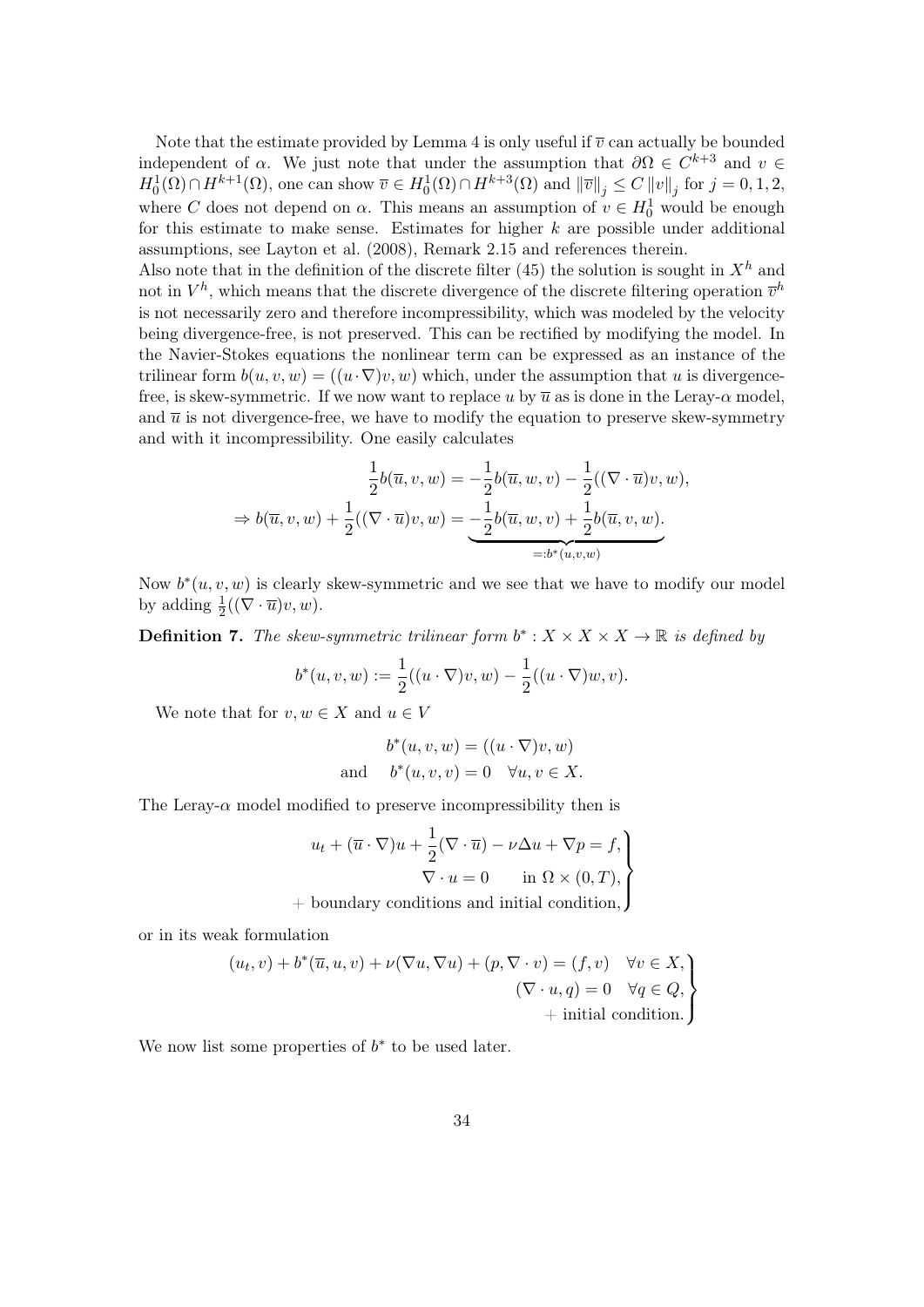**Lemma 5.** *For*  $u, v, w \in X$  *and*  $v, \nabla v \in L^{\infty}(\Omega)$  *the trilinear term*  $b^*$  *can be bounded:* 

$$
|b^*(u, v, w)| \le \frac{1}{2} (||u|| ||\nabla v||_{\infty} ||w|| + ||u|| ||\nabla w|| ||v||_{\infty}),
$$
\n(50)

$$
|b^*(u, v, w)| \le C_0(\Omega) \|\nabla u\| \|\nabla v\| \|\nabla w\|,
$$
\n(51)

$$
|b^*(u, v, w)| \le C_0(\Omega) \|u\|^{\frac{1}{2}} \|\nabla u\|^{\frac{1}{2}} \|\nabla v\| \|\nabla w\|.
$$
 (52)

*Proof.* We make use of the generalized Hölder's inequality for three functions:

$$
\int_{\Omega} |u| |v| |w| \le ||u||_{L^{q}} ||v||_{L^{p}} ||w||_{L^{r}} \quad \text{ for } \frac{1}{q} + \frac{1}{p} + \frac{1}{r} = 1, \quad 1 \le p, q, r < \infty.
$$

For the first inequality  $(50)$  we get, using the triangle inequality and the assumptions  $v$ ,  $\nabla v \in L^{\infty}$ ,

$$
|b^*(u, v, w)| \leq \frac{1}{2} \left( \int_{\Omega} |u| |\nabla v| |w| + \int_{\Omega} |u| |\nabla w| |v| \right)
$$
  

$$
\leq \frac{1}{2} \left( \|\nabla v\|_{\infty} \int_{\Omega} |u| |w| + \|v\|_{\infty} \int_{\Omega} |u| |\nabla w| \right)
$$
  

$$
\leq \frac{1}{2} \left( \|\nabla v\|_{\infty} \|\nabla u\| \|w\| + \|v\|_{\infty} \|\nabla u\| \|\nabla w\| \right).
$$

For the second inequality (51) we use the generalized Hölder's inequality with  $q = 2$  and  $p = r = 4$ . Using the Sobolev embedding theorem with  $q = 4$ ,  $p = \frac{1}{2}$  $\frac{1}{2}$  and therefore  $m=\frac{3}{4}$  $\frac{3}{4}$  and then the interpolation inequality with  $s_1 = 0$ ,  $s_2 = 1$  and  $\tilde{\Theta} = \frac{1}{4}$ , we have the estimate for the *L* 4 -norms

$$
||u||_{L^4} \leq C ||u||_{H^{\frac{3}{4}}} \leq C ||u||_{L^2}^{\frac{1}{4}} ||u||_{H^1}^{\frac{3}{4}}.
$$

Due to the Poincaré inequality, the  $H^1$  norm and  $\|\nabla v\|_{L^2}$  are equivalent on  $H_0^1$ . We then get

$$
|b^*(u, v, w)| \le ||u||_{L^4} ||\nabla v||_{L^2} ||w||_{L^4} + ||u||_{L^4} ||\nabla w||_{L^2} ||v||_{L^4}
$$
  
\n
$$
\le C ||u||^{\frac{1}{4}} ||\nabla u||^{\frac{3}{4}} ||\nabla v|| ||w||^{\frac{1}{4}} ||\nabla w||^{\frac{3}{4}}
$$
  
\n
$$
+ ||u||^{\frac{1}{4}} ||\nabla u||^{\frac{3}{4}} ||\nabla w|| ||v||^{\frac{1}{4}} ||\nabla v||^{\frac{3}{4}}.
$$

One more application of the Poincaré inequality on the terms not containing gradients gets us the desired result. For the last inequality (52) we use the generalized Hölder´s inequality with  $p = 3$ ,  $q = 2$  and  $r = 6$ . Using the Sobolev embedding theorem with  $q = 3, p = 2$  and therefore  $m = \frac{1}{2}$  $\frac{1}{2}$  and then the interpolation inequality with  $s_1 = 0$ ,  $s_2 = 1$  and  $\Theta = \frac{1}{2}$ , we have the estimate for the  $L^3$ -norm

$$
||u||_{L^3} \leq C ||u||_{H^{\frac{1}{2}}} \leq C ||u||_{L^2}^{\frac{1}{2}} ||u||_{H^1}^{\frac{1}{2}},
$$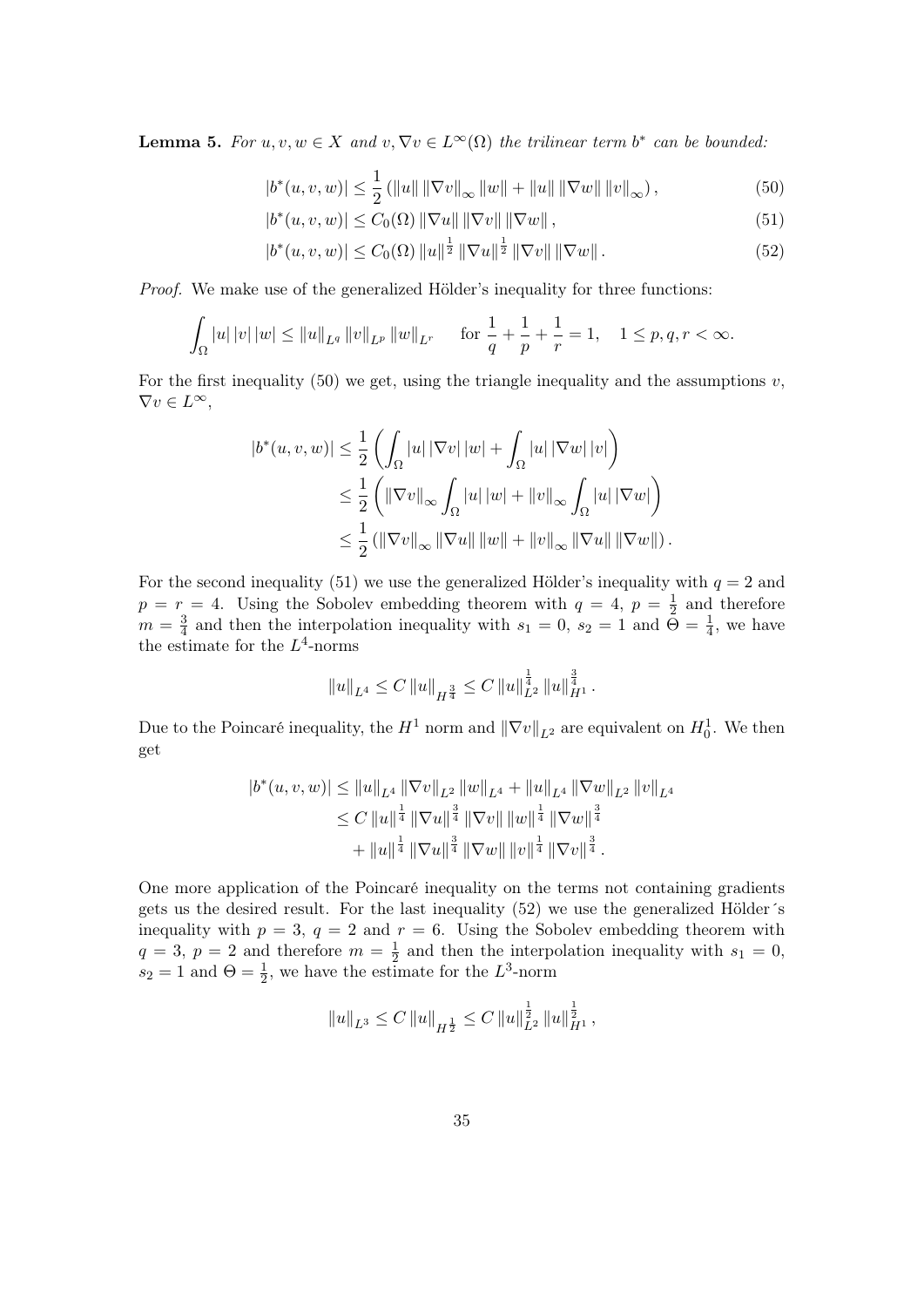and using the Sobolev embedding theorem with  $q = 6$ ,  $p = 2$ , and therefore  $m = 1$  we get the estimate for the *L* 6 -norm

$$
||u||_{L^6} \leq C ||u||_{H^1}.
$$

Again using the equivalence of norms mentioned above, we get

$$
|b^*(u, v, w)| \le ||u||_{L^3} ||\nabla v||_{L^2} ||w||_{L^6} + ||u||_{L^3} ||\nabla w||_{L^2} ||v||_{L^6}
$$
  

$$
\le C ||u||^{\frac{1}{2}} ||\nabla u||^{\frac{1}{2}} ||\nabla v|| ||\nabla w||.
$$

 $\Box$ 

For the estimates in the next section, we will need the *discrete Grönwall inequality*.

**Lemma 6.** *Let*  $\Delta t$ *, H,*  $a_n$ *,*  $b_n$ *, c<sub>n</sub></sub>,*  $d_n$  > 0 *such that* 

$$
a_l + \Delta t \sum_{n=0}^{l} b_n \leq \Delta t \sum_{n=0}^{l} d_n a_n + \Delta t \sum_{n=0}^{l} c_n + H,
$$

*and suppose*  $\Delta t d_n < 1 \ \forall n$ *. Then,* 

$$
a_l + \Delta t \sum_{n=0}^l b_n \le \exp\left(\Delta t \sum_{n=0}^l \frac{d_n}{1 - \Delta t d_n}\right) \left(\Delta t \sum_{n=0}^l c_n + H\right).
$$

#### 4.2.2 Analysis of the Crank-Nicolson Scheme

Throughout this text, the notation  $v_{n+\frac{1}{2}} := \frac{(v_n + v_{n+1})}{2}$  $\frac{v_{n+1}}{2}$  is used. The Crank-Nicholson method is a time-stepping method that can be derived by taking the average of a forward Euler at time  $t = t_n$  and of a backward Euler in  $t = t_{n+1}$ . The discretization in space is done by finite element methods. However, there are two different notions of Crank-Nicolson method in the literature. To illustrate, let

$$
\frac{\partial u}{\partial t} = F(u)
$$

be some type of differential equation, where *F* is some kind of (differential) operator. Then, using forward Euler at time  $t_n$  and backward Euler at time  $t_{n+1}$  yields

F.E.: 
$$
\frac{u_{n+1} - u_n}{\Delta t} = F(u_n)
$$
, B.E.:  $\frac{u_{n+1} - u_n}{\Delta t} = F(u_{n+1})$ ,

and taking the average of these yields

$$
\frac{u_{n+1} - u_n}{\Delta t} = \frac{1}{2} \left( F(u_{n+1}) + F(u_n) \right). \tag{53}
$$

If *F* is linear, this is equivalent to

$$
\frac{u_{n+1} - u_n}{\Delta t} = F(u_{n + \frac{1}{2}}). \tag{54}
$$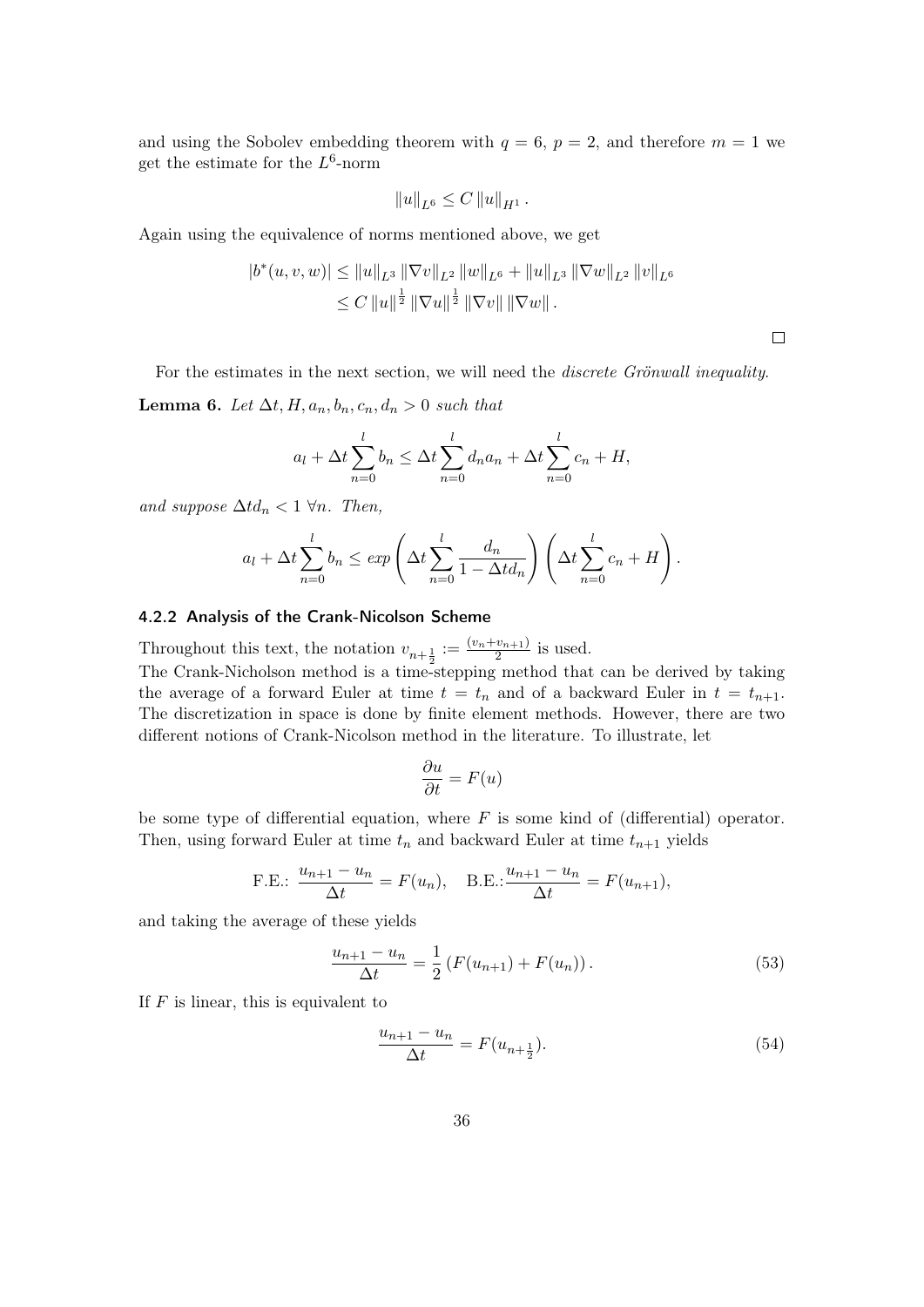One can now define the Crank-Nicolson method by the averaging which results in (53) or simply by defining it as (54). Herein, the numerical analysis will be performed for the version given by (54). The results are valid for the version (53) also, which is lacking some terms compared to (54). The version (53) will because of its simpler form be used in the computations.

As it will play a key role in the numerical analysis, the first lemma provides some general estimates regarding the quantity  $v_{n+\frac{1}{2}}$ .

Lemma 7. *Assume*  $u \in C^0(t_n, t_{n+1}; L^2(\Omega)).$ *If u is twice continuously differentiable in time and*  $u_{tt} \in L^2((t_n, t_{n+1}) \times \Omega)$ *, then* 

$$
\left\|u_{n+\frac{1}{2}} - u(t_{n+\frac{1}{2}})\right\|^2 \le C(\Delta t)^3 \int_{t^n}^{t^{n+1}} \|u_{tt}\|^2 dt.
$$
 (55)

*Assume*  $u_t \in C^0(t_n, t_{n+1}; L^2(\Omega))$ *.* 

*If u is three times continuously differentiable in time and*  $u_{ttt} \in L^2((t_n, t_{n+1}) \times \Omega)$ , then

$$
\left\|\frac{u_{n+1}-u_n}{\Delta t}-u_t(t_{n+\frac{1}{2}})\right\|^2 \le C(\Delta t)^3 \int_{t^n}^{t^{n+1}} \|u_{ttt}\|^2 dt.
$$
 (56)

*Assume*  $\nabla u \in C^{0}(t_{n}, t_{n+1}; L^{2}(\Omega)).$ 

*If the function*  $\nabla u_{tt}$  *is continuous in time and*  $\nabla u_{tt} \in L^2((t_n, t_{n+1}) \times \Omega)$ *, then* 

$$
\left\|\nabla(u_{n+\frac{1}{2}} - u(t_{n+\frac{1}{2}}))\right\|^2 \le C(\Delta t)^2 \int_{t^n}^{t^{n+1}} \|\nabla u_{tt}\|^2 dt.
$$
 (57)

*Proof.* This proof is based on the Taylor expansion with remainder in mean value form. For  $u \in C^2(t^n, t^{n+1})$  we can write

$$
u(t_{n+1}) = u(t_{n+\frac{1}{2}}) + u_t(t_{n+\frac{1}{2}}) \left(\frac{\Delta t}{2}\right) + \frac{u_{tt}(c_1)}{2} \left(\frac{\Delta t}{2}\right)^2 \quad \text{for } c_1 \in (t_{n+\frac{1}{2}}, t_{n+1}),
$$
  

$$
u(t_n) = u(t_{n+\frac{1}{2}}) + u_t(t_{n+\frac{1}{2}}) \left(\frac{-\Delta t}{2}\right) + \frac{u_{tt}(c_2)}{2} \left(\frac{\Delta t}{2}\right)^2 \quad \text{for } c_2 \in (t_n, t_{n+\frac{1}{2}}).
$$

This gives us

$$
\left\|u_{n+\frac{1}{2}} - u(t_{n+\frac{1}{2}})\right\|^2 = \left\|\frac{1}{4}\frac{(\Delta t)^2}{4}(u_{tt}(c_1) + u_{tt}(c_2))\right\|^2 = C(\Delta t)^4 \|u_{tt}(c_1) + u_{tt}(c_2)\|^2
$$
  

$$
\leq C(\Delta t)^3 \left(\frac{\Delta t}{2}\right) \left(\|u_{tt}(c_1)\|^2 + \|u_{tt}(c_2)\|^2\right),
$$

using  $\frac{1}{2} ||u_{tt}(c_1) + u_{tt}(c_2)||^2 \le ||u_{tt}(c_1)||^2 + ||u_{tt}(c_2)||^2$ . Because of the triangle inequality, the norm of a continuous function is a continuous function. As we assumed *u* to be twice continuously differentiable in time, this means the function  $t \mapsto ||u_{tt}(t, \cdot)||_{L^2}$  is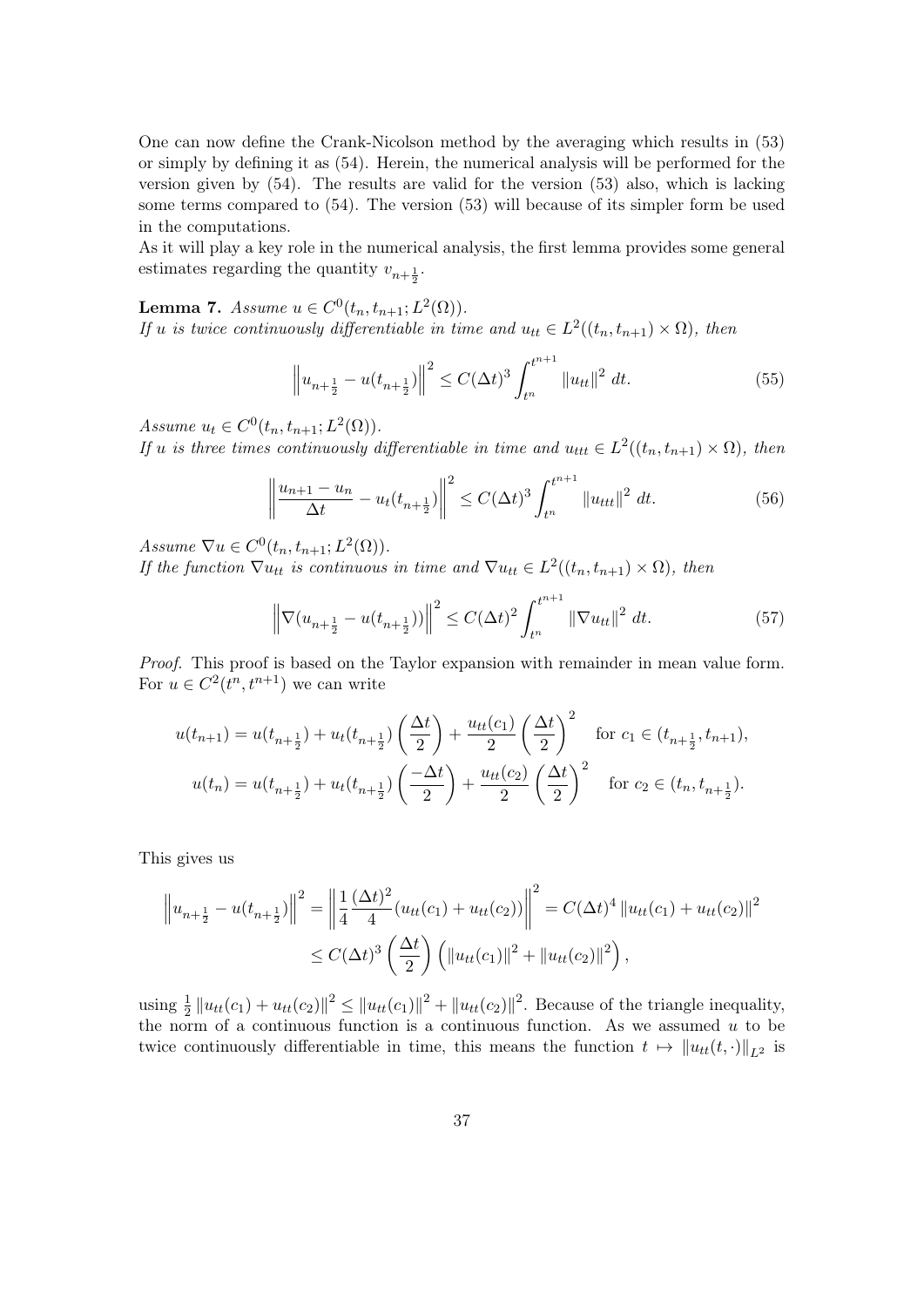continuous. Therefore, we can apply the midpoint rule. The midpoint rule for integrals states that there exists  $\xi \in (t_n, t_{n+\frac{1}{2}})$ ) such that  $\left(\frac{\Delta t}{2}\right) ||u_{tt}(\xi)||^2 = \int_{t_n}^{t_{n+\frac{1}{2}}} ||u_{tt}||^2 dt$ . We then get

$$
C(\Delta t)^{3} \left(\frac{\Delta t}{2}\right) (\|u_{tt}(c_1)\|^{2} + \|u_{tt}(c_2)\|^{2})
$$
  
=  $C(\Delta t)^{3} \left(\int_{t_{n+\frac{1}{2}}}^{t_{n+1}} \|u_{tt}\|^{2} dt + \int_{t_{n}}^{t_{n+\frac{1}{2}}} \|u_{tt}\|^{2} dt\right)$   
=  $C(\Delta t)^{3} \int_{t_{n}}^{t_{n+1}} \|u_{tt}\|^{2} dt$ ,

where the constant provided in the midpoint rule (here:  $\xi$ ) and the ones we get from the Taylor expansion (here:  $c_1, c_2$ ) are the same, because the constant in the remainder of the Taylor expansions comes precisely from the midpoint rule.

The next two proofs follow the exact same pattern. In order to prove (56), we expand *u* as

$$
u(t_{n+1}) = u(t_{n+\frac{1}{2}}) + u_t(t_{n+\frac{1}{2}}) \left(\frac{\Delta t}{2}\right) + \frac{u_{tt}(t_{n+\frac{1}{2}})}{2} \left(\frac{\Delta t}{2}\right)^2 + \frac{u_{ttt}(c_1)}{6} \left(\frac{\Delta t}{2}\right)^3
$$

for  $c_1 \in (t_{n+\frac{1}{2}}, t_{n+1})$  and

$$
u(t_n) = u(t_{n+\frac{1}{2}}) + u_t(t_{n+\frac{1}{2}}) \left(\frac{-\Delta t}{2}\right) + \frac{u_{tt}(t_{n+\frac{1}{2}})}{2} \left(\frac{\Delta t}{2}\right)^2 + \frac{u_{ttt}(c_1)}{6} \left(\frac{-\Delta t}{2}\right)^3
$$

for  $c_2 \in (t_n, t_{n+\frac{1}{2}})$  and proceed as above. The proof for (57) is exactly the same.  $\Box$ 

Because it is utilized so often in the error estimates, we present a quick estimate on the norm of  $v_{n+\frac{1}{2}}$ , although it is easy to derive. One uses the definition of a norm induced by a scalar product, the triangle inequality and the Cauchy-Schwarz inequality to obtain

$$
\left\|v_{n+\frac{1}{2}}\right\|^2 = \frac{1}{4} \left\|v_{n+1} + v_n\right\|^2 \le \frac{1}{4} \left(\left\|v_{n+1}\right\|^2 + 2\left\|(v_{n+1}, v_n)\right\| + \left\|v_n\right\|^2\right)
$$
  
\n
$$
\le \frac{1}{4} \left(\left\|v_{n+1}\right\|^2 + 2\left\|v_{n+1}\right\|\left\|v_n\right\| + \left\|v_n\right\|^2\right)
$$
  
\n
$$
\le \frac{1}{4} \left(\left\|v_{n+1}\right\|^2 + \left\|v_{n+1}\right\|^2 + \left\|v_n\right\|^2 + \left\|v_n\right\|^2\right)
$$
  
\n
$$
= \frac{1}{2} \left(\left\|v_{n+1}\right\|^2 + \left\|v_n\right\|^2\right).
$$
 (58)

Therefore we have

$$
\sum_{n=0}^{M-1} \left\| v_{n+\frac{1}{2}} \right\|^2 \le \sum_{n=0}^{M-1} \frac{1}{2} \left( \| v_{n+1} \|^2 + \| v_n \|^2 \right) \le \sum_{n=0}^{M} \| v_n \|^2. \tag{59}
$$

Finally we present the scheme that will be analyzed.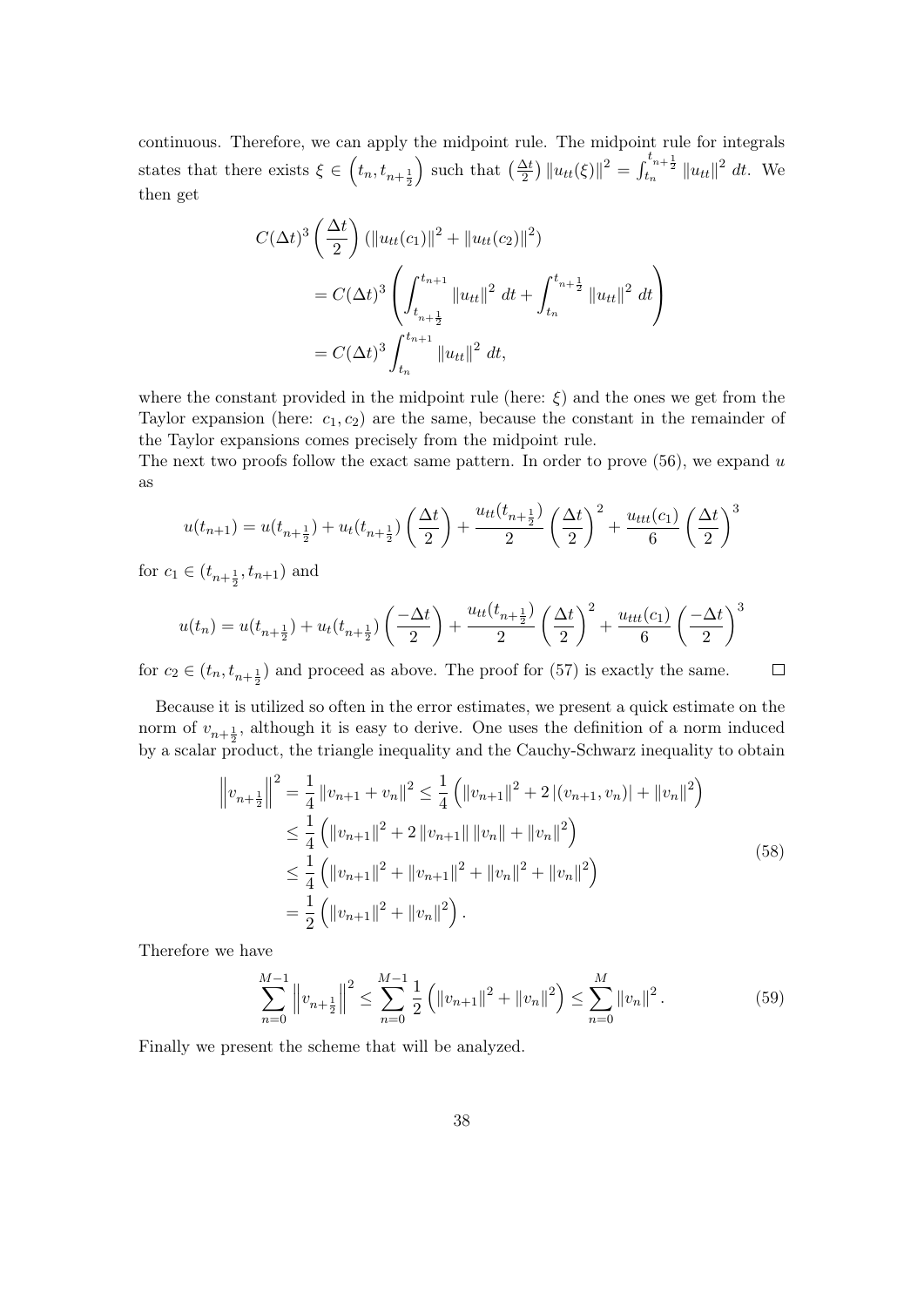Algorithm 1. *(Crank-Nicolson Finite Element Scheme for the Leray-α Model). Let*  $\Delta t > 0$ ,  $(w_0, q_0) \in (X^h, Q^h)$ ,  $f \in X^*$  and  $T = M\Delta t$ , where M is an integer. *For*  $n = 0, ..., M - 1$ , find  $(w_{n+1}^h, q_{n+1}^h)$  *such that* 

$$
\frac{1}{\Delta t} \left( w_{n+1}^h - w_n^h, v^h \right) + b^* \left( \overline{w_{n+\frac{1}{2}}^h}, w_{n+\frac{1}{2}}^h, v^h \right) - (q_{n+\frac{1}{2}}^h, \nabla \cdot v^h) + \nu \left( \nabla w_{n+\frac{1}{2}}^h, \nabla v^h \right)
$$
\n
$$
= \left( f_{n+\frac{1}{2}}, v^h \right) \quad \forall v^h \in X^h,
$$
\n
$$
\left( \nabla \cdot w_{n+1}^h, \chi^h \right) = 0 \quad \forall \chi^h \in Q^h.
$$

Since we assume the  $LBB^h$  condition to be satisfied, as explained in the previous section, this is equivalent to the problem to find a velocity in  $V^h$ :

$$
\frac{1}{\Delta t} \left( w_{n+1}^h - w_n^h, v^h \right) + b^* \left( \overline{w_{n+\frac{1}{2}}^h}, w_{n+\frac{1}{2}}^h, v^h \right) + \nu \left( \nabla w_{n+\frac{1}{2}}^h, \nabla v^h \right) \n= \left( f_{n+\frac{1}{2}}, v^h \right) \quad \forall v^h \in V^h.
$$
\n(60)

Now we do the analysis. First we note

**Lemma 8.** *The scheme* (60) *has a solution*  $w_l^h$  *for each time step*  $l = 1, ..., M$ *. The scheme is also unconditionally stable and allows the a priori bound*

$$
\left\| w_M^h \right\|^2 + \nu \Delta t \sum_{n=0}^{M-1} \left\| \nabla w_{n+\frac{1}{2}}^h \right\|^2 \le \left\| w_0^h \right\|^2 + \frac{C^2 \Delta t}{\nu} \sum_{n=0}^{M-1} \left\| f_{n+\frac{1}{2}} \right\|_*^2, \tag{61}
$$

*where C is the constant from the Poincaré inequality.*

*Proof.* The proof for the existence of a solution is an application of the Leray-Schauder principle, see for example Layton (2008). By replacing every  $w_{n+1}$  in the  $w_{n+\frac{1}{2}}$ -terms by a variable  $z \in V^h$ , we define a family of operators  $B_n : V^h \to V^h$ , setting  $y = B_n(z)$ , by

$$
(y, v) = -\Delta t b^* \left( \overline{\left(\frac{z + w_n^h}{2}\right)}^h, \frac{z + w_n^h}{2}, v \right) - \Delta t \nu \left( \nabla \left(\frac{z + w_n^h}{2}\right), \nabla v \right) + (w_n^h, v) + \Delta t (f_{n + \frac{1}{2}}, v) := (B_n(z), v).
$$

If the operators  $B_n$  are compact and if any solution  $z_\lambda = \lambda B_n(z_\lambda)$  for  $0 \leq \lambda \leq 1$ , should it exist, allows a bound  $||z_{\lambda}||_V \leq r$  independent of  $\lambda$ , the Leray-Schauder fixed point theorem guarantees the existence of a solution to the fixed point problem  $z = B_n(z)$ . That means for an initial value  $w_n^h$  the existence of a bounded solution  $w_{n+1}^h$  is guaranteed. Therefore it is sufficient to prove the compactness of the operator  $B_0$ . For convenience of notation, we define  $a(z) = \frac{z + w_0^h}{2}$ .

In order to prove compactness, we define the operators

$$
T: X^* \to V^h, \quad T(g) = z \quad \text{s.t.} \quad (z, v) + \Delta t \nu (\nabla a(z), \nabla v) = g(v) \quad \forall v \in V, \tag{62}
$$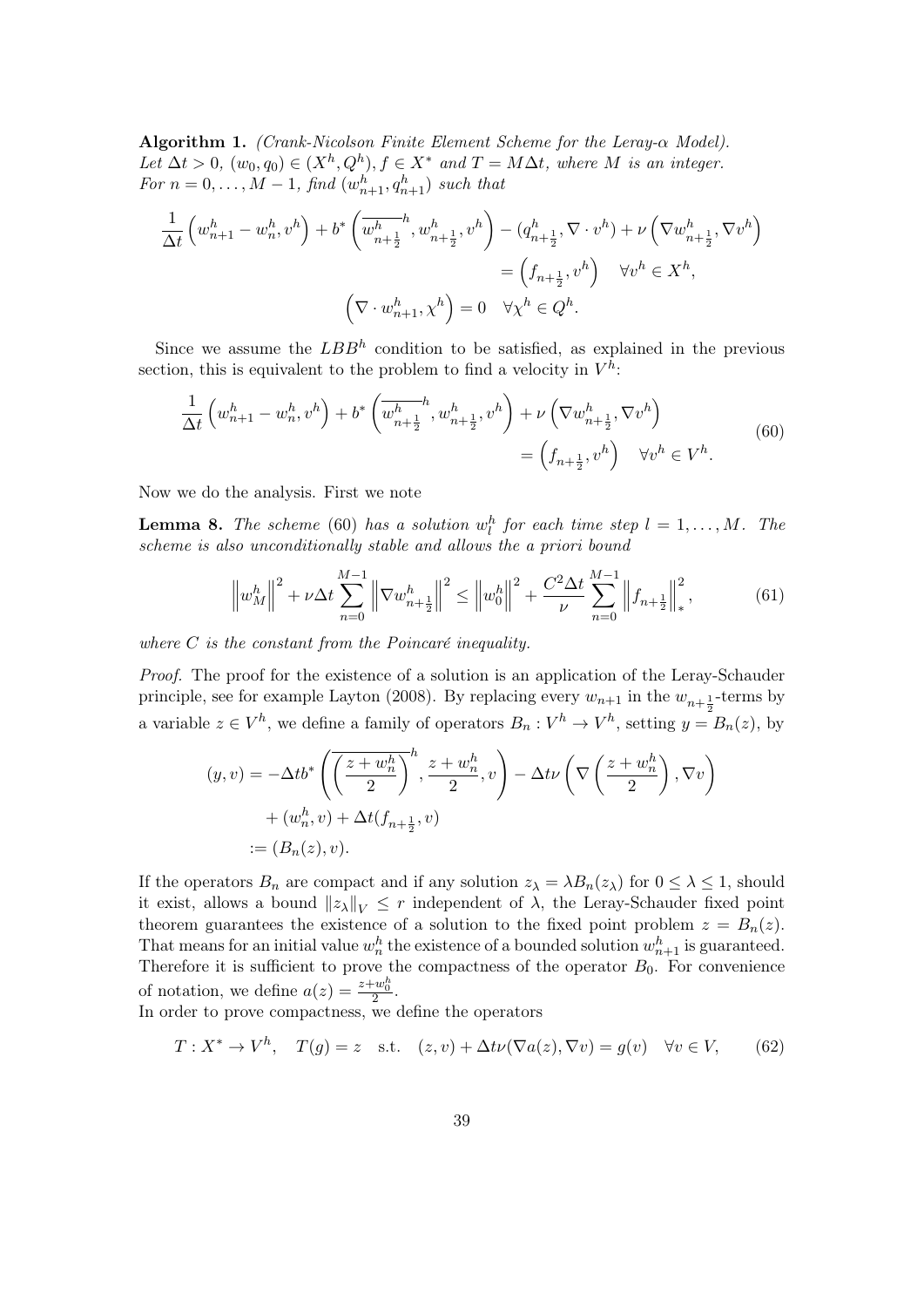the solution operator of the Helmholtz equation, and

$$
N: V^{h} \to X^{*}, \quad \text{s.t.} \quad (N(z), v) = (\Delta t f_{\frac{1}{2}} + w_{0}^{h}, v) - \Delta t b^{*} (\overline{a(z)}^{h}, a(z), v) \quad \forall v \in V. \tag{63}
$$

We then have  $B_0 = T \circ N$ . T is obviously linear. It is also bounded as can be seen by setting  $v = z$  in the Helmholtz equation (62). One then uses the definition of the operator norm on *g*, the Cauchy-Schwarz inequality and the fact that  $||v||_X = ||v||_{H_0^1} \le$  $(C+1)$   $\|\nabla v\|$ , which follows from the Poincaré inequality, to obtain

$$
||z||^{2} + \Delta t\nu \left(\nabla \left(\frac{z+w_{0}^{h}}{2}\right), \nabla z\right) = ||z||^{2} + \Delta t\nu \frac{1}{2} ||\nabla z||^{2} + \frac{1}{2}\Delta t\nu \left(\nabla w_{0}^{h}, \nabla z\right) = (g, z)
$$
  
\n
$$
\Rightarrow ||\nabla z||^{2} \leq \frac{2}{\Delta t\nu} |(g, z)| + \left|\left(\nabla w_{0}^{h}, \nabla z\right)\right| \leq \frac{2}{\Delta t\nu} ||g||_{*} ||z||_{X} + \left|\left|\nabla w_{0}^{h}\right|\right| ||\nabla z||
$$
  
\n
$$
\leq \frac{2C}{\Delta t\nu} ||g||_{*} ||\nabla z|| + \left|\left|\nabla w_{0}^{h}\right|\right| ||\nabla z||
$$
  
\n
$$
\Rightarrow ||\nabla z|| \leq \frac{2C}{\Delta t\nu} ||g||_{*} + \left|\left|\nabla w_{0}^{h}\right|\right|.
$$

Once more, we use that the  $H_0^1$ -norm is equivalent to  $\|\nabla v\|$  and we see that *T* is a bounded operator.

As bounded linear operators are continuous, *T* is continuous. Because compositions of a continuous and a compact operator are compact, we now only have to prove that *N* is compact, as  $B_0 = T \circ N$ . But we have  $V \subset H^1$  and by the Rellich Lemma, the embedding  $H^1 \hookrightarrow H^{\frac{3}{4}}$  is compact. If we prove that *N* is continuous from  $H^{\frac{3}{4}}$  to *V*<sup>\*</sup>, *N* is itself the composition of a compact and a continuous operator and therefore compact. The difficulty lies in bounding the nonlinearity  $b^*$ . Assuming  $a(z) \in L^\infty \cap L^4$ and  $\nabla a(z) \in L^{\infty}$ , we can use the inequality (50), the Poincaré inequality, the property (46), the nestedness of  $L^p$  spaces and the Sobolev embedding theorem with  $q = 4$ ,  $p = 2$ and  $m = \frac{3}{4}$  $\frac{3}{4}$  to obtain

$$
\|b^*(\overline{a(z)}^h, a(z), \cdot)\|_* = \sup_{v \in V} \frac{\left|b^*(\overline{a(z)}^h, a(z), v)\right|}{\|v\|_V}
$$
  

$$
\leq C \sup_{v \in V} \frac{\left\|\overline{a(z)}^h\right\| (\|\nabla a(z)\|_{\infty} \|v\| + \|\nabla v\| \|a(z)\|_{\infty})}{\|\nabla v\|}
$$
  

$$
\leq C \|a(z)\| \leq C \|a(z)\|_{L^4} \leq C \|a(z)\|_{H^{\frac{3}{4}}}.
$$

Therefore,

$$
||N||_{V^*} = \sup_{v \in V} \frac{|(N(z), v)|}{||v||_V}
$$
  
\n
$$
\leq \sup_{v \in V} \frac{|\Delta t f_{\frac{1}{2}} + w_0^h, v| + \Delta t |b^*(\overline{a(z)}^h, a(z), v)|}{||\nabla v||}
$$
  
\n
$$
\leq \Delta t ||f_{\frac{1}{2}}||_* + ||w_0^h||_* + \Delta t ||a(z)||_{H^{\frac{3}{4}}} \leq C ||a(z)||_{H^{\frac{3}{4}}},
$$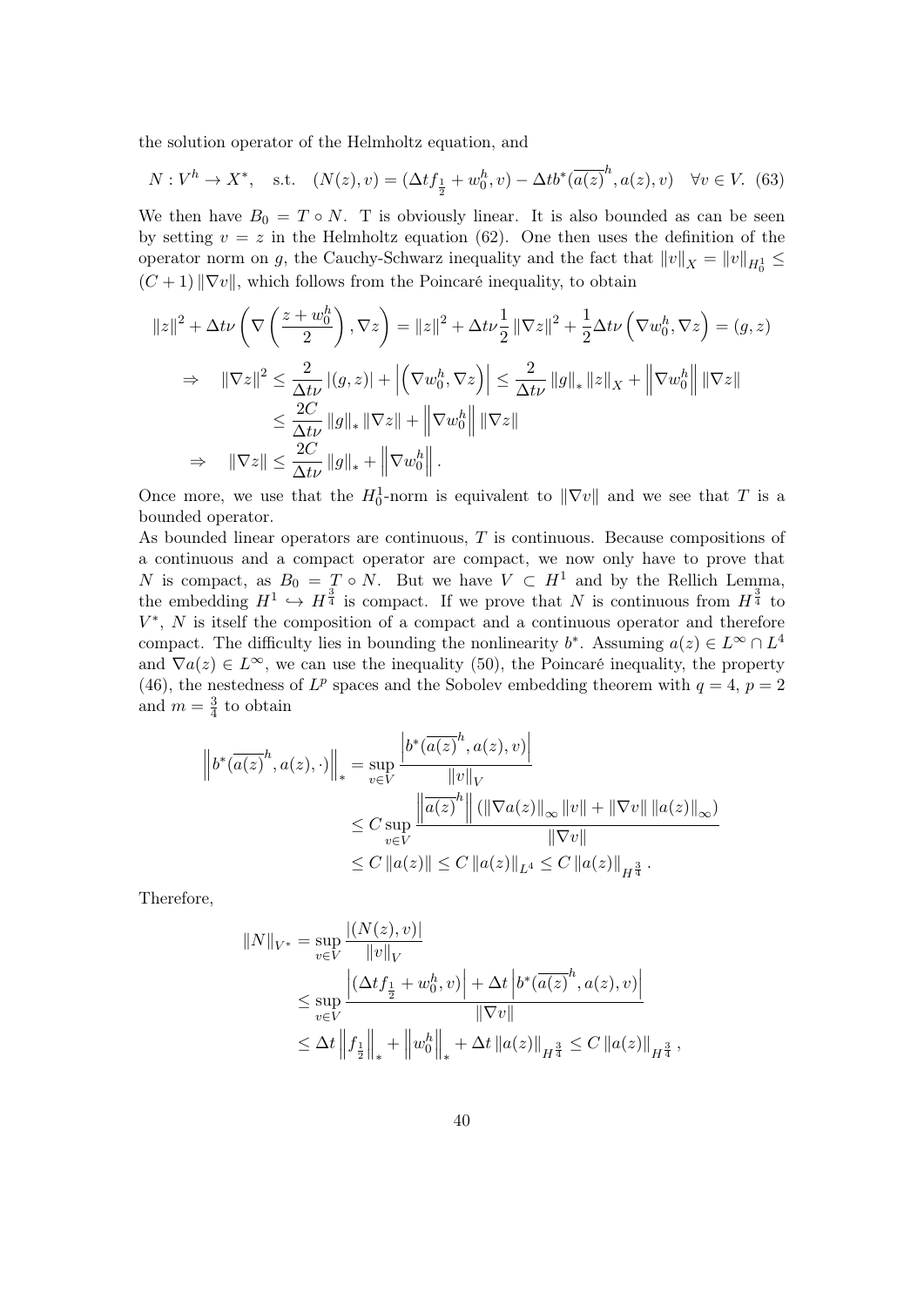where  $C = C(||f||_*, ||w_0^h||_*, \Delta t)$ . Therefore, *N* is continuous and  $B_0$  is compact. Finally, we check whether a  $z_{\lambda}$  satisfying  $(z_{\lambda}, v) = \lambda(B_0(z_{\lambda}), v)$  for some  $\lambda \in [0, 1]$  is bounded independent of *λ*. We use  $B_0 = T \circ N$ , set  $v = a(z)$  in the definition of *T* (62), use the property  $b^*(u, v, v) = 0$  and the assumption  $\lambda \leq 1$  to obtain

$$
(z_{\lambda}, v) = \lambda(B(z_{\lambda}), v) \quad \forall v \in V
$$
  
\n
$$
\Leftrightarrow (z_{\lambda}, v) + \Delta t \nu (\nabla a(z_{\lambda}), \nabla v) = \lambda(N(z_{\lambda}), v) \quad \forall v \in V
$$
  
\n
$$
\Rightarrow (z_{\lambda}, a(z_{\lambda})) + \Delta t \nu (\nabla a(z_{\lambda}), \nabla a(z_{\lambda})) \leq \Delta t (f_{\frac{1}{2}} + w_0^h, a(z_{\lambda})).
$$

Taking the  $w_0^h$ -term to the left-hand side, using the definition of the operator norm on the *f*- term, the Poincaré inequality on  $||a(z)||$  and the Peter-Paul inequality with  $\epsilon = \nu$ we obtain

$$
\frac{1}{2}\left(\|(z_{\lambda})\|^{2} - \left\|w_{0}^{h}\right\|^{2}\right) + \Delta t \nu \|\nabla a(z_{\lambda})\|^{2} \leq \Delta t C^{2} \frac{\left\|f_{\frac{1}{2}}\right\|_{*}^{2}}{2\nu} + \Delta t \nu \frac{\|\nabla a(z_{\lambda})\|^{2}}{2}
$$
\n
$$
\Rightarrow \|\nabla a(z_{\lambda})\|^{2} \leq \frac{C^{2}}{\nu^{2}} \left\|f_{\frac{1}{2}}\right\|_{*}^{2} + \frac{1}{\Delta t \nu} \left\|w_{0}^{h}\right\|^{2} =: M^{2}
$$
\n
$$
\Rightarrow \|\nabla a(z_{\lambda})\| \leq M. \tag{64}
$$

Further, we have

$$
\|\nabla z_\lambda\| = \left\|\nabla z_\lambda + \nabla w_0^h - \nabla w_0^h\right\| \le \left\|\nabla z_\lambda + \nabla w_0^h\right\| + \left\|\nabla w_0^h\right\| = 2\left\|\nabla a(z_\lambda)\right\| \le 2M + \left\|\nabla w_0^h\right\|.
$$

Once more we use the Poincaré inequality to obtain

$$
||z_{\lambda}||_X \le (C+1) ||\nabla z|| \le (C+1) \left(2M + ||w_0^h||\right).
$$

Therefore,  $z_{\lambda}$  is bounded independent from  $\lambda$ . This means that the operator  $B_0$  possesses a fixed point which is the solution to our scheme. As mentioned above, this same proof works for  $B_n$ , whenever  $||f_{n+1/2}||_* \leq C$  and  $||w_n^h||_* \leq C$  for some *C*. For the a priori estimate (61), which is basically the same calculation as (64), one sets  $v^h = w_{n+\frac{1}{2}}^h$  in the scheme (60). Using the definition of the operator norm, the Poincaré inequality and in the last step the Peter-Paul inequality with  $\epsilon = \nu$  one obtains

$$
\frac{1}{2\Delta t} \left( \left\| w_{n+1}^h \right\|^2 - \left\| w_n^h \right\|^2 \right) + \nu \left\| \nabla w_{n+\frac{1}{2}}^h \right\|^2 \le \left| \left( f_{n+\frac{1}{2}}, w_{n+\frac{1}{2}} \right) \right| \le C \left\| f_{n+\frac{1}{2}} \right\|_* \left\| \nabla w_{n+\frac{1}{2}}^h \right\| \right|
$$
  

$$
\le \frac{C^2}{2\nu} \left\| f_{n+\frac{1}{2}} \right\|^2_* + \frac{\nu}{2} \left\| \nabla w_{n+\frac{1}{2}}^h \right\|^2 \quad \forall n.
$$

Multiplying by two and bringing all terms involving  $\nabla w_{n+\frac{1}{2}}^h$  to the left-hand side and finally summing from  $n = 0$  to  $n = M - 1$  and multiplying by  $\Delta t$  completes the calculation.  $\Box$ 

Next, we present the main convergence result: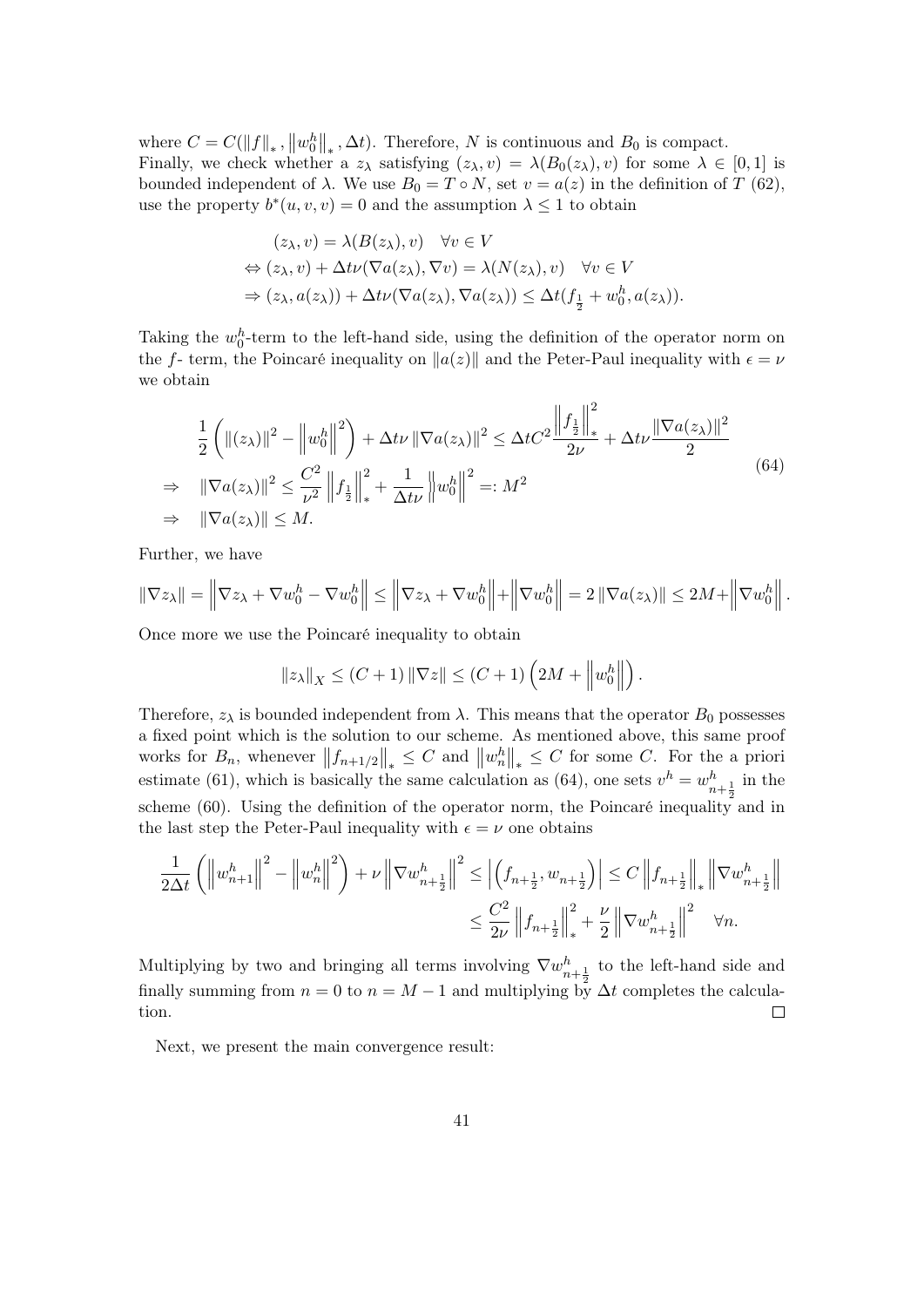**Theorem 4.** Let  $(u(t),p(t))$  be a strong solution of the NSE with either no-slip boundary *conditions or being periodic with zero mean such that for*  $k \in \mathbb{N}$  *the bounding norms are finite. Suppose*  $(w_0^h, q_0^h)$  *are approximations of*  $(u(0), p(0))$  *such that estimates* (40) *-* (42) *in Lemma 1 hold and*  $u \in L^{\infty} (H^{k+1})$ ,  $p \in L^{\infty} (H^{s+1})$  *for some*  $k, s \in \mathbb{N}$ *. Then for small enough*  $\Delta t$  *there is a constant*  $C = C(u, p)$  *such that* 

$$
\| |u - w^h||_{\infty,0} \le H(\Delta t, h, \alpha) + Ch^{k+1} |||u||_{\infty, k+1},
$$
  

$$
\left(\nu \Delta t \sum_{n=0}^{M-1} \left\| \nabla \left(u_{n+\frac{1}{2}} - w_{n+\frac{1}{2}}^h\right) \right\|^2\right)^{\frac{1}{2}} \le H(\Delta t, h, \alpha) + C\nu^{\frac{1}{2}}(\Delta t)^2 ||\nabla u_{tt}||_{2,0}
$$
  

$$
+ C\nu^{\frac{1}{2}} h^k |||u||_{2,k+1},
$$

*where*

$$
H(\Delta t, h, \alpha) := C^* \left[ \nu^{-\frac{1}{2}} h^{k+\frac{1}{2}} \left( |||u|||_{4,k+1}^2 + |||\nabla u|||_{4,0}^2 \right) + \nu^{\frac{1}{2}} h^k \, |||u|||_{2,k+1} \right. \\
\left. + \nu^{-\frac{1}{2}} h^k \left( |||u|||_{4,k+1}^2 + \nu^{-\frac{1}{2}} \left( |||w_0^h|| + \nu^{-\frac{1}{2}} |||f|||_{2,*} \right) \right) \\
\left. + \nu^{-\frac{1}{2}} h^{s+1} \, |||p_{\frac{1}{2}}|||_{2,s+1} \right. \\
\left. + \nu^{-\frac{1}{2}} \left( \alpha h^k + h^{k+1} \right) ||\overline{u}||_{2,k+1} \\
\left. + (\Delta t)^2 \left( ||u_{ttt}||_{2,0} + \nu^{-\frac{1}{2}} ||p_{tt}||_{2,0} + ||f_{tt}||_{2,0} + \nu^{\frac{1}{2}} ||\nabla u_{tt}||_{2,0} \right) \right. \\
\left. + \nu^{-\frac{1}{2}} ||\nabla u_{tt}||_{4,0}^2 + \nu^{-\frac{1}{2}} |||\nabla u|||_{4,0}^2 + \nu^{-\frac{1}{2}} |||\nabla u_{\frac{1}{2}}|||_{4,0}^2 \right) \right].
$$

The constant  $C^*$  is dependent on  $\nu: C(\nu) = \exp(\nu^{-3}T)$ . There is a smallness assumption on the time step needed in the Grönwall Lemma:  $\Delta t < C \left(\nu^{-3} \left\|\left|\nabla u\right|\right\|_{\infty,0}^4 + 1\right)^{-1}$ .

*Proof.* At time  $t_{n+\frac{1}{2}}$  a strong solution *u* of the Navier-Stokes equations satisfies

$$
\left( \left( u_t, v^h \right) + \left( (u \cdot \nabla) u, v^h \right) - \left( p, \nabla \cdot v^h \right) + \nu \left( \nabla u, \nabla v^h \right) \right) \big|_{t=t_{n+\frac{1}{2}}} = (f, v^h) \big|_{t=t_{n+\frac{1}{2}}}.
$$
\n
$$
(65)
$$

In order to approximate our scheme from Algorithm 1, we first write (65) as

$$
\left(\frac{u_{n+1}-u_n}{\Delta t}, v^h\right) + b^* \left(\overline{u_{n+\frac{1}{2}}}^h, u_{n+\frac{1}{2}}, v^h\right) + \nu \left(\nabla u_{n+\frac{1}{2}}, \nabla v^h\right) - \left(p_{n+\frac{1}{2}}, \nabla \cdot v^h\right)
$$
\n
$$
= \left(f_{n+\frac{1}{2}}, v^h\right) + \text{IntErr}\left(u_n, p_n; v^h\right) \quad \forall v^h \in V^h,
$$
\n(66)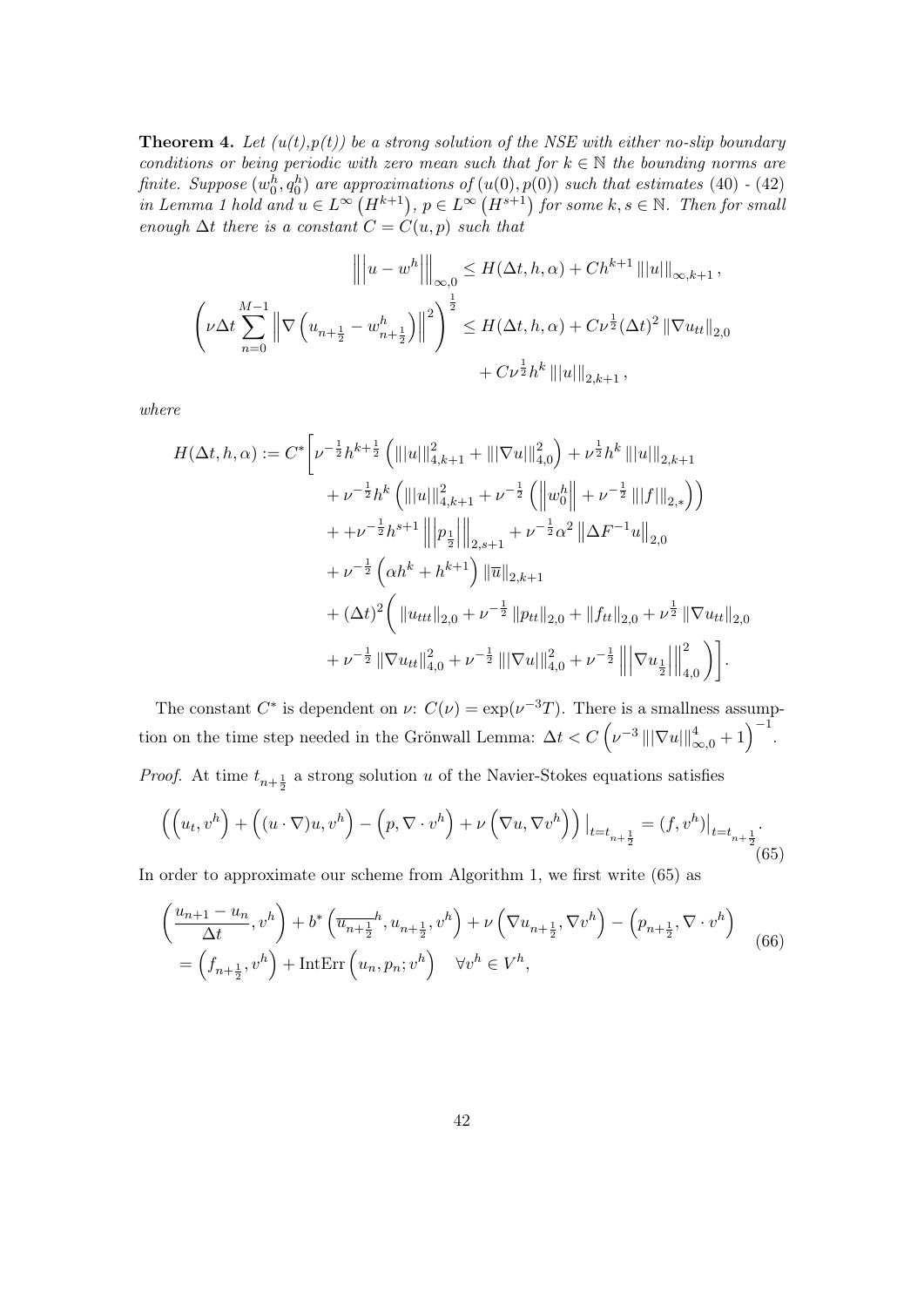where the usual interpolation error here takes the form

$$
\begin{split} \text{IntErr}\left(u_n, p_n; v^h\right) &= \left(\frac{u_{n+1} - u_n}{\Delta t} - u_t\big|_{t=t_{n+\frac{1}{2}}}, v^h\right) + \nu \left(\nabla u_{n+\frac{1}{2}} - \nabla u\big|_{t=t_{n+\frac{1}{2}}}, \nabla v^h\right) \\ &+ b^* \left(u_{n+\frac{1}{2}}, u_{n+\frac{1}{2}}, v^h\right) - b^* \left(u\big|_{t=t_{n+\frac{1}{2}}}, u\big|_{t=t_{n+\frac{1}{2}}}, v^h\right) \\ &- b^* \left(u_{n+\frac{1}{2}} - \overline{u}_{n+\frac{1}{2}}^h, u_{n+\frac{1}{2}}, v^h\right) \\ &- \left(p_{n+\frac{1}{2}} - p\big|_{t=t_{n+\frac{1}{2}}}, \nabla \cdot v^h\right) + \left(f\big|_{t=t_{n+\frac{1}{2}}} - f_{n+\frac{1}{2}}, v^h\right). \end{split}
$$

This is now in a form that can be compared to the Crank-Nicolson Algorithm (60). Note that

$$
\begin{split} b^*\left(u_{n+\frac{1}{2}},u_{n+\frac{1}{2}},v^h\right)-b^*\left(u\big|_{t=t_{n+\frac{1}{2}}},u\big|_{t=t_{n+\frac{1}{2}}},v^h\right)-b^*\left(u_{n+\frac{1}{2}}-\overline{u_{n+\frac{1}{2}}}^h,u_{n+\frac{1}{2}},v^h\right)\\ =b^*\left(\overline{u_{n+\frac{1}{2}}}^h,u_{n+\frac{1}{2}},v^h\right)-b^*\big(u\big|_{t=t_{n+\frac{1}{2}}},u\big|_{t=t_{n+\frac{1}{2}}},v^h\big) \end{split}
$$

and this contains terms of the form  $b^*(\overline{u_{n+1}}^h, u_n, v^h) + b^*(\overline{u_n}^h, u_{n+1}, v^h)$  that would not be present in the simpler Crank-Nicolson scheme, see the beginning of this chapter. Setting  $e_n = u_n - w_n^h$ , we proceed by subtracting the Crank-Nicolson scheme (60) from (66) and obtain an equation for the error in each step:

$$
\frac{1}{\Delta t} \left( e_{n+1} - e_n, v^h \right) + b^* \left( \overline{u_{n+\frac{1}{2}}}^h, u_{n+\frac{1}{2}}, v^h \right) - b^* \left( \overline{w_{n+\frac{1}{2}}}^h, w_{n+\frac{1}{2}}^h, v^h \right) + \nu \left( \nabla e_{n+\frac{1}{2}}, \nabla v^h \right)
$$
\n
$$
= \left( p_{n+\frac{1}{2}}, \nabla \cdot v^h \right) + \text{IntErr} \left( u_n, p_n; v^h \right) \quad \forall v^h \in V^h. \tag{67}
$$

Denoting by  $U_n$  the  $L^2$ -projection of  $u|_{t=t_n}$  in  $V^h$ , we can decompose the error  $e_n$  into  $t=t_n$ the part that lies in  $V^h$  and the part that is orthogonal to  $V^h$  by writing

 $e_n = (u_n - U_n) - (w_n^h - U_n) := \eta_n - \varphi_n^h$ . Here,  $\varphi_n^h \in V^h$  and the strategy is again to keep the terms involving  $\eta$  and to estimate from above the terms involving  $\varphi$ . We now choose  $v^h = \varphi^h_{n+\frac{1}{2}}$  in (67) and separating the parts of the error that lie in  $V^h$  and those that do not, we get for all  $q^h \in Q^h$ 

$$
\begin{aligned} &\left(\varphi^h_{n+1}-\varphi^h_{n},\varphi^h_{n+\frac{1}{2}}\right)+\nu\Delta t\left\|\nabla \varphi^h_{n+\frac{1}{2}}\right\|^2+\Delta t b^*\left(\overline{w^h_{n+\frac{1}{2}}},e_{n+\frac{1}{2}},\varphi^h_{n+\frac{1}{2}}\right)\\ &+\Delta t b^*\left(\overline{e_{n+\frac{1}{2}}}^h,u_{n+\frac{1}{2}},\varphi^h_{n+\frac{1}{2}}\right)\\ &=\left(\eta_{n+1}-\eta_{n},\varphi^h_{n+\frac{1}{2}}\right)+\Delta t\nu\left(\nabla \eta_{n+\frac{1}{2}},\nabla \varphi^h_{n+\frac{1}{2}}\right)+\Delta t\left(p_{n+\frac{1}{2}}-q^h,\nabla \cdot \varphi^h_{n+\frac{1}{2}}\right)\\ &+\mathrm{Int} \mathrm{Err}(u_{n},p_{n};\varphi^h_{n+\frac{1}{2}}), \end{aligned}
$$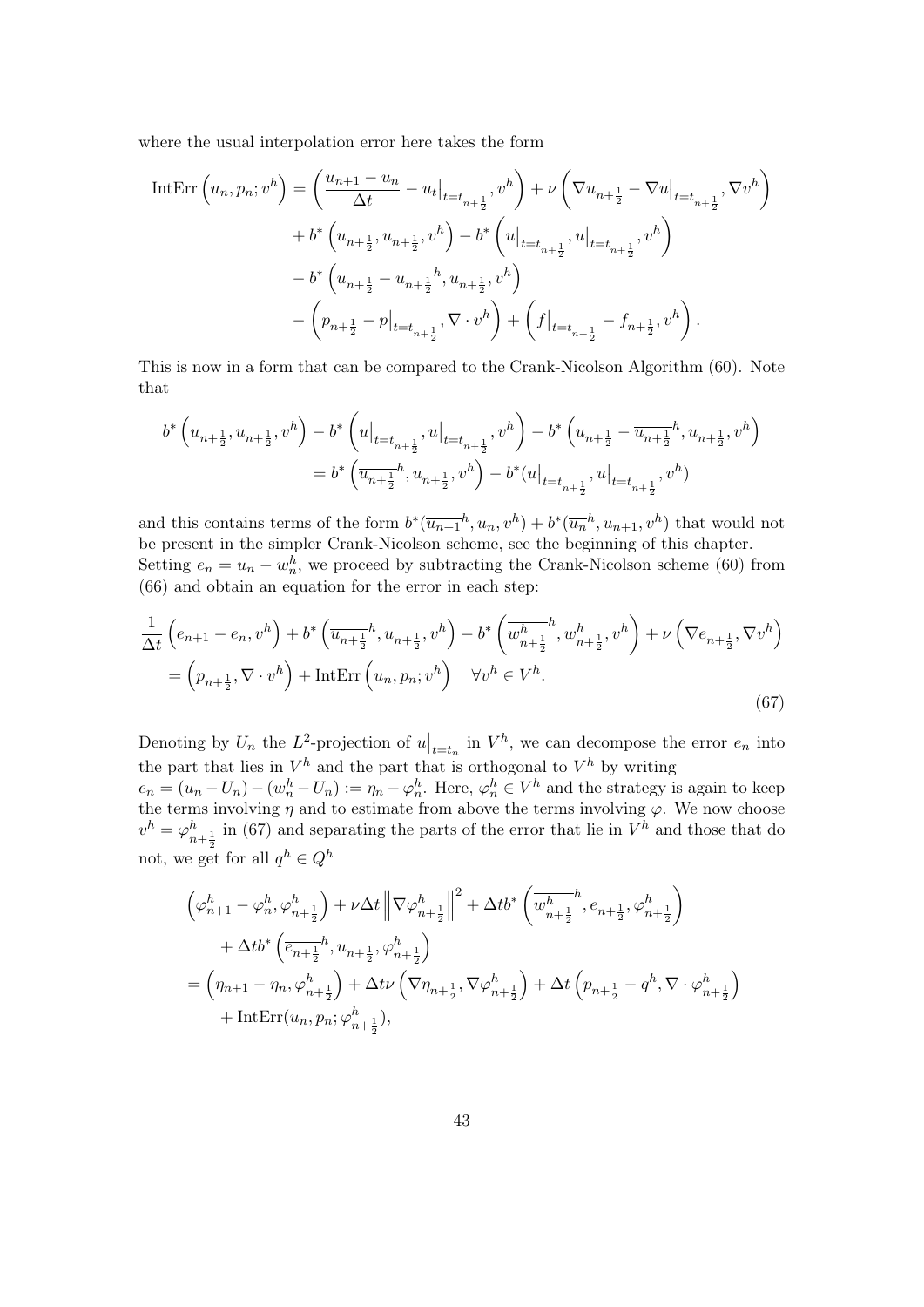and then, using 
$$
(\varphi_{n+1}^h - \varphi_n^h, \varphi_{n+\frac{1}{2}}^h) = (\varphi_{n+1}^h - \varphi_n^h, \frac{1}{2}(\varphi_{n+1}^h + \varphi_n^h)) = \frac{1}{2} (\|\varphi_{n+1}^h\|^2 - \|\varphi_n^h\|^2)
$$
  
\nand  $\overline{e_{n+\frac{1}{2}}} = \overline{\eta_{n+\frac{1}{2}}} - \overline{\varphi_{n+\frac{1}{2}}^h}$  and  $b^*(u, v, v) = 0$  and  $(\eta_{n+1} - \eta_n, \varphi_{n+\frac{1}{2}}^h) = 0$  we get  
\n
$$
\frac{1}{2} (\|\varphi_{n+1}^h\|^2 - \|\varphi_n^h\|^2) + \nu \Delta t \|\nabla \varphi_{n+\frac{1}{2}}^h\|^2
$$
\n
$$
= \nu \Delta t (\nabla \eta_{n+\frac{1}{2}}, \nabla \varphi_{n+\frac{1}{2}}^h) - \Delta t b^* (\overline{\eta_{n+\frac{1}{2}}}^h, u_{n+\frac{1}{2}}, \varphi_{n+\frac{1}{2}}^h) + \Delta t b^* (\overline{\varphi_{n+\frac{1}{2}}^h, u_{n+\frac{1}{2}}, \varphi_{n+\frac{1}{2}}^h)
$$
\n
$$
- \Delta t b^* (\overline{w_{n+\frac{1}{2}}^h, \eta_{n+\frac{1}{2}}}, \varphi_{n+\frac{1}{2}}^h) + \Delta t (\rho_{n+\frac{1}{2}} - q^h, \nabla \cdot \varphi_{n+\frac{1}{2}}^h)
$$
\n
$$
+ \Delta t \text{ Int} \text{Err} (\boldsymbol{u}_n, p_n; \varphi_{n+\frac{1}{2}}^h) + \Delta t b^* (\overline{\eta_{n+\frac{1}{2}}}^h, u_{n+\frac{1}{2}}, \varphi_{n+\frac{1}{2}}^h) + \left| \Delta t b^* (\overline{\varphi_{n+\frac{1}{2}}^h, \eta_{n+\frac{1}{2}}}, \varphi_{n+\frac{1}{2}}^h) \right|
$$
\n
$$
+ \left| \Delta t b^* (\overline{\varphi_{n+\frac{1}{2}}^h, u_{n+\frac{1}{2}}, \varphi_{n+\frac{1
$$

We proceed by bounding the terms on the right-hand side. First, we use the Cauchy-Schwarz and the Peter-Paul inequality with  $\epsilon = 10$  to obtain

$$
\begin{aligned} \nu \Delta t\left(\nabla \eta_{n+\frac{1}{2}}, \nabla \varphi_{n+\frac{1}{2}}^{h}\right) &\leq \nu \Delta t \left\|\nabla \eta_{n+\frac{1}{2}}\right\| \left\|\nabla \varphi_{n+\frac{1}{2}}^{h}\right\| \\ &\leq \frac{\nu \Delta t}{20} \left\|\nabla \varphi_{n+\frac{1}{2}}^{h}\right\|^{2} + C\nu \Delta t \left\|\nabla \eta_{n+\frac{1}{2}}\right\|^{2}, \end{aligned}
$$

and then we again use Cauchy-Schwarz, the fact that *∥∇ · φ∥ ≤ ∥∇φ∥* and Peter-Paul with  $\epsilon = \frac{10}{\mu}$ *ν* to obtain

$$
\Delta t \left( p_{n+\frac{1}{2}} - q^h, \nabla \cdot \varphi_{n+\frac{1}{2}}^h \right) \leq \Delta t \left\| p_{n+\frac{1}{2}} - q^h \right\| \left\| \nabla \varphi_{n+\frac{1}{2}}^h \right\|
$$
  

$$
\leq \frac{\nu \Delta t}{20} \left\| \nabla \varphi_{n+\frac{1}{2}}^h \right\|^2 + C \Delta t \nu^{-1} \left\| p_{n+\frac{1}{2}} - q^h \right\|^2.
$$

We proceed by treating the *b ∗* -terms. Using the already established inequality (50) for  $b^*$  and Peter-Paul with  $\epsilon = \frac{10}{\nu}$  $\frac{10}{\nu}$  and (46) we estimate:

|<br>|-

$$
\begin{aligned} \left|\Delta t b^*\left(\overline{\eta_{n+\frac{1}{2}}}h,u_{n+\frac{1}{2}},\varphi_{n+\frac{1}{2}}^h\right)\right| & \leq C\Delta t\left\|\overline{\eta_{n+\frac{1}{2}}}h\right\|^{\frac{1}{2}}\left\|\nabla \overline{\eta_{n+\frac{1}{2}}}h\right\|^{\frac{1}{2}}\left\|\nabla u_{n+\frac{1}{2}}\right\|\left\|\nabla \varphi_{n+\frac{1}{2}}^h\right\|\\ & \leq \frac{\nu \Delta t}{20}\left\|\nabla \varphi_{n+\frac{1}{2}}^h\right\|^2\\ &\qquad \qquad + C\Delta t \nu^{-1}\left\|\nabla \eta_{n+\frac{1}{2}}\right\|\left\|\eta_{n+\frac{1}{2}}^h\right\|\left\|\nabla u_{n+\frac{1}{2}}\right\|^2, \end{aligned}
$$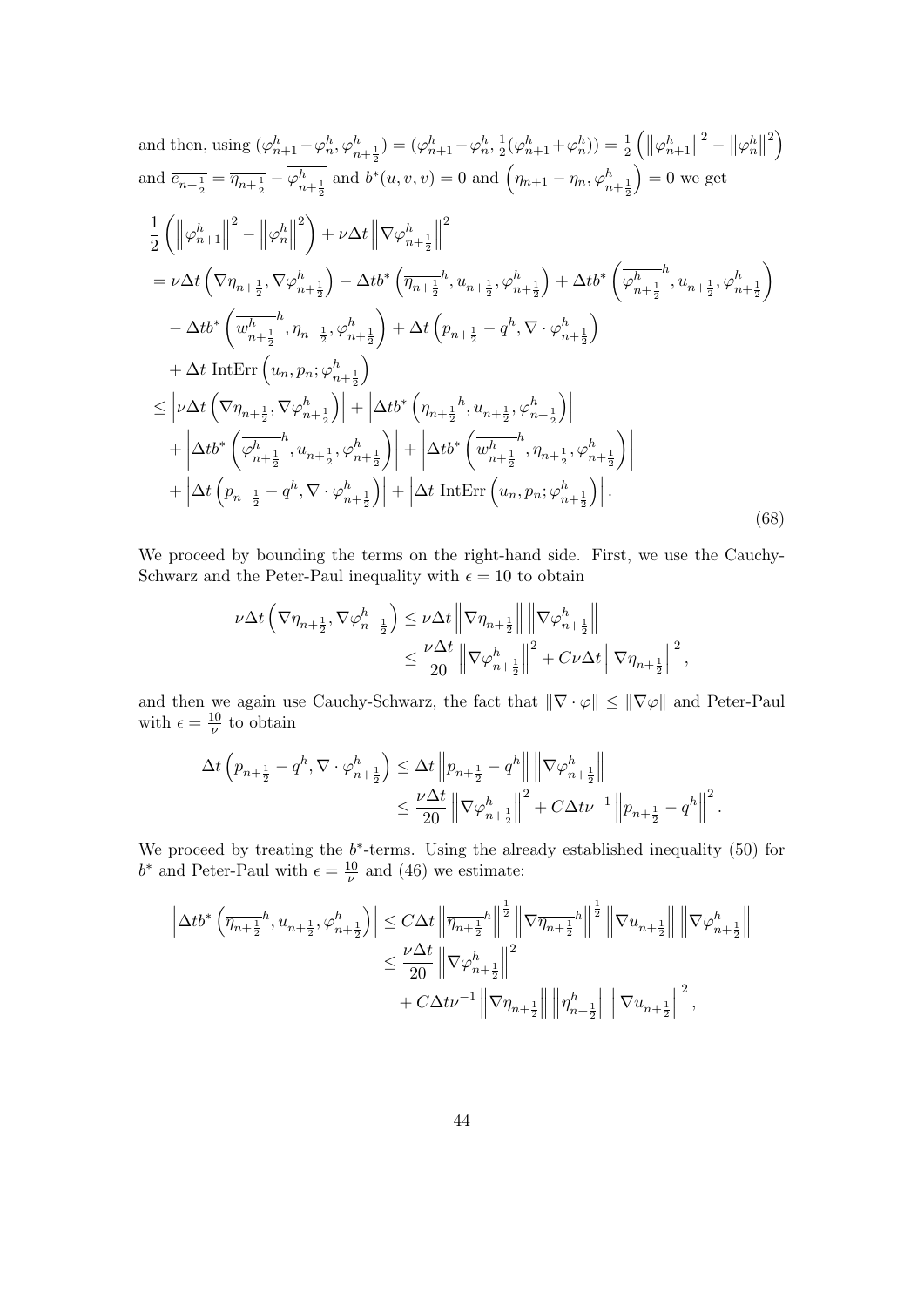$$
\label{eq:delta_t} \begin{split} \left|\Delta t b^*\left(\overline{w_{n+\frac{1}{2}}^{h}},\eta_{n+\frac{1}{2}},\varphi_{n+\frac{1}{2}}^{h}\right)\right| & \leq C\Delta t\left\|\overline{w_{n+\frac{1}{2}}^{h}}^{h}\right\|^{\frac{1}{2}}\left\|\nabla \overline{w_{n+\frac{1}{2}}^{h}}^{h}\right\|^{\frac{1}{2}}\left\|\nabla \eta_{n+\frac{1}{2}}\right\|\left\|\nabla \varphi_{n+\frac{1}{2}}^{h}\right\|^{2}\\ & \leq \frac{\nu \Delta t}{20}\left\|\nabla \varphi_{n+\frac{1}{2}}^{h}\right\|^{2}\\ & + C\Delta t \nu^{-1}\left\|\nabla w_{n+\frac{1}{2}}^{h}\right\|\left\|w_{n+\frac{1}{2}}^{h}\right\|\left\|\nabla \eta_{n+\frac{1}{2}}\right\|^{2}.\end{split}
$$

For the third term, we use the the same properties of  $b^*$ , the properties of the discrete filter from (46) and then Young's inequality with  $\epsilon = \frac{\nu}{20}$  and  $p = \frac{4}{3}$  $\frac{4}{3}$  and  $q = 4$  to obtain

$$
\label{eq:delta_b} \begin{split} \Delta t b^* \left( \overline{\varphi^h_{n+\frac{1}{2}}}, u_{n+\frac{1}{2}}, \varphi^h_{n+\frac{1}{2}} \right) & \leq C \Delta t \left\| \overline{\varphi^h_{n+\frac{1}{2}}}^h \right\|^{\frac{1}{2}} \left\| \overline{\nabla} \varphi^h_{n+\frac{1}{2}} \right\|^{\frac{1}{2}} \left\| \nabla u_{n+\frac{1}{2}} \right\| \left\| \nabla \varphi^h_{n+\frac{1}{2}} \right\| \\ & \leq C \Delta t \left\| \varphi^h_{n+\frac{1}{2}} \right\|^{\frac{1}{2}} \left\| \nabla \varphi^h_{n+\frac{1}{2}} \right\|^{\frac{3}{2}} \left\| \nabla u^h_{n+\frac{1}{2}} \right\| \\ & \leq \frac{\nu \Delta t}{20} \left\| \nabla \varphi^h_{n+\frac{1}{2}} \right\|^2 + C \Delta t \nu^{-3} \left\| \varphi^h_{n+\frac{1}{2}} \right\|^2 \left\| \nabla u_{n+\frac{1}{2}} \right\|^4. \end{split}
$$

Recall that we assume  $w_n^h$  to be the solution we computed using the scheme Algorithm 1 by starting with  $w_0^h$  being the projection of  $u_0$  into  $V^h$ . Then, by assumption  $\|\varphi_0^h\| = 0$ and summing (68) from 0 to  $M-1$  we obtain

$$
\frac{1}{2} ||\varphi_M^h||^2 + \nu \Delta t \sum_{n=0}^{M-1} ||\nabla \varphi_{n+\frac{1}{2}}^h||^2
$$
\n
$$
\leq C\nu^{-3} \Delta t \sum_{n=0}^{M-1} ||\varphi_{n+\frac{1}{2}}^h||^2 ||\nabla u_{n+\frac{1}{2}}||^4 + \frac{1}{4}\nu \Delta t \sum_{n=0}^{M-1} ||\nabla \varphi_{n+\frac{1}{2}}^h||^2
$$
\n
$$
+ C\nu \Delta t \sum_{n=0}^{M-1} ||\nabla \eta_{n+\frac{1}{2}}||^2 + C\nu^{-1} \Delta t \sum_{n=0}^{M-1} ||\eta_{n+\frac{1}{2}}|| ||\nabla \eta_{n+\frac{1}{2}}|| ||\nabla u_{n+\frac{1}{2}}||^2 \qquad (69)
$$
\n
$$
+ C\nu^{-1} \Delta t \sum_{n=0}^{M-1} ||u_{n+\frac{1}{2}}^h|| ||\nabla u_{n+\frac{1}{2}}^h|| ||\nabla \eta_{n+\frac{1}{2}}^h||^2
$$
\n
$$
+ C\nu^{-1} \Delta t \sum_{n=0}^{M-1} ||p_{n+\frac{1}{2}} - q||^2 + \Delta t \left| \sum_{n=0}^{M-1} \text{IntErr}(u_n, p_n; \varphi_{n+\frac{1}{2}}^h) \right|.
$$

We will take care of the terms on the right-hand side involving  $\varphi$  later and proceed in further bounding the other terms on the right-hand side of (69). We use (59), the approximation property estimate (41) and the definition of the discrete norm (38):

$$
C\nu\Delta t \sum_{n=0}^{M-1} \left\| \nabla \eta_{n+\frac{1}{2}} \right\|^2 \le C\nu\Delta t \sum_{n=0}^M \|\nabla \eta_n\|^2
$$
  
 
$$
\le C\nu\Delta t \sum_{n=0}^M h^{2k} |u_n|^2_{k+1} \le C\nu h^{2k} |||u||^2_{2,k+1}.
$$
 (70)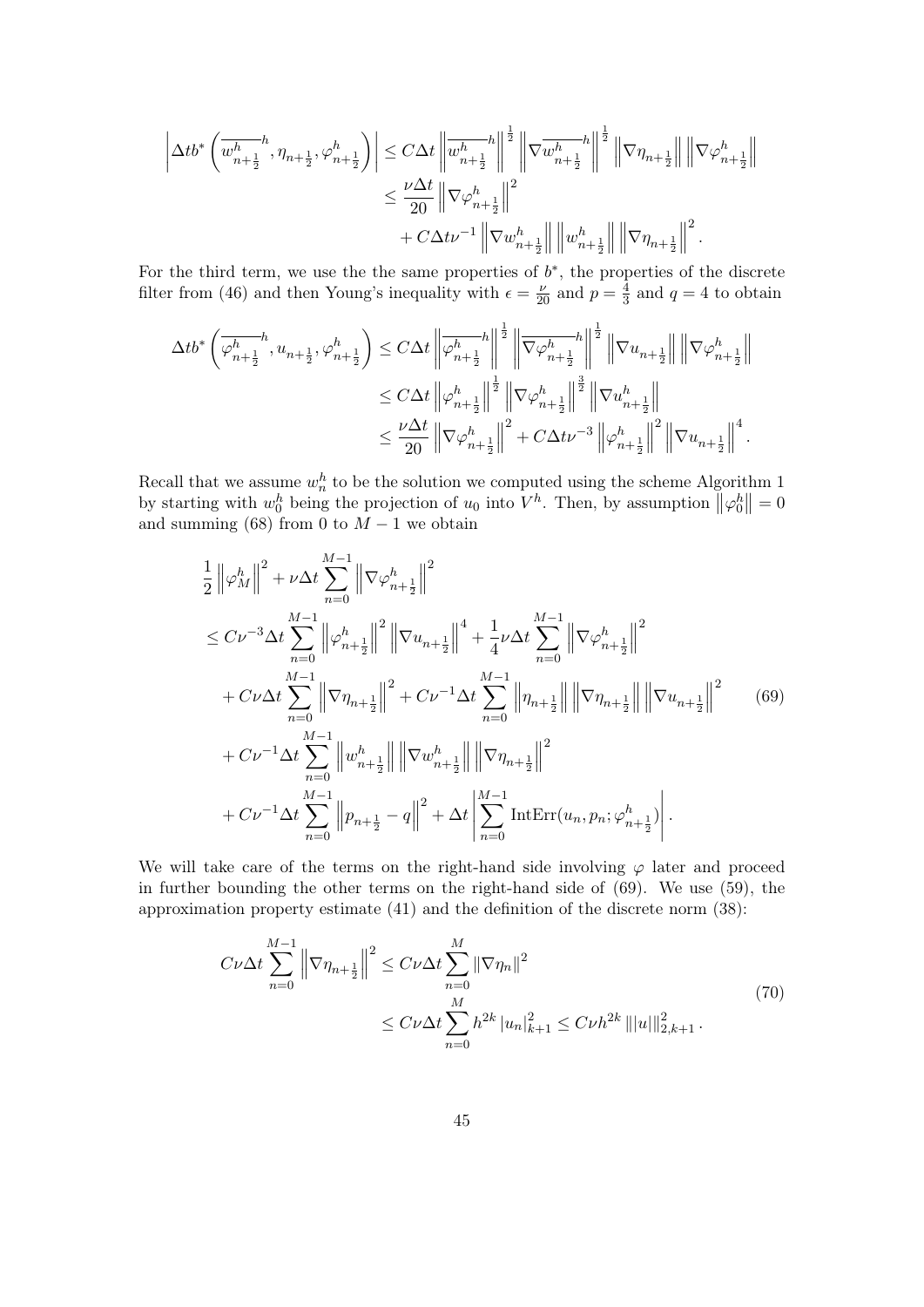For the next term, we use the approximation property estimates (40) and (41) and in the step after that we use Cauchy's inequality on each summand and then apply the same steps as in (58) just with the exponent 4. In the last step, one uses the definition of the discrete norm to obtain

$$
C\nu^{-1} \Delta t \sum_{n=0}^{M-1} \left\| \eta_{n+\frac{1}{2}} \right\| \left\| \nabla \eta_{n+\frac{1}{2}} \right\| \left\| \nabla u_{n+\frac{1}{2}} \right\|^2
$$
  
\n
$$
\leq C\nu^{-1} \Delta t \sum_{n=0}^{M-1} \left( \|\eta_{n+1}\| + \|\eta_n\| \right) \left( \|\nabla \eta_{n+1}\| + \|\nabla \eta_n\| \right) \left\| \nabla u_{n+\frac{1}{2}} \right\|^2
$$
  
\n
$$
\leq C\nu^{-1} \Delta t h^{2k+1} \sum_{n=0}^{M-1} \left( |u_{n+1}|_{k+1}^2 + |u_{n+1}|_{k+1} |u_n|_{k+1} + |u_n|_{k+1}^2 \right) \left\| \nabla u_{n+\frac{1}{2}} \right\|^2
$$
  
\n
$$
\leq C\nu^{-1} h^{2k+1} \left( \Delta t \sum_{n=0}^{M} |u_n|_{k+1}^4 + \Delta t \sum_{n=0}^{M} \|\nabla u_n\|^4 \right)
$$
  
\n
$$
= C\nu^{-1} h^{2k+1} \left( \|\|u_n\|\|_{4,k+1}^4 + \|\|\nabla u_n\|\|_{4,0}^4 \right).
$$
\n(71)

For the next term, we start by using the already established a priori estimate (61) to absorb the  $\parallel$  $w_{n+\frac{1}{2}}^h$  $\begin{array}{c} \hline \end{array}$ -terms into the constant. Note that we assume  $\Delta t = \mathcal{O}(\nu)$ . Otherwise, the constant we get from the a priori estimate is  $C = C(\frac{1}{n})$  $\frac{1}{\nu}$ ). We then again use the approximation inequality (41),  $(58)$ -type calculations and in the last step again the a priori estimate, this time to estimate the gradient of  $w_{n+\frac{1}{2}}^h$ :

$$
C\nu^{-1}\Delta t \sum_{n=0}^{M-1} \left\|w_{n+\frac{1}{2}}^{h}\right\| \left\|\nabla w_{n+\frac{1}{2}}^{h}\right\| \left\|\nabla \eta_{n+\frac{1}{2}}\right\|^{2}
$$
  
\n
$$
\leq C\nu^{-1}\Delta t \sum_{n=0}^{M-1} \left\|\nabla w_{n+\frac{1}{2}}^{h}\right\| \left\|\nabla \eta_{n+\frac{1}{2}}\right\|^{2}
$$
  
\n
$$
\leq C\nu^{-1}\Delta t \sum_{n=0}^{M-1} \left(\|\nabla \eta_{n+1}\|^{2} + \|\nabla \eta_{n}\|^{2}\right) \left\|\nabla w_{n+\frac{1}{2}}^{h}\right\|^{2}
$$
  
\n
$$
\leq C\nu^{-1}\Delta t h^{2k} \sum_{n=0}^{M-1} \left(\left|u_{n+1}\right|_{k+1}^{2} + \left|u_{n}\right|_{k+1}^{2}\right) \left\|\nabla w_{n+\frac{1}{2}}^{h}\right\|^{2}
$$
  
\n
$$
\leq C\nu^{-1}h^{2k} \left(\Delta t \sum_{n=0}^{M} |u_{n}|_{k+1}^{4} + \Delta t \sum_{n=0}^{M-1} \left\|\nabla w_{n+\frac{1}{2}}^{h}\right\|^{2}\right)
$$
  
\n
$$
\leq Ch^{2k}\nu^{-1} \left(\left\|\left|u\right|\right\|_{4,k+1}^{4} + \frac{1}{\nu}\left\|w_{0}^{h}\right\|^{2} + \frac{1}{\nu^{2}}\Delta t \sum_{n=0}^{M-1} \left\|f_{n+\frac{1}{2}}\right\|^{2}\right)
$$
  
\n
$$
= Ch^{2k}\nu^{-1} \left(\left\|\left|u\right|\right\|_{4,k+1}^{4} + \frac{1}{\nu}\left\|w_{0}^{h}\right\|^{2} + \frac{1}{\nu^{2}}\left\|\left\|f\right\|_{2,*}^{2}\right).
$$
 (11)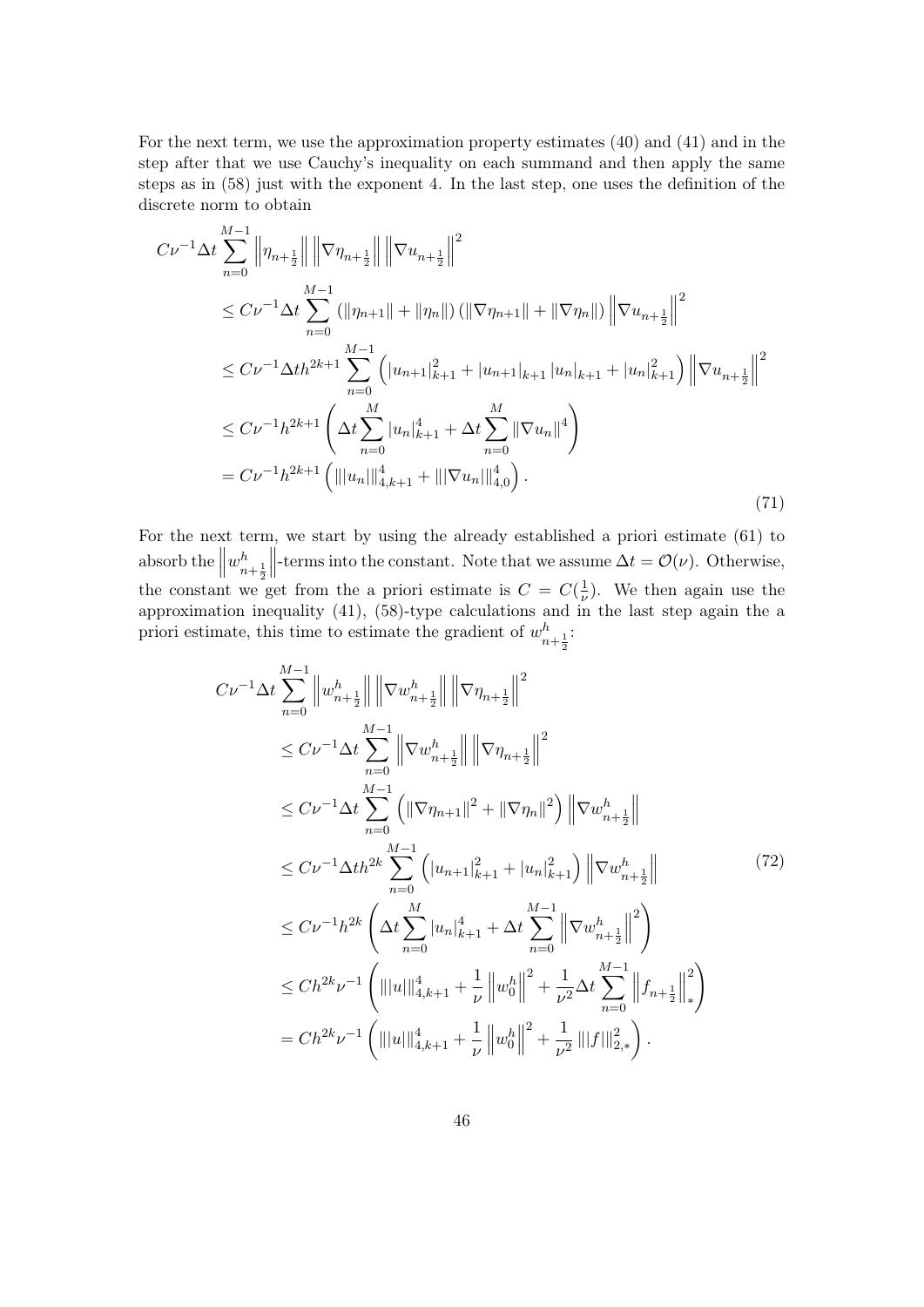For the pressure term we add a zero, use the approximation inequality (42) and the integral inequality (55) and the definition of the norms to get

$$
C\nu^{-1}\Delta t \sum_{n=0}^{M-1} \left\|p_{n+\frac{1}{2}} - q^h\right\|^2 \le C\nu^{-1}\Delta t \sum_{n=0}^{M-1} \left\|p(t_{n+\frac{1}{2}}) - q^h\right\|^2 + \left\|p_{n+\frac{1}{2}} - p(t_{n+\frac{1}{2}})\right\|^2
$$
  
\n
$$
\le C\nu^{-1}\left(h^{2s+2}\Delta t \sum_{n=0}^{M-1} \left\|p(t_{n+\frac{1}{2}})\right\|_{s+1}^2 + \Delta t \sum_{n=0}^{M-1} C(\Delta t)^3 \int_{t_n}^{t_{n+1}} \|p_{tt}\|^2 dt\right) (73)
$$
  
\n
$$
\le C\nu^{-1}\left(h^{2s+2}\left\|p_{\frac{1}{2}}\right\|_{2,s+1}^2 + (\Delta t)^4 \|p_{tt}\|_{2,0}^2\right).
$$

We proceed with the interpolation error. Using in the first step the Cauchy-Schwarz and Cauchy's inequalities and in the second step the integral inequalities (56) and (55) from Lemma 7 respectively, we get

$$
\left| \left( \frac{u_{n+1} - u_n}{\Delta t} - u_t(t_{n+\frac{1}{2}}), \varphi_{n+\frac{1}{2}}^h \right) \right| \leq \frac{1}{2} \left\| \varphi_{n+\frac{1}{2}}^h \right\|^2 + \frac{1}{2} \left\| \frac{u_{n+1} - u_n}{\Delta t} - u_t(t_{n+\frac{1}{2}}) \right\|^2
$$
\n
$$
\leq \frac{1}{2} \left\| \varphi_{n+\frac{1}{2}}^h \right\|^2 + C(\Delta t)^3 \int_{t^n}^{t^{n+1}} \|u_{ttt}\|^2 dt,
$$
\n(74)

and

$$
\left| \left( f(t_{n+\frac{1}{2}}) - f_{n+\frac{1}{2}}, \varphi_{n+\frac{1}{2}}^{h} \right) \right| \leq \frac{1}{2} \left\| \varphi_{n+\frac{1}{2}}^{h} \right\|^{2} + \frac{1}{2} \left\| f\left(t_{n+\frac{1}{2}}\right) - f_{n+\frac{1}{2}} \right\|^{2}
$$
\n
$$
\leq \frac{1}{2} \left\| \varphi_{n+\frac{1}{2}}^{h} \right\|^{2} + C(\Delta t)^{3} \int_{t^{n}}^{t^{n+1}} \| f_{tt} \|^{2} dt. \tag{75}
$$

Using Cauchy-Schwarz and Peter-Paul with  $\epsilon = \frac{8}{v}$  $\frac{8}{\nu}$  and in the second step Lemma 7 we obtain

$$
\left| \left( p_{n+\frac{1}{2}} - p(t_{n+\frac{1}{2}}), \nabla \cdot \varphi_{n+\frac{1}{2}}^{h} \right) \right| \leq \frac{\nu}{16} \left\| \nabla \varphi_{n+\frac{1}{2}}^{h} \right\|^{2} + C\nu^{-1} \left\| p_{n+\frac{1}{2}} - p(t_{n+\frac{1}{2}}) \right\|^{2}
$$
  

$$
\leq \frac{\nu}{16} \left\| \nabla \varphi_{n+\frac{1}{2}}^{h} \right\|^{2} + C\nu^{-1} (\Delta t)^{3} \int_{t^{n}}^{t^{n+1}} \| p_{tt} \|^{2} dt,
$$
 (76)

and (with  $\epsilon = 8$ , because this term already has a  $\nu$ )

$$
\nu \left| \left( \nabla u_{n + \frac{1}{2}} - \nabla u(t_{n + \frac{1}{2}}), \nabla \varphi_{n + \frac{1}{2}}^{h} \right) \right| \leq \frac{\nu}{16} \left\| \nabla \varphi_{n + \frac{1}{2}}^{h} \right\|^{2} + C\nu \left\| \nabla u_{n + \frac{1}{2}} - \nabla u(t_{n + \frac{1}{2}}) \right\|^{2} \leq \frac{\nu}{16} \left\| \nabla \varphi_{n + \frac{1}{2}}^{h} \right\|^{2} + C\nu (\Delta t)^{3} \int_{t^{n}}^{t^{n+1}} \|u_{tt}\|^{2} dt.
$$
\n(77)

For the *b*<sup>\*</sup> terms we get, using (51), Peter-Paul with  $\epsilon = \frac{8}{\mu}$  $\frac{8}{\nu}$ , the fact that  $(|a|+|b|)^2 \leq 2(|a|^2+|b|^2)$  and Lemma 7 and then Cauchy's inequality under the inte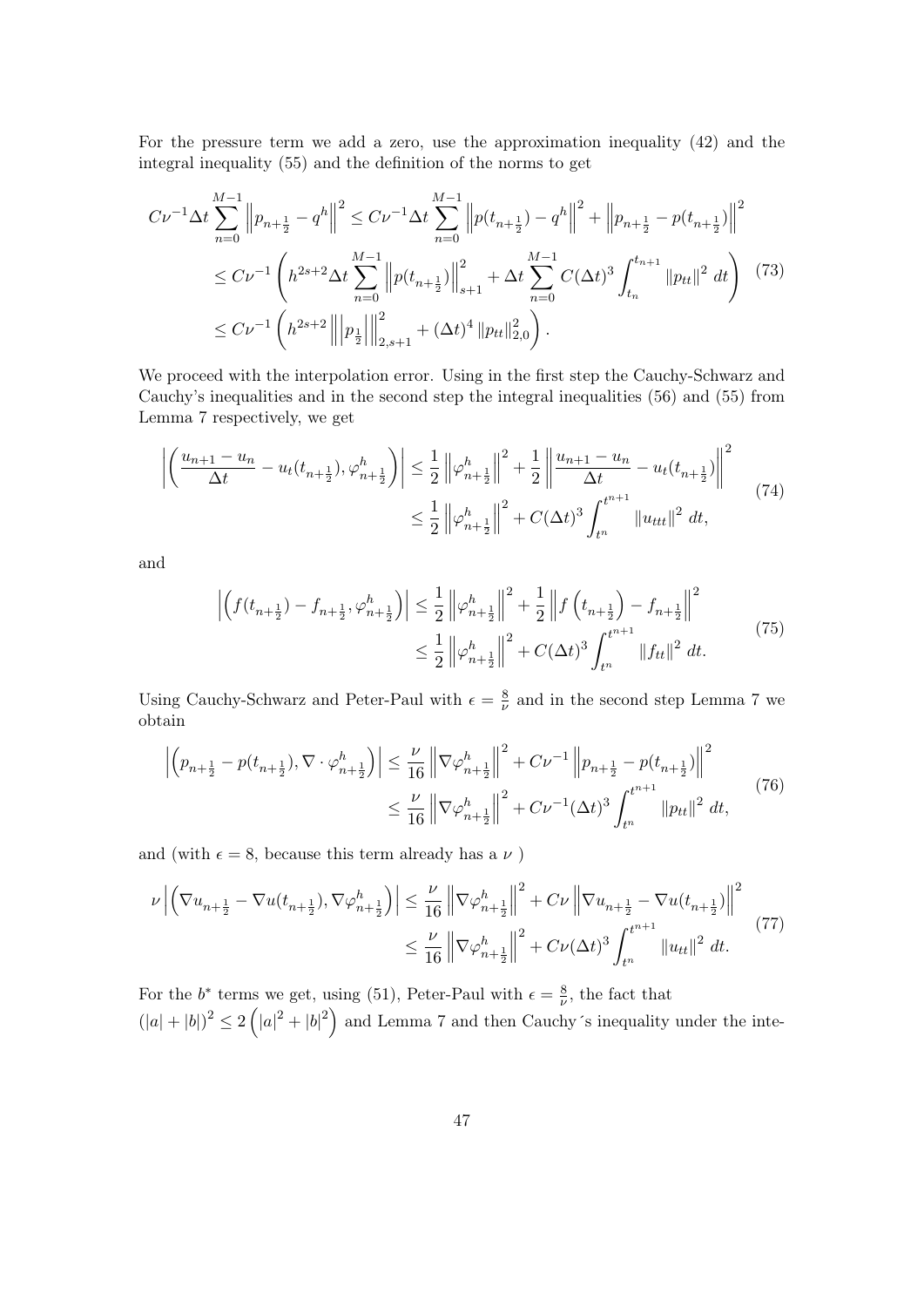gral

$$
b^* \left(u_{n+\frac{1}{2}}, u_{n+\frac{1}{2}}, \varphi_{n+\frac{1}{2}}^h\right) - b^* \left(u(t_{n+\frac{1}{2}}), u(t_{n+\frac{1}{2}}), \varphi_{n+\frac{1}{2}}^h\right)
$$
  
\n
$$
\leq \left| b^* \left(u_{n+\frac{1}{2}} - u(t_{n+\frac{1}{2}}), u_{n+\frac{1}{2}}, \varphi_{n+\frac{1}{2}}^h\right) + b^* \left(u(t_{n+\frac{1}{2}}), u_{n+\frac{1}{2}} - u(t_{n+\frac{1}{2}}), \varphi_{n+\frac{1}{2}}^h\right) \right|
$$
  
\n
$$
\leq C \left\|\nabla \left(u_{n+\frac{1}{2}} - u(t_{n+\frac{1}{2}})\right)\right\| \left\|\nabla \varphi_{n+\frac{1}{2}}^h\right\| + \left\|u(t_{n+\frac{1}{2}})\right\| \right)
$$
  
\n
$$
\leq \frac{\nu}{16} \left\|\nabla \varphi_{n+\frac{1}{2}}^h\right\|^2 + C\nu^{-1} \left(\left\|\nabla u_{n+\frac{1}{2}}\right\| + \left\|u(t_{n+\frac{1}{2}})\right\| \right)^2 \left\|\nabla \left(u_{n+\frac{1}{2}} - u(t_{n+\frac{1}{2}})\right)\right\|^2
$$
  
\n
$$
\leq C\nu^{-1} \left(\left\|\nabla u_{n+\frac{1}{2}}\right\|^2 + \left\|u(t_{n+\frac{1}{2}})\right\|^2\right) (\Delta t)^3 \int_{t^n}^{t^{n+1}} \left\|\nabla u_{tt}\right\|^2 dt + \frac{\nu}{16} \left\|\nabla \varphi_{n+\frac{1}{2}}^h\right\|^2
$$
  
\n
$$
\leq C\nu^{-1} (\Delta t)^3 \int_{t^n}^{t^{n+1}} \left\|\nabla u_{n+\frac{1}{2}}\right\|^2 \left\|\nabla u_{tt}\right\|^2 + \left\|\nabla u(t_{n+\frac{1}{2}})\right\|^2 \left\|\nabla u_{tt}\right\|^2 dt + \frac{\nu}{16} \left\|\nabla \varphi_{n+\frac{1}{2}}^h\right\|^2
$$
  
\n
$$
\
$$

For the last term, we start by using (50), then using the assumption that a strong solution of the Navier-Stokes equations is for each  $t_n$  a function in  $L^{\infty}$  and so is  $\nabla u$ . Then, we use the Poincaré inequality on  $\varphi$  and then again Peter-Paul with  $\epsilon = \frac{8}{\nu}$  $\frac{8}{\nu}$  and finally Lemma 4 to get

$$
b^* \left( u_{n+\frac{1}{2}} - \overline{u_{n+\frac{1}{2}}}^h, u_{n+\frac{1}{2}}, \varphi_{n+\frac{1}{2}}^h \right) \n\leq \frac{1}{2} \left\| u_{n+\frac{1}{2}} - \overline{u_{n+\frac{1}{2}}}^h \right\| \left\| \nabla u_{n+\frac{1}{2}} \right\|_{\infty} \left\| \varphi_{n+\frac{1}{2}}^h \right\| + \frac{1}{2} \left\| u_{n+\frac{1}{2}} - \overline{u_{n+\frac{1}{2}}}^h \right\| \left\| u_{n+\frac{1}{2}} \right\|_{\infty} \left\| \nabla \varphi_{n+\frac{1}{2}}^h \right\| \n\leq C \left\| u_{n+\frac{1}{2}} - \overline{u_{n+\frac{1}{2}}}^h \right\| \left\| \nabla \varphi_{n+\frac{1}{2}}^h \right\| \n\leq \frac{\nu}{16} \left\| \nabla \varphi_{n+\frac{1}{2}}^h \right\|^2 + C\nu^{-1} \left\| u_{n+\frac{1}{2}} - \overline{u_{n+\frac{1}{2}}}^h \right\|^2 \n\leq \frac{\nu}{16} \left\| \nabla \varphi_{n+\frac{1}{2}}^h \right\|^2 + C\nu^{-1} \alpha^4 \left\| \Delta F^{-1} u \right\|^2 + C\nu^{-1} \left( \alpha^2 h^{2k} + h^{2k+2} \right) \left| \overline{u} \right\|_{k+1}^2. \tag{79}
$$

Finally, we combine the estimates (74) - (79) to establish an estimate for the interpolation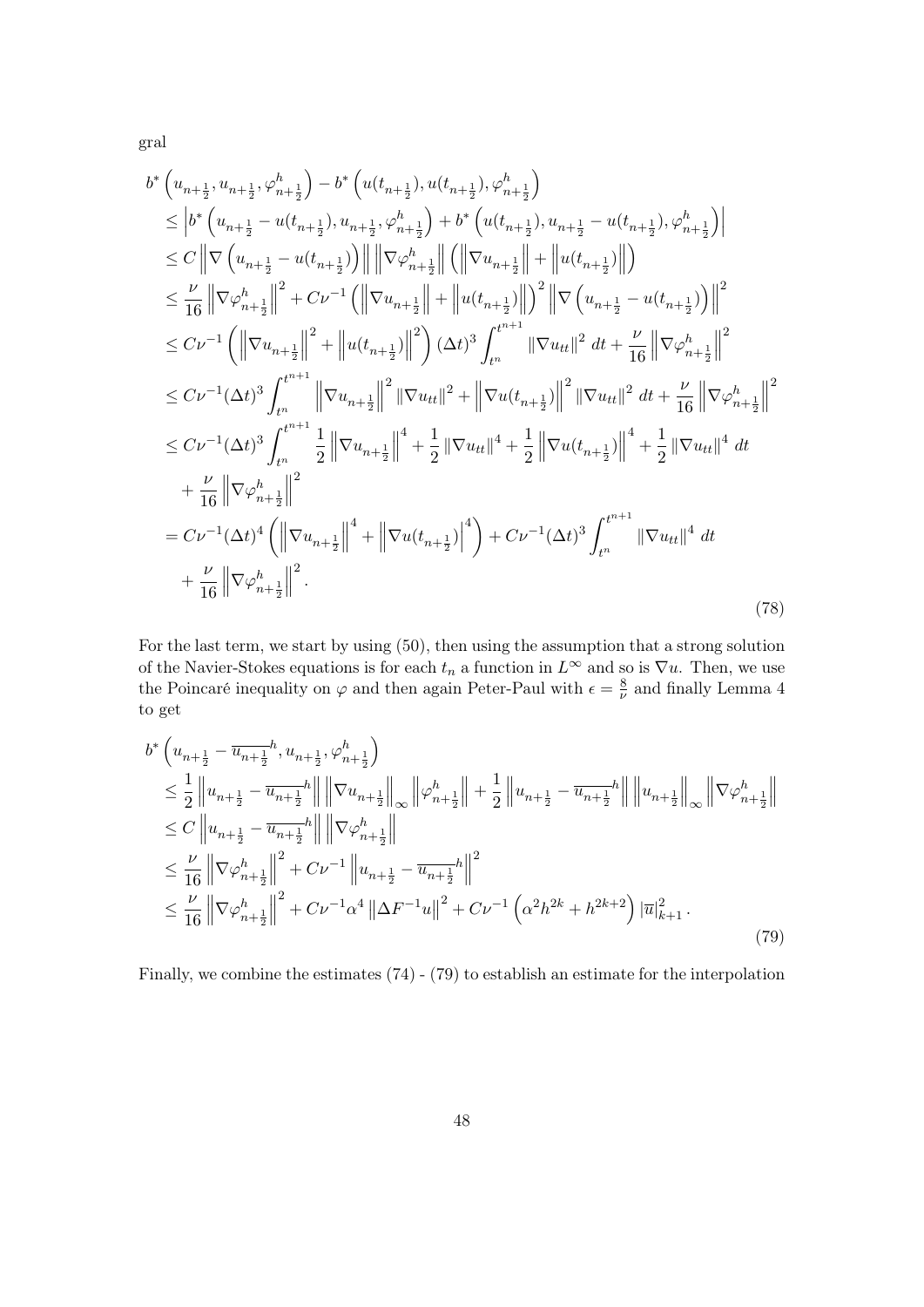error:

$$
\Delta t \sum_{n=0}^{M-1} \text{IntErr}(u_n, p_n; \varphi_{n+\frac{1}{2}}^h)
$$
\n
$$
\leq \Delta t C \sum_{n=0}^{M-1} \left( \left\| \varphi_{n+\frac{1}{2}}^h \right\|^2 \right) + \frac{1}{4} \Delta t \nu \sum_{n=0}^{M-1} \left( \left\| \nabla \varphi_{n+\frac{1}{2}}^h \right\|^2 \right)
$$
\n
$$
+ C \nu^{-1} \alpha^4 \left\| \Delta F^{-1} u \right\|_{2,0}^2 + C \nu^{-1} \left( \alpha^2 h^{2k} + h^{2k+2} \right) \left| \overline{u} \right|_{2,k+1}^2
$$
\n
$$
+ C (\Delta t)^4 \left( \left\| u_{ttt} \right\|_{2,0}^2 + \nu^{-1} \left\| p_{tt} \right\|_{2,0}^2 + \left\| f_{ttt} \right\|_{2,0}^2 + \nu \left\| \nabla u_{tt} \right\|_{2,0}^2 \right)
$$
\n
$$
+ \nu^{-1} \left\| \nabla u_{tt} \right\|_{4,0}^4 + \nu^{-1} \left\| \left| \nabla u \right\|_{4,0}^4 + \nu^{-1} \left\| \left| \nabla u_{\frac{1}{2}}^h \right\|_{4,0}^4 \right).
$$
\n
$$
(80)
$$

Now finally, we can use the estimates (70) - (73) in (69) and also plug the estimate for the interpolation error (80) into it. Multiplying by two and taking the terms involving *∇φ* from the right-hand side to the left-hand side, we get the estimate

$$
\|\varphi_M^h\|^2 + \nu \Delta t \sum_{n=0}^{M-1} \|\nabla \varphi_{n+\frac{1}{2}}^h\|^2
$$
  
\n
$$
\leq \Delta t \sum_{n=0}^{M-1} C \left(\nu^{-3} \|\nabla u_{n+\frac{1}{2}}\|^4 + 1\right) \|\varphi_{n+\frac{1}{2}}^h\|^2
$$
  
\n
$$
+ C\nu^{-1}h^{2k+1} \left(\| |u| \|_{4,k+1}^4 + \|\nabla u\|_{4,0}^4\right) + C\nu h^{2k} \|\|u\|_{2,k+1}^2
$$
  
\n
$$
+ C\nu^{-1}h^{2k} \left(\| |u| \|_{4,k+1}^4 + \nu^{-1} \left(\left\| w_0^h \right\|^2 + \nu^{-1} \| |f| \|_{2,*}^2\right)\right)
$$
  
\n
$$
+ C\nu^{-1}h^{2s+2} \left\| |p_{\frac{1}{2}}| \right\|_{2,s+1}^2 + C\nu^{-1} \alpha^4 \|\Delta F^{-1}u\|_{2,0}^2
$$
  
\n
$$
+ C\nu^{-1} \left(\alpha^2 h^{2k} + h^{2k+2}\right) \|\overline{u}\|_{2,k+1}^2
$$
  
\n
$$
+ C(\Delta t)^4 \left(\| u_{ttt}\|_{2,0}^2 + \nu^{-1} \|p_{tt}\|_{2,0}^2 + \|f_{tt}\|_{2,0}^2 + \nu \|\nabla u_{tt}\|_{2,0}^2 + \nu^{-1} \|\nabla u_{tt}\|_{4,0}^4
$$
  
\n
$$
+ \nu^{-1} \|\|\nabla u\|_{4,0}^4 + \nu^{-1} \left\| |\nabla u_{\frac{1}{2}}\right\|_{4,0}^4 \right).
$$

Using  $(59)$  on the term involving  $\varphi$  on the right-hand side, we finally get

$$
\left\|\varphi_M^h\right\|^2 + \nu \Delta t \sum_{n=0}^{M-1} \left\|\nabla \varphi_{n+\frac{1}{2}}^h\right\|^2
$$
  
\n
$$
\leq \Delta t \sum_{n=0}^{M-1} C\left(\nu^{-3} \left\|\nabla u_n\right\|^4 + 1\right) \left\|\varphi_n^h\right\|^2 + \text{ terms involving various norms.}
$$

In this form, we can now apply the discrete Grönwall Lemma. Using notation from the Lemma itself, we see  $d_n = C\left(\nu^{-3} \|\nabla u_n\|^4 + 1\right)$  and  $c_n = 0$ . If we suppose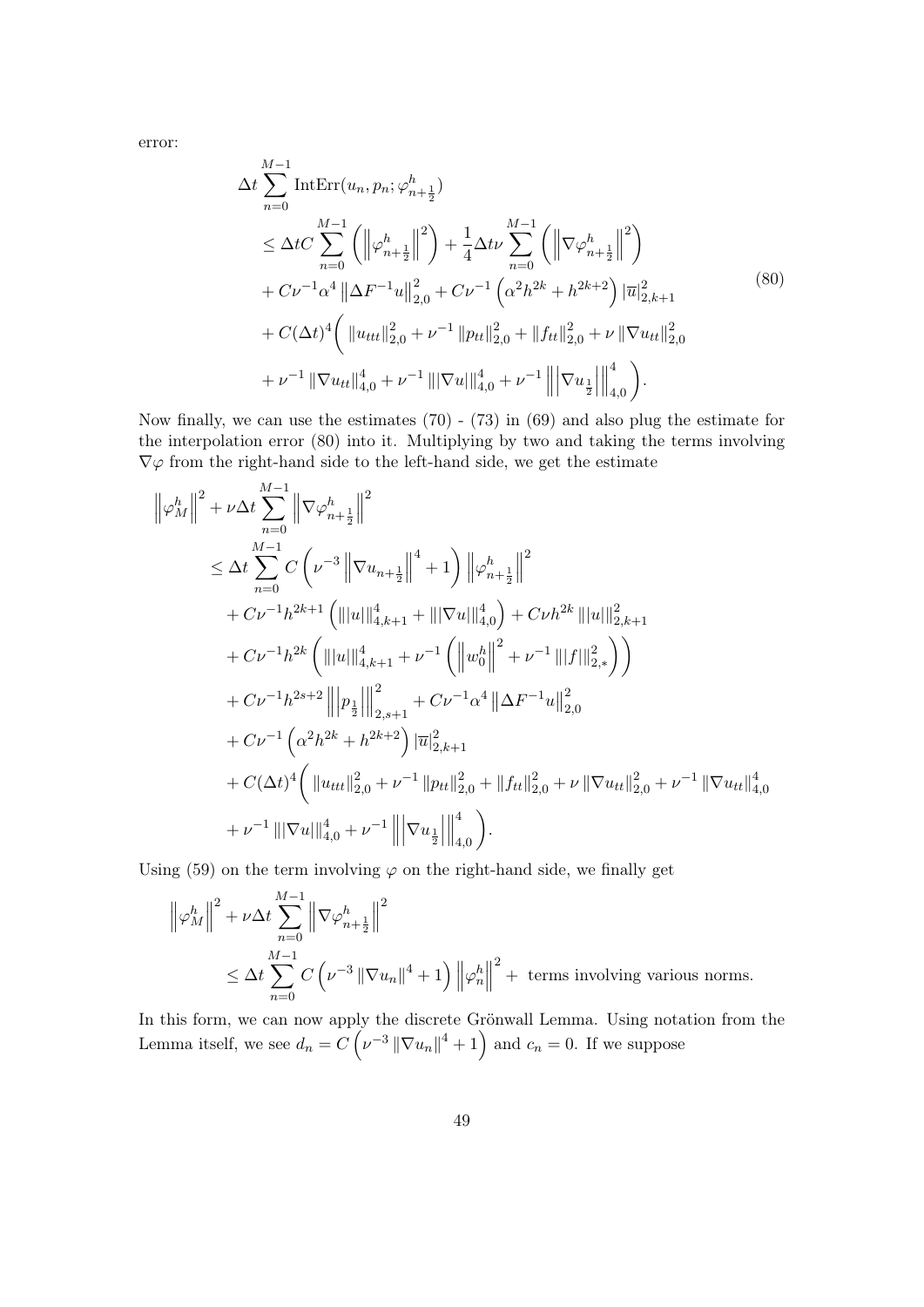$\|\nabla u\|_{\infty,0}^4 < \infty$  and  $\Delta t < C\left(\nu^{-3}\|\nabla u\|_{\infty,0}^4 + 1\right)^{-1}$ , then  $\Delta t d_n < 1$  for all times n. Further, we have

$$
\Delta t \sum_{n=0}^{M-1} \frac{d_n}{1 - \Delta t d_n} \le \tilde{C} \nu^{-3} \sum_{n=0}^{M-1} \Delta t = \tilde{C} \nu^{-3} T,
$$

and the application of the Grönwall Lemma yields

$$
\left\|\varphi_{M}^{h}\right\|^{2} + \nu \Delta t \sum_{n=0}^{M-1} \left\|\nabla \varphi_{n+\frac{1}{2}}^{h}\right\|^{2}
$$
  
\n
$$
\leq C \exp\left(\tilde{C}\nu^{-3}T\right) \left[\nu^{-1}h^{2k+1}\left(\| |u| \|_{4,k+1}^{4} + \| |\nabla u| \|_{4,0}^{4}\right) + \nu h^{2k} \| |u| \|_{2,k+1}^{2}
$$
  
\n
$$
+ \nu^{-1}h^{2k}\left(\| |u| \|_{4,k+1}^{4} + \nu^{-1}\left(\left\| w_{0}^{h} \right\|^{2} + \nu^{-1} \| |f| \|_{2,*}^{2}\right)\right) + \nu^{-1}h^{2s+2} \left\| p_{\frac{1}{2}} \right\|_{2,s+1}^{2}
$$
  
\n
$$
+ \nu^{-1}\alpha^{4} \left\|\Delta F^{-1}u\right\|_{2,0}^{2} + \nu^{-1}\left(\alpha^{2}h^{2k} + h^{2k+2}\right) \|\overline{u}\|_{2,k+1}^{2}
$$
  
\n
$$
+ C(\Delta t)^{4}\left(\left\| u_{ttt} \right\|_{2,0}^{2} + \nu^{-1} \| p_{tt} \right\|_{2,0}^{2} + \left\| f_{tt} \right\|_{2,0}^{2} + \nu \left\| \nabla u_{tt} \right\|_{2,0}^{2} + \nu^{-1} \left\| \nabla u_{tt} \right\|_{4,0}^{4}
$$
  
\n
$$
+ \nu^{-1} \left\| |\nabla u| \right\|_{4,0}^{4} + \nu^{-1} \left\| \left| \nabla u_{\frac{1}{2}} \right\|_{4,0}^{4}\right) \right]
$$
  
\n
$$
=: H^{2}.
$$
 (81)

From this, we immediately get  $\|\varphi_M^h\| \leq H$ . As *M* was not specified, this estimate holds for all times *n*. After one application of the triangle inequality and a last application of the approximation property (40) the proof is almost done:

$$
||e_n|| = ||u_n - w_n^h|| = ||(u_n - U_n) - \varphi_n^h||
$$
  
\n
$$
\le ||u_n - U_n|| + ||\varphi_n^h||
$$
  
\n
$$
\le C h^{k+1} |u|_{k+1} + H,
$$

As this holds for all  $n = 0, \ldots M$ , it will hold for the maximum over all n and so we arrive at the desired estimate:

$$
\left\| \left\| u - w^h \right\| \right\|_{\infty,0} \le H(\Delta t, h, \alpha) + Ch^{k+1} \left\| |u| \right\|_{\infty,k+1}.
$$

For the estimate of the gradient we use the assumption that *u* is a strong solution. Therefore, we can estimate  $\nabla u|_{t=t_{n+\frac{1}{2}}} \leq C \nabla u_{n+\frac{1}{2}}$ . Then, after adding some zeros and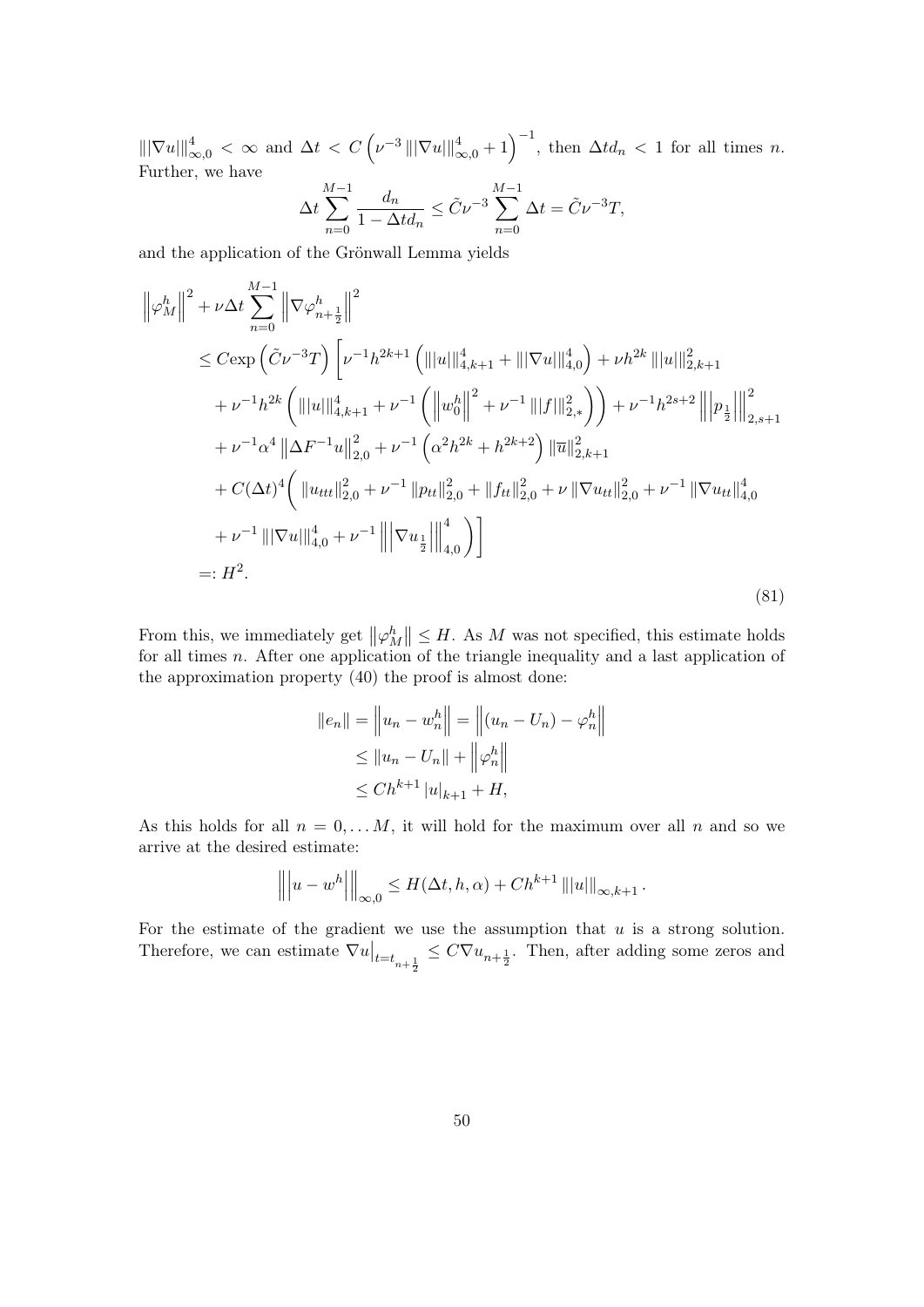using the approximation inequality (41) and the integral inequality (57), we get

$$
\left\| \nabla \left( u_{n+\frac{1}{2}} - w_{n+\frac{1}{2}}^h \right) \right\|^2 = \left\| \nabla \left( u_{n+\frac{1}{2}} - u(t_{n+\frac{1}{2}}) + u(t_{n+\frac{1}{2}}) - U_{n+\frac{1}{2}} - w_{n+\frac{1}{2}}^h + U_{n+\frac{1}{2}} \right) \right\|^2
$$
  
\n
$$
\leq \left\| \nabla \left( u_{n+\frac{1}{2}} - u(t_{n+\frac{1}{2}}) \right) \right\|^2 + C \left\| \nabla \eta_{n+\frac{1}{2}} \right\|^2 + \left\| \nabla \varphi_{n+\frac{1}{2}} \right\|^2
$$
  
\n
$$
\leq C(\Delta t)^3 \int_{t_n}^{t_{n+1}} |u_{tt}|^2 dt + Ch^k |u_n|_{k+1}^2 + Ch^k |u_{n+1}|_{k+1}^2
$$
  
\n
$$
+ C \left| \nabla \varphi_{n+\frac{1}{2}} \right\|^2.
$$

Summing from  $n = 0$  to  $n = M - 1$ , multiplying by  $\nu \Delta t$  and using (81) on the gradient of  $\varphi$ , we get

$$
\nu \Delta t \sum_{n=0}^{M-1} \left\| \nabla \left( u_{n+\frac{1}{2}} - w_{n+\frac{1}{2}}^h \right) \right\|^2 \leq C \nu \left( \Delta t^4 \left\| u_{tt} \right\|_{2,0}^2 + \Delta t H^2 + h^{2k} \left\| |u| \right\|_{2,k+1}^2 \right).
$$

Taking the square root, we arrive at the desired estimate.

Under the assumptions of this last theorem and the assumption that the finite element space used is the  $Q_2/P_1^{disc}$  elements, it immediately follows

**Theorem 5.** Suppose  $k=2$  and  $s=1$  and suppose  $u \in H^3 \cap H_0^1$ . Then, the error is of *order*

$$
\left\| \left\| u - w^h \right\| \right\|_{\infty,0} + \left( \nu \Delta t \sum_{n=0}^{M-1} \left\| \nabla \left( u_{n+\frac{1}{2}} - w_{n+\frac{1}{2}}^h \right) \right\|^2 \right)^{\frac{1}{2}} = O(h^2 + (\Delta t)^2 + \alpha^2).
$$

$$
\qquad \qquad \Box
$$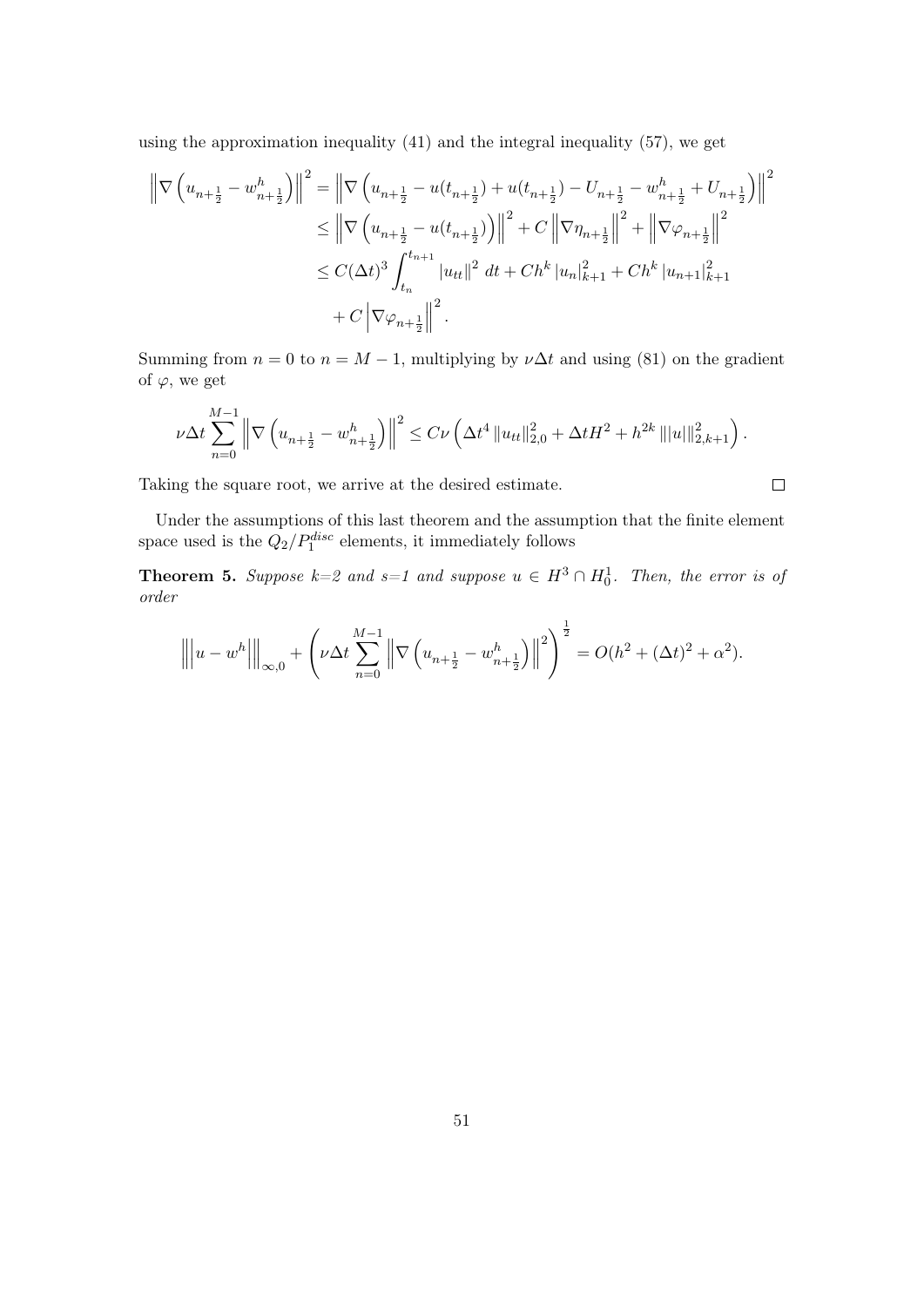# 5 Turbulence Modeling

In this last section, we investigate the turbulence modeling qualities of the Leray-*α* model. In the same way as the Navier-Stokes equations model all kinds of flows, laminar or turbulent, in the Leray- $\alpha$  model itself there is no mention of turbulence. Following Geurts and Holm (2003), we will recast the Leray- $\alpha$  model as a typical Large Eddy Simulation, seeing that it automatically implies a subgrid model. Last, we show some simulations of a turbulent channel flow at  $Re<sub>\tau</sub> = 180$ , following John and Roland (2007), and using the code MooNMD, see John and Matthies (2004).

## 5.1 Large Eddy Simulation

Turbulent flows are characterized by having structures, called eddies, of various scales. Seeing as in reality, it will be far too expensive to compute (or resolve) all scales (large eddies and small eddies) of a turbulent flow, one needs to think about what scales are important to resolve.

Driven by viscosity, larger eddies break down into smaller eddies until the smallest structures are so small that they are ground down by dissipation. Their kinetic energy is finally dissipated by the viscosity of the fluid. This process is called the *energy cascade*. The next question then is that of the smallest scales in a turbulent flow. Following Kolmogorov's hypothesis that at sufficiently high Reynolds numbers the small scale motions are *isotropic* i.e., invariant under shifts in space and time and invariant under rotations and reflections of the coordinate system, it is possible to estimate the smallest scales in a turbulent flow, as long as one knows two parameters of the flow: the rate of dissipation of turbulence energy, herein denoted by  $\epsilon$  and the kinematic viscosity  $\nu$ . Experiments show that  $\epsilon$  is proportional to a ratio of velocity and length scales:

$$
\epsilon \sim \frac{u^3}{L}.\tag{82}
$$

One can then define the so-called Kolmogorov scales

$$
\lambda = \left(\frac{\nu^3}{\epsilon}\right)^{\frac{1}{4}}, \quad u_{\lambda} = (\epsilon \nu)^{\frac{1}{4}}, \quad t_{\lambda} = \left(\frac{\nu}{\epsilon}\right)^{\frac{1}{2}}.
$$
\n(83)

One can infer from this, as is done in John (2006), that these scales are actually dissipative scales, i.e., scales at which the kinetic energy of eddies possessing these scales is dissipated by viscosity. Plugging into the definition of smallest length scale  $\lambda$  from (83) the expression for the rate of dissipation (82), one easily calculates

$$
\lambda \sim \text{Re}^{\frac{3}{4}}L.
$$

Using this similarity one can, depending on a given grid size, find a bound on the Reynolds number of a flow that can be accurately represented on this grid. An example is given in John (2006). This shows that Direct Numerical Simulation (DNS), which aims to represent all scales of a flow down to the smallest Kolmogorov scale, is an expensive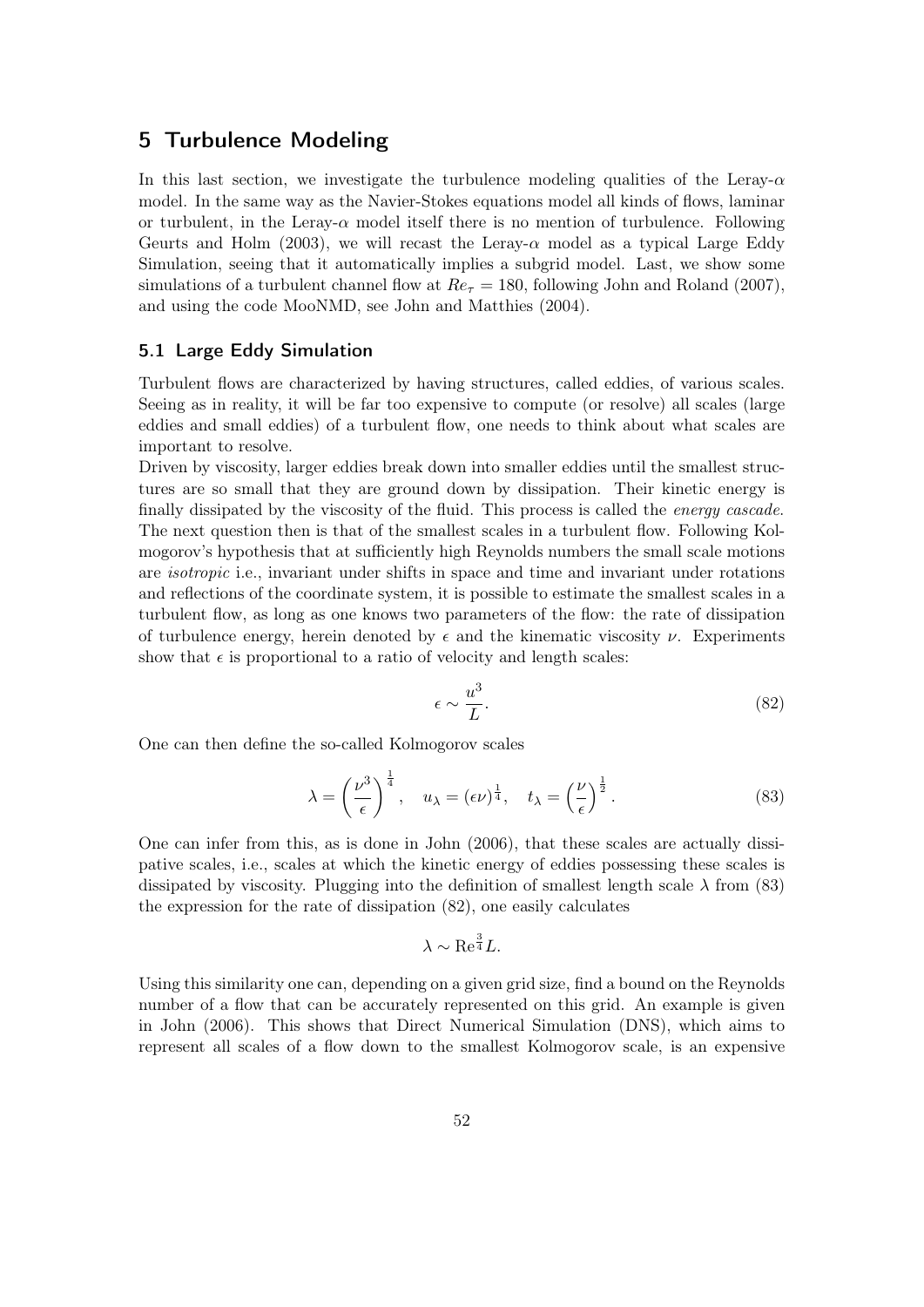endeavor. However, one can think of the large eddies as those eddies that contain enough energy to have a lot of influence on the overall development on the flow. Therefore it is mostly the large eddies that are important to resolve in a numerical simulation. Nevertheless, the smaller eddies do have influence on the larger eddies. So even if one does not fully resolve them, one needs to consider their influence on the larger eddies. In Large Eddy simulation (LES), the resolved large scales are defined by an average. Usually, one uses a convolution with an appropriate filter function *g*. The large scales  $(\overline{u}, \overline{p})$  are therefore defined by

$$
\overline{u}(y) = \frac{1}{\alpha(y)^d} \int_{\mathbb{R}^d} g\left(\frac{y-x}{\alpha(y)}\right) u(x) dx, \text{ and } \overline{p}(y) = \frac{1}{\alpha(y)^d} \int_{\mathbb{R}^d} g\left(\frac{y-x}{\alpha(y)}\right) p(x) dx.
$$

Seeing as the support of  $\bar{u}$  lies in a ball of radius  $\alpha$  if the support of the filter function lies in a ball of radius 1, it is the parameter  $\alpha$  that defines the large scales. The small scales are then simply defined as the difference

$$
u' = u - \overline{u} \quad \text{and} \quad p' = p - \overline{p}.
$$

The general idea of a Large Eddy Simulation then goes as follows: we filter the whole set of equations, trying to get a new equation for only the large scales  $\bar{u}$ . If there are terms that still involve the small scales  $u'$  or equivalently the whole function  $u$ , we try to model that term using only terms involving  $\bar{u}$ . We will of course apply this line of thinking to the Navier-Stokes equations

$$
\partial_t u + (u \cdot \nabla)u - \nu \Delta u + \nabla p = f, \quad \nabla \cdot u,
$$

here for simplicity in componentwise notation (where summation over repeated indicees is implied),

$$
\partial_t u_i + u_j \partial_j u_i - \nu \partial_j \partial_j u_i + \partial_i p = f_i, \quad \partial_j u_j = 0,
$$

which, using  $\partial_i u_j = 0$ , is equal to

$$
\partial_t u_i + \partial_j (u_j u_i) - \nu \partial_j \partial_j u_i + \partial_i p = f_i, \quad \partial_j u_j = 0.
$$

First, we filter the whole system of equations and make the assumption that the filtering operation and the differentiation operators commute to get

$$
\frac{\partial_t \overline{u_i} + \partial_j(\overline{u_j u_i}) - \nu \partial_j \partial_j \overline{u_i} + \partial_i \overline{p} = \overline{f_i},\}
$$
\n
$$
\frac{\partial_t \overline{u_i} = 0.}{\partial_i \overline{u_i}} \tag{84}
$$

Recognizing that in general  $\overline{u_ju_i} \neq \overline{u_j} \ \overline{u_i}$ , we introduce the so called *turbulent stress tensor*

$$
\tau_{ij} = \overline{u_j u_i} - \overline{u_j} \ \overline{u_i},\tag{85}
$$

which allows us to reformulate problem (84) as

$$
\left\{\partial_t \overline{u_i} + \partial_j(\overline{u_j u_i}) - \nu \partial_j \partial_j \overline{u_i} + \partial_i \overline{p} = \overline{f_i} - \partial_j \tau_{ij},\right\}
$$
\n
$$
\left\{\n\begin{array}{l}\n\partial_i \overline{u_i} = 0.\n\end{array}\n\right\}
$$
\n(86)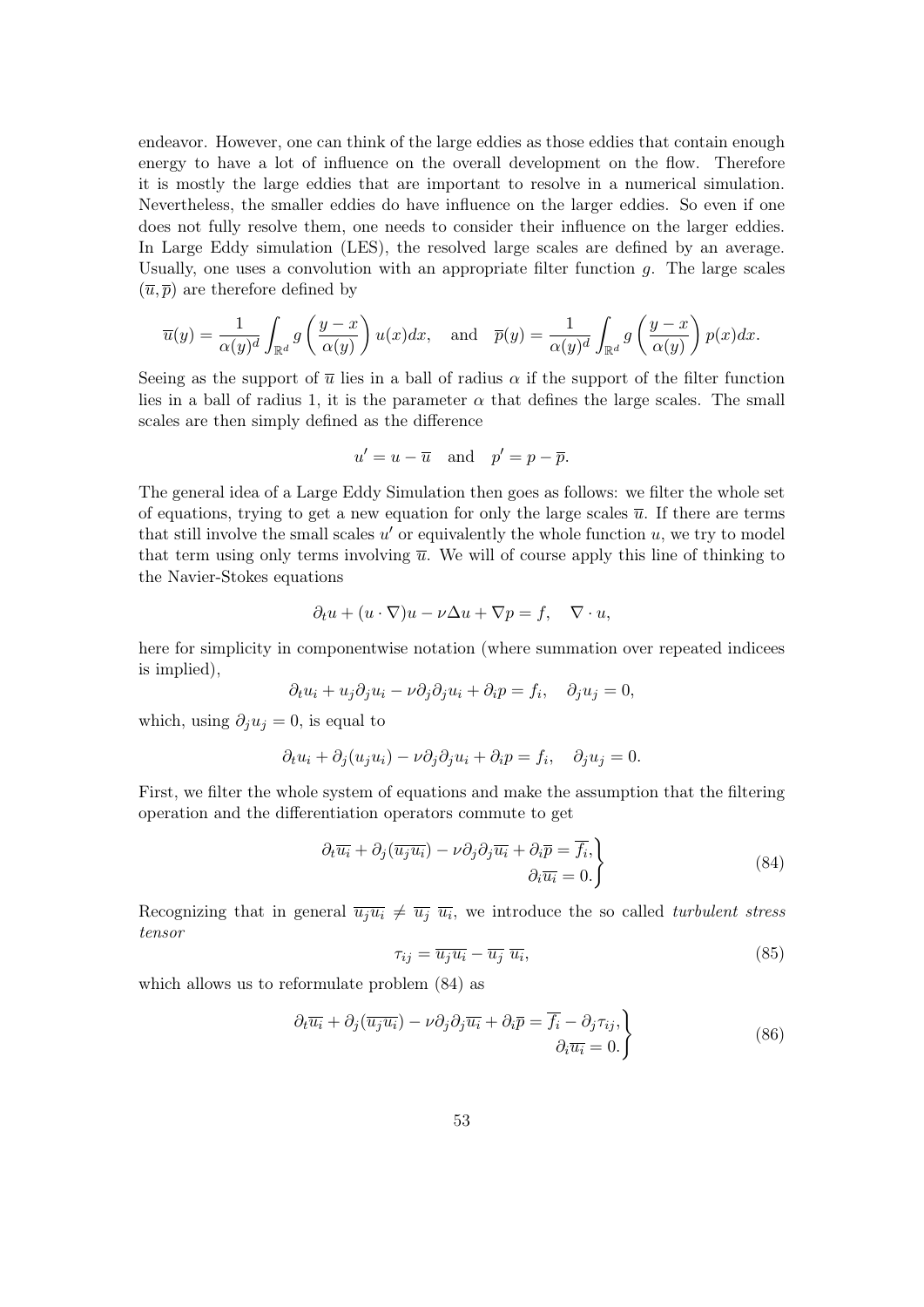Now, the left-hand side only contains the filtered (and therefore less expensive to compute)  $\overline{u}$ . The right-hand side still contains the whole function *u*, containing large and small scales. Through the appearance of the small scales on the right-hand side the effect of the small scales on the large scales is modeled. The function  $\bar{u}$  is what we want to solve for. The right-hand side is the term that we need to model in order to get an equation for only the large scales. The choice of an expression only involving large scale terms for *τ* then is the choice of a *turbulence model*, sometimes called *subgrid model*. For an overview of models and the problems that come with them, see John (2006); for an extensive treatment of the topic, see Pope (2000) or Sagaut (2006).

There are of course problems associated with this kind of turbulence modeling. For starters, different turbulence models produce very different results, seemingly contradicting the assumption that the small scales are isotropic and therefore have an almost universal character, see Geurts and Holm (2006).

This is a problem that the Leray- $\alpha$  model solves. From the model itself, we can derive an LES-type model like the one in  $(86)$ , where  $\tau$  will be a slightly different expression. But by having a filter L and its inverse given explicitly,  $\tau$  now automatically only contains  $\bar{u}$ -terms, so there is no need for additional subgrid modeling. The subgrid model is automatically implied by the Leray- $\alpha$  model itself!

To derive this, we proceed as is done in Geurts and Holm (2003) and first present the Leray- $\alpha$  model in componentwise notation. It then reads

$$
\partial_t u_i + \overline{u_j} \partial_j u_i - \nu \partial_j \partial_j u_i + \partial_i p = f_i, \n\partial_j u_j = 0, \nL \overline{u_i} = u_i,
$$

where for example  $L = -\alpha^2 \Delta + I$ , as in the previous sections. We proceed by replacing every *u* by  $L(\overline{u})$ . Then, we use the assumption that  $\partial_i \overline{u_i} = 0$  (alternatively, we impose zero boundary conditions) to get for the convective term  $\overline{u_i} \partial_i (L \overline{u_i}) = \partial_i (\overline{u_i} L \overline{u_i}).$ Subtracting this and adding  $L\partial_i(\overline{u_i} \ \overline{u_i})$  on both sides, we get

$$
L\partial_t \overline{u_i} + L\partial_j(\overline{u_j}\ \overline{u_i}) - \nu \partial_j \partial_j \overline{u_i} + \partial_i p = f_i - \partial_j(\overline{u_j}L\overline{u_i}) + L\partial_j(\overline{u_j}\ \overline{u_i}), \quad \partial_j u_j = 0.
$$

We now assume the filtering operation *L* to be invertible and adopting the notation  $L^{-1}p = \overline{p}$  and  $L^{-1}f = \overline{f}$  and then applying the inverse operator  $L^{-1}$  to the equation, we get

$$
\partial_t \overline{u_i} + \partial_j (\overline{u_j} \ \overline{u_i}) - \nu \partial_j \partial_j \overline{u_i} + \partial_i \overline{p} = \overline{f_i} - L^{-1} \partial_j (\overline{u_j} L \overline{u_i}) + \partial_j (\overline{u_j} \ \overline{u_i})
$$

$$
= \overline{f_i} - \partial_j \left( \underbrace{L^{-1} (\overline{u_j} L \overline{u_i}) - \overline{u_j} \ \overline{u_i}}_{:=m_{ij}} \right). \tag{87}
$$

Comparing (87) to (86), it is immediately apparent that the Leray- $\alpha$  model directly implies a subgrid model, as the tensor  $m_{ij}$  only contains large scale terms and filtering operators that are explicitly given. So (87) is already the new equation for the large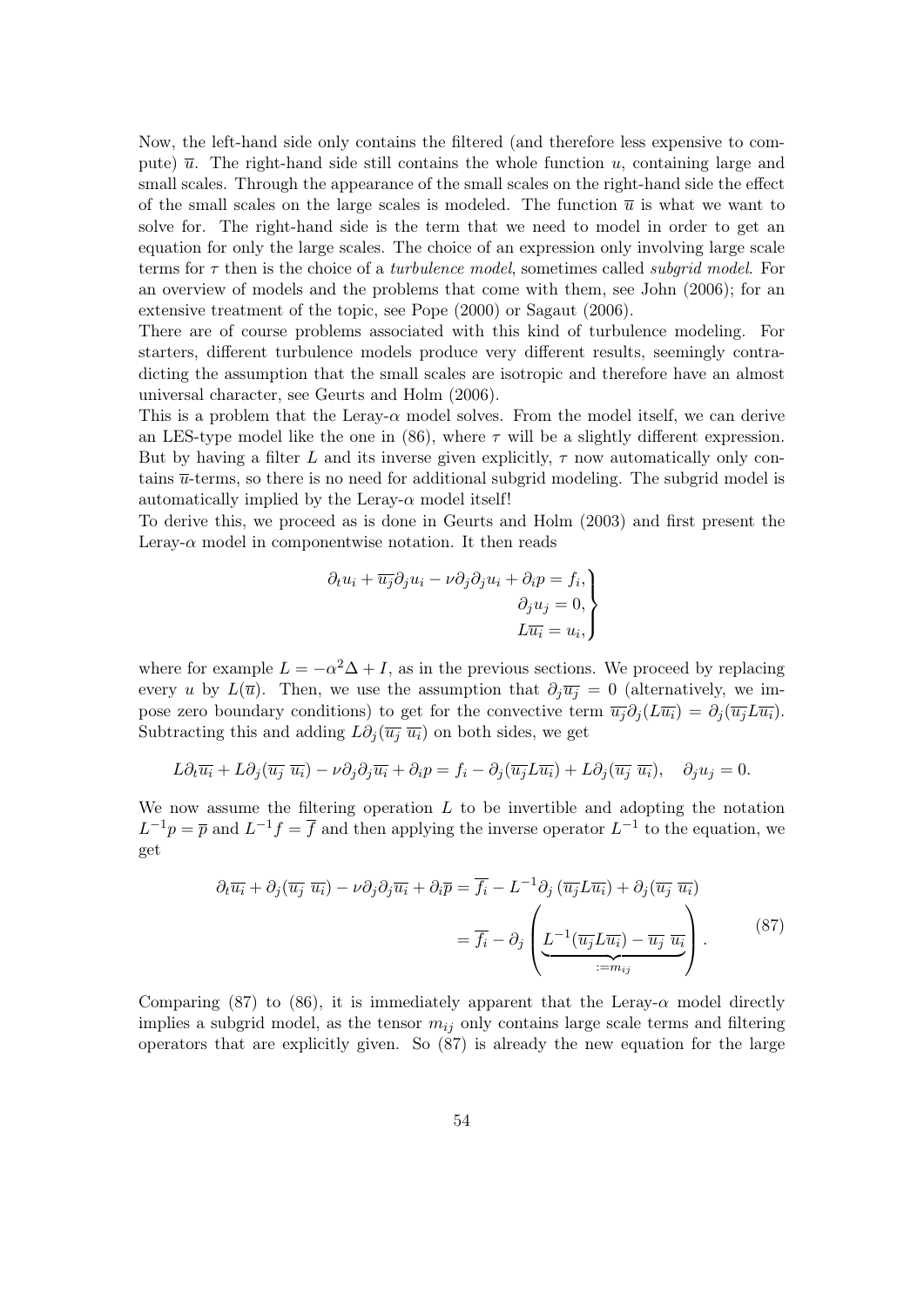scales  $\bar{u}$  that can now be solved by discretizing with a method of choice.

Note that the assumptions used herein, namely the assumption that the operator *L* and the differential operators commute and the assumption that  $\bar{u}$  is divergence-free, are not entirely unproblematic. In practice, commutation errors will occur and are non-negligible especially near the boundary, see John  $(2006)$ . In general,  $\bar{u}$  will not be divergence-free just because *u* is. This can certainly not be derived from the Leray- $\alpha$  model itself. However, this assumption does follow from imposing zero boundary values for  $u$  and  $\overline{u}$ and applying the  $\nabla$  operator to the equation for  $\overline{u}$ .

# 5.2 Numerical Simulations

In our simulations, we consider the flow through a channel, using an anisotropic grid in wall normal direction. The simulations were performed on a coarse grid and a finer grid. Because the filter width parameter *α* should be connected to the width of the mesh *h* as  $\alpha = Ch$ , where *C* is the filter width constant, the focus of our numerical experiments laid on comparing different values of C on the same grid. Note that unlike in the numerical analysis,  $\alpha$  is not constant on the grid, as the grid is anisotropic. As there are different ways of measuring the width of a mesh cell, we performed our experiments for three different measures, namely the geometric mean, the diameter of the cell and the shortest edge of the cell. The results were compared to results from Moser et al. (1999).

### 5.2.1 Channel Flow

We consider the flow through a rectangular channel  $\Omega$ . The bottom wall is at  $y = 0$ , the top wall is at  $y = 2H$  and the center line is at  $y = H$ ,  $z = 0$ . The flow is predominantly in the *x*-direction, making it the stream wise direction. The velocity varies mainly in the *y*-direction, which is the cross stream direction. The *z*-direction, which is also called the span wise direction, is assumed to be large compared with the height of the channel. This allows us to assume that the flow is statistically independent of *z*, except of course at and near the walls. However, in our experiments homogeneous Dirichlet boundary conditions were only used in y-direction and periodic boundary conditions were used in the x- and z-directions, making the channel infinitely long and infinitely wide, so as to not have to deal with walls and the problems they pose. This will mean that statistics no longer vary with *x*, making the flow statistics only dependent on *y*, see also Pope (2000), Chapter 7, Wall flows for a similar set-up. This type of flow is, as one would expect, statistically symmetric around the mid-plane  $y = H$ .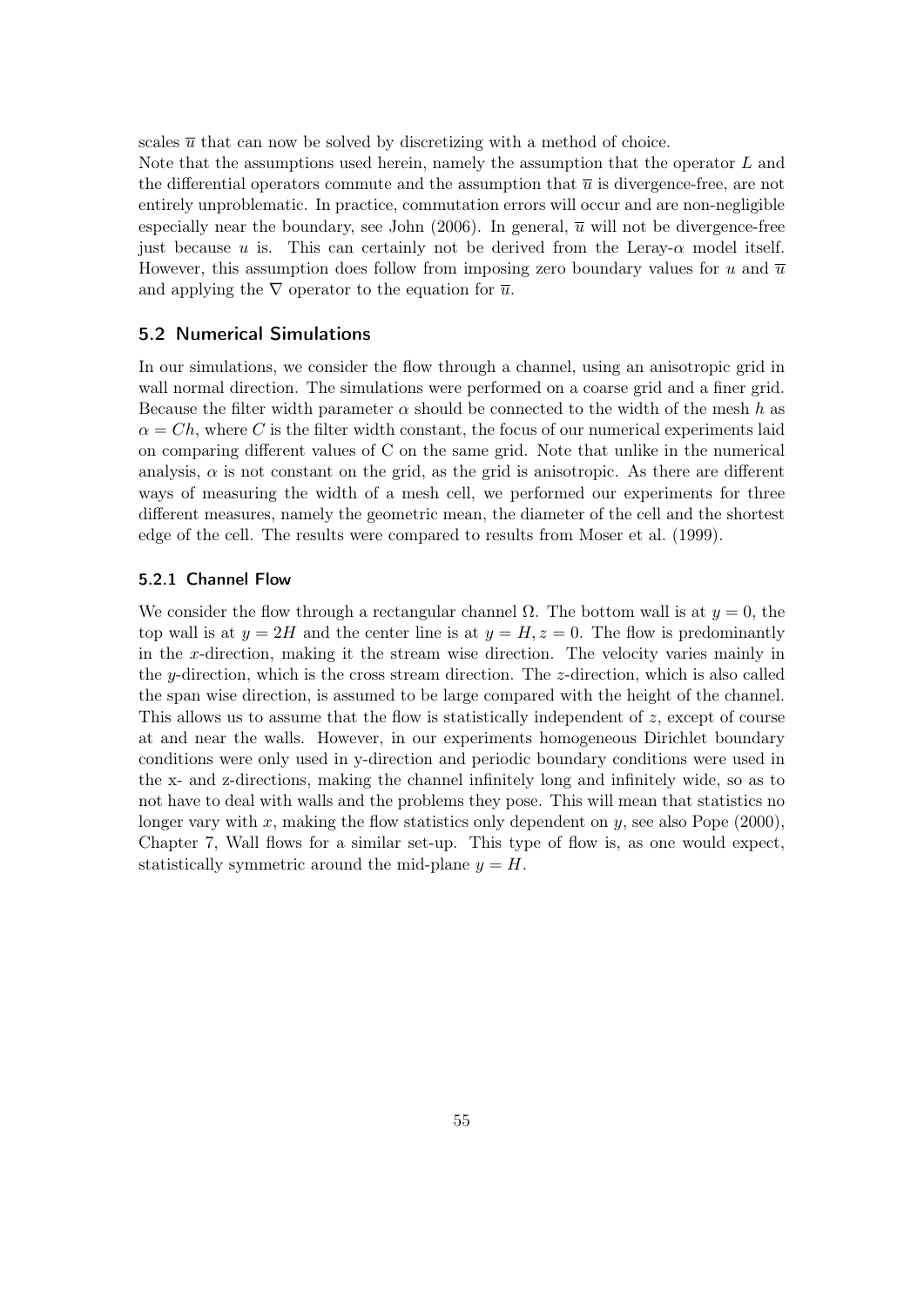### 5.2.2 Algorithm

The Leray-*α* model is first discretized in time by a simplified Crank-Nicolson method, see Chapter 4, section 4.2.2, (53) to yield

$$
u_{n+1} + \frac{1}{2}\Delta t \left( -\nu \Delta u_{n+1} + (\overline{u}_{n+1} \cdot \nabla) u_{n+1} + \nabla p_{n+1} \right)
$$
  
=  $u_n - \frac{1}{2}\Delta t \left( -\nu \Delta u_n + (\overline{u}_n \cdot \nabla) u_n + \nabla p_n \right) + \frac{1}{2}\Delta t (f_n + f_{n+1}),$   
 $\nabla \cdot u_{n+1} = 0,$   
 $(\text{Id} - \alpha^2 \Delta) \overline{u_{n+1}} = u_{n+1}.$  (88)

This is transformed into variational form and discretized by a finite element method using the  $Q_2/P_1^{\text{disc}}$  finite element. Finally, this is linearized to resemble an Oseen system, meaning in the nonlinearity one replaces  $(\overline{u_{n+1}} \cdot \nabla) u_{n+1}$  by  $(\overline{u_n} \cdot \nabla) u_{n+1}$ . This is then solved by a fixed point iteration. Problem (88) then becomes: Given  $\overline{u_{n+1}}^0 = \overline{u_n}$ , solve in each time step

$$
(u_{n+1}^{(k)}, v) + \frac{1}{2} \Delta t \left( \nu (\nabla u_{n+1}^{(k)}, \nabla v) + \left( (\overline{u_{n+1}}^{(k-1)} \cdot \nabla) u_{n+1}^{(k)}, v \right) + (p_{n+1}^{(k)}, \nabla \cdot v) \right)
$$
  

$$
= (u_n, v) - \frac{1}{2} \Delta t \left( \nu (\nabla u_n, v) + ((\overline{u_n} \cdot \nabla) u_n, v) + (p_n, \nabla \cdot v) \right)
$$
  

$$
+ (p_n, \nabla \cdot v) + \frac{1}{2} \Delta t (f_n + f_{n+1}, v),
$$
  

$$
(\nabla \cdot u_{n+1}^{(k)}, q) = 0,
$$
  

$$
(\text{Id} - \alpha^2 \Delta) \overline{u_{n+1}}^{(k)} = u_{n+1}^{(k)}.
$$

In the numerical experiments themselves, the deformation tensor formulation was used. Herein, the term  $(\nabla u, \nabla v)$  is replaced by the term  $2(D(u), D(v))$ , where  $D(u) = \frac{1}{2}(\nabla u + \nabla u^T)$ . This is solved using homogeneous Dirichlet boundary conditions. The Crank-Nicolson scheme was applied with an equidistant time step of  $\Delta t = 0.002$ . The grid that was used is uniform in the periodic directions *x* and *z*. It is anisotropic in the wall normal direction *y*, where the spacing of the nodes becomes finer and finer towards the wall. The nodes  $y_i$  are then given by

$$
y_i = 1 - \cos\left(\frac{i\pi}{N_y}\right), \quad i = 0, \dots, N_y,
$$

where  $N_y$  is the number of cell layers in y-direction. Our coarse grid consists of  $8 \times 8$ cells in the *x*- and *z*-directions and and 16 layers of these cells in *y*-direction. For the fine grid, we refined once more in the *y*-direction, resulting in 32 layers of cells.

### 5.2.3 Statistics of Interest

As we want to compare our results to a direct numerical simulation of the channel flow, there are some statistics that were computed.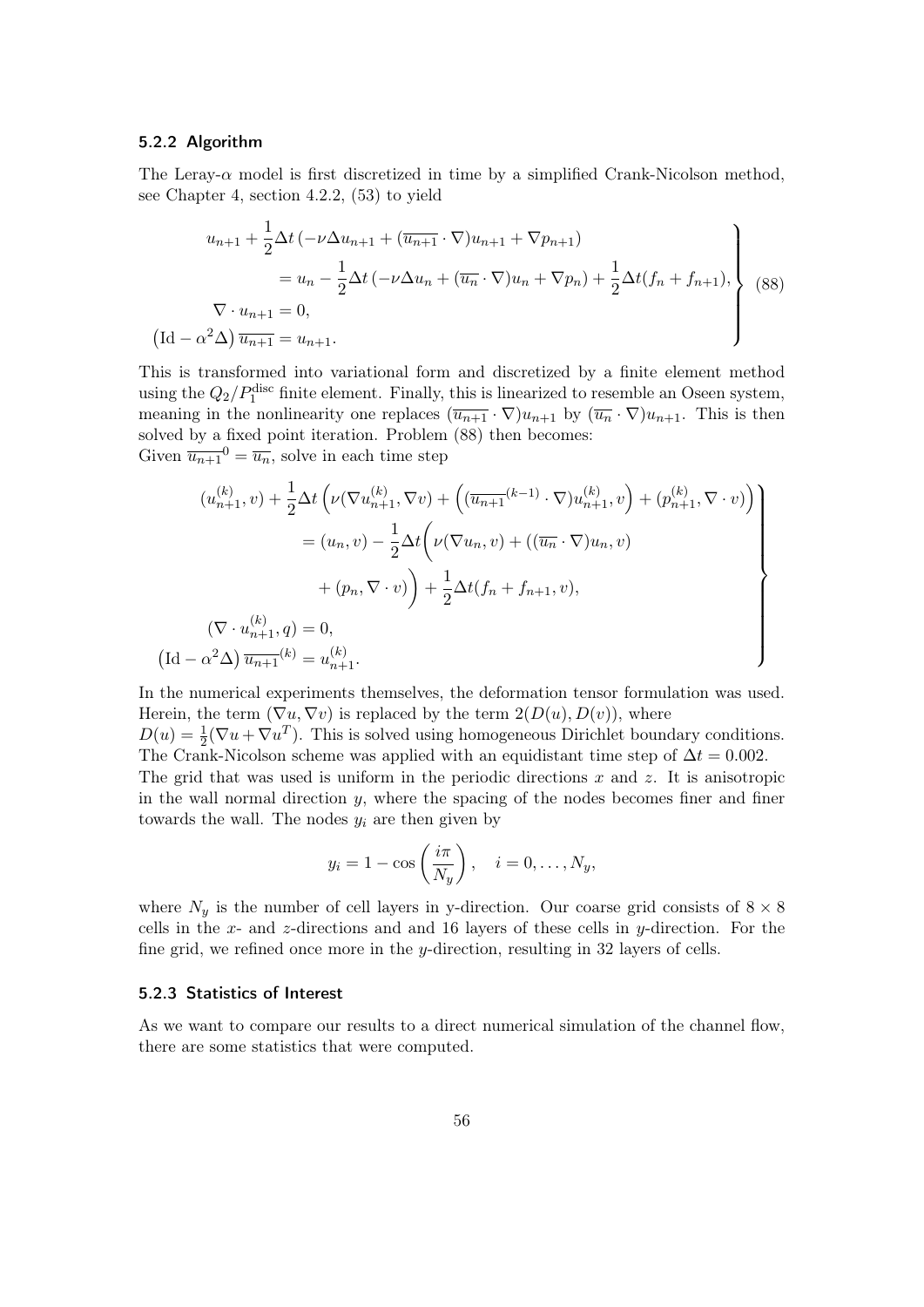Let  $u^h(t, x, y, z) = (U(t, x, y, z), V(t, x, y, z), W(t, x, y, z))$  be the solution computed by using the method described above. Let  $N_a$  denote the number of grid points in the direction indicated by the subscript *a*. The first statistic of interest is the spatial average: as the grids used are uniform, the spatial mean velocity at time  $t_n$  in the plane  $y = \text{const.}$ is denoted by

$$
\langle u^h(t_n, x, y, z) \rangle_s = \frac{1}{N_x N_z} \sum_{i=1}^{N_x} \sum_{j=1}^{N_z} u^h(t_n, x_i, y, z_j).
$$

If we average these in time, again keeping in mind that the time steps are uniform too, we get the mean velocity profile depending on *y*:

$$
u_{\text{mean}}^h(y) := \left\langle \left\langle u^h(t_n, x, y, z) \right\rangle_s \right\rangle_t = \frac{1}{N_t + 1} \sum_{n=0}^{N_t} \left\langle u^h(t_n, x, y, z) \right\rangle_s. \tag{89}
$$

The first secondary statistic used is the *Reynolds Stress Tensor*. It is derived from the Navier-Stokes equations in exactly the same way as the turbulent stress tensor  $\tau$ , see (85) , except that we now interpret the bar over *u* as an averaging of our choice instead of as a given filter. If we denote this averaging of our choice by  $\langle \cdot \rangle$ , the equations (86) then read

$$
\partial_t \langle u_i \rangle + \partial_j (\langle u_j \rangle \langle u_i \rangle) - \nu \partial_j \partial_j \langle u_i \rangle + \partial_i \langle p \rangle = \langle f_i \rangle - \partial_j \mathbb{R}_{ij}, \partial_i \langle u_i \rangle = 0,
$$

where

$$
\mathbb{R}_{ij} = \langle u_j u_i \rangle - \langle u_i \rangle \langle u_j \rangle
$$

is the general form of the *Reynolds Stress Tensor*. From this equation, we can interpret the Reynolds Stress Tensor as the force that determines how the average  $\langle u_i \rangle$  develops. As the averaging is one of our choice, there is more than one version of the Reynolds Stress Tensor used in the literature, depending on what kind of averaging was used. Here, we will present results for the component  $\mathbb{R}_{uv} := \mathbb{R}_{u_1u_2}$  of the Reynolds Stress Tensor, which we define as

$$
\mathbb{R}_{uv} = \langle \langle uv \rangle_s \rangle_t - \langle \langle u \rangle_s \rangle_t \langle \langle v \rangle_s \rangle_t. \tag{90}
$$

The diagonal components of the stress tensor are called *normal stresses* and the offdiagonal components are the *shear stresses*. Naturally, what is shear stress and what is normal stress depends on the choice of coordinate system, but useful distinctions can be made between isotropic and anisotropic stresses. Seeing as the trace of a tensor is invariant under coordinate transformations, the term  $\frac{1}{3}\sum_{i=1}^{3} \langle \mathbb{R}_{ii} \rangle$ , which is the trace of the Reynolds Stress Tensor normalized by the dimension, is called *isotropic stress*. Therefore, the deviation from isotropy can be expressed by  $\mathbb{R}_{ij} - \frac{1}{3}$  $\frac{1}{3}\sum_{i=1}^{3} \mathbb{R}_{ii} \delta_{ij}$ .

In contrast to free shear flows, a channel flow is a wall flow, meaning that the viscosity of the fluid is an influential parameter at the walls of the channel. The total shear stress can be derived from the averaged momentum equation. This is solved for the pressure term. The other terms then model the stress and the term containing the viscosity *ν*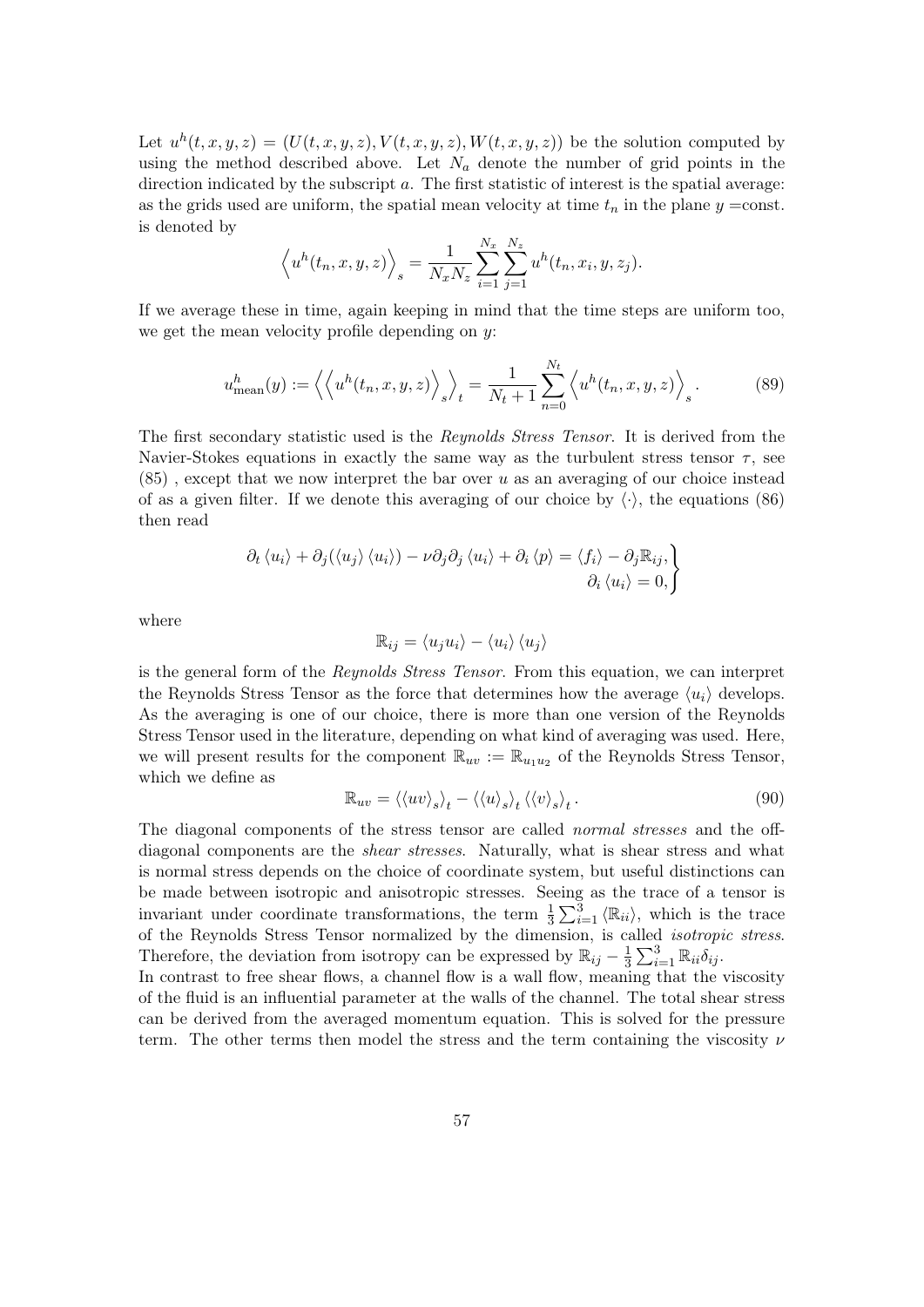is called viscous contribution, see Pope (2000), Section 7.1.2 for details. If we assume zero boundary conditions, at the wall the so called *wall shear stress* is entirely due to the *viscous contribution*

$$
\tau_w = \rho \nu \left(\frac{d \left\langle u \right\rangle}{dy}\right)_{y=0}
$$

*.*

This stress will influence the flow dependent on its distance from the wall. Therefore, the introduction of so called *viscous scales*, dependent on  $\tau_w$ , is appropriate. These are

$$
u_{\tau} = \sqrt{\frac{\tau_w}{\rho}}
$$
 friction velocity,  $\alpha_{\nu} = \nu \sqrt{\frac{\rho}{\tau_w}}$  viscous length scale,  

$$
Re_{\tau} = \frac{u_{\tau} \alpha}{\nu}
$$
 friction Reynolds number,  $y^{+} = \frac{y}{\alpha_{\nu}} = \frac{u_{\tau} y}{\nu}$  wall units.

The friction Reynolds number in our numerical experiments is  $Re<sub>\tau</sub> = 180$ . Herein, the simulated friction velocity is approximated by a one-sided difference at each wall and then the average will be computed, giving

$$
u_\tau^h = \frac{1}{2}\left(\frac{U_\text{mean}(y_\text{min}^+)}{y_\text{min}^+} - \frac{U_\text{mean}(2-y_\text{min}^+)}{2-y_\text{min}^+}\right),
$$

where  $y_{\min}^+$  is the minimum height of a cell. This will be used to normalize the secondary statistics.

Finally, we can give the definitions of the statistics used in the simulations. The first order statistic we calculate is the mean velocity. Results for this statistic will be shown for the first component  $U_{\text{mean}}(y)$  of  $u_{\text{mean}}^h(y)$  from equation (89). For clarity, we also show a plot of the difference of the mean to the reference mean. The Reynolds Stress Tensor component that is shown was calculated by

$$
\mathbb{R}_{uv} := \mathbb{R}_{12} := \frac{\mathbb{R}_{12}^h}{(u_\tau^h)^2}.
$$

The root mean square turbulence intensities were computed by

$$
u_{rms} = \frac{\left|\mathbb{R}_{11}^h - \frac{1}{3}\sum_{j=1}^3 \mathbb{R}_{jj}^h\right|^{\frac{1}{2}}}{u_\tau^h}.
$$

Finally, we note that when actually using the Large Eddy Formulation of the Leray-*α* model to compute a solution, there should be a slight modification when computing the statistics, as is pointed out by Winckelmans et al. (2002). As we want to compare our results to a Direct Numerical Simulation, we will have to compare the statistics of *u DNS* , which is the result of the DNS calculation, to the statistics of  $\overline{u}$ , which is the result of Large Eddy Modeling. It is natural to assume that

$$
\langle u \rangle \sim \langle \overline{u} \rangle \, ,
$$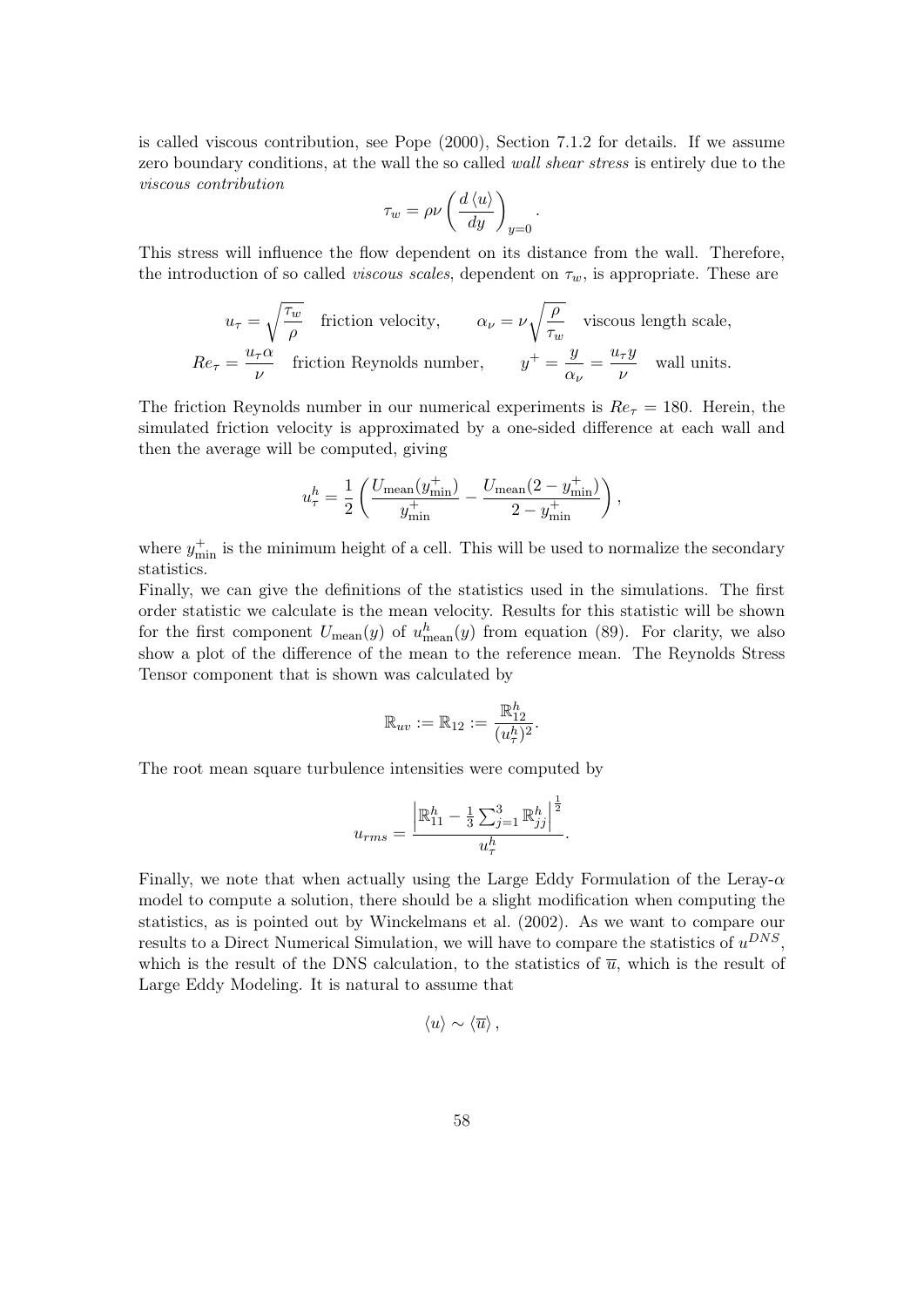as  $\bar{u}$  is just a filtered version of  $u$ . Therefore, we can directly compare the first order statistics. For the second order statistics, we use the fact that the tensor  $m_{ij}$  from (87), after being filtered once more, can be written as

$$
\overline{m_{ij}} = \overline{\overline{u_j} \ u_i} - \overline{\overline{u_j u_i}}.
$$

We also use the fact that averaging is homogeneous, meaning

$$
\langle u \rangle \approx \langle \overline{u} \rangle \Longleftrightarrow \langle u \rangle \, a \approx \langle \overline{u} \rangle \, a \Longleftrightarrow \langle u a \rangle \approx \langle \overline{u} a \rangle \, .
$$

The Reynolds Stress Tensors  $\mathbb{R}_{ij}^{DNS}$  of *u* and  $\mathbb{R}_{ij}^{LES}$  belonging to  $\bar{u}$  are then related by

$$
\mathbb{R}_{ij}^{DNS} = \langle u_i \rangle \langle u_j \rangle - \langle u_i u_j \rangle \approx \langle \overline{u_i} \rangle \langle \overline{u_j} \rangle - \langle \overline{u_i u_j} \rangle
$$

$$
\approx \langle \overline{u_i} \rangle \langle \overline{u_j} \rangle - \langle \overline{m_{ij}} \rangle - \langle \overline{\overline{u_j} \ \overline{u_i}} \rangle = \mathbb{R}_{ij}^{LES} - \langle \overline{m_{ij}} \rangle.
$$

#### 5.2.4 Results

According to the rule  $\alpha = Ch_K$ , where  $h_K$  is some measure of the cell K, the filter width *α* varies in wall normal direction.

For the cell measure  $h_K$ , three different options were tested. Denoting by  $h_x(K)$ ,  $h_y(K)$ and  $h_z(K)$  the lengths of the edges of the cell  $K$ , we define

cubic(K) := 
$$
\sqrt[3]{h_x h_y h_z}
$$
, diam(K) :=  $\sqrt{h_x^2 + h_y^2 + h_z^2}$ , edge(K) := min $\{h_x, h_y, h_z\}$ .

In the first stage of our experiment results for values of  $C$  in the range of  $C = 0.2, 0.3, \ldots$ 0*.*9*,* 1*.*0*,* 1*.*2*,* 1*.*5*,* 2*.*0 were computed for each of these cell measures on the coarse grid. Depending on the results, additional finer values were computed.

The results on the coarse grid are presented in Figures 1, 2 and 3. We classify the results by first comparing the mean profile and selecting acceptable values of *C*. Then from these values of *C* we choose the one that is nearest to the secondary statistics of he reference and declare it as the best value.

For the Cubic measure (Figure 1), values  $C = 0.1$  and  $C = 0.15$  were the closest to the mean velocity profile of the reference mean velocity profile from the DNS simulation. The computed root mean square intensities (rms*u*) do have the correct form, but highly overpredict the values. The overprediction is smallest for  $C = 0.1$ . None of the results for the Reynolds Stress Tensor component  $(R_{uv})$  are particularly good. The form of the curves is similar to the reference values for  $C = 0.1$ ,  $C = 0.15$  and  $C = 0.2$ , but the oscillations near the wall are quite pronounced. These are both effects that will be lessened considerably on the finer grid. All in all, for the cubic cell measure, the value  $C = 0.1$  seems to be the best value.

For the diam cell measure, the values of the filter width constant for which the mean velocity profile was acceptable were somewhat lower than the values for the edge measure. As can be seen in Figure 2, only the value  $C = 0.025$  produced reasonable results. Especially the root mean square intensities are far overpredicted for the other values.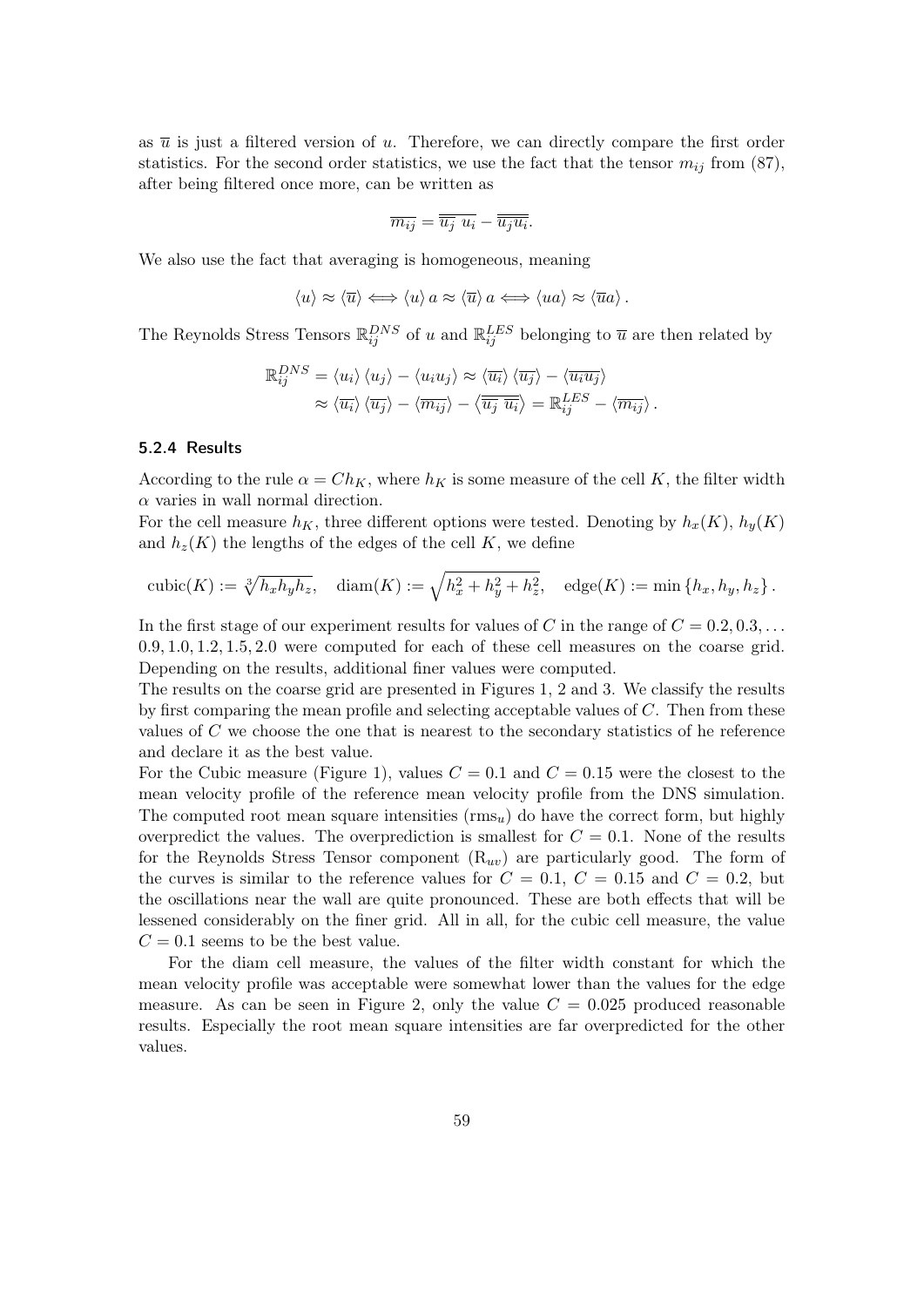

Figure 1: Cubic on coarse grid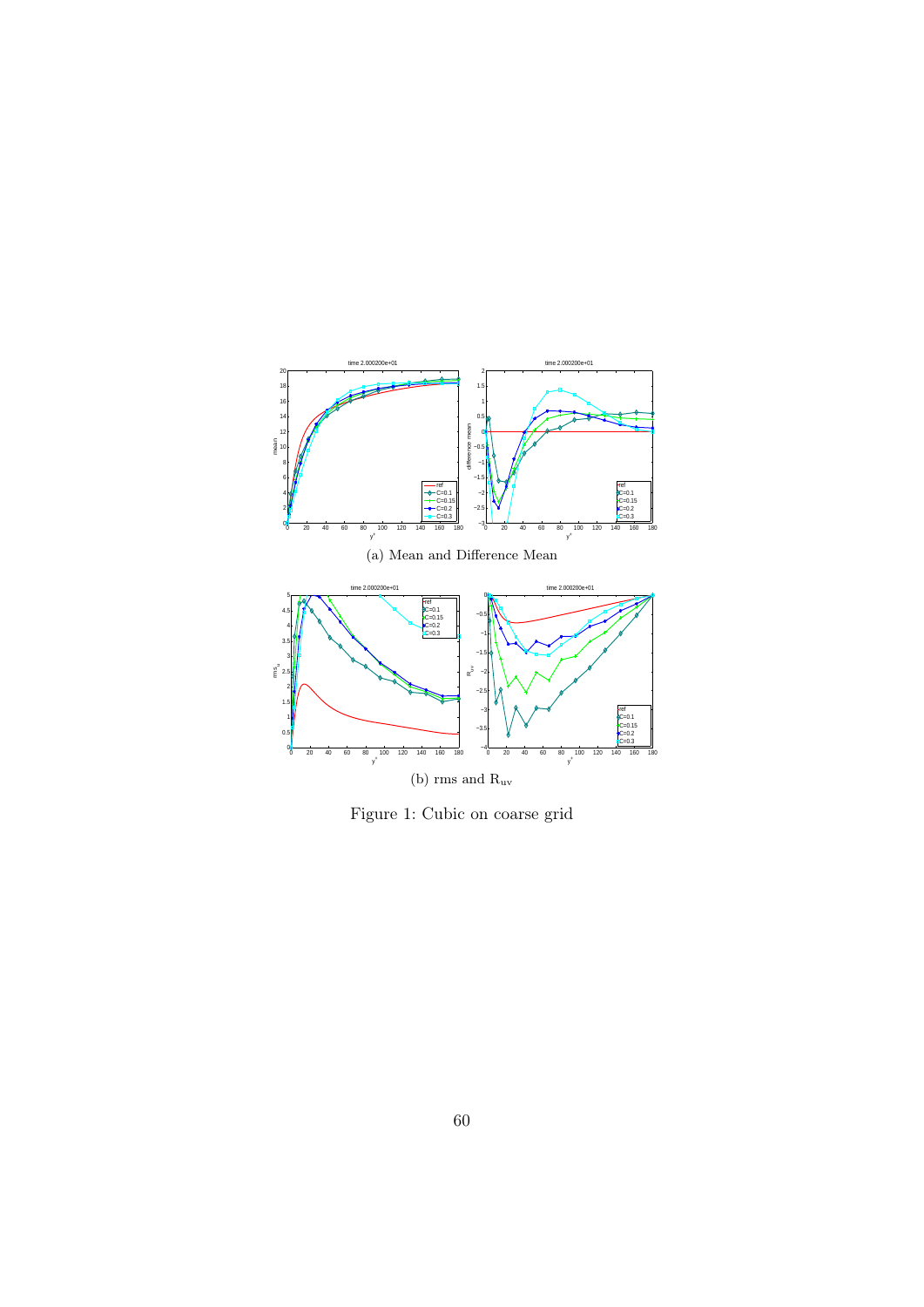

Figure 2: Diam on coarse grid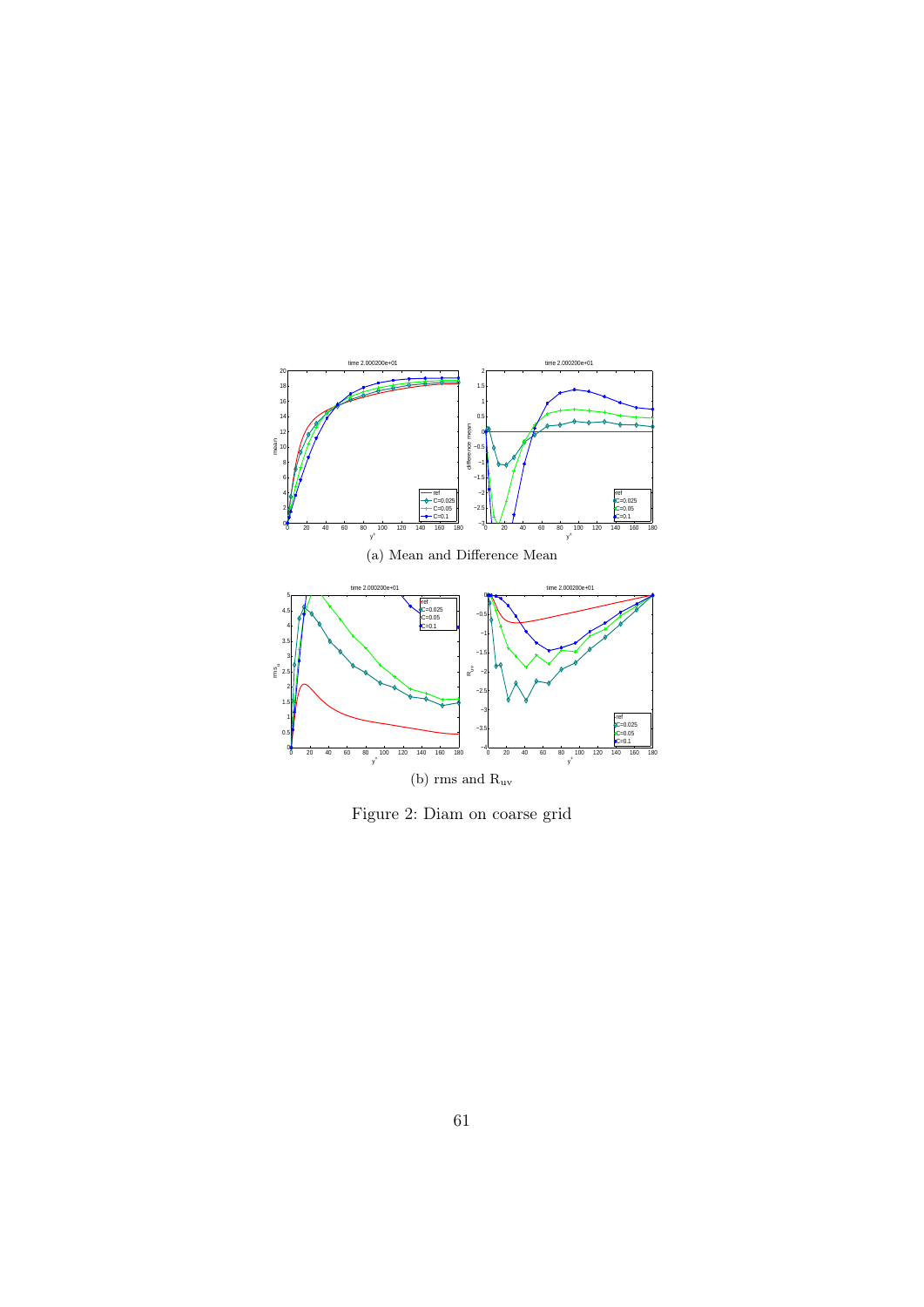For the cell measure edge, we show the full range of values for *C*, see Figure 3. In terms of the quality of their mean velocity profile, none of the results are particularly good, but the values  $C = 0.3$  through  $C = 0.8$  are comparable. As the root mean square intensity and the Reynolds Stress Tensor are best for  $C = 0.8$ , this is the value we select as best result.

The results for the fine grid are presented in Figures 4, 5 and 6.

On the fine grid, the only two values of *C* that produce a reasonably close velocity profile for the measure Cubic are  $C = 0.2$  and  $C = 0.3$ , see Figure 4. These two values are also the only two values that produce curves that have the correct shape for rms*<sup>u</sup>* and the Reynolds Stress Tensor. Of these,  $C = 0.3$  far overpredicts rms<sub>u</sub>. We select  $C = 0.2$  as the best value. We see that the overpredictions and oscillations are lessened.

For the measure Diam on the fine grid, similar to the situation on the coarse grid, only  $C = 0.025$  produces acceptable results for all considered statistics, see Figure 5.

For the measure Edge, the differences between the results for different *C* were minimal, especially in the range  $[0.2, 0.8]$ . Of these,  $C = 0.8$  yields the best results for the second order statistics, which is why we pick it as the best value.

A comparison shows that the best result on the coarse grid is produced for the measure Diam and the value  $C = 0.025$ , see Figure 7, but this is also the only value that Diam produces a reasonable result for. On the fine grid, Figure 8 shows that the best result is also achieved by selecting the diam measure.

All in all, the dependence on  $\alpha$  can clearly be seen. For the measures Cubic and Diam the range of *C* that produced acceptable results is relatively small. No choice of *C* was a perfect fit for the reference value profile.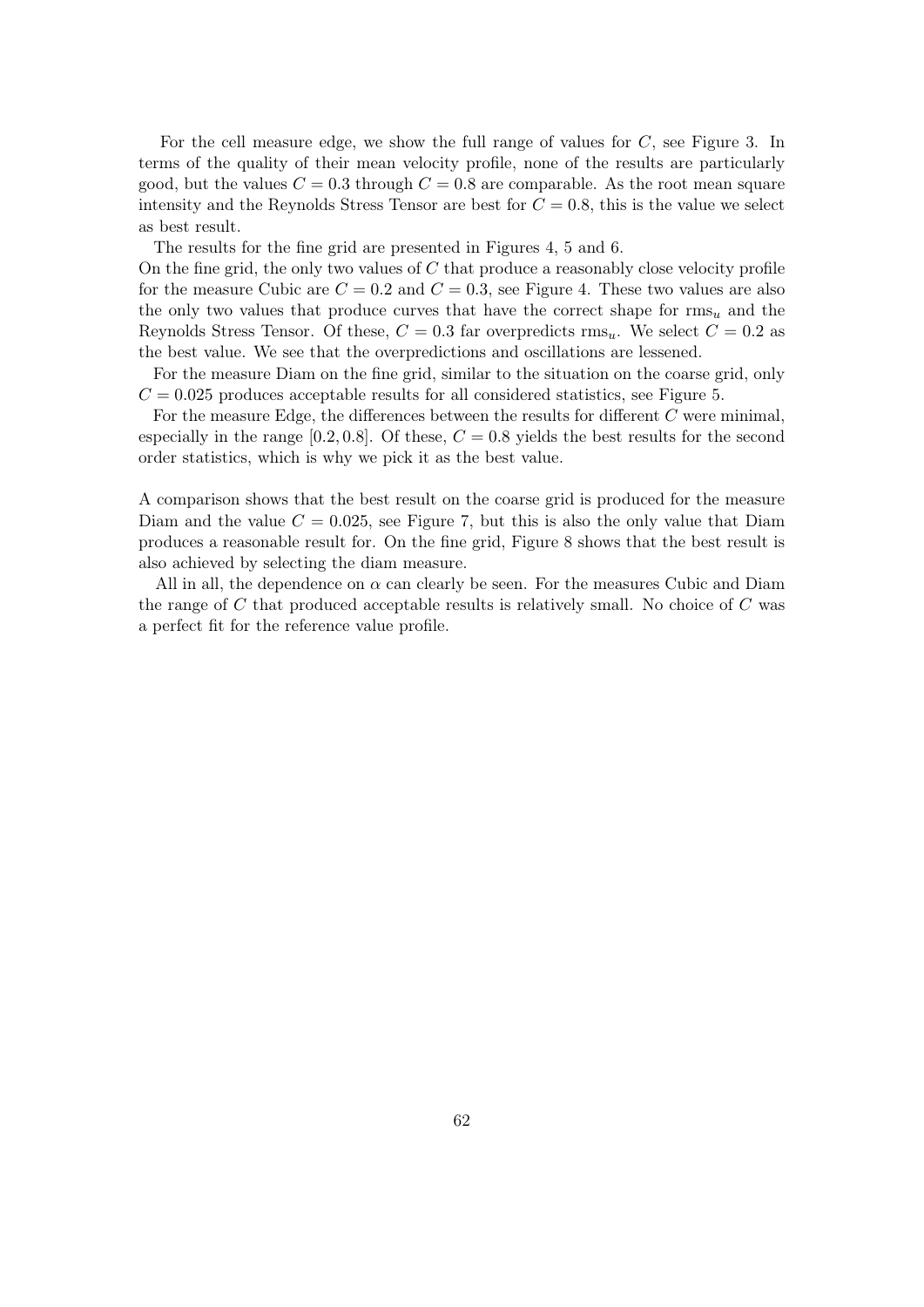

Figure 3: Edge on coarse grid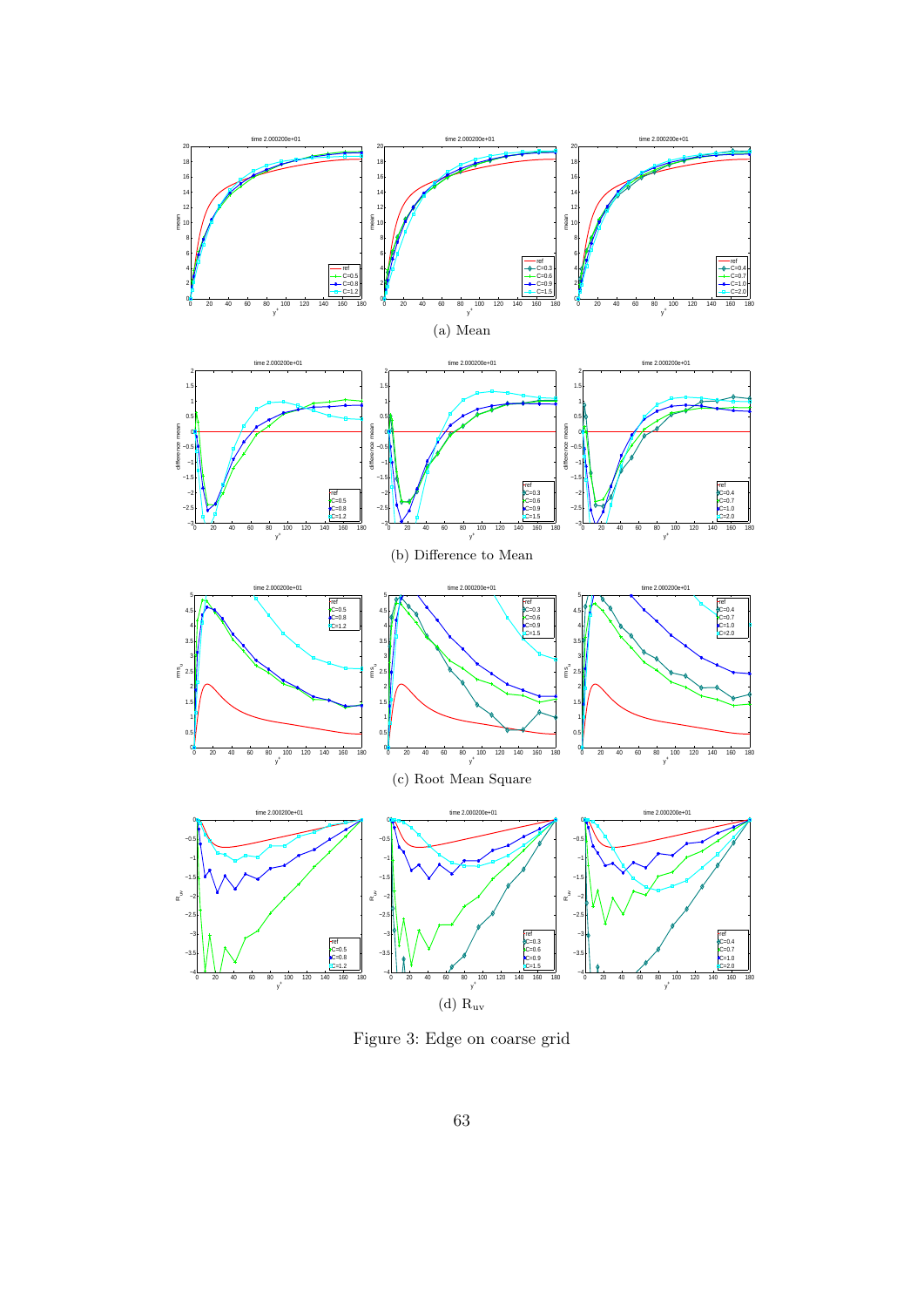

Figure 4: cubic on fine grid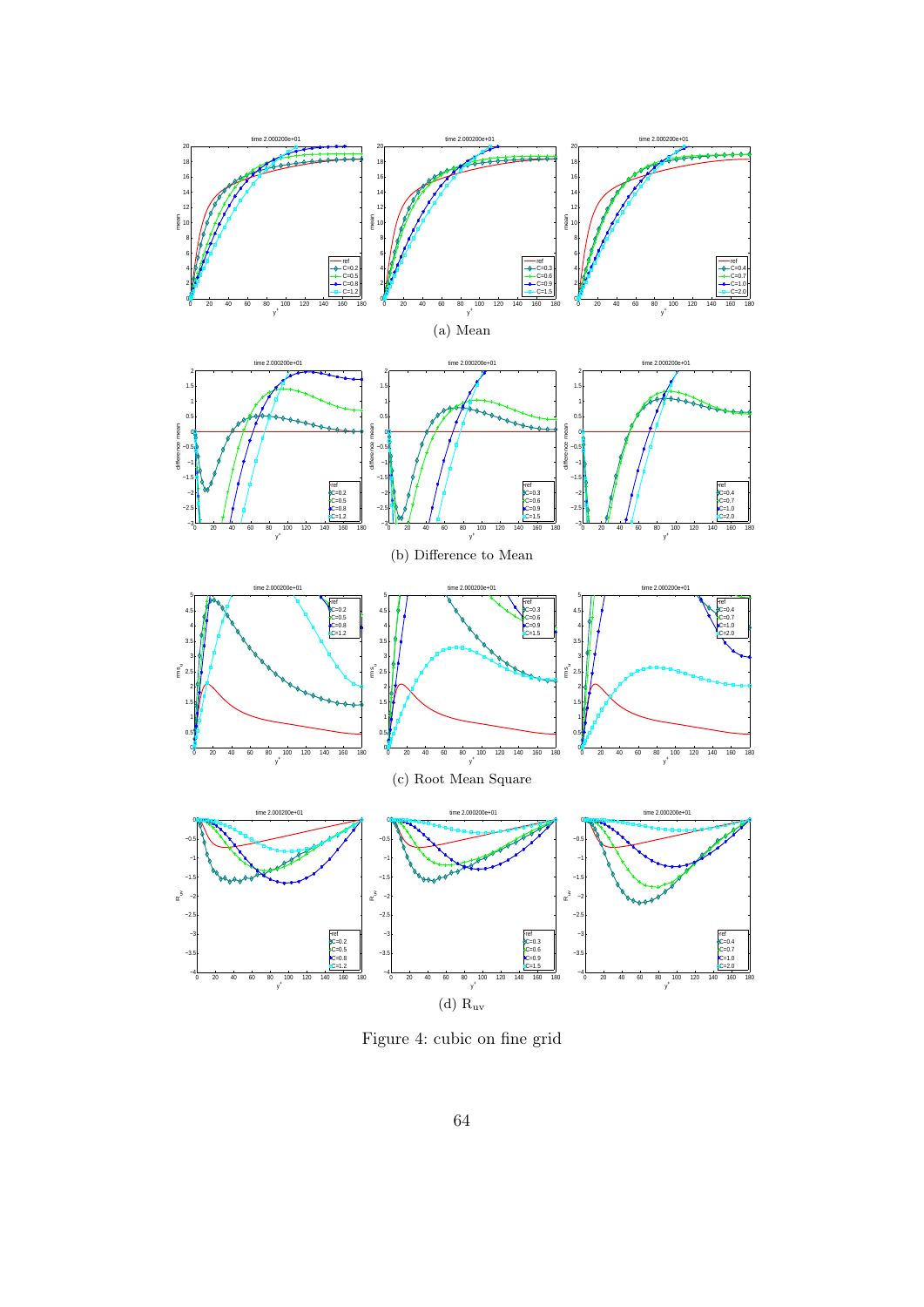

Figure 5: Diam on fine grid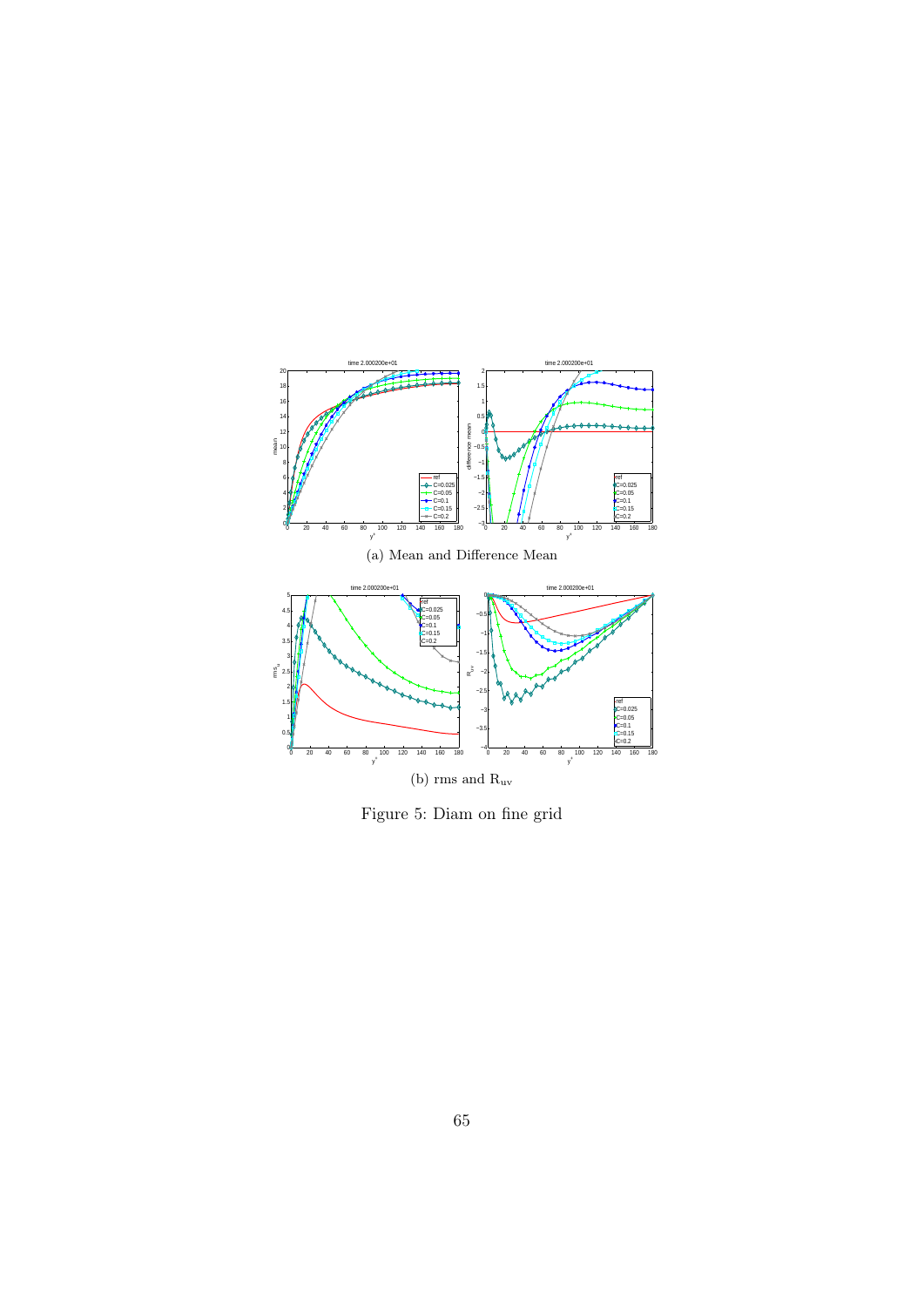

Figure 6: Edge on fine grid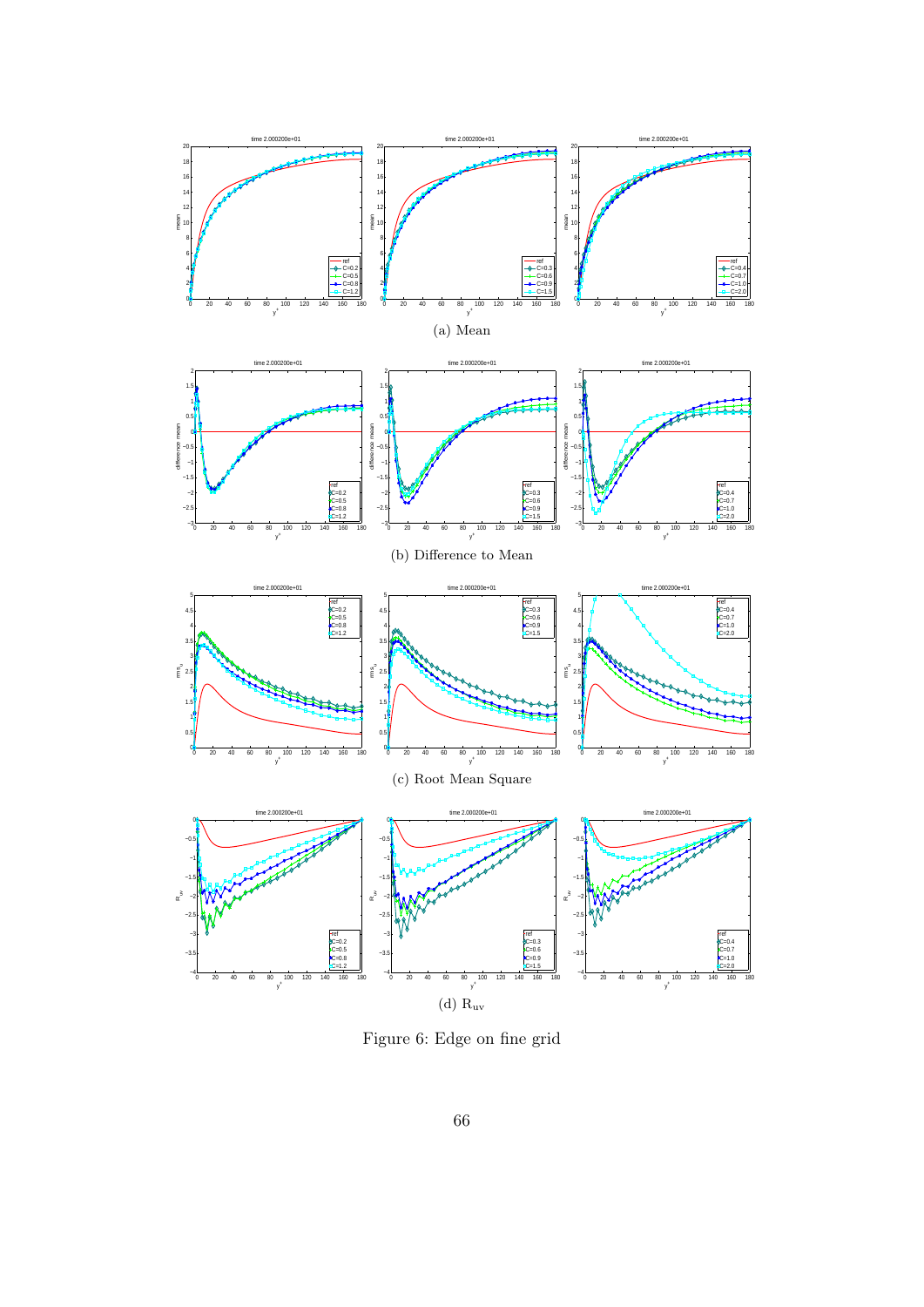

Figure 7: Comparison of best results on coarse grid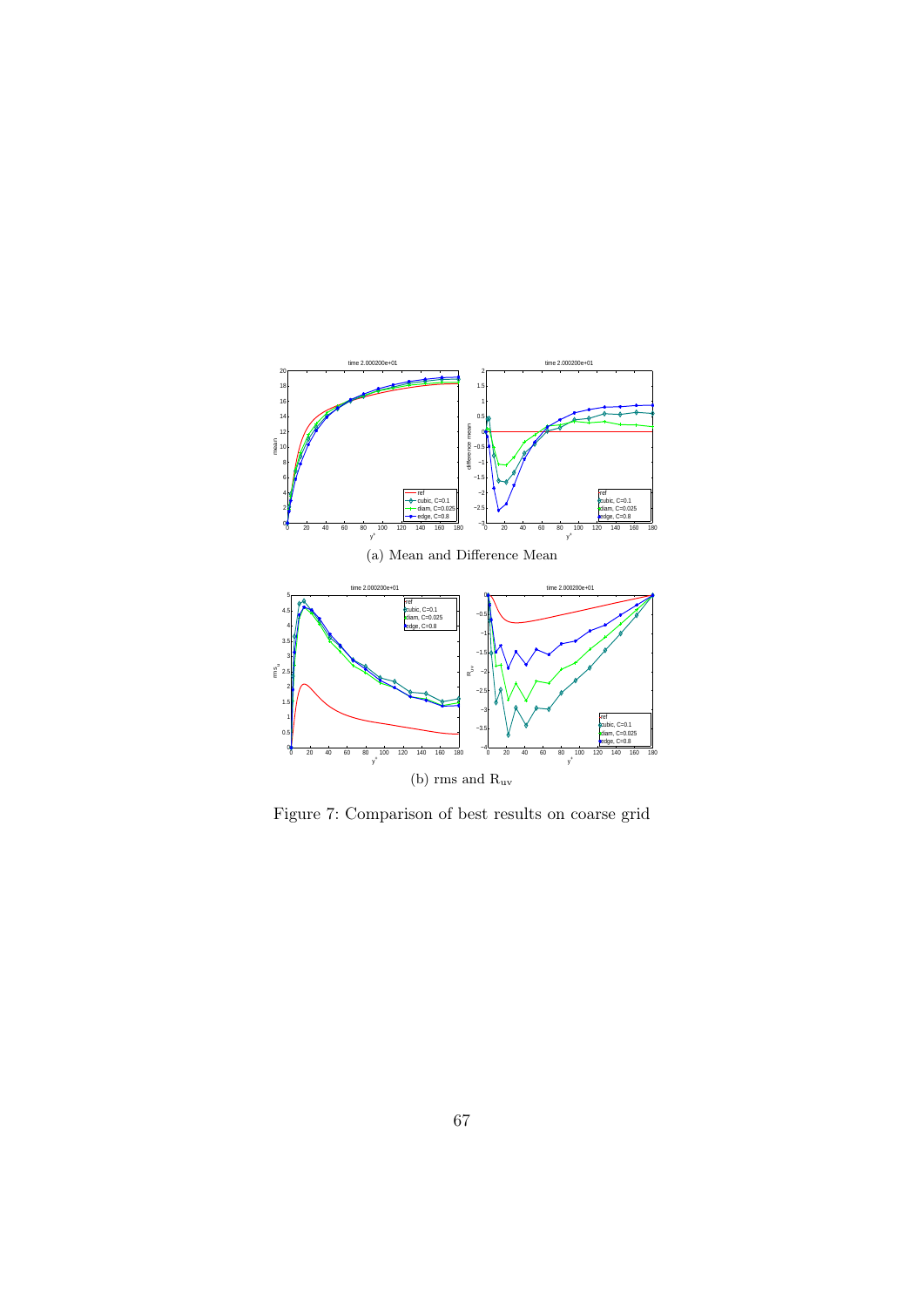

Figure 8: Comparison of best results on fine grid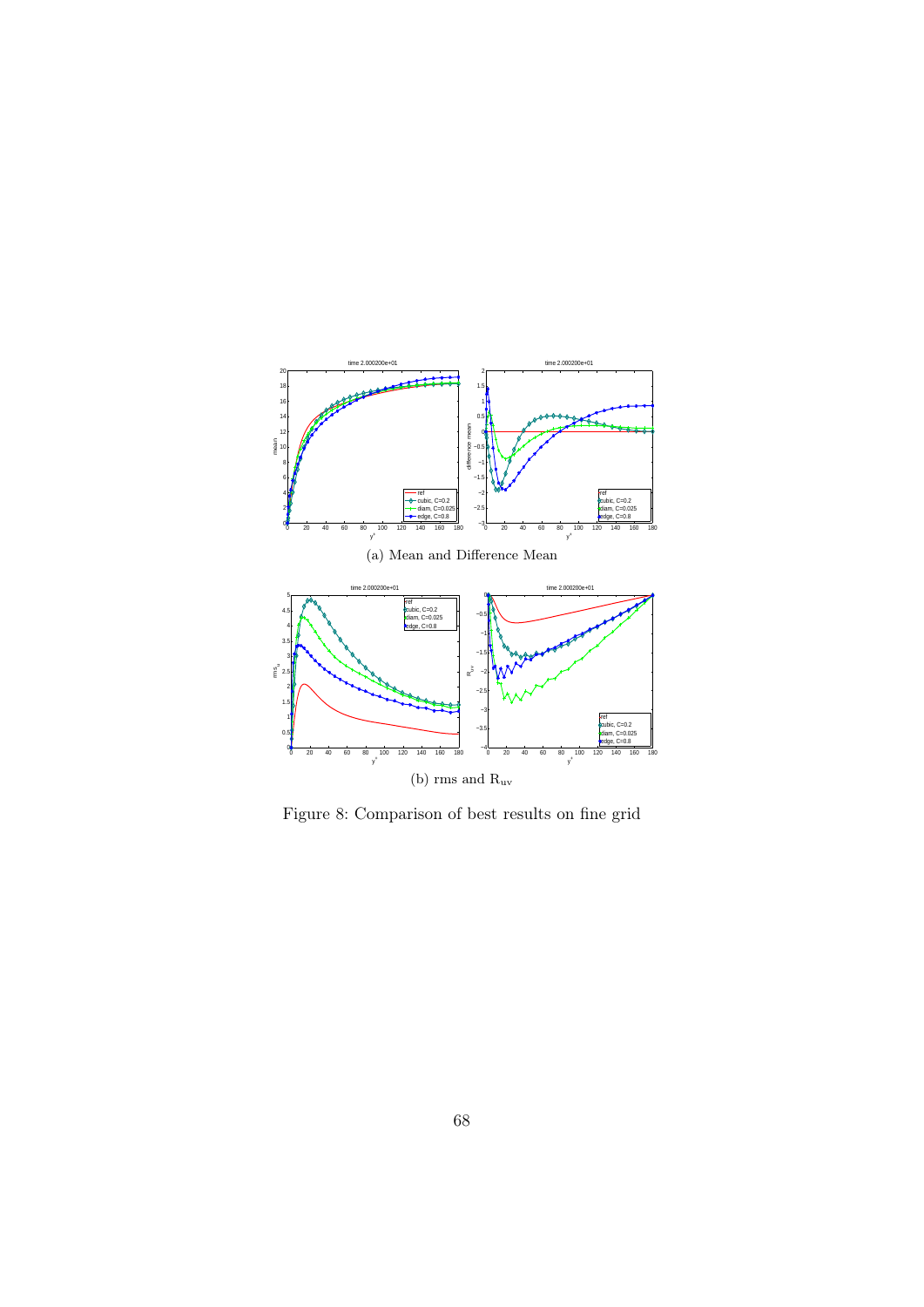## 6 Summary and Outlook

We have seen that due to the smaller dimension of its attractor, theory suggests that the Leray- $\alpha$  model of turbulence is easier to simulate numerically than other 3d models of turbulence. Our own numerical experiments did not produce a value for the filter width  $\alpha$  that produces perfect results. It might be interesting to consider the question of what would be a perfect result. After all, even if it implies its own subgrid model, the Leray-*α* model is still just a model of turbulence. The question of how accurately it can depict turbulence and what accuracy means in this context might be interesting to consider. Still, some experiments do suggest that the Leray- $\alpha$  model might be better at depicting the turbulent character of a flow than the usual Large Eddy Simulations, see for example Figure 1 in Geurts and Holm (2003).

Nevertheless, more numerical experiments using the Leray-*α* model and studies that compare the results of experiments using the Leray- $\alpha$  model to the results obtained by other turbulence models are needed.

An interesting candidate for an even better turbulence model seems to be the socalled LANS- $\alpha$  Model, which is an extension of the Leray- $\alpha$  model. These two models are investigated in Geurts and Holm (2006), where the authors record the result that "the Leray model is more robust but also slightly less accurate than the LANS- $\alpha$  model. The LANS-*α* model retains more of the small-scale variability in the resolved solution". The authors do note that this increase in accuracy requires a corresponding increase in spatial resolution. This of course will result in an increase in memory consumption and computational time compared to the Leray-*α* model. Again, more experiments are needed to quantify whether this increase in computational cost is justified compared to the increase in accuracy.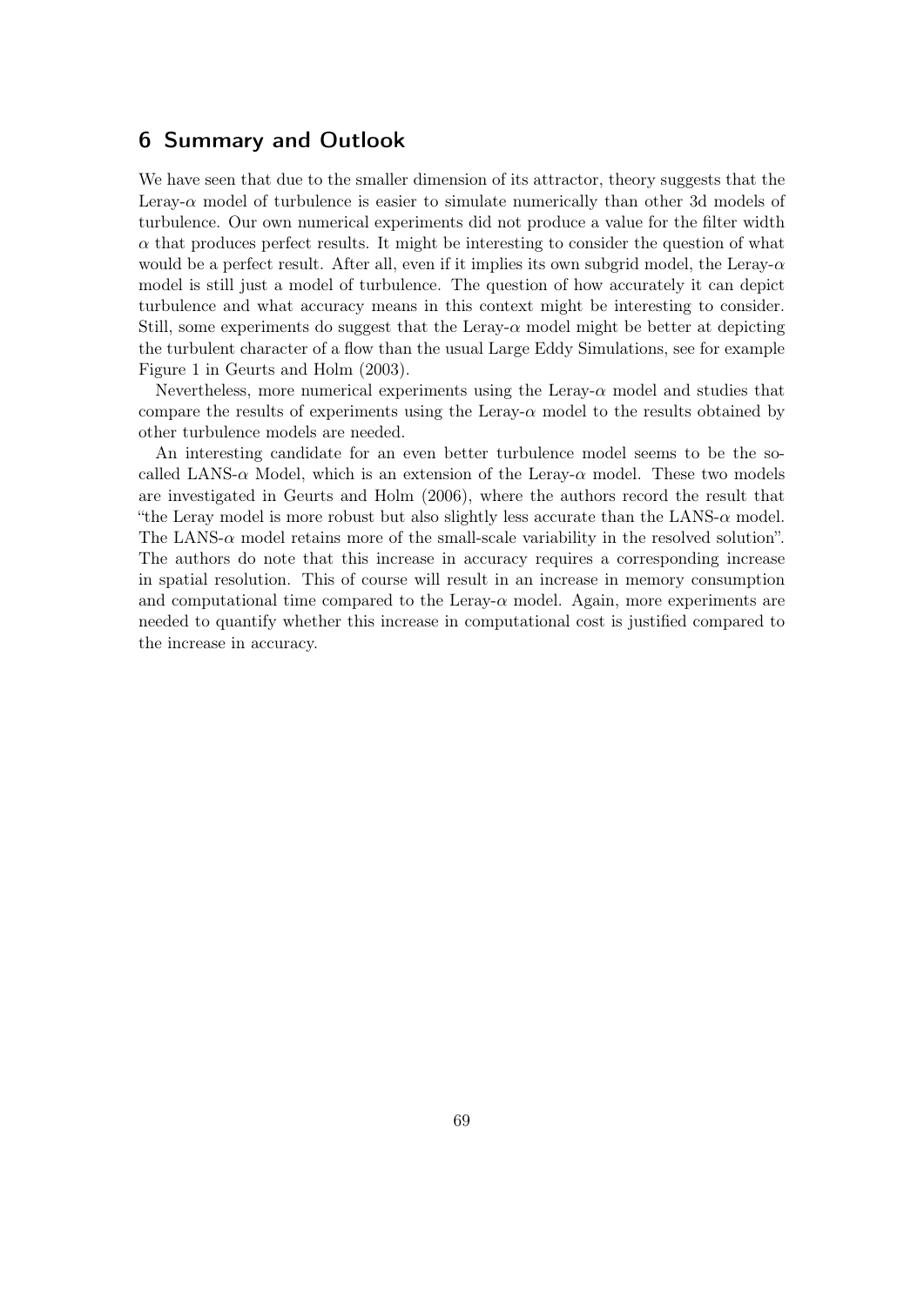## 7 Appendix

As notation and nomenclature are not consistent throughout the literature, this will be a list of standard inequalities that are used throughout the text.

Cauchy's inequality

$$
ab\leq \frac{a^2}{2}+\frac{b^2}{2}.
$$

Cauchy's inequality with *ϵ*

$$
ab \le \epsilon a^2 + \frac{b^2}{4\epsilon}.
$$

Cauchy-Schwarz Let (*·, ·*) denote a scalar product and let *∥·∥* denote the norm induced by this scalar product. Then

$$
|(a, b)| \leq ||a|| ||b||.
$$

Young's inequality

$$
ab \le \frac{a^p}{p} + \frac{b^q}{q}, \quad \frac{1}{q} + \frac{1}{p} = 1.
$$

Young's inequality with *ϵ*

$$
ab \leq \epsilon a^p + C(\epsilon) b^q, \quad C(\epsilon) = (\epsilon p)^{\frac{-q}{p}} q^{-1}.
$$

Peter-Paul

$$
ab \le \frac{\epsilon a^2}{2} + \frac{b^2}{2\epsilon}.
$$

Set  $\epsilon = \frac{\tilde{\epsilon}}{2}$  $\frac{\epsilon}{2}$  in Cauchy with  $\epsilon$  to obtain this.

Hölder

$$
\|uv\|_{L^1}\leq \|u\|_{L^p}\left\|v\right\|_{L^q},\quad 1\leq p,q,\leq\infty\quad \frac{1}{q}+\frac{1}{p}=1.
$$

Grönwall´s inequality, differential form Let *g, h* be non-negative, summable functions on  $[0, T]$ . Let *y* be a non-negative, absolutely continuous function on  $[0, T]$  that for a.e.  $t \in [0, T]$  satisfies

$$
\frac{dy}{dt} \le gy + h.
$$

Then, *y* also satisfies

$$
y \le \exp\left(\int_0^t g(s) ds\right) \left(y(0) + \int_0^t h(s) ds\right).
$$

Uniform Grönwall Lemma, see Temam (1988). Let *g*, *h*, *y* be three positive locally integrable functions on  $(t_0, \infty)$  such that *y'* is locally integrable on  $(t_0, \infty)$  and which satisfy

$$
\frac{dy}{dt} \le gy + h \quad \text{for } t \ge t_0,
$$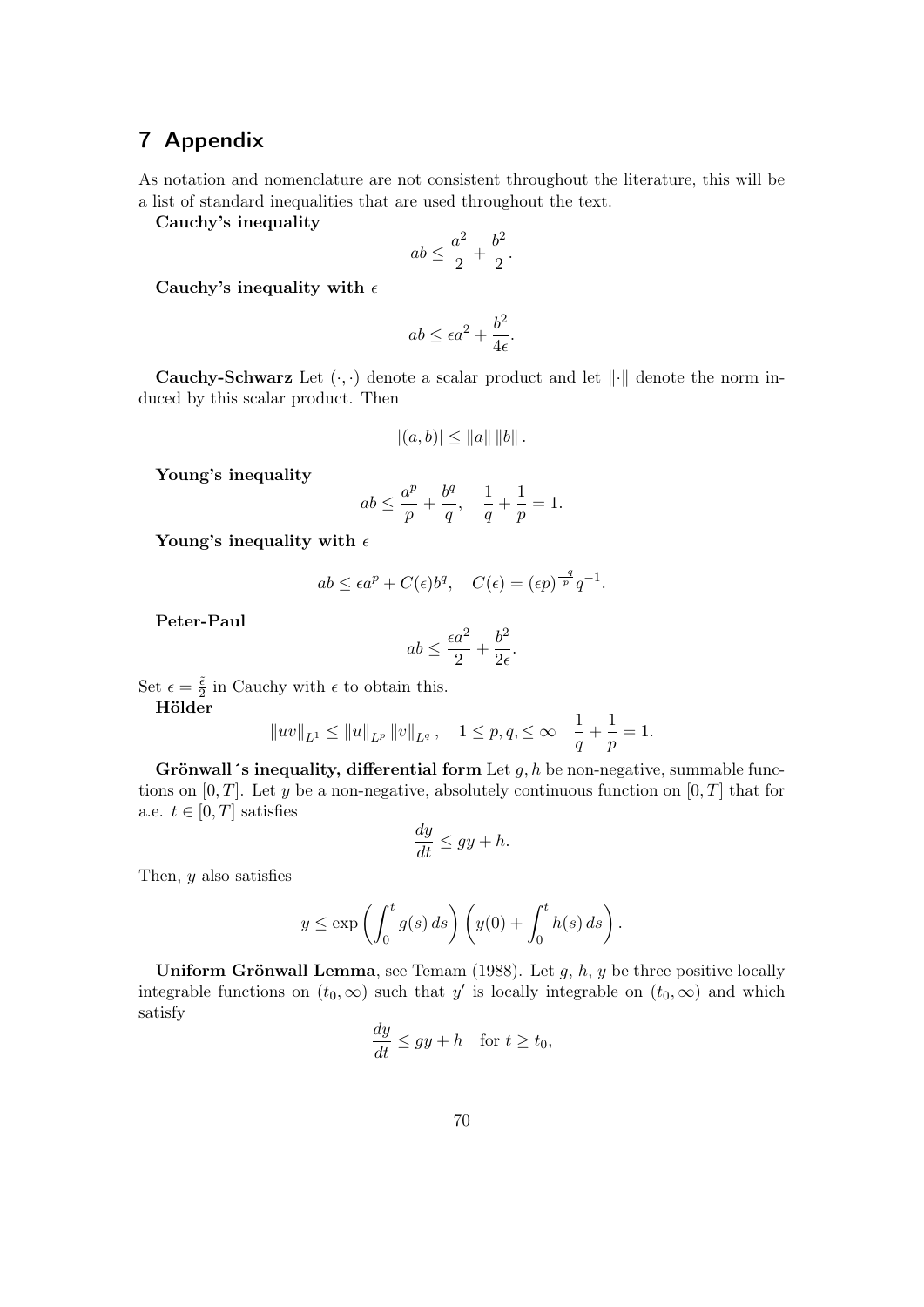and

$$
\int_{1}^{t+r} g(s) ds \le a_1, \quad \int_{1}^{t+r} h(s) ds \le a_2, \quad \int_{1}^{t+r} y(s) ds \le a_3, \quad \text{for } t \ge t_0,
$$

where  $r$ ,  $a_1$ ,  $a_2$ ,  $a_3$  are positive real constants. Then,

$$
y(t+r) \leq \left(\frac{a_3}{r} + a_2\right) \exp(a_1), \quad \forall t \geq t_0.
$$

**Poincaré inequality** Let  $u \in W^{1,p}(\Omega)$ ,  $\Omega$  bounded with Lipschitz boundary and  $1 \leq p \leq \infty$ . Then there is a constant  $C = C(p, \Omega)$  such that

$$
||u - u_{\Omega}||_{L^{2}} \leq C ||\nabla u||_{L^{2}},
$$
  
where 
$$
u_{\Omega} = \frac{1}{|\Omega|} \int_{\Omega} u(y) dy.
$$

On bounded domains  $\Omega \subset \mathbb{R}^n$  a **Poincaré-type** inequality of the form

$$
||v||^2 \leq \frac{1}{\lambda_1} ||\nabla v||^2
$$
,

where  $\lambda_1$  is the smallest eigenvalue of the Stokes operator  $-\Delta$ , holds for functions in  $H_0^1$ and for functions in  $H^1$  with periodic boundary conditions. This can be derived using the Fredholm alternative and the fact that the Rayleigh quotient of the negative Laplacian can be minimized by  $\lambda_1$ : min  $\frac{\|\nabla v\|^2}{\|u\|^2}$  $\frac{|\nabla v||}{|\nabla v|^2} = \lambda_1.$ 

Interpolation inequality for Sobolev spaces Let  $s_1 < s_2$  and  $s = \Theta s_1 + (1-\Theta)s_2$ , where  $0 < \Theta < 1$ . Then

$$
||v||_{H^{s}} \le ||v||_{H^{s_1}}^{\Theta} ||v||_{H^{s_2}}^{1-\Theta} \quad \forall v \in H^{s_2}.
$$

Sobolev embedding theorem

$$
||u||_{L^{q}(\mathbb{R}^n)} \leq C ||u||_{W^{m,p}(\mathbb{R}^n)}
$$
 for  $\frac{1}{q} = \frac{1}{p} - \frac{m}{N}$ ,  $p \neq \frac{N}{m}$ ,

*N* being the dimension.

Sobolev inequality in 3 dimensions

$$
||u||_{L^{\infty}} \leq \frac{c}{\lambda_1^{1/4}} ||u||_{H^2},
$$

where  $\lambda_1$  is again the smallest eigenvalue of the Stokes operator.

Generalization of Sobolev-Lieb-Thirring inequality, see Temam (1988). Let  $\Omega$ be a bounded set of  $\mathbb{R}^n$  with regular boundary. Let  $\varphi_j$ ,  $1 \leq j \leq N$  be a family in  $H^m(\Omega)^k$ which is finite and orthonormal in  $L^2(\Omega)^k$ . We then have

$$
|\Omega|^{2m/n} \sum_{j=1}^N \int_{\Omega} |D^m \varphi_j|^2 \ dx \ge c_1 N^{1+2m/n},
$$

where  $c_1$  depends on  $n, m$  and the shape of  $\Omega$ .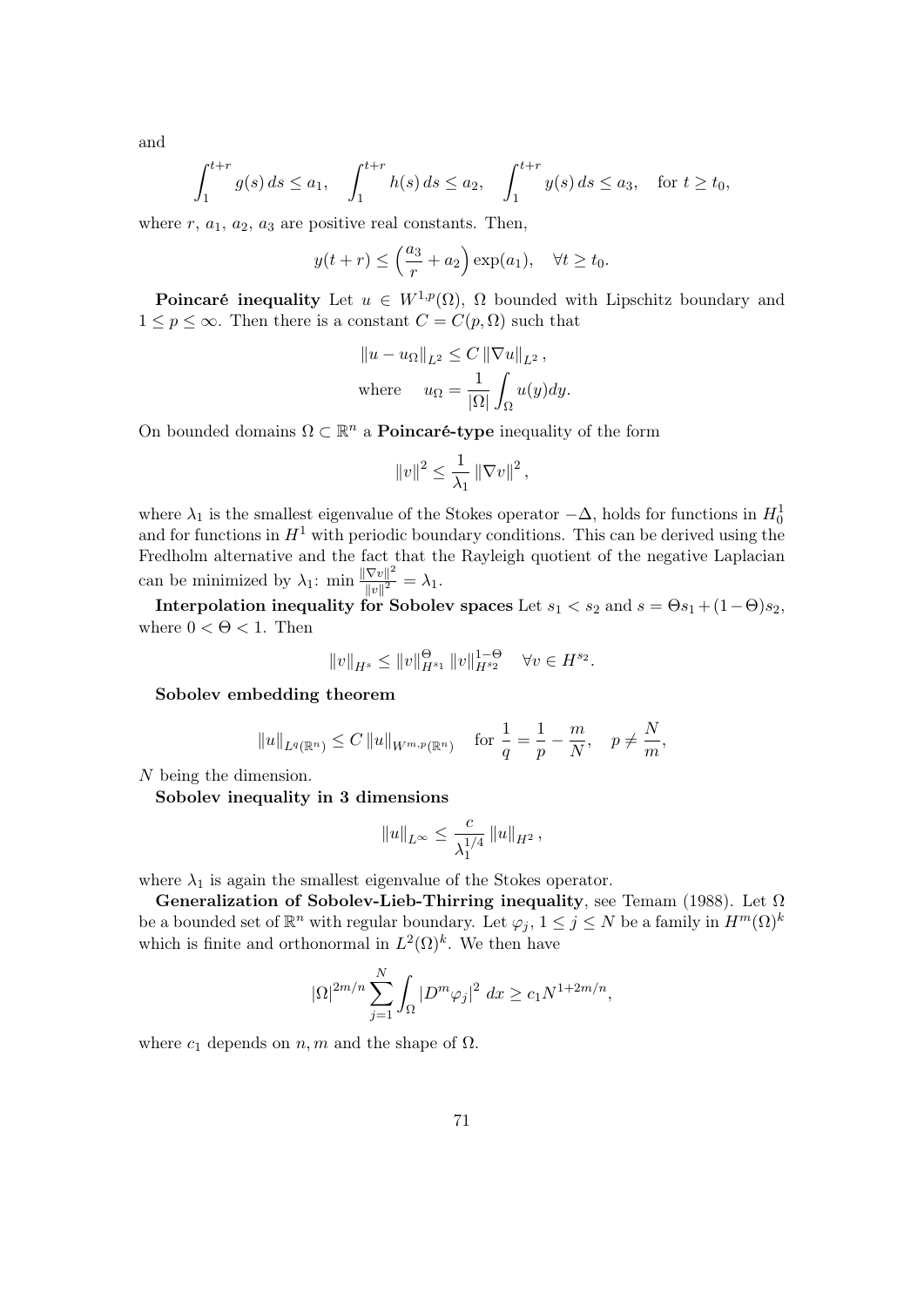## **References**

- Susanne C. Brenner and L. Ridgway Scott. *The mathematical theory of finite element methods*, volume 15 of *Texts in Applied Mathematics*. Springer-Verlag, New York, 1994. ISBN 0-387-94193-2.
- Alexey Cheskidov, Darryl D. Holm, Eric Olson, and Edriss S. Titi. On a Leray*α* model of turbulence. *Proc. R. Soc. Lond. Ser. A Math. Phys. Eng. Sci.*, 461(2055):629–649, 2005. ISSN 1364-5021. doi: 10.1098/rspa.2004.1373. URL http://dx.doi.org/10.1098/rspa.2004.1373.
- Bernard J. Geurts and Darryl D. Holm. Regularization modeling for large-eddy simulation. *Phys. Fluids*, 15(1):L13–L16, 2003. ISSN 1070-6631. doi: 10.1063/1.1529180. URL http://dx.doi.org/10.1063/1.1529180.
- Bernard J. Geurts and Darryl D. Holm. Leray and LANS-*α* modelling of turbulent mixing. *J. Turbul.*, 7:Paper 10, 33 pp. (electronic), 2006. ISSN 1468-5248. doi: 10.1080/14685240500501601. URL http://dx.doi.org/10.1080/14685240500501601.
- Volker John. On large eddy simulation and variational multiscale methods in the numerical simulation of turbulent incompressible flows. *Appl. Math.*, 51 (4):321–353, 2006. ISSN 0862-7940. doi: 10.1007/s10778-006-0109-9. URL http://dx.doi.org/10.1007/s10778-006-0109-9.
- Volker John and Gunar Matthies. MooNMD—a program package based on mapped finite element methods. *Comput. Vis. Sci.*, 6(2-3):163–169, 2004. ISSN 1432-9360. doi: 10.1007/s00791-003-0120-1. URL http://dx.doi.org/10.1007/s00791-003-0120-1.
- Volker John and Michael Roland. Simulations of the turbulent channel flow at  $\text{Re}_{\tau}$  = 180 with projection-based finite element variational multiscale methods. *Internat. J. Numer. Methods Fluids*, 55(5):407–429, 2007. ISSN 0271-2091. doi: 10.1002/fld.1461. URL http://dx.doi.org/10.1002/fld.1461.
- L. D. Landau and E. M. Lifshitz. *Fluid mechanics*. Translated from the Russian by J. B. Sykes and W. H. Reid. Course of Theoretical Physics, Vol. 6. Pergamon Press, London-Paris-Frankfurt; Addison-Wesley Publishing Co., Inc., Reading, Mass., 1959.
- William Layton. *Introduction to the numerical analysis of incompressible viscous flows*, volume 6 of *Computational Science & Engineering*. Society for Industrial and Applied Mathematics (SIAM), Philadelphia, PA, 2008. ISBN 978-0-898716-57-3. doi: 10.1137/1.9780898718904. URL http://dx.doi.org/10.1137/1.9780898718904. With a foreword by Max Gunzburger.
- William Layton, Carolina C. Manica, Monika Neda, and Leo G. Rebholz. Numerical analysis and computational testing of a high accuracy Leray-deconvolution model of turbulence. *Numer. Methods Partial Differential Equations*, 24(2):555–582, 2008. ISSN 0749-159X. doi: 10.1002/num.20281. URL http://dx.doi.org/10.1002/num.20281.